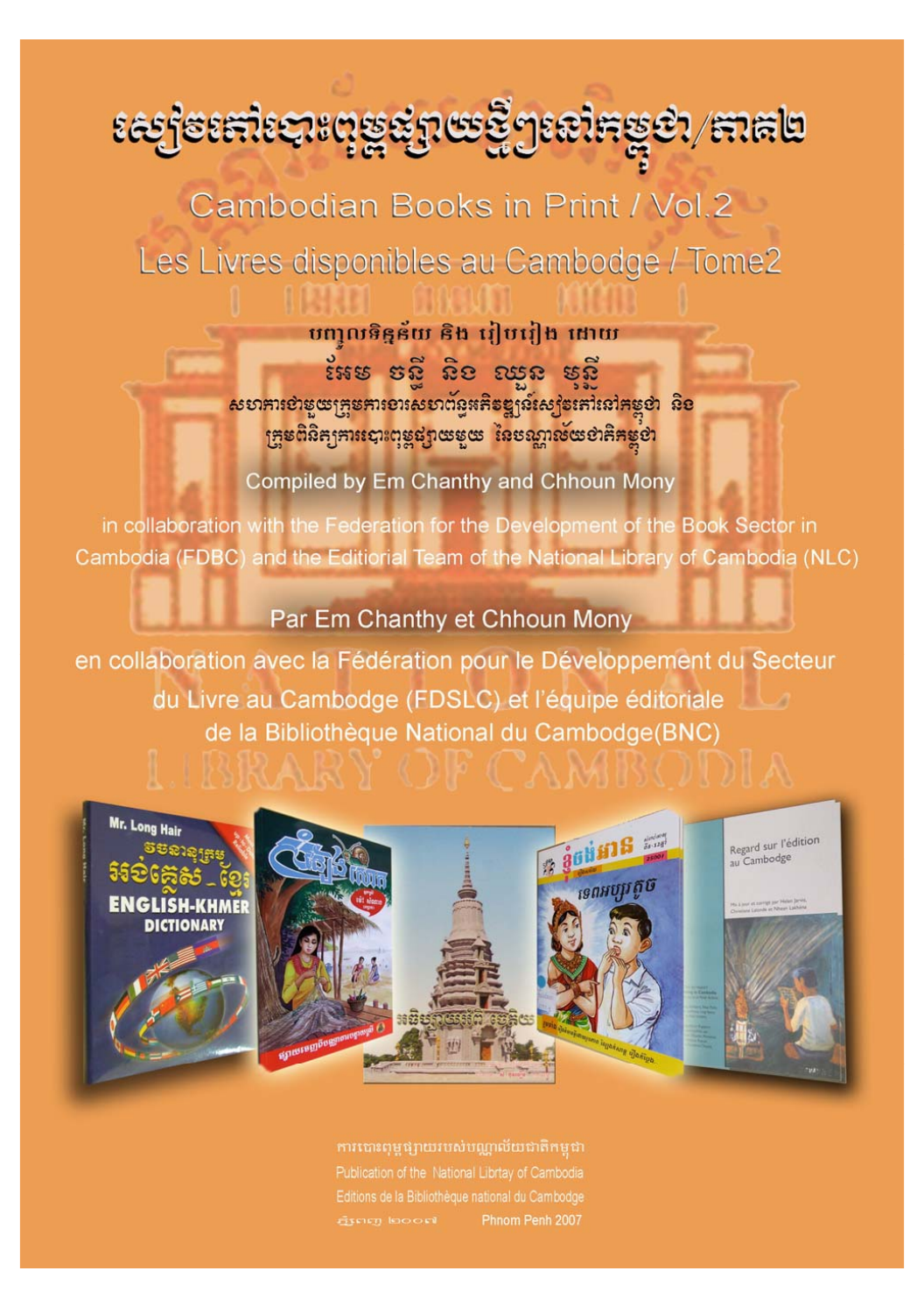ស្សេវិភៅបោះពុម្ពផ្សាយថ្មី១ នៅកម្ពុជា ភាគ២ . ២០០៧ Cambodian Books in Print. Vol. 2 / 2007 Les Livres disponibles au Cambodge. Tome 2 / 2007

ក្រុមត្រួតពិនិត្យការបោះពុម្ពផ្សាយ:បណ្ឌិត ពៅ ធនវិឍ ( អ៊ីអ៊ីឌី អាល្ម៊ីម៉ង់ ជំនាញការនៃសមាគម បណ្ណារក្ស និង ឯកសារវិទូកម្ពុជា), Steven M°Phillips (Australia), ខ្ញុត វិបុលឡា (បណ្ណាល័យ ជាតិកម្ពុជា) និង ហឺ ហិន (វិទ្យាស្ថានបណ្តុះបណ្តាលនិងស្រាវជ្រាវដើម្បីអភិវឌ្ឍន៍កម្ពុជា)

Editorial team: Dr. Pou Thonevath (EED Germany, consultant librarian to the Cambodian Librarians and Documentalists Association), Steven M<sup>c</sup>Phillips (Australia), Khlot Vibolla (NLC) and He Hin (CDRI)

Équipe éditoriale: Dr. Pou Thonevath (EED Allemagne, expert à l'Association des Bibliothécaires et Documentalistes Cambodgiens), Steven M<sup>c</sup>Phillips (Australie), Khlot Vibolla (BNC) et He Hin (CDRI)

បោះពុម្ពផ្សាយដោយ បណ្តាល័យជាតិកម្ពុជា

Published by the National Library of Cambodia. Publié par la Bibliothèque nationale du Cambodge.

| អាសយដ្ឋាន      | : ផ្លូវលេខ ៩២ វិថីគ្រីស្តូហ្វ័រហូវែស ខណ្ឌដូនពេញ ក្រុងភ្នំពេញ កម្ពុជា |
|----------------|----------------------------------------------------------------------|
| ទូរស័ព         | $:$ (0-៨៥៥) ២៣ ៤៣០ ៦០៩                                               |
| សាអេឡិចត្រនិក  | : contact@bnc-nlc.info, thoneyath@bnc-nlc.info                       |
| វិបសាយ         | : $\frac{http://www.bnc-nlc.info}{}$                                 |
| Postal address | : Street 92, Christopher Howes, Daun Penh district,                  |
|                | Phnom Penh, Cambodia                                                 |
| Telephone      | $(0-855)$ 23 430 609                                                 |
| E-mail         | : contact@bnc-nlc.info, thoneyath@bnc-nlc.info                       |
| Website        | : http://www.bnc-nlc.info                                            |
|                |                                                                      |

អ្នករចនា, តម្លើងក្រប និង ទំព័រ : អែម ចន្ទី  $\,$  Steven M $\,$ Phillips  $\,$  ពៅ ធនវិឍ

រោងពុម្ព បន្ទាយស្រី ភ្នំពេញ កម្ពុជា បោះពុម្ពលើកទី១ ចំនួន ៤០០ក្បាល

រក្សាសិទ្ធិ © បណ្ណាល័យជាតិកម្ពុជា ២០០៧

លសខអ : ៩៧៨៩៩៩៥០៨៩៨៣២ ISBN: 9789995089832

Cover and graphic design / Couverture et maquette: Em Chanthy, Steven M°Phillips, Dr. Pou Thonevath

Printed by / Imprimé par: Banteay Srey Publishing House, Phnom Penh, Cambodia First edition / Première édition: 400 copies / exemplaires

Copyright © National Library of Cambodia, 2007

© Bibliothèque Nationale du Cambodge, 2007

ការបោះពុម្ពផ្សាយ ឧបត្ថម្ភដោយ មូលនិធិរ៉ុកហឺល័រ

Published with the financial support of the Rockefeller Foundation Ouvrage soutenu par la Fondation Rockefeller

 $\mathbf{i}$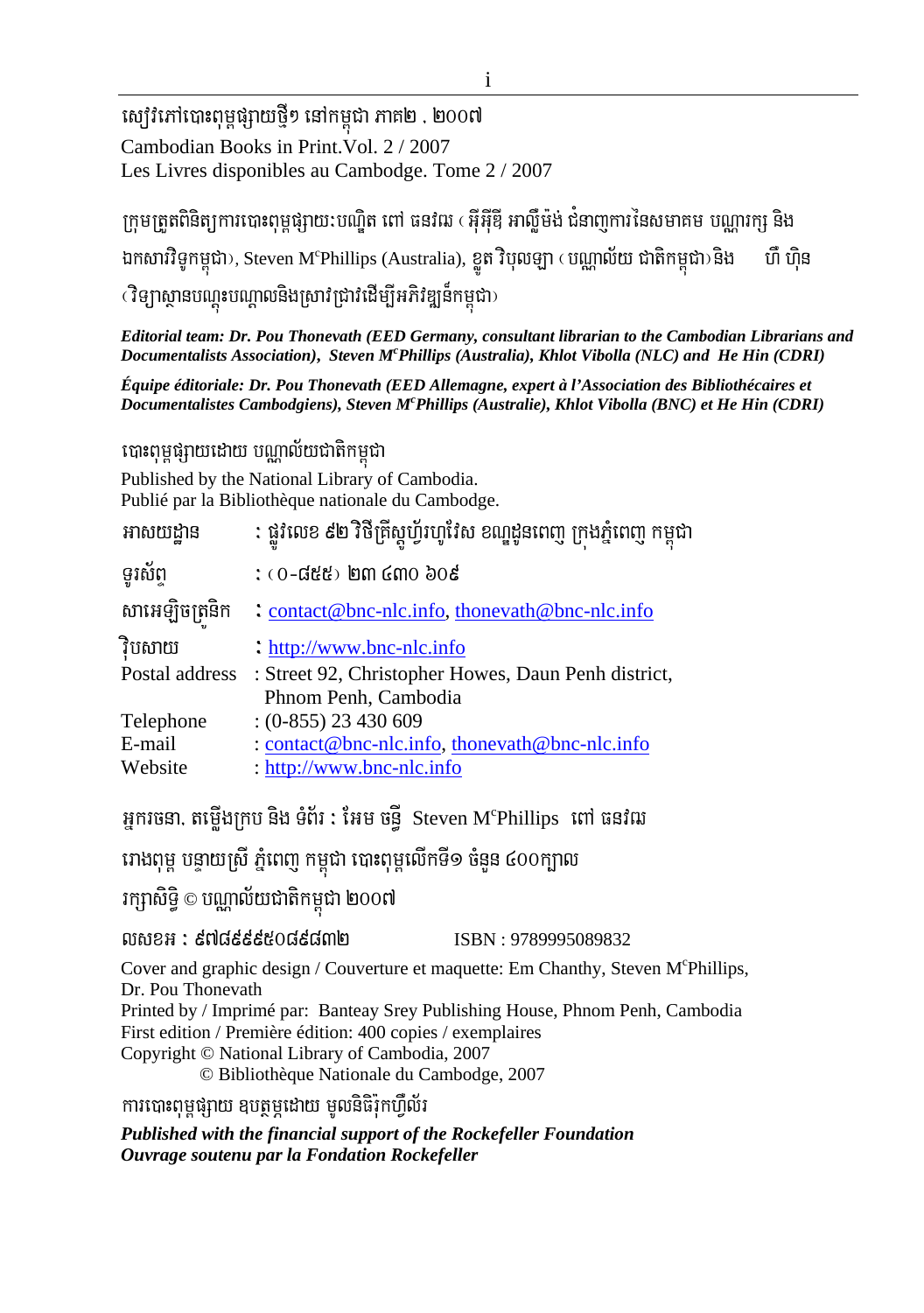## ะวลิสา CONTENTS

| សេចក្តីស្នើម                 |                                                                                           |    |
|------------------------------|-------------------------------------------------------------------------------------------|----|
|                              | សេ្យិ <b>ទ</b> នៅថោះពុម្ពដ្សាយថ្មីៗនៅ <del>ព</del> ម្ពុខា                                 |    |
| สาทอ <u>นู</u> หลัด <u>ล</u> |                                                                                           | 25 |
| guesse Annexe                | <b>ម័ន្ទនស្យៀ</b> ទតេវសរុប <del>ប្</del> លុខតាគ ២/២OO៧                                    | 38 |
|                              | <i>សេ</i> ប្តូរះសិខអាស័យខ្លានអូ <del>គ</del> ឈោះពុម្ពផ្សាយ<br><b>Publishers Directory</b> | 39 |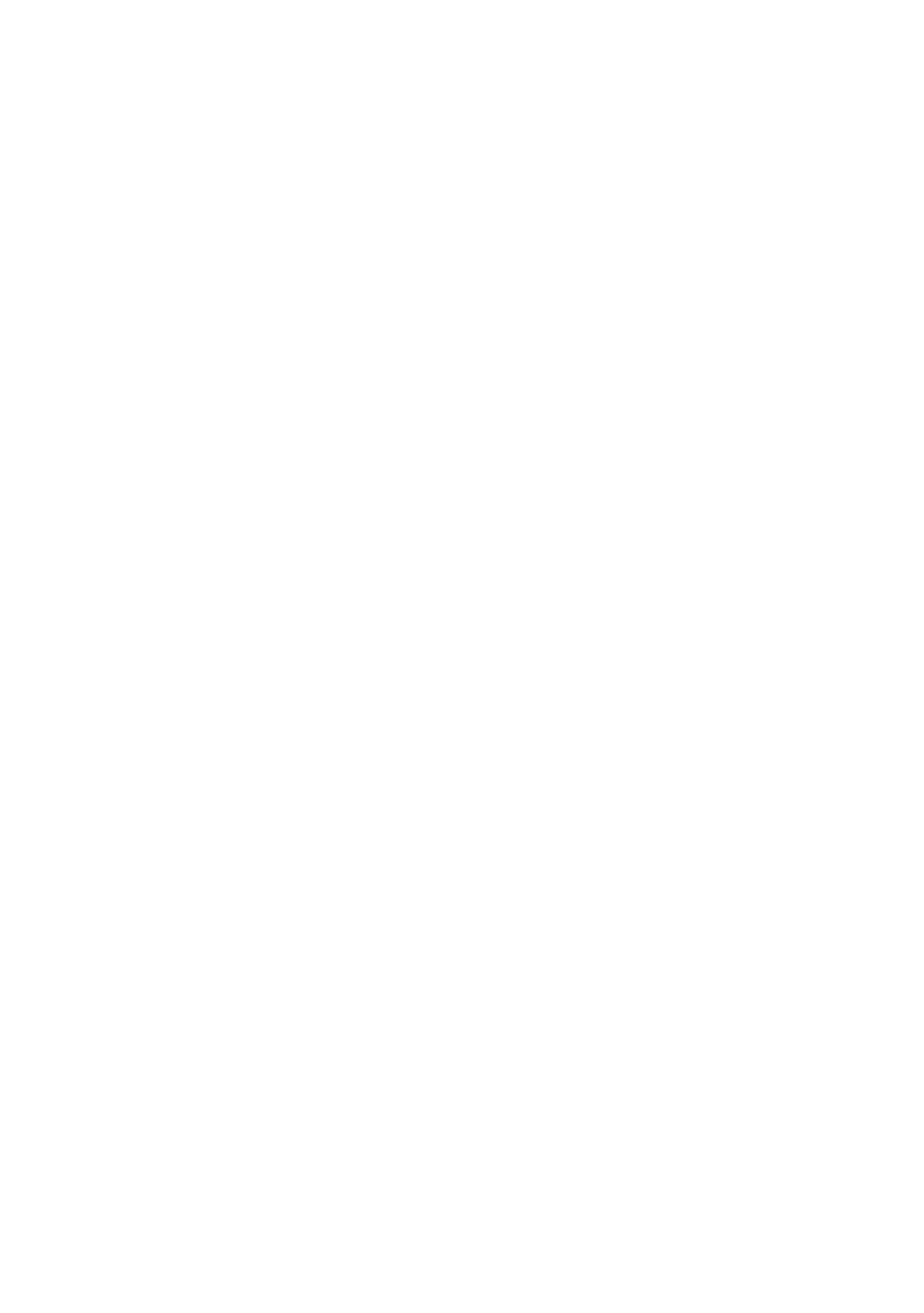## សេចក្តីឡើម

បញ្ជី **សេវ្រកោចោះពុច្ចផ្សាយថ្មីៗតៅកម្ពុជា** ភាគទី ២ គឺយកទិន្នន័យតែក្នុងឆ្នាំ២០០៧ ប៉ុណ្ណោះ សម្រាប់ការបោះពុម្ពផ្សាយលើកទី២ ។ ស្មៅវិភៅនេះមានការរៀបចំខុសពីភាគទី១ ស្ទើរតែទាំងស្រុងដោយ យើងមានតែបញ្ជី ៣ ទេ គឺ: -បញ្ជីចំណងជើងស្យេវៃភៅ. -បញ្ជីអ្នកនិពន្ធ និង -បញ្ជីអ្នកបោះពុម្ពផ្សាយ ។

- ១– *ចញ្ចឹទ័លាងសឹងស្បេវភោ'* **:** បញ្ចឹចំណងជើងស្បេវភៅជាភាសាខ្មែរ និងភាសាបរទេស (ចំពោះ ្រច្បី ចំណងជើងស្យេវិភៅជាភាសាខ្មែរ រេវុបតាមលំដាប់អក្សរឡាតាំង ់<sup>១</sup>ំ ។
- ២- *ច្ចឹរ្មភូតិទត្ធ* **:** មានតែឈ្មោះអ្នកនិពន្ធ និងចំណងជើង ‹ ព័តិមានលំអិត សូមមើលនៅក្នុងបញ្ជី ចំណងជើងស្យេរិវភៅ) ឈ្មោះអ្នកនិពន្ធជាភាសាខ្មែរត្រូវបានសរសេរ ហើយនិងរេវ្យបតាមលំដាប់ ជាអក្សរឡាតាំង។
- ៣– *ច្ចឹរ្យួកតោះពុច្ចផ្សាយ* **:** រឿបតាមលំដាប់អក្សរ ជាភាសាឡាតាំង។

ចំពោះការបោះពុម្ពផ្សាយស្យៀវភៅស្តីអំពីបញ្ជី **សេវ្រភៅចេះពុទ្ធផ្សាយថ្មីៗតៅកម្ពុជា** គឺជាគន្ថនិទ្ទេសមួយ ដែលត្រូវបានផ្សព្វផ្សាយអំពីទិន្នផលនៃការបោះពុម្ពផ្សាយរបស់ប្រទេសកម្ពុជា សម្រាប់ស្ថាប័ន នានា ក៏ដូចជា ពិភពលោកបានដឹងថា ប្រទេសកម្ពុជាកំពុងអភិវឌ្ឍន៍ជាលំដាប់តាមរយ:ការបោះពុម្ពផ្សាយ ។ ហើយក៏មាន សារប្រយោជន៍សម្រាប់ជាស្នាដៃដល់អ្នកបោះពុម្ពផ្សាយបានខិតខំចងក្រងឡើង ក៏ដូចជាសម្រាប់ផ្តល់ព័ត៌មាន ដល់សិស្ស-និស្សិត និង អ្នកសិក្សាស្រាវជ្រាវ ។ ដូច្នេះហើយទើបបណ្ណល័យជាតិ រួមសហការជាមួយ ក្រុមការងារសហព័ន្ធអភិវឌ្ឍន៍ស្យេវិភៅនៅកម្ពុជា ខិតខំព្យាយាមចងក្រងជាស្សេវិភៅកាតាឡុកនេះឡើង ដែលមានលក្ខណ:ងាយស្រួលក្នុងការស្វែងរកស្យេវិភៅថ្មី១ ដែលចេញហើយ ហើយនឹងចេញក្នុងពេលឆាប់១ ខាងមុខនេះ ។

សូមថ្លែងអំណរគុណដ៏ជ្រាលជ្រៅចំពោះអ្នកបោះពុម្ពផ្សាយទាំងអស់ ក៏ដូចអ្នកដែលបាន និង កំពុងតែ អានស្ប៉េរិភៅទាំងអស់មេត្តាចូលរួមសហការជាមួយយើងខ្ញុំ ។ សូមជួយផ្តល់ជាយោបល់កែលំអរាល់ការខុសឆ្គង ដល់សហការី ឬបណ្ណាល័យជាតិកម្ពុជាតាមរយ: អាស័យដ្ឋានក្នុងទំព័រដើម(i) ដើម្បីឱ្យការបោះពុម្ពលើកក្រោយ ឡេតកាន់តែទទួលបានគុណភាពល្អប្រសើរឡើង។

<sup>‹</sup>១› ដោយសារការវាយបញ្ចូលទិន្នន័យ មិនតាមកូដអក្សរខ្មែរទេ (Khmer Unicode). ដូច្នេះការរៀបចំទៅតាមលំដាប់អក្សរខ្មែរនោះគឺមិនបានត្រឹមត្រូវទេ ។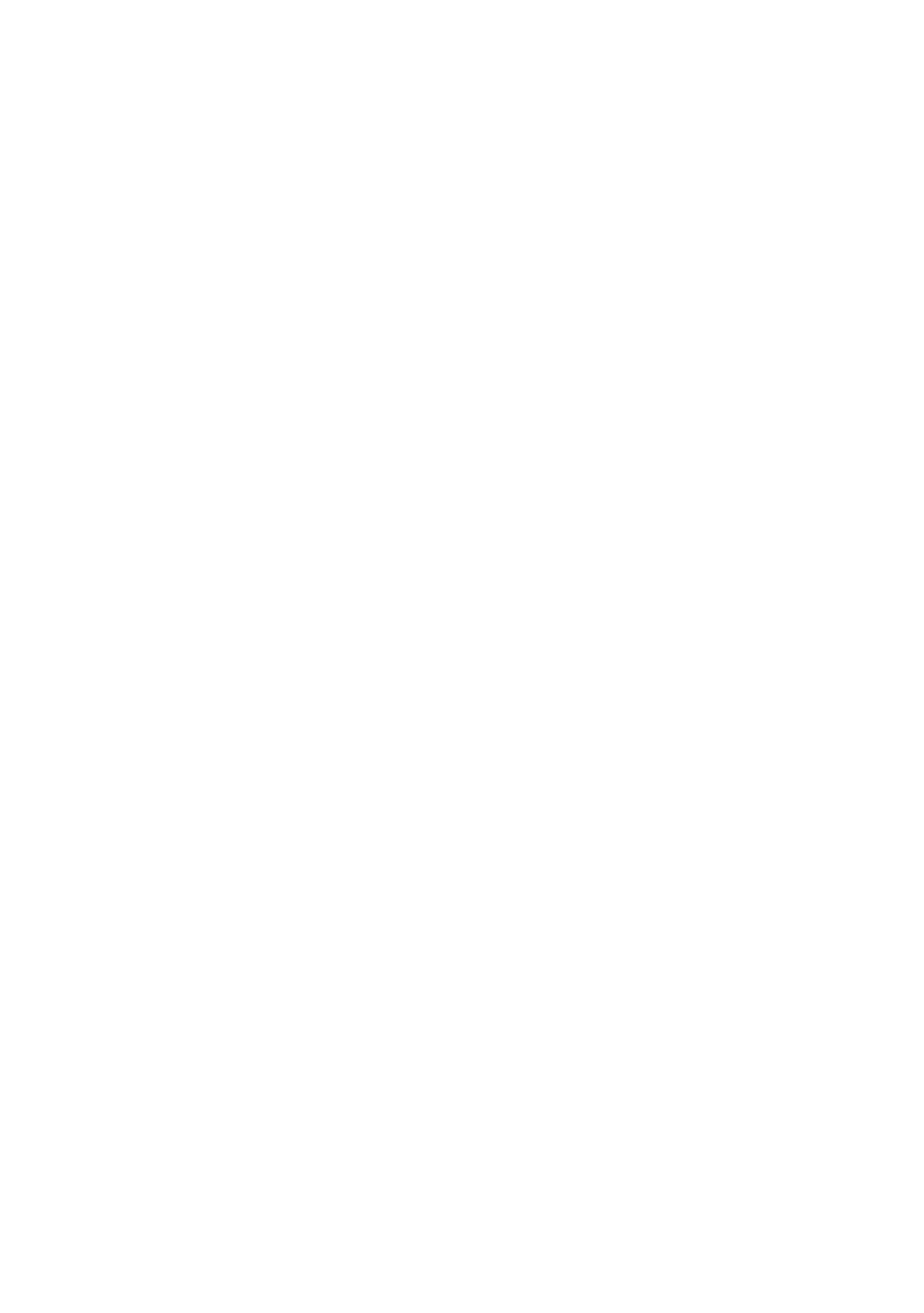# **ี เอากะรุะว Cambodian Books in Print**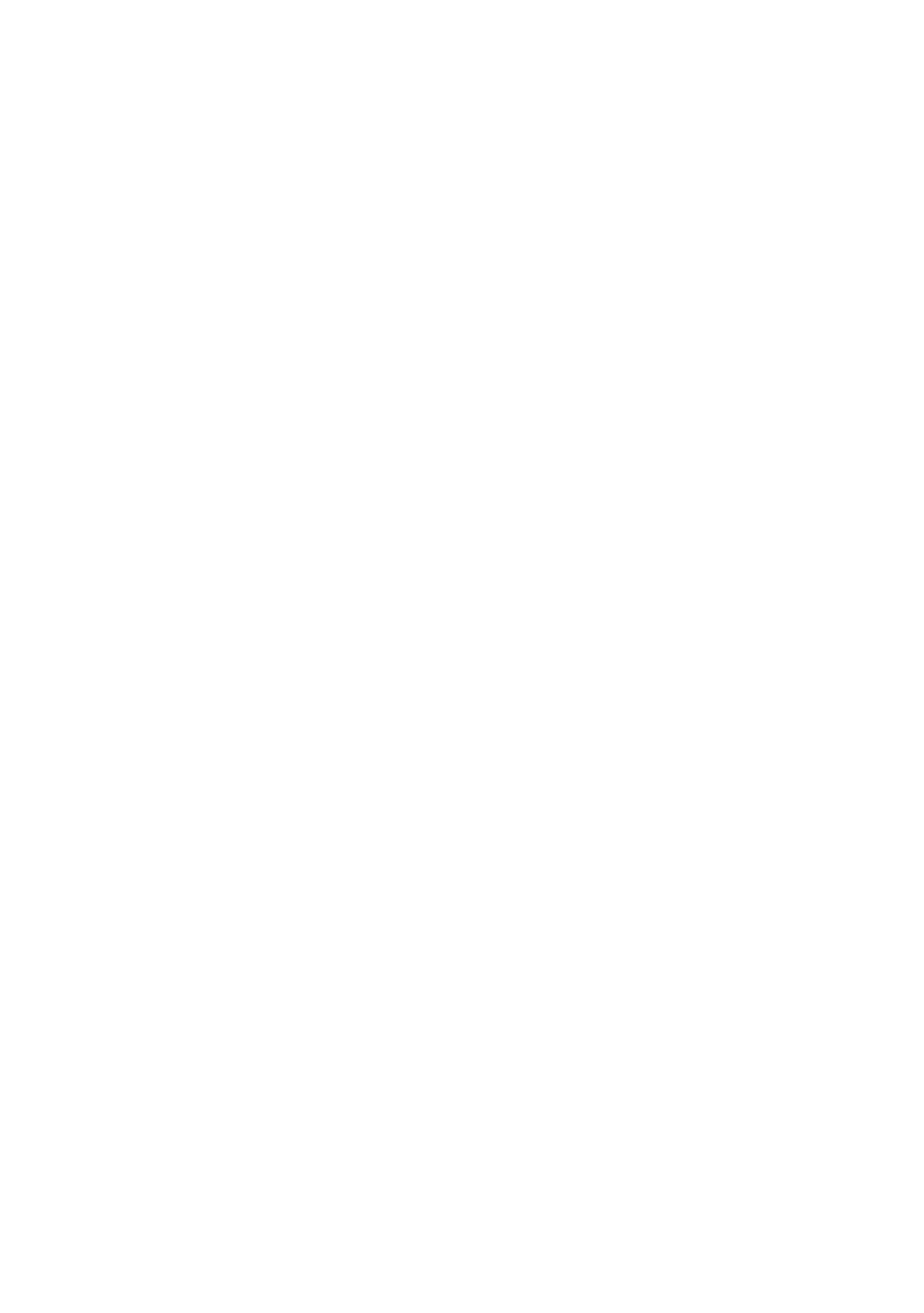ឪពុកកេក និង កូនប្រសារ [khm,eng] Kimsun, Sotheary Phnom Penh: Reading Book 9789995084851

យូហាន មារី វីយាណៃ [khm] Francois, Ponchaud Phnom Penh: Center Calturel Catholioe Cambodgien 9789995083298

វិរ:បុរសដងចិត្ត [khm] An, Ary Phnom Penh: Angkor Bookshop 9789995059842

## ិរមជ្ឈការ និង វិសហមជ្ឈការ [khm]

Kao, Muy Thong Phnom Penh: Angkor Bookshop 9789995059729

ិវិចារណ៍អំពីអក្សរត្រង់ និង វេយ្យាករណ៍ខ្មែរ [khm] Rondineau, Rogatien Phnom Penh: Rogatien Rondineau 9789995088101

ិរិទ្យាសាស្ត្រអនុវត្ត ថ្នាក់ទី ៣ [khm] Ung, Kim San Phnom Penh: Publishing and **Distribution House** 9789995000189

Yim, Yihup Phnom Penh: In Kim Srun 9789995000660

ិវិទ្យាសាស្ត្ររដ្ឋបាល [khm] Say, Bory Phnom Penh: Angkor Bookshop 9789995059545

វិចនានុក្រម សេដកិច្ច ច្បាប់ នយោបាយ និង រដាភិបាល [khm] No Author, Phnom Penh: Norkor Thom Bookshop 9789995087708

#### វិចនានុក្រម ចិន ខ្មែរ [khm]

Lean, Long Phnom Penh: Nokor Thom Bookshop 9789995087715

វិចនានុក្រម អត្ថាធិប្បាយ សទិសសពុ ពហុន័យសពុ [khm] Chhor, Keary Phnom Penh: Angkor Bookshop 9789995059620

#### វិចនានុក្រម អង់គេស-ខ្មែរ [khm]

No Author. Phnom Penh: Angkor Thom Bookshop 9789995086800

#### វិចនានុក្រម អង់គ្លេស ខ្មែរ [khm] No Author. Phnom Penh: Angkor Thom Bookshop 9789995086800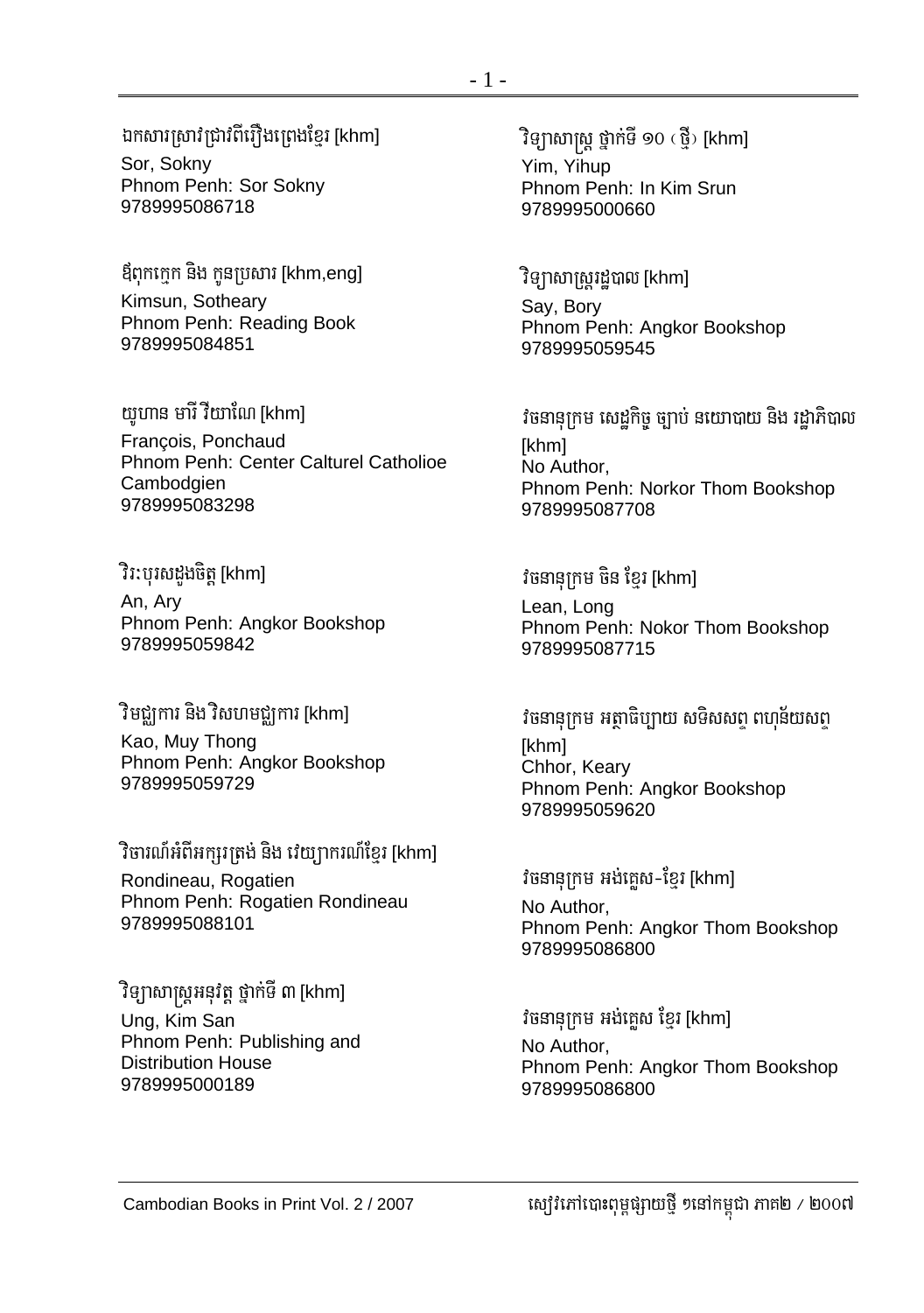ស្ថានភាពវិទ្យុនៅកម្ពុជា [khm] Puy, Kea Phnom Penh: Reahoo Translation 9789995064112

សាបត្យកម្ម សកល [khm] Va, Sovannarot Phnom Penh: Angkor Bookshop 9789995059514

សង្គ្រាមអាមេរិកនៅកម្ពុជា លន់ នល់ និង ខ្មែរក្រហម [khm] Nuon, Sonimonth Phnom Penh: Angkor Thom Bookshop 9789995086589

សត្វនៅកម្ពុជា និង នៅទីដទៃ [khm] No Author, Phnom Penh: Sipar 9789995054168

សត្វដឹងគុណ [khm] Pich, Proeung Phnom Penh: Domrei Sor 9789995083861

សត្វដឹងគុណ [khm] Pich, Proeung Phnom Penh: Domrei Sor 9789995080297

សន្តិវង្ស និង គំនិតដឹកនាំសម័យអង្គរ [khm] Um, Pom Phnom Penh: Angkor Bookshop 9789995059583

សមាគមអាស៊ាន [khm] Nuon, Sonimonth Phnom Penh: Angkor Thom Bookshop 9789995086558

sikSasgÁm fñak;TI 4 [khm] Khaol, Phun Phnom Penh: Ministry of Education Youth and Sports 9789995000264

សិក្សាសង្គម ថ្នាក់ទី ៣ [khm] No Author, Phnom Penh: Ministry of Education Youth and Sports 9789995000240

សិកព្យាកមវិធី ២០០៣ [khm] Tuon, Dalis Phnom Penh: Angkor Bookshop 9789995059644

សិក្សាភាសាអង់គេសតាមអត្ថបទកាសែត [khm,eng] No Author, Phnom Penh: Angkor Thom Bookshop 9789995087050

សង្សារអ្នកនិពន្ធ [khm] Say, Khun Phnom Penh: Angkor Bookshop 9789995059521

សន្ទើរុមធាក់ [khm] Hi, Sokhay Phnom Penh: Angkor Bookshop 9789995059811

ស្អប់ជំពប់លើ [khm] No Author, Phnom Penh: Reading Book 9789995088910

Cambodian Books in Print Vol. 2 / 2007 esovePAe)aHBum<pSayfµI ²enAkm<úCa PaK2 ¼ 2007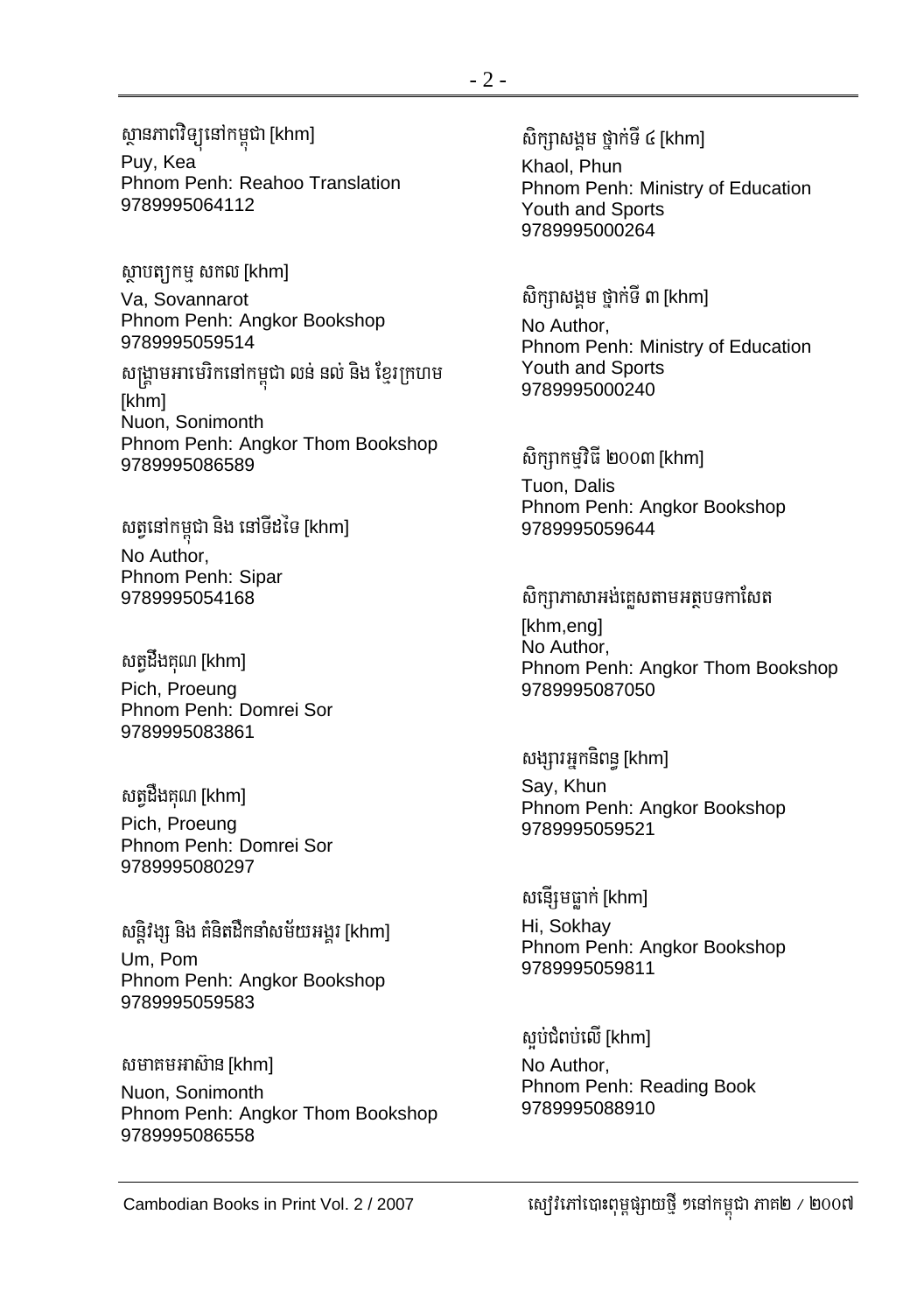## សារ:សំខាន់នៃការប្រកបរបរចិញ្ចឹមជីវិត និង ជំរើស

មុខរបរផ្សេងទ្បេតរបស់សហគមន៍ពីងផ្នែកលើធនធាន

ជលផលនៅតំបន់បឹងទនេសាប [khm]

Hap, Navy Phnom Penh: Inland Fisheries Research and Development Institute 9789995065065

រដបាលសាធារណ:ទំនើប [khm]

Kao, Muy Thong Phnom Penh: Angkor Bookshop 9789995059712

រចនាគម្រោងបង់ជាមយ មីក្រូសូហ ២០០៣ [khm] Teav. Chhun Nan Phnom Penh: Angkor Bookshop 9789995059798

រាជបុត្រីក្នុងព្រៃនិន្ទ្រា [khm] No Author. Phnom Penh: Reading Book 9789995088811

ឆ្នាពាក់មក [khm]

No Author, Phnom Penh: Reading Book 9789995088927

ឆាពាក់ស្បែកជើង [khm] No Author. Phnom Penh: Reading Book 9789995088934

ឆាលី ឆាភ្លីន [khm] Brigitte, Labbe Phnom Penh: Sipar 9789995054250

ផាលាក់លំអង [khm]

Un, Sok Heang Phnom Penh: Angkor Bookshop 9789995059590

ផលប៉:ពាល់នៃកំណើនប្រជាជនលើការអភិវឌ្ឍន៍

[khm] Hash, Vongdara Phnom Penh: Hash Vongdara 9789995089900

នារីរដ្ឋ កំចាត់ត្រឿងញៀន [khm] You, Bo Phnom Penh: Angkor Bookshop 9789995059743

#### នាងឆ្នាស់ [khm]

Pich, Proeung Phnom Penh: Domrei Sor 9789995083854

នាងឆ្ងាស់ [khm]

Pich, Proeung Phnom Penh: Domrei Sor 9789995080273

នាងពៅសក់ក្រអូប [khm] Kong, Keo Nimol

Phnom Penh: Reading Book 9789995084882

នាងប្លង់ឌិន និង មរណសាក្សីនៅលីយ៉ុង [khm] François, Ponchaud Phnom Penh: Centre Culturel Catholique 9789995088606

ស្យេវិភៅបោះពុម្ពផ្សាយថ្មី ១នៅកម្ពុជា ភាគ២ / ២០០៧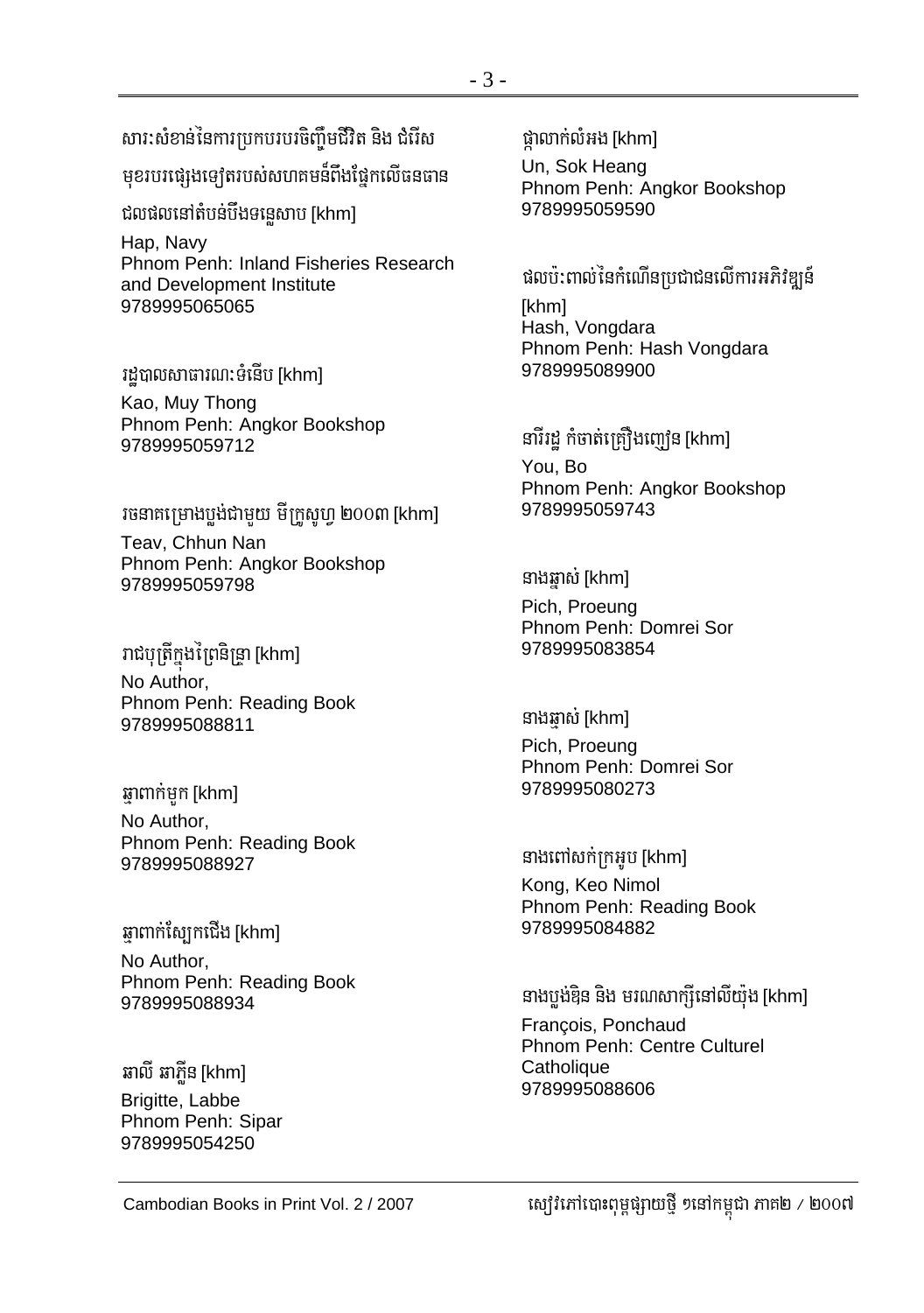មរណភាព នៅអារញ្ញ [khm]

Suong, Mac Phnom Penh: Angkor Bookshop 9789995059538

មាតាំង លូផៃ គីង [khm] François, Ponchaud Phnom Penh: Center Calturel Catholique Cambodgien 9789995083281

#### មាសស្រោបនរគ ភាគ ២ [khm]

Seng, Dara Phnom Penh: Angkor Thom Bookshop 9789995087180

មាសស្រោបនគរ [khm]

Sin, Sisamuth Phnom Penh: Angkor Thom Bookshop 9789995087173

មាសស្រោបនគរ: ឯកសារពិសេសប្រវត្តិ

សិល្បករខ្មែរល្បីៗអតីតកាល ភាគ ១ [khm]

Seng, Dara Phnom Penh: Seng Dara

ម្ចាស់ក្សត្រីយ៏សង់ទ្រីយុង [khm] No Author. Phnom Penh: Reading Book 9789995088958

មួយខែក្បែរមច្ចុរាជ [khm] Keo. Chanbo Phnom Penh: Chanbo Keo 9789995079093

មានខាក់ភ្នែក [khm] Pich. Proeuna Phnom Penh: Domrei Sor 9789995083878

#### លំហូរកូនត្រីពូជនៅក្នុងប្រពន្ឋ័ទន្លេមេគង្គ

ក្នុងប្រទេសកម្ពុជា [khm] Chea. Tharith Phnom Penh: Inland Fisheries Research and Development Institute 9789995065058

#### ក្អានព្រៃ [khm]

No Author, Phnom Penh: Reading Book 9789995084899

កម្ពុជា ឆ្នាំសូន្យូ [khm] François, Ponchaud Phnom Penh: SIPAR 9789995054212

### ការវិវត្តនៃលទ្ធិប្រជាធិបតេយ្យ: ក្រុមប្រឹក្សាឃុំ

កម្ពុជាក្នុងអាណត្តិទីមួយ [khm] No Author, Phnom Penh: Kourad Adenauer Stiftung 9789995088002

### ការប្រៀបធ្យើបកំលាំងនយោបាយនៅកម្ពុជា

ពីសន្ធិសញ្ញាក្រុងប៉ារីស [khm] So, Naro Phnom Penh: Angkor Thom Bookshop 9789995083168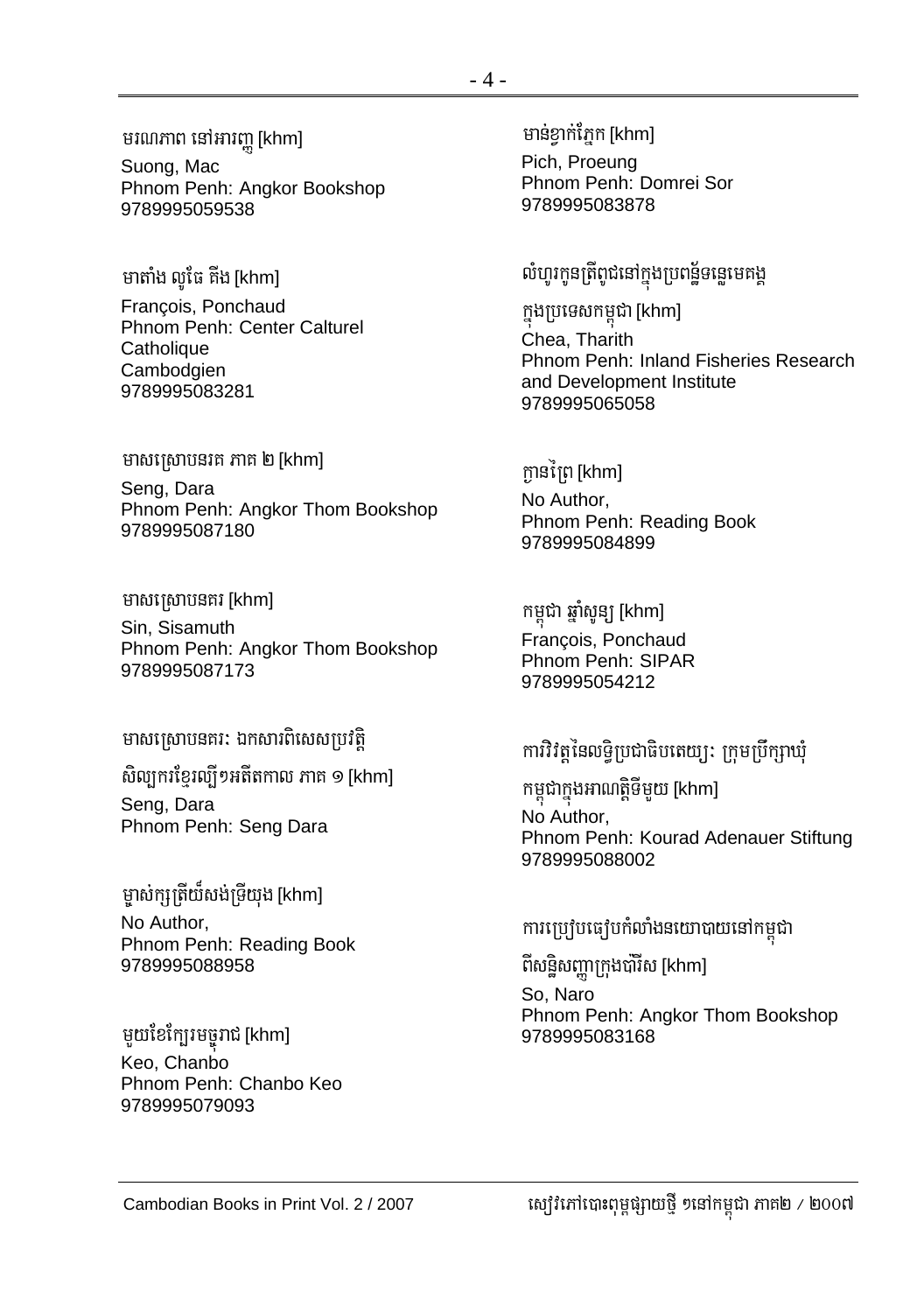ការធ្វើចរាចរ និង ការពងកូនរបស់មច្ឆាជាតិ [khm]

Chan. Sokheng Phnom Penh: Inland Fesheries Research and Development Institute 9789995065041

#### ការដាំប៉េងប៉ោះស្បែក [khm]

Nhem. Chanthea Phnom Penh: Sipar 9789995054236

កូនខ្យង [khm] Try, Samphos Phnom Penh: Comics Art 9789995086329

កូនល [khm] No Author. Phnom Penh: Reading Book 9789995088866

កូនទីទុយតូច [khm] No Author. Phnom Penh: Reading Book 9789995088880

កូនស្រមោច [khm]

Try, Samphos Phnom Penh: Comics Art 9789995086312

កម្រងយុទ្ធវិធីគ្រប់គ្រងឆ្ពោះទៅរកជ័យជំនះ [khm]

Kheang, Chandara Phnom Penh: Angkor Thom Bookshop 9789995083182

Kheang, Chandara Phnom Penh: Angkor Thom Bookshop 9789995083175

កំណប់ព្រះរាជកំពុងថ្ម [khm]

Didier, Anne Phnom Penh: Sipar 9789995054137

កំណាព្យ: កូនប្រុសក្រោមពន្លឺព្រះច័ន្ទពេញ បូរមី [khm] No Author. Phnom Penh: Ponleu Sovan 9789995088200

កំពូលពាណិជ្ជករ [khm] Sun, Sam Veasna Phnom Penh: Angkor Thom Bookshop 9789995086572

ក្បួនសេពគប់មិត្ត ១០០ ឆ្នំា [khm] Tia. Then Phnom Penh: Tia Then 9789995078041

#### វេយ្យាករណ៏ភាសាខ្មែរ [khm]

Khin, Sok Phnom Penh: Shanti Volunteer Association 9789995056148

តើត្រូវបង្កើតព្រៃឈើឡើងវិពា ដោយរបៀបណា ?[khm] No Author. Phnom Penh: United Kingdom's Darwin Initiative 9789995087500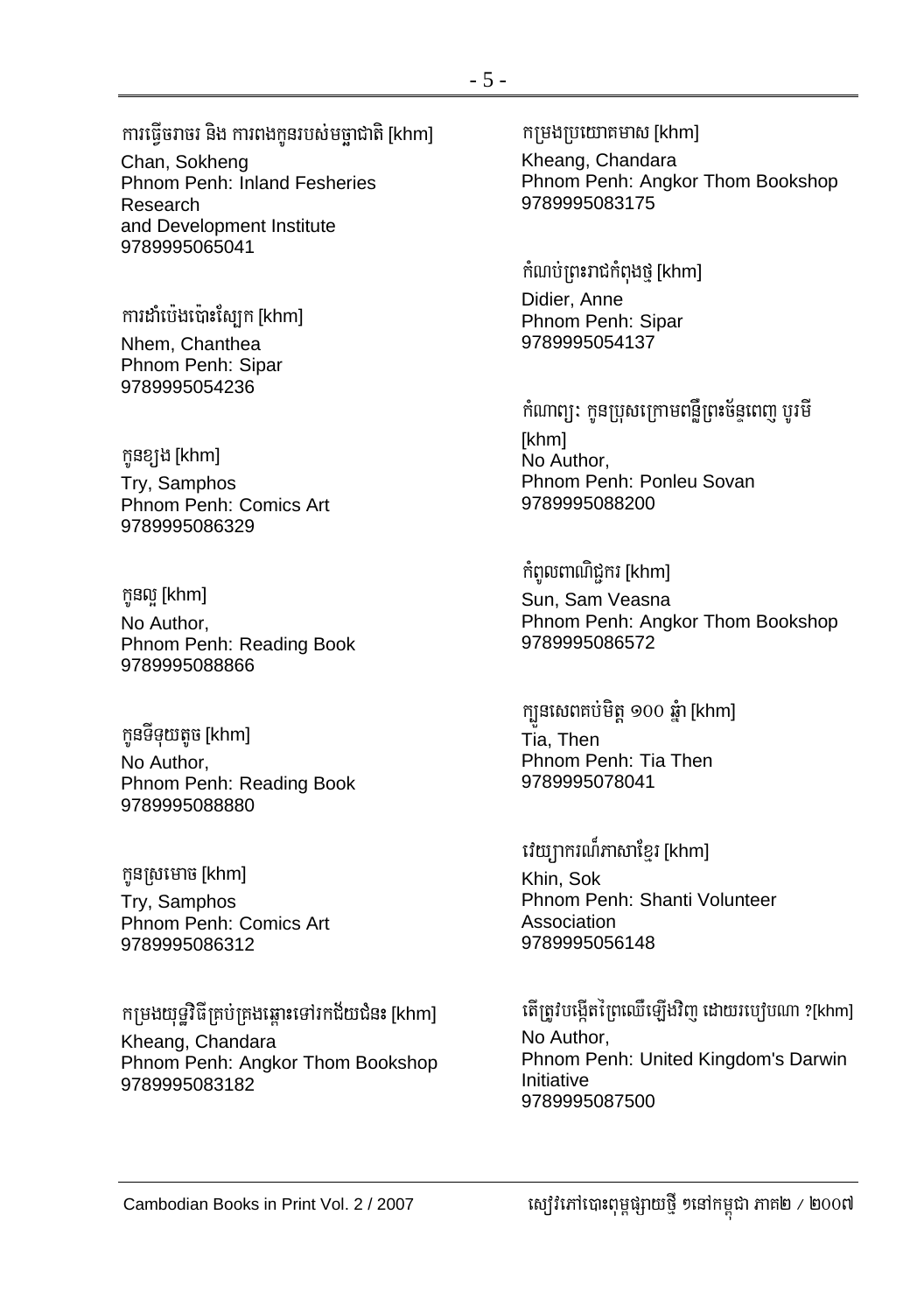សេចក្តីកំណត់ចំពោះមាត្រានិមយ១

នៃក្រមនិតិវិធីរដប្បវេណី [khm]

No Author. Phnom Penh: Ministry of Justic 9789995083311

សេះយន្ត[khm] No Author, Phnom Penh: Reading Book 9789995088859

វេវុនជួសជុលកំព្យូទ័រ ដោយខ្លួនឯង [khm] Teav, Chhun Nan Phnom Penh: Angkor Bookshop 9789995059460

រៅទេ ក ខ [khm] Kimsun, Sotheary Phnom Penh: Reading Book 9789995084875

## រឿងក្រពើឈ្មោះអាធន់ [khm]

Tep, Saban Phnom Penh: Banteay Srey Bokshop 9789995070366

រឿង ឪពុក និង កូននាំលាទៅលក់ [khm] No Author. Phnom Penh: Banteay Srey Boookshop 9789995070397

រឿង ខា ស្ថា ទន្សាយ [khm] Tep, Saban Phnom Penh: Banteay Srey Bookshop 9789995070427

រឿង តាកំលោះ [khm]

Mao. Samnang Phnom Penh: Banteay Srey Bookshop 9789995070311

#### រឿង តាដូង យាយជ័យ [khm]

Mao, Samnang Phnom Penh: Banteay Srey Bookshop 9789995070489

រឿង តាច័នរំល្យេក [khm]

Mao, Samnang Phnom Penh: Banteay Srey Bookshop 9789995070410

រឿង ត្បាល់ថ្មិទិព្ទ [khm] Mao, Samnang Phnom Penh: Banteay Srey Bookshop 9789995070618

រឿង សុភាទន្សាយ [khm] Tep, Saban Phnom Penh: Banteay Srey Bookshop 9789995070458

រឿង រាមកេរ្តិ៍ [khm] Sakou, Samoth Phnom Penh: Angkor Bookshop 9789995059576

រឿង ខ្មោចនិមន្តលោកសូត្រមន្ត [khm] Tep, Saban Phnom Penh: Banteay Srey Bookshop 9789995070328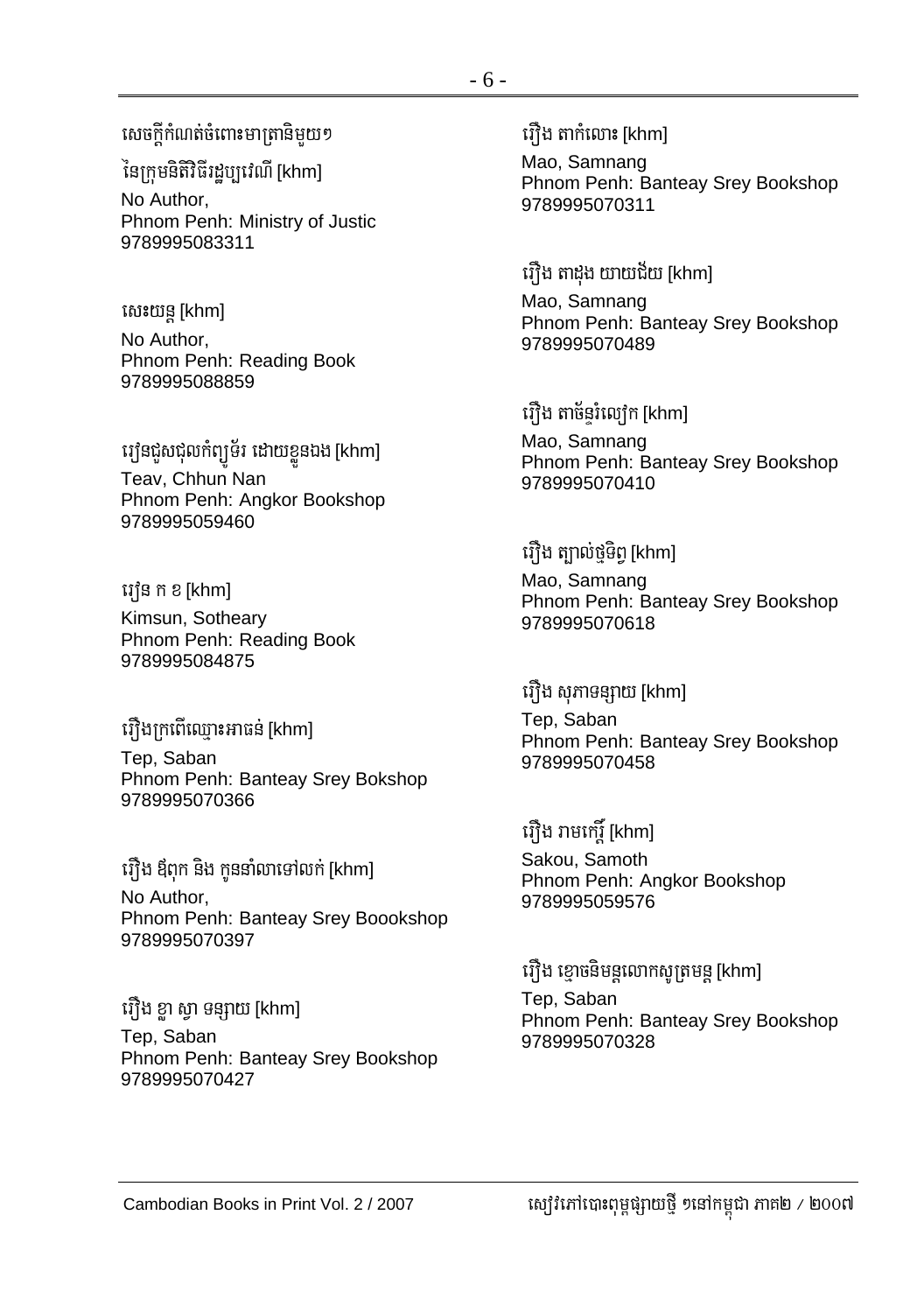#### រឿង ខ្មោចក្នុងដប [khm]

Mao, Samnang Phnom Penh: Banteay Srey Bookshop 9789995070335

រឿង ក្មេងកំព្រា [khm] Tep, Saban

Phnom Penh: Banteay Srey Bookshop 9789995070441

រឿង ចៅក្រឡូញគ្រាប់ម្នាក់ [khm]

Mao, Samnang Phnom Penh: Banteay Srey Bookshop 9789995070465

#### រឿង ចៅធុង ចៅសាញ់ [khm]

Tep, Saban Phnom Penh: Banteay Srey Bookshop 9789995070502

#### ព្យឹង ដួងជីវិតបង [khm]

\_\_, Nan Phnom Penh: Banteay Srey Bookshop 9789995070601

#### រឿង បុរសជីកកាម [khm]

No Author, Phnom Penh: Banteay Srey Bookshop 9789995070380

រឿង ទន្សាយចង់ស៊ីចេក [khm] Tep, Saban Phnom Penh: Banteay Srey Bookshop 9789995070342

រឿង ក្រពើ និង ចៅក្រម ៥ នាក់ Tep, Saban Phnom Penh: Banteay Srey Bookshop 9789995070373

#### រើវ៉ាង ត្រពេទ្យជើង៤ [khm]

No Author, Phnom Penh: Banteay Srey Bookshop 9789995070496

#### រឿង ព្រះគោ ព្រះកែវ [khm]

Mao, Samnang Phnom Penh: Banteay Srey Bookshop 9789995070403

រើ្យឹង ប្រាសាទអាថឹកំបាំង ភាគ ១.២ [khm]

Tem, Many Phnom Penh: Banteay Srey Bookshop 9789995070595

#### រើ្យឹង អាសំគមបាញ់លលក [khm]

Tep, Saban Phnom Penh: Banteay Srey Bookshop 9789995070359

#### បឿង អារក្សព្រៃ [khm]

Mao, Samnang Phnom Penh: Banteay Srey Bookshop 9789995070625

#### រឿង អាឡៅ [khm]

Tep, Saban Phnom Penh: Banteay Srey Bookshop 9789995070434

#### រឿង ក្រែក ១ ជាក្រែក ១០ [khm]

Mao, Samnang Phnom Penh: Banteay Srey Bookshop 9789995070472

#### នៅសងខាងខ្សែស្របទី ៣៨ [khm] Yam, Sarot Phnom Penh: Angkor Bookshop 9789995059606

Cambodian Books in Print Vol. 2 / 2007 ស្យ៊ីវិភៅបោះពុម្ពផ្សាយថ្មី ១នៅកម្ពុជា ភាគ២ / ២០០៧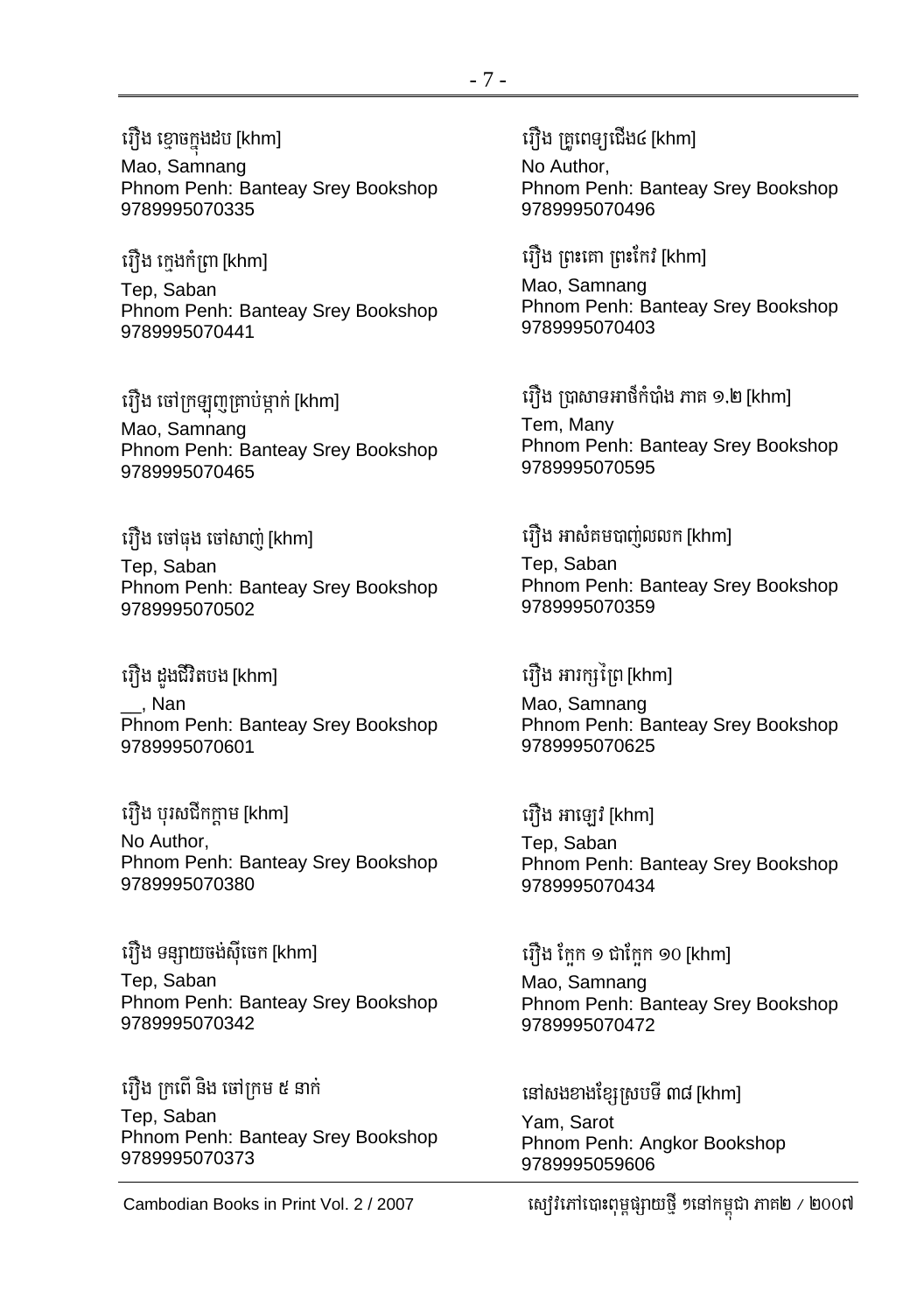#### មេខោច [khm,eng]

Kim, Sok Phnom Penh: Reading Book 9789995084868

មេរោគ កំព្យូទវ័ [khm] Teav. Chhun Nan Phnom Penh: Angkor Bookshop 9789995059453

មេឃក្រៅមេឃ [khm]

Mao, Samnang Phnom Penh: Angkor Bookshop 9789995059774

#### ដើមកំណើតសត្សផ្សាត [khm,eng]

Kimsun, Sotheary Phnom Penh: Reading Book 9789995088965

ដើមឈើជ្រូក [khm]

No Author. Phnom Penh: Reading Book 9789995088897

បេះដួងស្វា [khm]

No Author. Phnom Penh: Reading Book 9789995088842

#### បេះដូងតែមួយ [khm]

Pen. Dara Chiva Phnom Penh: Angkor Thom Bookshop 9789995087142

#### ទេវតា ចង់សាកចិត្តមនុស្ស [khm]

No Author, Phnom Penh: Reading Book 9789995088873

ទេវកថា ករសមទ្រទឹកដោះ [khm,eng]

Seng, Soth Phnom Penh: Angkor Thom Bookshop 9789995087104

ទេវកថា កូរសមុទ្រទឹកដោះ [khm]

Seng, Soth Phnom Penh: Angkor Thom Bookshop 9789995059675

គោលការណ៍សកម្មទាំង ១០០ ប្រការដើម្បីជោគជយ័ **Ikhml** Chum, Sam Veasna

Phnom Penh: Angkor Thom Bookshop 9789995086596

#### គោលការណ៏ត្រឹះនៃគណនេយ្យ [khm]

Bun, Sunth Rung Phnom Penh: Angkor Bookshop 9789995059637

ចិត្តសាស្ត្រអនុវត្តន៍ [khm]

Tia. Then Phnom Penh: Tia Then 9789995078034

ច្បាប់ការទូត [khm]

Nuon, Sonimonth Phnom Penh: Angkor Thom Bookshop 9789995086503

#### ឬរសកាប់អុស [khm]

No Author, Phnom Penh: Reading Book 9789995088835

#### ឬរសពុកមាត់ខ្យៅ [khm]

No Author, Phnom Penh: Reading Book 9789995088828

ស្យេវិភៅបោះពុម្ពផ្សាយថ្មី ១នៅកម្ពុជា ភាគ២ / ២០០៧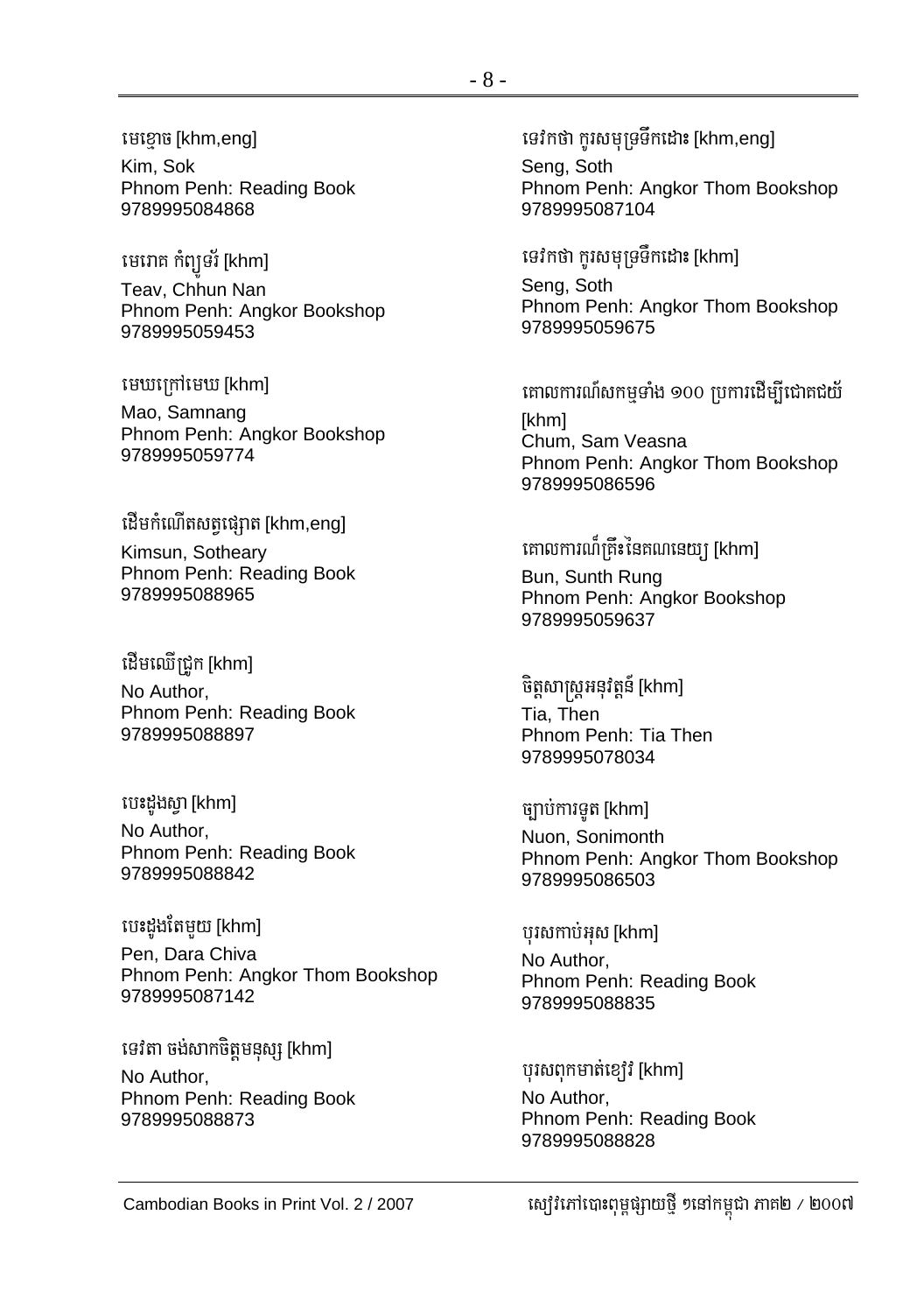#### បុប្ផាវិត្តិ [khm]

Tia, Then Phnom Penh: Tia Then 9789995078058

បងថៃជីដូនមយ [khm] Pao. Sok Phnom Penh: Angkor Thom Bookshop 9789995086541

បណាំតាមាស [khm]

Khing, Hoc Dy Phnom Penh: Angkor Bookshop 9789995059613

#### បណ្ឌល័យ និង ស្យេវៃភៅសម្រាប់កុមារ [khm]

No Author. Phnom Penh: Department of Ministry of Education 9789995087203

បណ្ឌលភ្លេងទូរស័ព្ទដោយខ្លួនឯង [khm] UI, Kol Piseth Phnom Penh: Angkor Bookshop 9789995059552

បញ្ហាប្រឈមមុខនៅក្នុង ទំនាក់ទំនងអន្តរជាតិ

ក្រោយសង្គ្រាមត្រជាក់ [khm]

Deap, Sophal Phnom Penh: Sok Leap 9789995087906

ខុទ្យានកំណាព្យ ភាគ៤ [khm] Keo, Chanbo Phnom Penh: Chanbo Keo 9789995079086

ឧទ្យានកំណាព្យ ភាគ ៥ [khm] Keo, Chanbo Phnom Penh: Chanbo Keo 9789995079109

ទឹកចិត្តកូនប្រុស [khm,eng] Kimsun, Sotheary Phnom Penh: Reading Book 9789995084844

ទឹក និង ដី [khm] Pan, Rithy Phnom Penh: Les presses dex limprimerie SIC (JSRC)

#### ទឹកភ្នែកតារាទូរទស្សន៍ [khm]

Say, Khun Phnom Penh: Angkor Bookshop 9789995059736

#### ទំនប់នៃកលល្បិច [khm]

Pen, Chan Phnom Penh: Pen Chan Songkream 9789995087302

ស្រមោលបង [khm] Heng, Sokphanna Phnom Penh: Angkor Bookshop 9789995059828

#### ក្រុមប្រឹក្សាអាជ្ញាកណ្តាល និង ដំណើរការដោះស្រាយ

#### វិវាទការងារនៅកម្ពុជា [khm]

No Author. Phnom Penh: Arbitration Council Foundation 9789995074050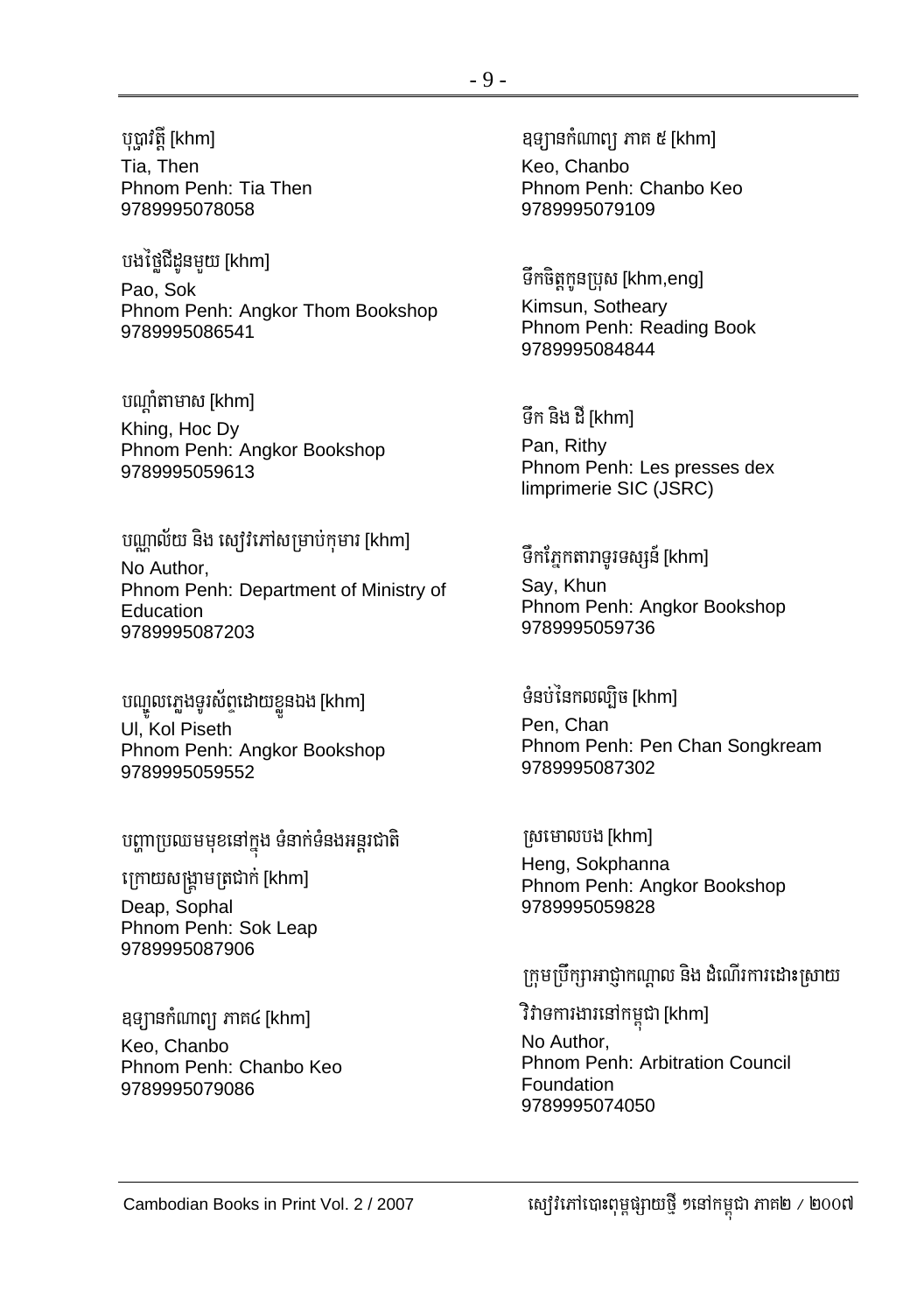#### ប្រវតិសងេបព្រះសហគមន៍សាកល [khm] François, Ponchaud Phnom Penh: Centre Culturel

Catholique Cambodgien 9789995083250

ប្រវត្តិព្រះពុទ្ធ៥ព្រះអង្គក្នុងភទ្ទភប្បុ [khm] Ros, Bunthon Phnom Penh: Ros Bunthon 9789995087005

ប្រវត្តិ និង គំនូរបុរាណ វត្តមហាលាភ [khm] Sor, Sokny Phnom Penh: Sor Sokny 9789995086701

ប្រវត្តព្រះសហគន៏នៅប្រទេសកម្ពុជា [khm] François, Ponchaud Phnom Penh: Centre CulturelCatholique Cambodgien

គ្រប់គ្រងទិន្ននយ័ក្រើប្រាស់ អ៊ីចសែល ២០០៣ [khm] Teav, Chhun Nan Phnom Penh: Angkor Bookshop 9789995059507

ក្រប់គ្រងភាពជោគជ័យ ភាគ១ [khm]

9789995083267

Chum, Sam Veasna Phnom Penh: Angkor Thom Bookshop 9789995086534

គ្រប់គ្រងភាពជោគជ័យ ភាគ ២ [khm] Chum, Sam Veasna Phnom Penh: Angkor Thom Bookshop 9789995086527

 $m$ នាងចំបើងមាស [khm]

No Author, Phnom Penh: Reading Book 9789995088804

 $f$ ពះនាងស្បែកលា [khm]

No Author, Phnom Penh: Reading Book 9789995088941

RBHBuTÞ [khm] Brigitte, Labbe Phnom Penh: Sipar 9789995054243

ភាសាខែរ ថាក់ទី ៣ [khm] Hen, Vong Chhovy Phnom Penh: Publishing and Distribution House 9789995000066

 $m$ សាខែ្មរ ថ្នាក់ទី ១២ [khm]

Hang, Pheary Phnom Penh: Publishing and Distribution House 9789995000226

កុណកថា [khm] Chea, Kean Phnom Penh: Chea Kean

គនី [khm] Brigitte, Labbe Phnom Penh: Sipar 9789995054229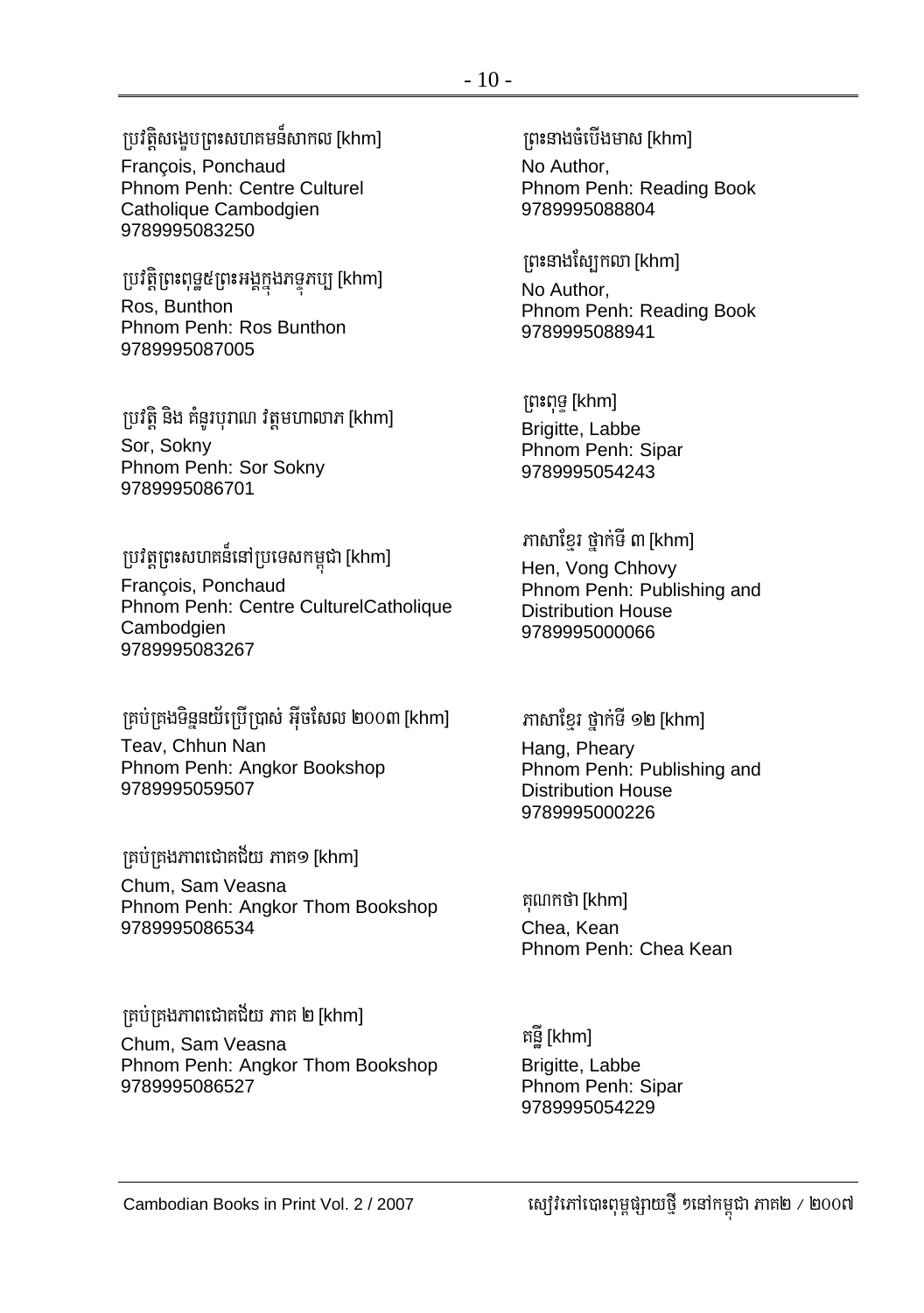#### គណិតវិទ្យាថ្នាក់ទី ១ [khm]

Uk, Sumny Phnom Penh: In Kim Srun 9789995000684

គណិតវិទ្យា ថ្នាក់ទី ៩ [khm] Uk, Sumny Phnom Penh: Ministry of Education Youth and Sports 9789995000042

គណិតវិទ្យា ថ្នាក់ទី ៤ [khm] Prom. Vibol Phnom Penh: Publishing and **Distribution House** 9789995000196

គណិតវិទ្យា ថ្នាក់ទី ៣ [khm] Prom, Vibol Phnom Penh: Publishing and **Distribution House** 9789995000127

គណិតវិទ្យា ថ្នាក់ទី ១២ [khm] Chan, Porn Phnom Penh: Publishing and **Distribution House** 9789995000233

#### អ្នកបំរើក្រេង [khm]

No Author. Phnom Penh: Reading Book 9789995088903

អច្ឆរិយវត្ថុពិភពលោកថ្មីទាំង ៧ [khm] Va, Sovannarot Phnom Penh: Angkor Bookshop 9789995059804

Try, Samphos Phnom Penh: Comics Art 9789995086305

### អាថិកំបាំងសំរាប់ជោគជ័យក្នុងជីវិត [khm]

Nuon. Sonimonth Phnom Penh: Angkor Thom Bookshop 9789995086510

អ៊ីស៊ីនបសី [khm] Calin. Isbell Phnom Penh: Sipar 9789995054144

អ៊ីខះព្រះពុទបានប្រៅនប្រដៅ [khm] Rahula, Walpola Phnom Penh: Chhorn lem 9789995087609

#### អធិប្បាយ អំពីចេតិយ [khm]

ភ្នំពេញ : ពុទ្ធមណ្ឌល វិបស្សនាធុរ 9789995068158

#### ធម៍ត្រិះនៃព្រះពុទ្ធសាសនា [khm] Santina. Peter D. Phnom Penh: Chhorn lem 9789995087616

#### ម៉ៃ កូនឈឺ [khm]

Bernard, Cecile Phnom Penh: Yoeung Ann 9789995069025

កែងគង់អន្លង់កម្ [khm] Seng, Dara Phnom Penh: Angkor Thom Bookshop 9789995086817

ស្យេវិភៅបោះពុម្ពផ្សាយថ្មី ១នៅកម្ពុជា ភាគ២ / ២០០៧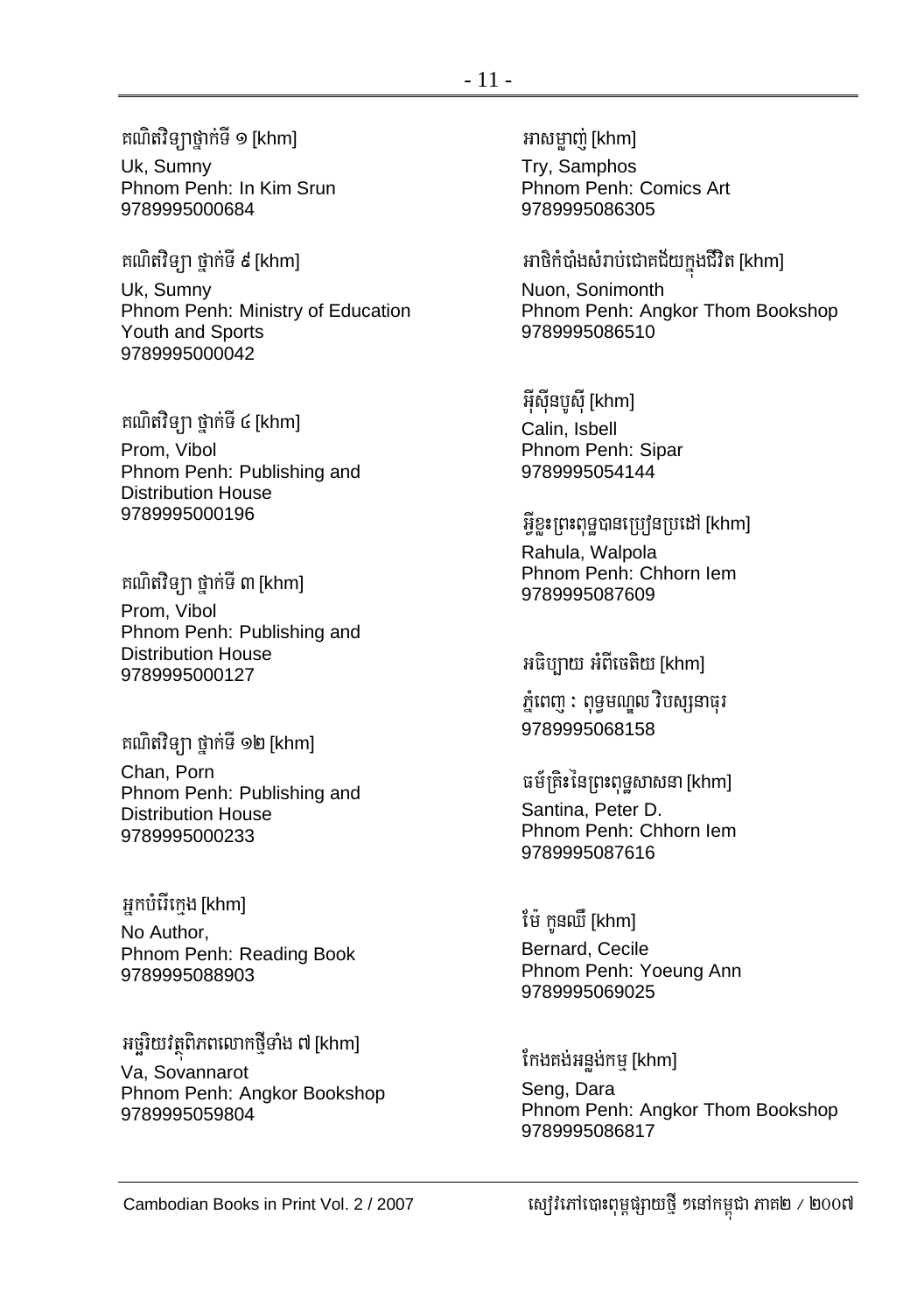#### ព្រែកសីដេះ [khm]

Pov, Sok Phnom Penh: Pov Sok 9789995085605

ជនដែលត្រូវគេបា៣ [khm] Nem, Sovath Phnom Penh: Reahoo Translation 9789995064105

ជំនោរដីកោះ [khm]

Un, Sok Heang Phnom Penh: Angkor Bookshop 9789995059750

ជំនោរ ខុសរដូវ [khm] Chan, Many Phnom Penh: Angkor Bookshop 9789995059767

ជីវិតនាយកំសត់ [khm]

Pich, Proeung Phnom Penh: Domrei Sor 9789995080280

ពស់សកស្រកា [khm] Tem, Many Phnom Penh: Srey Bundon 9789995070519

ពិធីការទូត [khm]

Nuon, Sonimonth Phnom Penh: Angkor Thom Bookshop 9789995086565

100 Action Principle [khm] No Author, Phnom Penh: Angkor Thom Bookshop 9789995083199

100 Action Principles [eng] Chum, Sam Veasna Phnom Penh: Angkor Thom Bookshop 9789995083199

7 Candidates for Prosecution [eng] Heder, Stephen Phnom Penh: Cambodia Centre for Documentation 9789995060091

9th Socio-Cultural Research Congress on Cambodia [khm] No Author, Phnom Penh: Research Development Unite 9789995084745

"Conducting A Small Research Study" : Ten Steps to Analysis [khm] Catalla, Rebecca F. Phnom Penh: Analyzing Development Issues Project-Cooperation Commitee for Cambodia 9789995087418

"Conducting A Small Research Study" : Ten Steps to Analysis [eng] Catalla, Rebecca F. Phnom Penh: Analyzing Development Issues Project-Cooperation Committee for Cambodia 9789995087401

A Child Named Ratana [khm] Long, Ravy Phnom Penh: Room to Read 9789995053536

A Girl Named Sopheap [khm] Buth, Reaksmey Kongkea Phnom Penh: Room to Read 9789995053550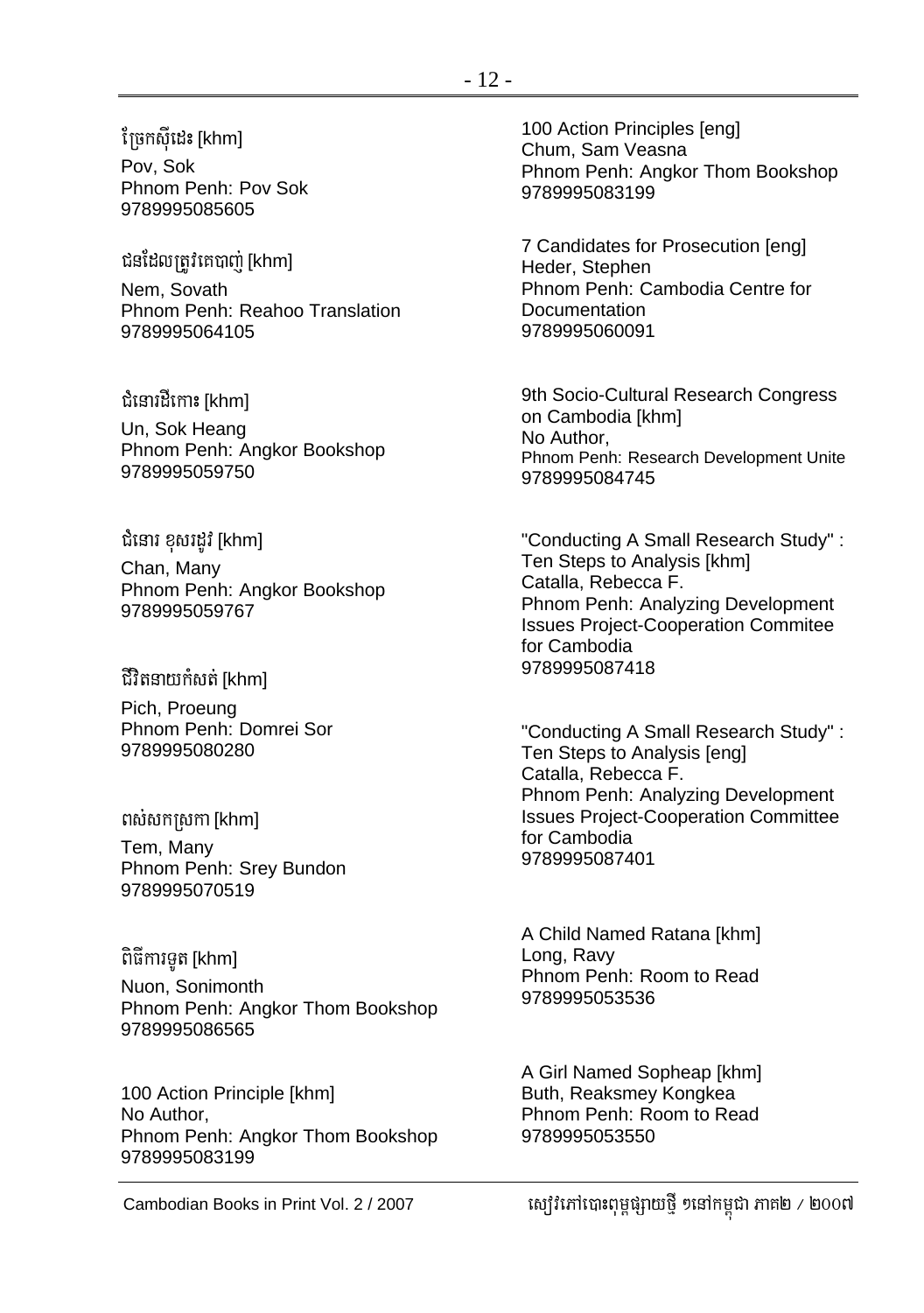Adobe illustrator CS2 [khm] Tuon, Dalis Phnom Penh: Angkor Bookshop 9789995059699

Advertising and Promotion [khm] No Author, Phnom Penh: Angkor Thom Bookshop 9789995059560

An Introduction to the Boddhist Philosophy of the State [khm] Von, Pundit Phnom Penh: Chhorn Iem 9789995089306

Annual Development Review 2004/05 [eng] Thun, Vathana Phnom Penh: Cambodia Development Resource Institute 9789995052164

Arbitration Council and the Process for Labour Dispute Resolution in Cambodia **[**eng] No Author, Phnom Penh: Arbitration Council Foundation 9789995074043

Astronomie Cambodgienne [khm] Faraut, F.G Phnom Penh: National Library 9789995089771

Auto CAD 2007 [khm] Teav, Chhun Nan Phnom Penh: Angkor Bookshop 9789995059484

Brah Ling [khm] Ang, Choulean Phnom Penh: Reyum 9789995055219

Cambodge et Siem Voyage et Sejour aux ruines des Monuments Khmers [khm] N, Filoz Phnom Penh: National Library 9789995089740

Cambodia books in Print Vol 2 [khm] No Author, Phnom Penh: Nation Library 9789995089832

Cambodian Music [khm] Keo, Narom Phnom Penh: Reyum 9789995055288

Ceramics from Lor Pok [khm,eng] Ly, Daravuth Phnom Penh: Reyum 9789995055240

Chinese [chi] No Author, Phnom Penh: Arbitration Council Foundation 9789995074067

Chivith Neary Chhloang Kat Pyuh Kam [khm] Kong, Bunchhoeun Phnom Penh: Yel Sothy 9789995088408

Compilation of Arbitral Awards and Orders Volume..? [khm] No Author, Phnom Penh: Arbitration Council Fuondation 9789995074081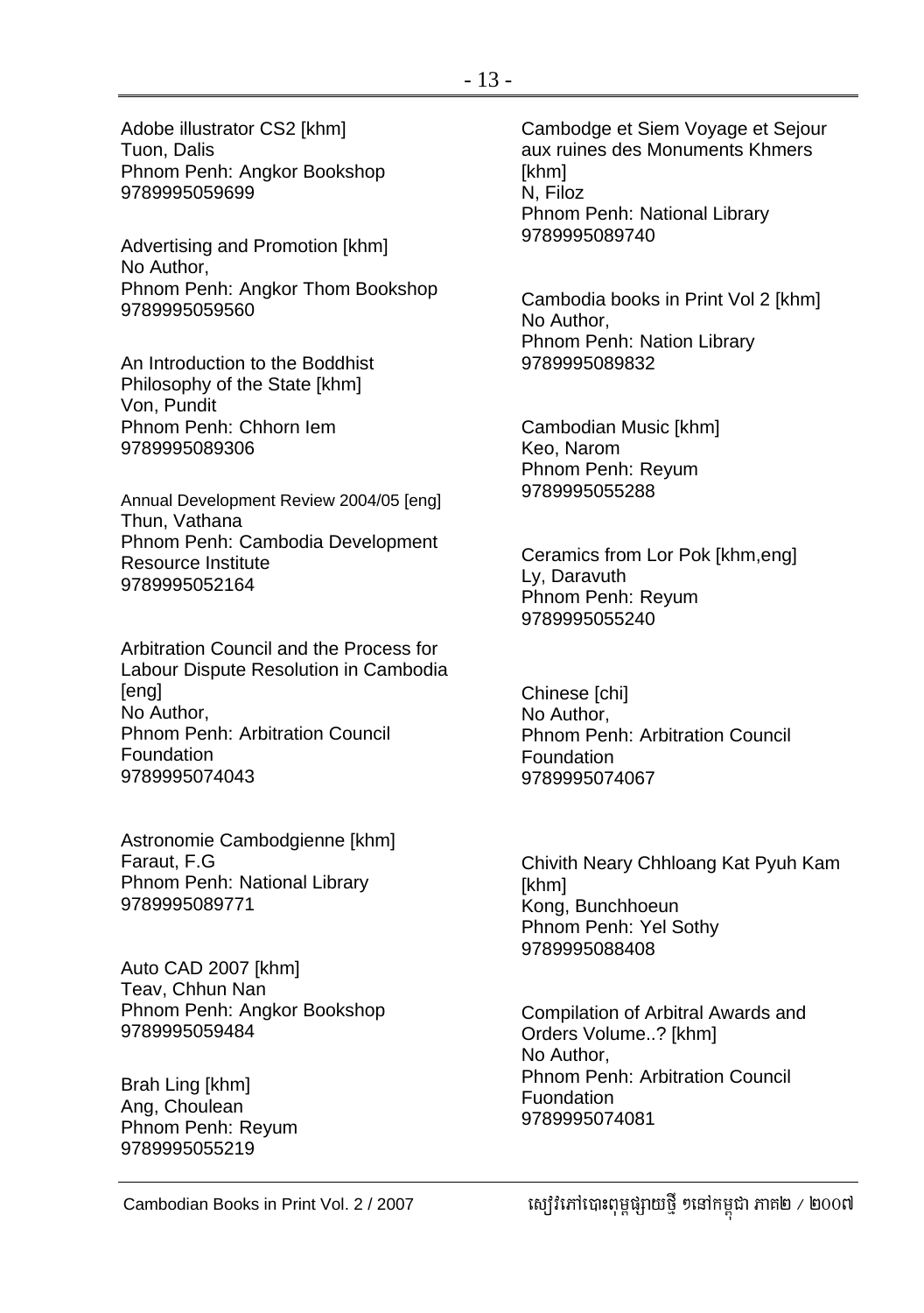Compilation of Arbitral Awards and Orders Volume 6 [khm] No Author, Phnom Penh: Arbitration Council Foundation 9789995074036

Compilation of Arbitral Awards and Orders Volume 6 [khm] No Author, Phnom Penh: Abitration Council Foundation 9789995074029

Compilation of Arbitral Awards and Orders Volume 7 [khm] No Author, Phnom Penh: Arbitration Council Foundation 9789995074074

Contemporary [khm] Ducam, Maccargo Phnom Penh: Center for Khmer Studies 9789995051051

Cours de Cambodgien: Notice sur l'e'tude de l'e'criture Khme're.Tome I [khm] Roland, Meyer Phnom Penh: National Library 9789995089702

Cours de Cambodgien: Premier livre de lectures Cambodgiennes [khm] Roland, Meyer Phnom Penh: National Library 9789995083595

Cours de Cambodgien: Vocabulaire et Conversation.Tome III [khm] Roland, Meyer Phnom Penh: National Library 9789995089719

Critical Literature Review on Accountability and Neo-patrimonialism: Theoritical Discussions and the cases of Cambodia [eng] No Author, Phnom Penh: Cambodia Development Resource Institute 9789995052157

Culture of Independence [khm,eng] Ly, Daravuth Phnom Penh: Reyum 9789995055165

De la Condition Juridique des terres au Cambodge [khm] Bruel, Henri Phnom Penh: National Library 9789995083571

Deep Wistfulness [khm,eng] Yin, Luoth Phnom Penh: The Sowers Association 9789995080051

Democratic development: Cambodian commune councils- first steps [eng] No Author, Phnom Penh: Kourad Ademauer Foundation 9789995088019

Dictionnaire Français Khmer [khm] Richer, Denis Phnom Penh: Graphic Root 9789995089009

English for Cambodia::: Book Five [khm] Hay, Ngorn Touch Phnom Penh: In Kim Srun 9789995000806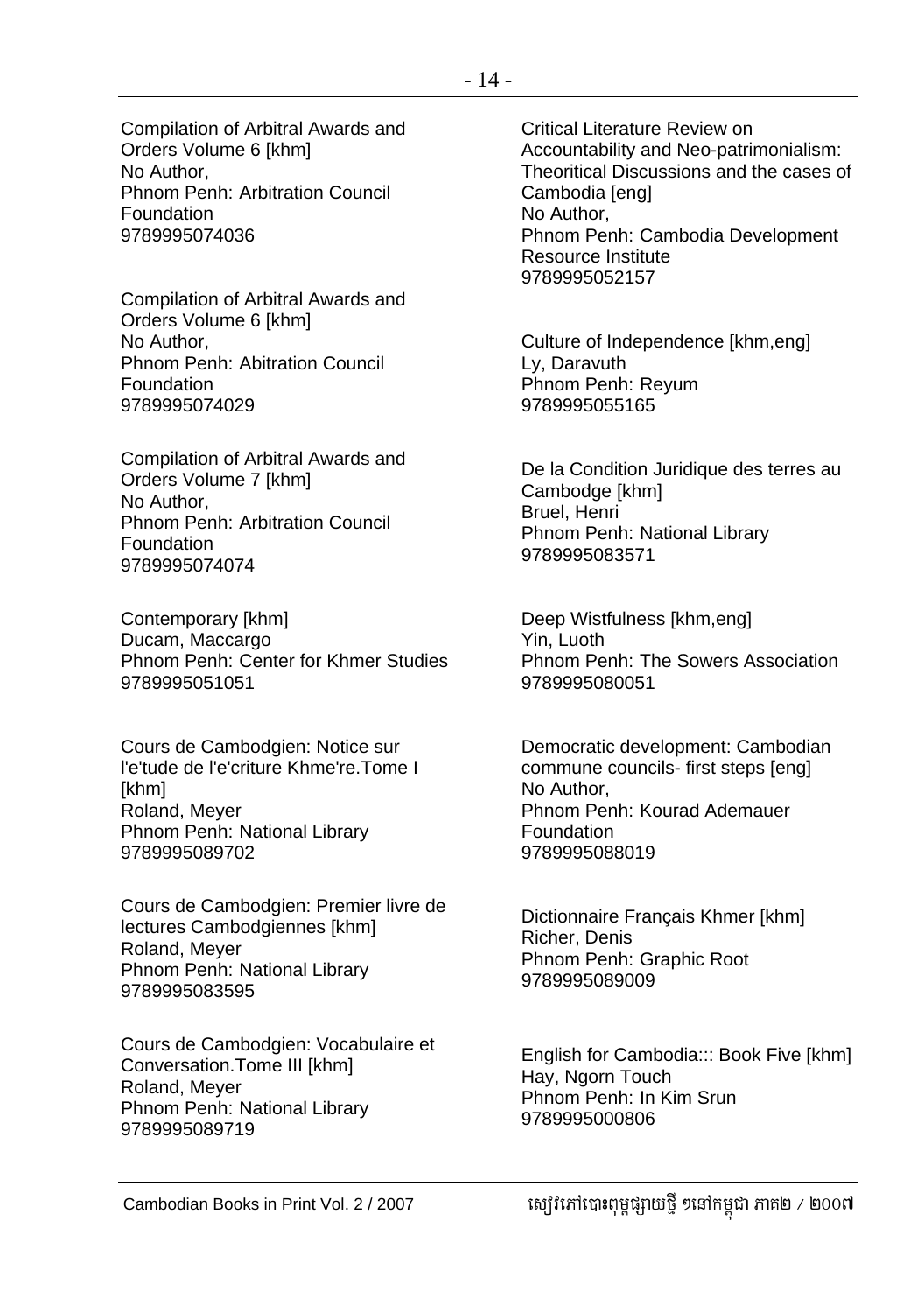English for Cambodia: Book Four [khm] Hay, Ngorn Touch Phnom Penh: In Kim Srun 9789995000790

English for Cambodia: Book One [khm] Hay, Ngorn Touch Phnom Penh: In Kim Srun 9789995000769

English for Cambodia: Book Six [khm] Hay, Ngorn Touch Phnom Penh: In Kim Srun 9789995000813

English for Cambodia: Book Three [khm] Hay, Ngorn Touch Phnom Penh: In Kim Srun 9789995000783

English for Cambodia: Book Two [khm] Hay, Ngorn Touch Phnom Penh: In Kim Srun 9789995000776

Free and Fair [khm] Schnellinger, Lisa Phnom Penh: Reahoo Translation 9789995064075

Freedom of Information [khm]

Toby, Mendel Phnom Penh: Reahoo Translation 9789995064051

Grade 1: Khmer [khm] Tun, Sa Im Phnom Penh: In Kim Srun 9789995000455

Grade 1: Khmer new [khm] Tun, Sa Im Phnom Penh: In Kim Srun 9789995000691

Grade 1: Math [khm] Cheav, Lun Phnom Penh: In Kim Srun 9789995000448

Grade 1: Polydisceplinary New [khm] Ung, Kim San Phnom Penh: In Kim Srun 9789995000707

Grade 1: Science [khm] Ung, Kim San Phnom Penh: In Kim Srun 9789995000462

Grade 1: Social Study [khm] Khaol, Phun Phnom Penh: In Kim Srun 9789995000479

Grade 10: Biology [khm] Yim, Yihup Phnom Penh: In Kim Srun 9789995000745

Grade 10: Biology [khm] Tean, Sophorn Phnom Penh: In Kim Srun 9789995000271

Grade 10: Chemistry [khm]

Touch, Chantum Phnom Penh: In Kim Srun 9789995000738

Grade 10: Chemistry [khm] Suon, Socheat Phnom Penh: In Kim Srun 9789995000639

Grade 10: Earth [khm] Sam, An Say Phnom Penh: In Kim Srun 9789995000288

Cambodian Books in Print Vol. 2 / 2007 ស្យ៊ូវិភៅបោះពុម្ពផ្សាយថ្មី ១នៅកម្ពុជា ភាគ២ / ២០០៧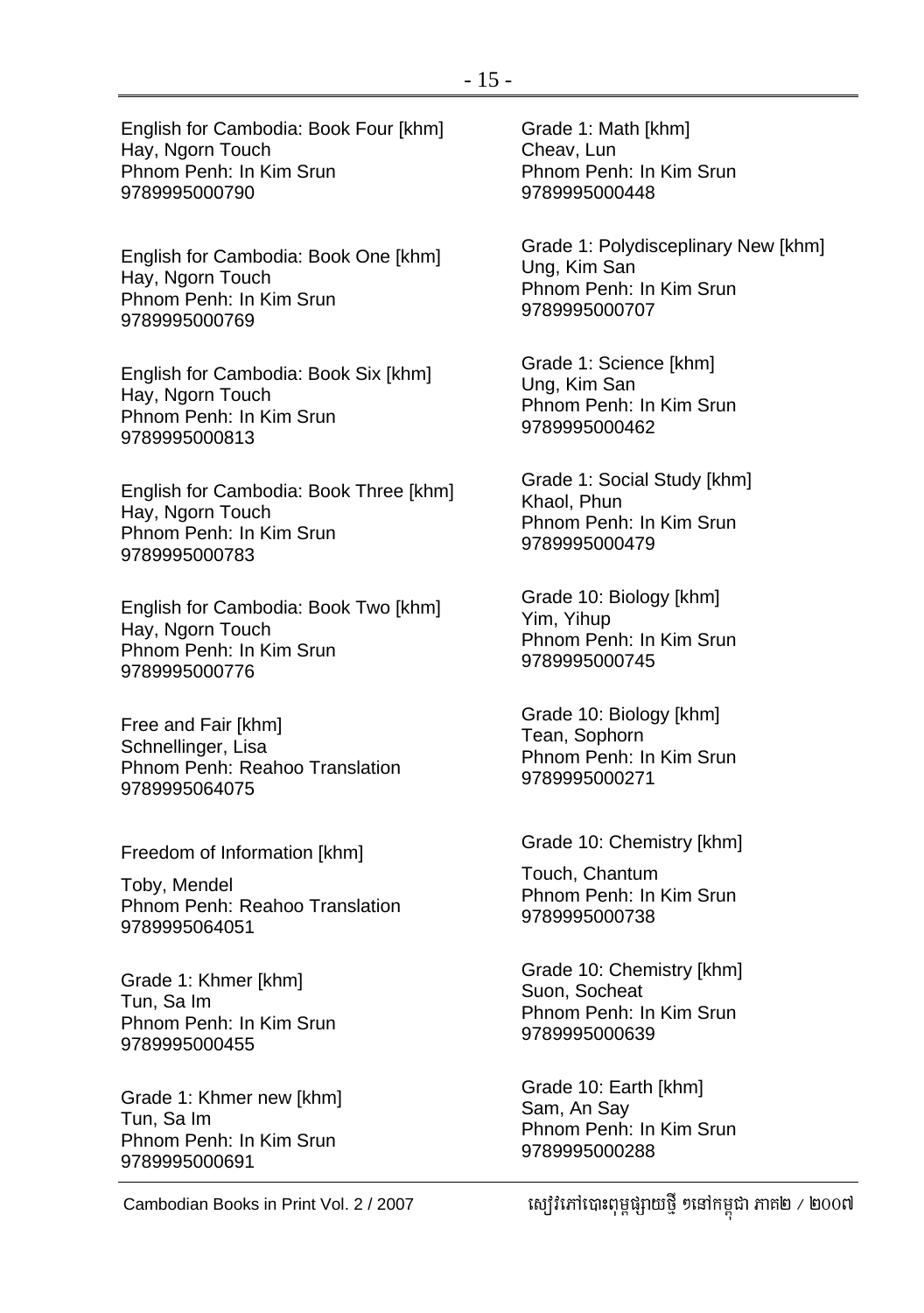Grade 10: Mathematics Volume 1 [khm] Y, Seang Ly Phnom Penh: In Kim Srun 978999500714

Grade 10: Mathematics Volume 2 [khm] Y, Seang Ly Phnom Penh: In Kim Srun 9789995000721

Grade 10: Mathematicss [khm] Uk, Sumny Phnom Penh: In Kim Srun 9789995000615

Grade 10: Mathematicss 1 [khm] Y, Seang Ly Phnom Penh: In Kim Srun 9789995000677

Grade 10: Physic [khm] Su, Kunthy Phnom Penh: In Kim Srun 9789995000622

Grade 10: Physics [khm]

Suon, Socheat Phnom Penh: In Kim Srun 9789995000752

Grade 10: Social Studies 1 [khm] Dy, Chhum Doeurn Phnom Penh: In Kim Srun 9789995000134

Grade 10: Social Studies 2 [khm] Chin, Yahan Phnom Penh: In Kim Srun 9789995000141

Grade 11: Biology [khm] Va, Vuthy Phnom Penh: In Kim Srun 9789995000387

Grade 11: Chemistry [khm] Suon, Socheat Phnom Penh: In Kim Srun 9789995000219

Grade 11: Earth and Environment Science [khm] Nareth, Polyvyn Phnom Penh: In Kim Srun 9789995000394

Grade 11: Khmer [khm] Hang, Pheary Phnom Penh: In Kim Srun 9789995000158

Grade 11: Mathematics [khm] Uk, Sumny Phnom Penh: In Kim Srun 9789995000165

Grade 11: Physics [khm] Su, Kunthy Phnom Penh: In Kim Srun 9789995000202

Grade 11: Social Studies 1 [khm] Dy, Chhum Doeurn Phnom Penh: In Kim Srun 9789995000295

Grade 11: Social Studies 2 [khm] Him, Samnom Phnom Penh: In Kim Srun 9789995000400

Grade 12: Biology [khm] Yim, Yihup Phnom Penh: In Kim Srun 9789995000417

Cambodian Books in Print Vol. 2 / 2007 ស្យ៊ូវិភៅបោះពុម្ពផ្សាយថ្មី ១នៅកម្ពុជា ភាគ២ / ២០០៧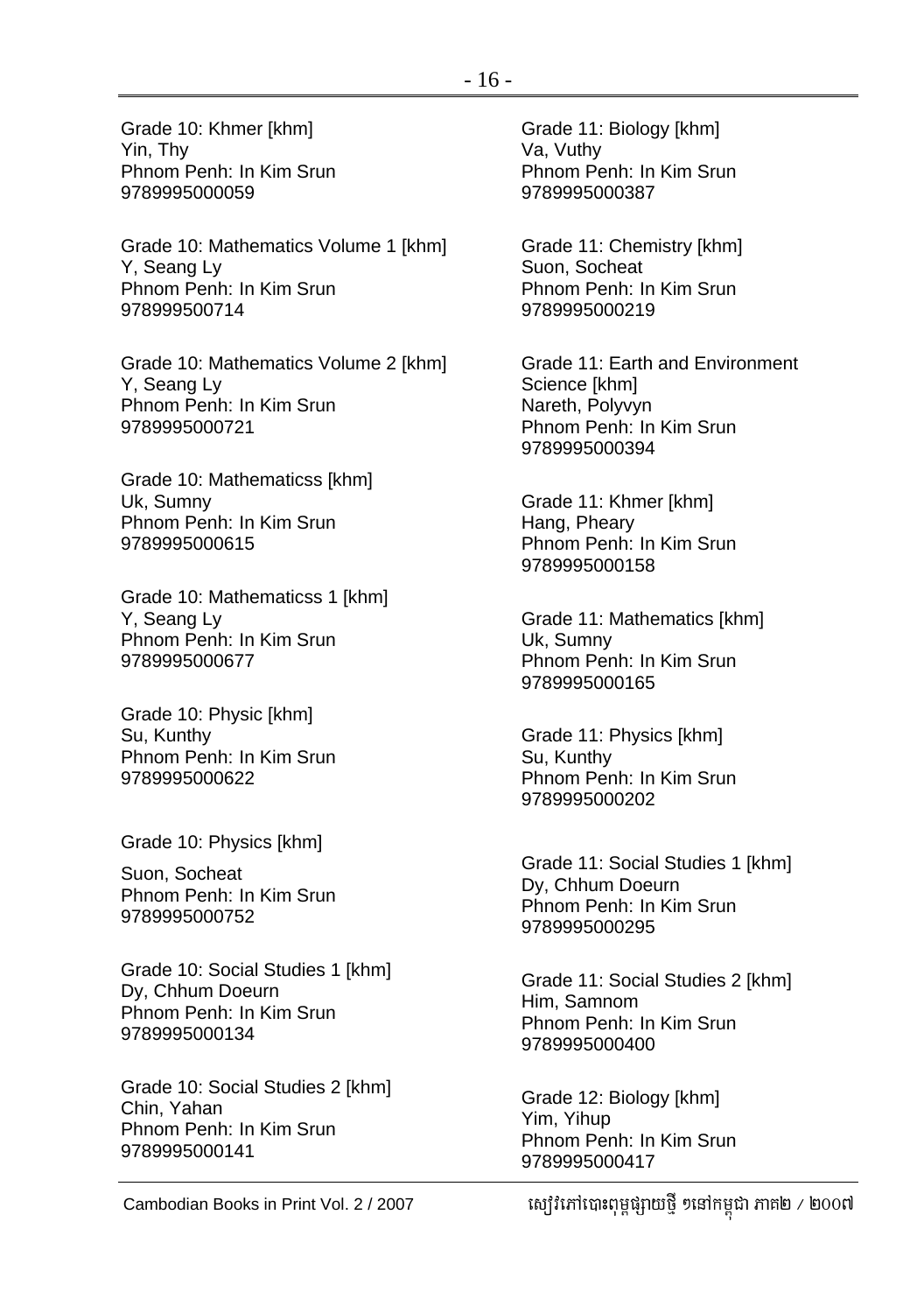Grade 12: Chemistry [khm] Suon, Socheat Phnom Penh: In Kim Srun 9789995000653

Grade 12: Earth and Environment Sience [khm] Nareth, Polyvyn Phnom Penh: In Kim Srun 9789995000424

Grade 12: Physics [khm] Sou, Kunthy Phnom Penh: In Kim Srun 9789995000646

Grade 12: Social Studies 1 [khm] Dy, Chhum Doeurn Phnom Penh: In Kim Srun 9789995000172

Grade 12: Social Studies 2 [khm] Tith, Sieng Phnom Penh: In Kim Srun 9789995000431

Grade 2 Khmer [khm] Hen, Vong Chhovy Phnom Penh: In Kim Srun 9789995000486

Grade 2 Mathematics [khm] In, Kan Phnom Penh: In Kim Srun 9789995000493

Grade 2 Science [khm] Ung, Kim San Phnom Penh: In Kim Srun 9789995000004

Grade 2 Social Studies [khm] Khaol, Phun Phnom Penh: In Kim Srun 9789995000011

Grade 4: Khmer [khm]

Chhin, Siv Leng Phnom Penh: In Kim Srun 9789995000509

Grade 4: Science [khm] Ung, Kim San Phnom Penh: In Kim Srun 9789995000257

Grade 5: Khmer [khm] Chhin, Siv Leng Phnom Penh: In Kim Srun 9789995000301

Grade 5: Mathematics [khm] Prom, Vibol Phnom Penh: In Kim Srun 9789995000318

Grade 5: Science [khm] Ung, Kim San Phnom Penh: In Kim Srun 9789995000325

Grade 5: Social Studies [khm] Khaol, Phun Phnom Penh: In Kim Srun 9789995000363

Grade 7: Social Studies 1 [khm] Keo, Sayoan Phnom Penh: In Kim Srun 9789995000554

Grade 8 Khmer [khm] Hang, Pheary Phnom Penh: In Kim Srun 9789995000578

Grade 8 Mathematics [khm] Uk, Sumny Phnom Penh: In Kim Srun 9789995000585

Cambodian Books in Print Vol. 2 / 2007 ស្យ៊ូវិភៅបោះពុម្ពផ្សាយថ្មី ១នៅកម្ពុជា ភាគ២ / ២០០៧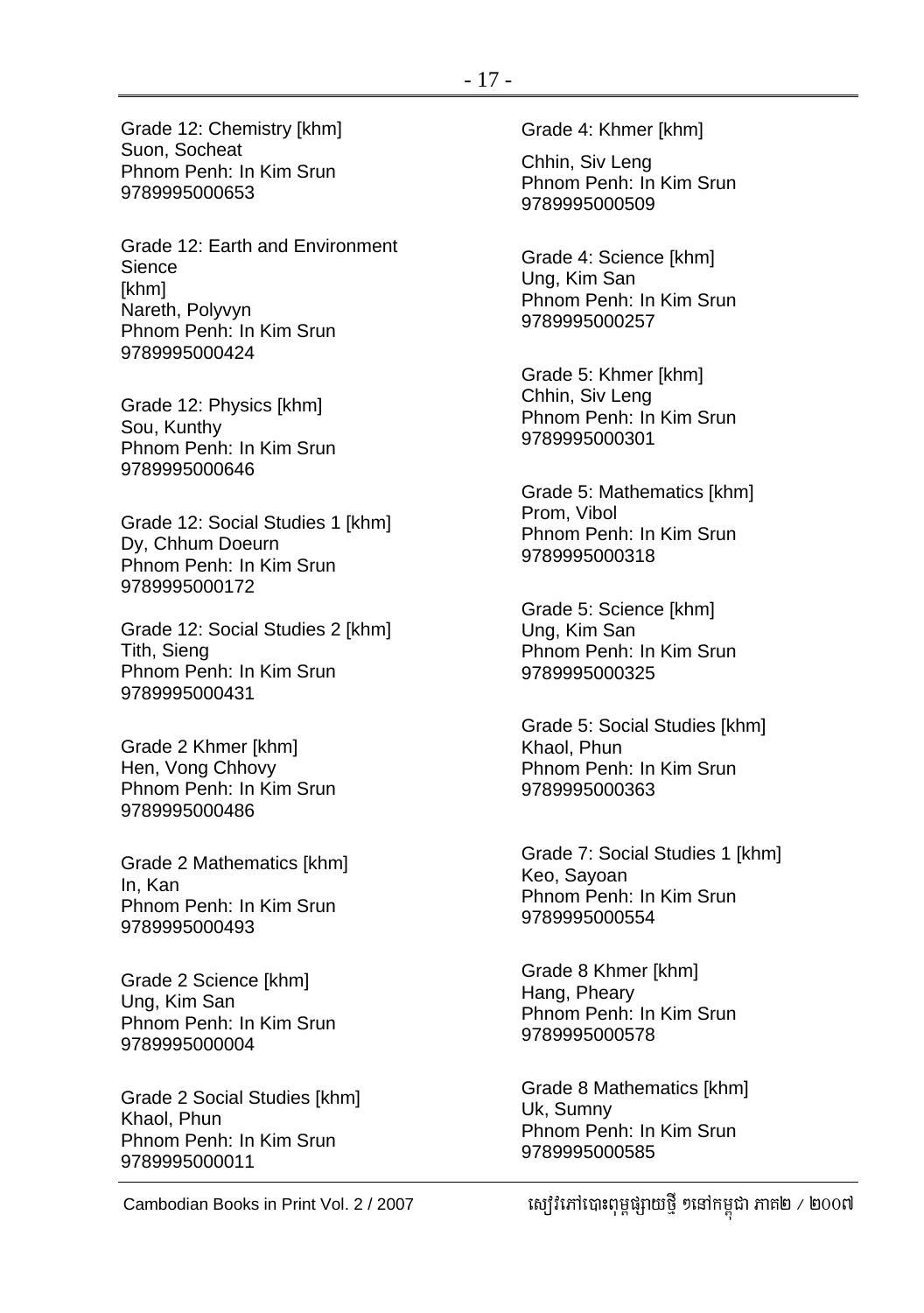Grade 8 Science Volume 1 [khm] Tal, Sophy Phnom Penh: In Kim Srun 9789995000608

Grade 8 Science Volume 2 [khm] Huy, Chanthou Phnom Penh: In Kim Srun 9789995000592

Grade 8 Social Studies 1 [khm] Keo, Sayoan Phnom Penh: In Kim Srun 9789995000080

Grade 8 Social Studies 2 [khm] Tith, Sieng Phnom Penh: In kim Srun 9789995000097

Grade 9: Khmer [khm] Hang, Pheary Phnom Penh: In Kim Srun 9789995000035

Grade 9: Science Volume 1 [khm] Tal, Sophy Phnom Penh: In Kim Srun 9789995000103

Grade 9: Science Volume 2 [khm] Huy, Chanthou Phnom Penh: In Kim Srun 9789995000110

Grade 9: Social Studies 1 [khm] Houy, Kung Phnom Penh: In Kim Srun 9789995000349

Grade 9: Social Studies 2 [khm] Chin, Yahan Phnom Penh: In Kim Srun 9789995000356

Half Empty or Half Full [khm] Dali, Elias Phnom Penh: Elias Dali 9789995088309

Heritage of Cambodian, daily used tools and equipments [khm] Keo, Narom Phnom Penh: Shanti Volunteer Association 9789995056162

I'm worried about you! [khm] Var, Sam Arth Phnom Penh: Room to Read 9789995053468

In the land of the elephant [khm,eng] Srey, Bandole Phnom Penh: Reyum 9789995055196

Inscriptions du Cambodge Volume I [khm] Coedes, Georges Phnom Penh: National Library 9789995089733

KBACH:A Study of Khmer Omamentisions of the future [khm] Chan, Vithvarin Phnom Penh: Reyum 9789995055271

Kbach Lbocto [khm] Meas, Sok Phnom Penh: Ministries of Culture and Fine Arts 9789995089108

Khmer Alphabet Book [khm] Nam, Keang Phnom Penh: Reyum 9789995055189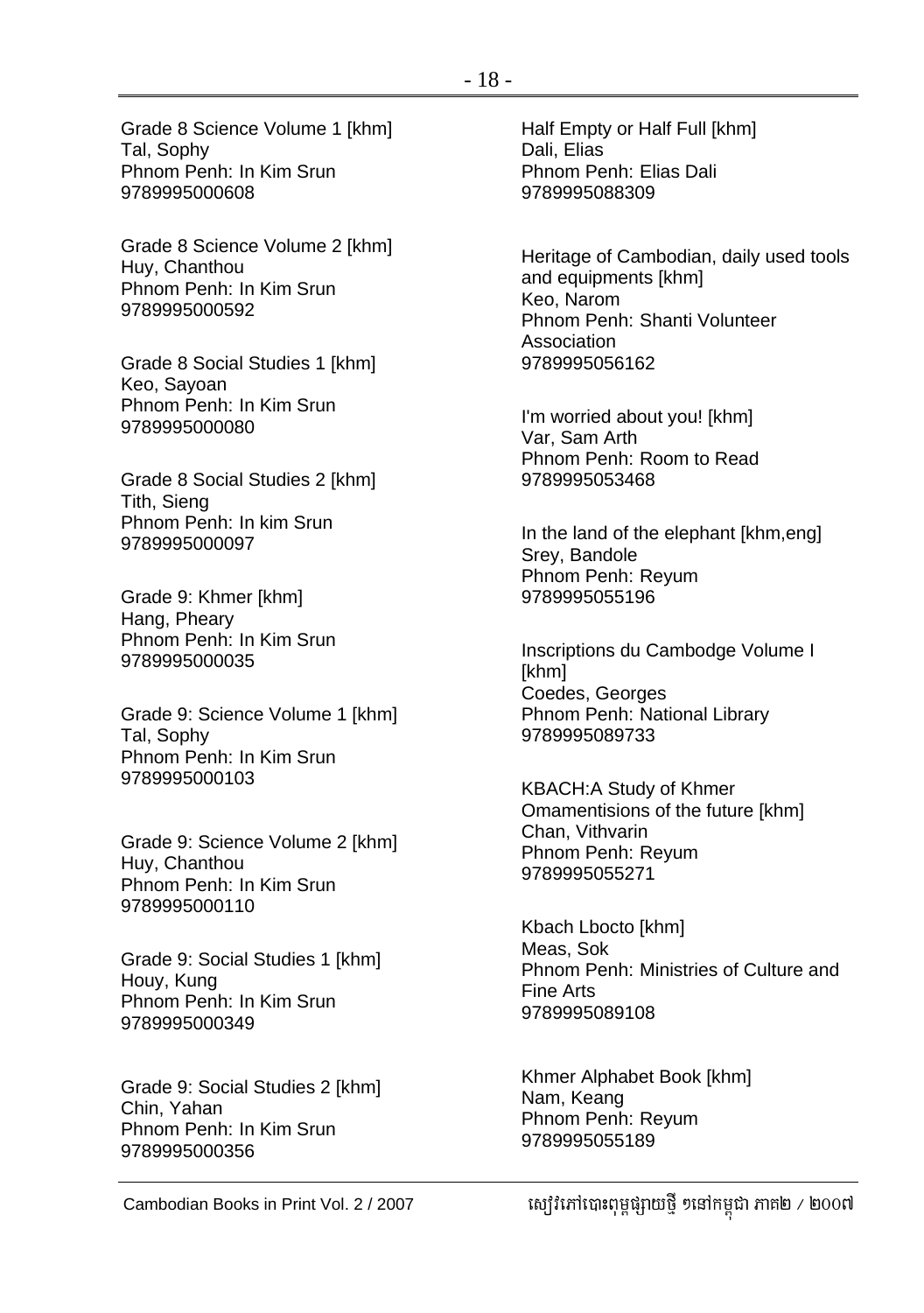Khmer Alphabet Book [khm] Duong, Saree Phnom Penh: Reyum 9789995055158

L'Eau et la Terre [fre] Sera, Phnom Penh: Edition du Mekong 9789995075019

L'immatriculation Foncne're de la proprie'te' Individuele au Cambodge [khm] Morizon, Rene' Phnom Penh: National Library 9789995089788

La peche et les poissons [khm] Petillot, Loys Phnom Penh: National Library 9789995089818

Le Roi Yasovarman [khm] Aymonier, Etienne Phnom Penh: National Library 9789995083564

Les Ruines d'Angkor de Duong-Duong et de my Son [khm] Charles, Carpeaux Phnom Penh: National Library 9789995089795

Lettre sur le Cambodge [khm] Le Faucheur, P. Phnom Penh: National Library 9789995089801

Livre blanc sur la rupture des relations deplomatiques entre le Cambodge et la Thailand 23/10/1961 [khm] No Author, Phnom Penh: National Library 9789995089825

Math-Problems [khm] Roeung, Sophorn Phnom Penh: Roeung Sophorn 9789995084912

Miaou Dit Pa Souris" en Khmer" [khm] Barbey, Beatrice Phnom Penh: Au Livre Quvert 9789995083724

Miaou did pa Souris [khm] Barbey, Beatrice Phnom Penh: Open Book 9789995083717

Microsoft SQL Savver 2000 [khm] Te, Samnang Phnom Penh: Angkor Bookshop 9789995059446

Modern Khmer Cities [eng] Vann, Molyvann Phnom Penh: Reyum 9789995055233

Modern Khmer Cities [khm] Vann, Molyvann Phnom Penh: Reyum 9789995055349

Monographic du Cambodge [khm] Morizon, Rene' Phnom Penh: National Library 9789995083557

Monographie de la Provine de Kratie [khm] Societé de Etudes, Indochinoises Phnom Penh: National Library 9789995089726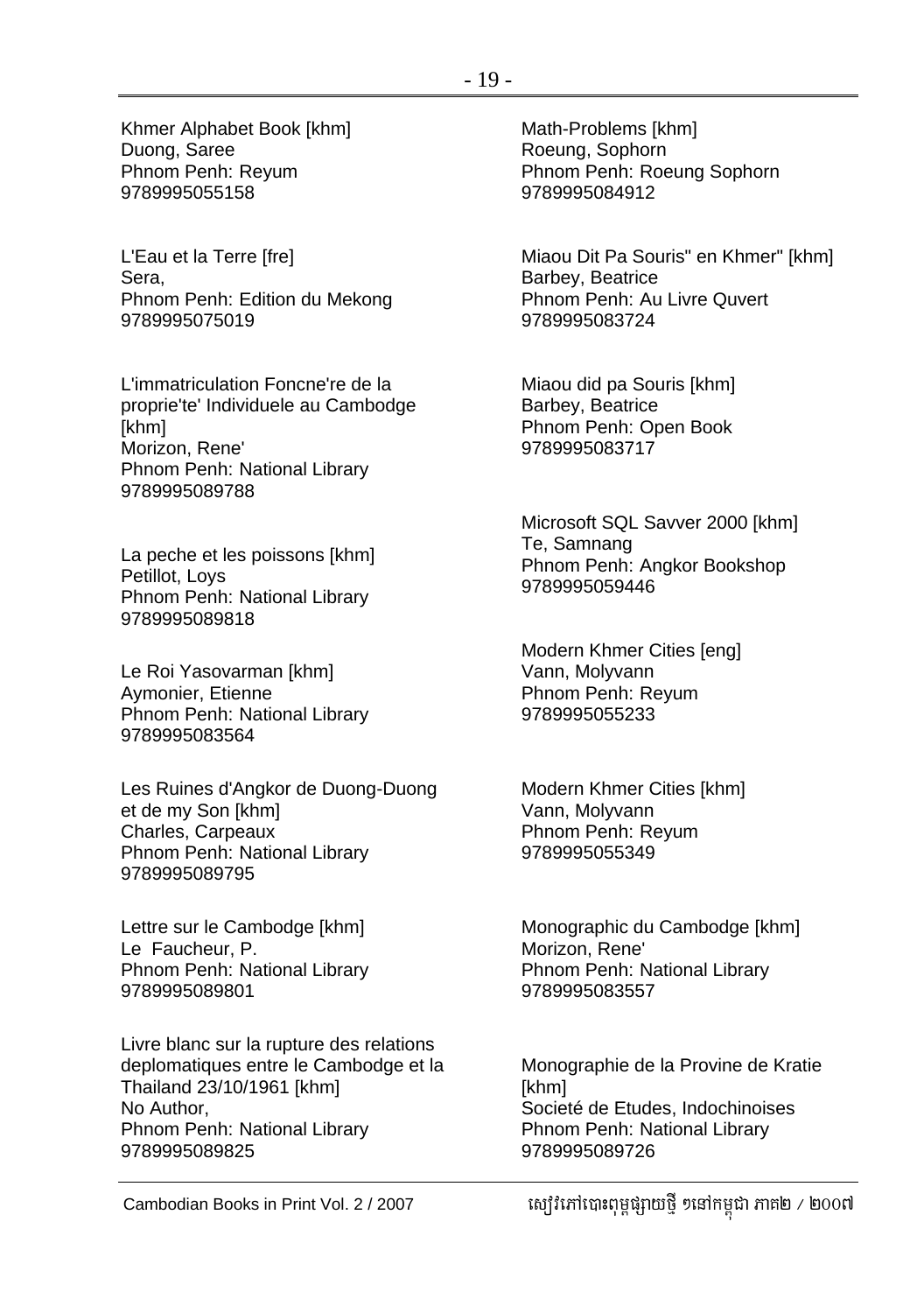Ms Office 2003 [khm] Bun, Sunth Rung Phnom Penh: Angkor Bookshop 9789995059651

Ms Word and Excel [khm] Bun, Sunth Rung Phnom Penh: Angkor Bookshop 9789995059682

Natural Forest Benefits and Economic Analysis of Natural Forest Conversion in Cambodia [khm] Hansen, Kasper Phnom Penh: Cambodia Development Resource Institute 9789995052140

PHP & My SQL Web Development [khm] Bou, Chhun Phnom Penh: Angkor Bookshop 9789995059835

Painted Stories: The life of a Cambodian family from 1941 to the present [khm] Ly, Daravuth Phnom Penh: Reyum 9789995055172

Painted Stories: The life of a Cambodian family from 1941 to the present [eng] Ly, Daravuth Phnom Penh: Reyum 9789995055141

Peachtree Accounting 2005 [khm] Bun, Sunth Rung Phnom Penh: Angkor Bookshop 9789995059668

People and Earth [khm] Ang, Choulean Phnom Penh: Reyum 9789995055301

People and Earth/Hommes et Terre [fre] Ang, Choulean Phnom Penh: Reyum 9789995055332

Power Point 2003 24 hour [khm] Teav, Chhun Nan Phnom Penh: Angkor Bookshop 9789995059477

Preah Chan Kaorup : A Cambodian legend [khm,eng] Khun, Sovannrith Phnom Penh: Reyum 9789995055134

Preah Ko Preah Keo [khm,eng] Khun, Sovannrith Phnom Penh: Reyum 9789995055325

Prisonner of the Khmers Rouges [khm] Moeung, Sonn Phnom Penh: Funan 9789995057107

Prisonnier de L'angkar [khm] Locard, Henry Phnom Penh: Funan 9789995057114

Quick Books Premer 2004 [khm] Chou, Samphoas Phnom Penh: Chou Samphoas 9789995089207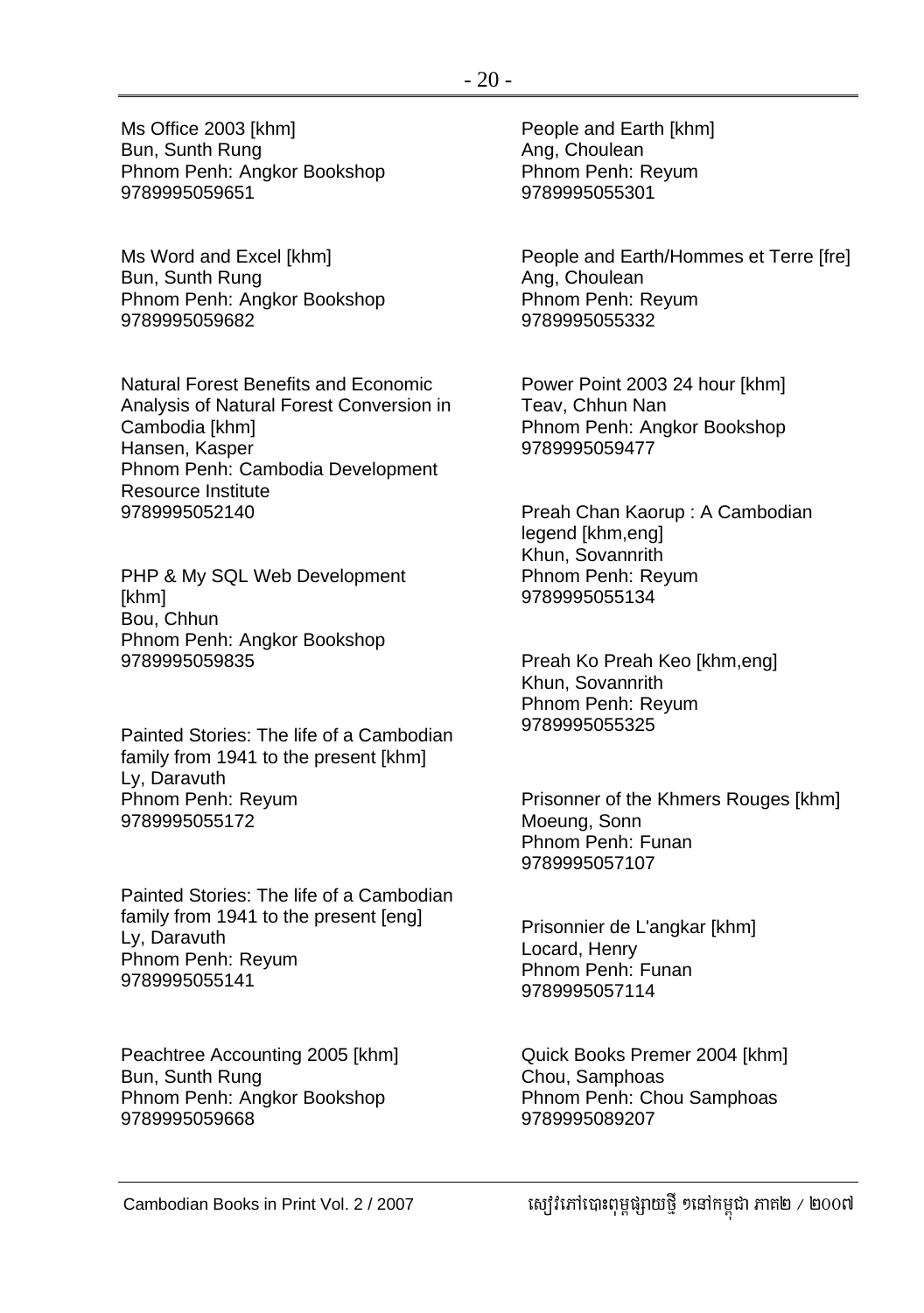Sanselchey ( conte Cambodgien) illustre de 5 Planches [khm] Auguste, Pavie Phnom Penh: National Library 9789995083540

Quinze Jours au Pays des Rois Khmers

Phnom Penh: National Library

Radio Profile in Cambodia [eng]

Phnom Penh: Reahoo Translation

Radio Profile in Cambodia [khm]

Phnom Penh: Reahoo Translation

Phnom Penh: Angkor Bookshop

Phnom Penh: National Library

Reconciliation in Cambodia [eng]

Phnom Penh: Cambodia Centre for

Recherches sur les Origines Brahmaniques de lois Cambodgianes [khm]

[khm]

Puy, Kea

Puy, Kea

Quaintenne, Rese

9789995089757

9789995064099

9789995064081

9789995059781

Adh'emard, Leclere

9789995083588

Linton, Suzannah

Documentation

Ramker Special [khm] Sakou, Samoth

Seams of Change [khm,eng] Ly, Daravuth Phnom Penh: Reyum 9789995055226

Selected Papers on Khmerology [khm] Pou, Saveros Phnom Penh: Reyum 9789995055295

Series of CDRI Working Paper on Where Decentralisation Meets Democracy: Cilvil Society-- [eng] Kim, Sedara Phnom Penh: Cambodia Development Resource Institute 9789995052171

Stilled Lives: Photographs from the Cambodian Genocide [eng] Cougill, Wynne Phnom Penh: Cambodia Centre for **Documentation** 9789995060121

The Bamboo Shoot [khm] Var, Sam Arth Phnom Penh: Room to Read 9789995053543

The Chain of Terror [eng] Ea, Meng Try Phnom Penh: Cambodia Centre for **Documentation** 9789995060107

The Chicken and Gibbon [khm] Ven, Son Phnom Penh: Room to Read 9789995053529

The Helpful Child [khm] Chin, Yahan Phnom Penh: Room to Read 9789995053567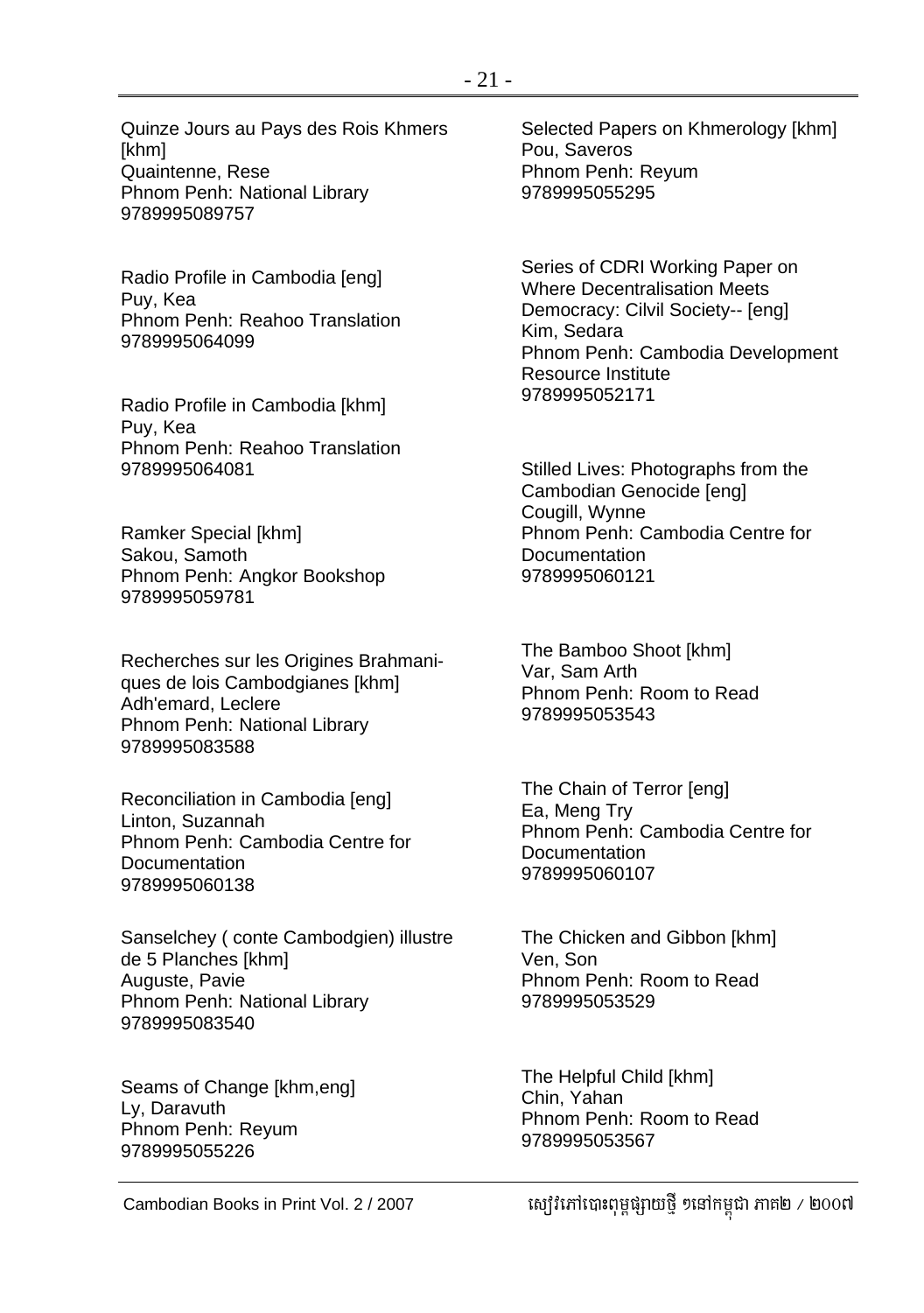The Little Rabbit [khm] Ven, Son Phnom Penh: Room to Read 9789995053482

The Mercy [khm] Gnoun, Sakal Phnom Penh: Room to Read 9789995053512

The Mountain of Precious [eng] No Author, Phnom Penh: Center for Khmer Studies 9789995051044

The Poem on Khmer Rivers [khm] Ven, Son Phnom Penh: Room to Read 9789995053505

The Poem on Rice Crop [khm] Ven, Son Phnom Penh: Room to Read 9789995053475

The Reamker [khm] Chet, Chan Phnom Penh: Reyum 9789995055356

The School Atlas of Cambodia [khm, eng] No Author, Phnom Penh: Save Cambodia's Wildlife 9789995081430

The Situation of Female Sex workers and Entertainment works in Cambodia [khm,eng] While, Joanna Phnom Penh: Hean Sokhom 9789995088507

The Sovannasam Cheadok [khm,eng] Ly, Daravuth Phnom Penh: Reyum 9789995055363

The Story of Water [khm] Hang, Thida Phnom Penh: Room to Read 9789995053574

The Little Squirrel's Wise [khm] Thom, Thearith Phnom Penh: Room to Read 9789995053499

The Two ideas [khm] Matsutani, Miyoko Phnom Penh: Cambodia Japan Cooperation Center 9789995088705

The problems in the IR atfer cold war [khm] Deap, Sophal Phnom Penh: Deap Sophal 9789995087916

Tools and Practices Change and continuity in the Cambodian countryside [khm,eng] Ly, Daravuth Phnom Penh: Reyum 9789995055202

Toward the establishment of Stock Exchance in Cambodia [khm] Hash, Veasna Phnom Penh: Hash Veasna 9789995089603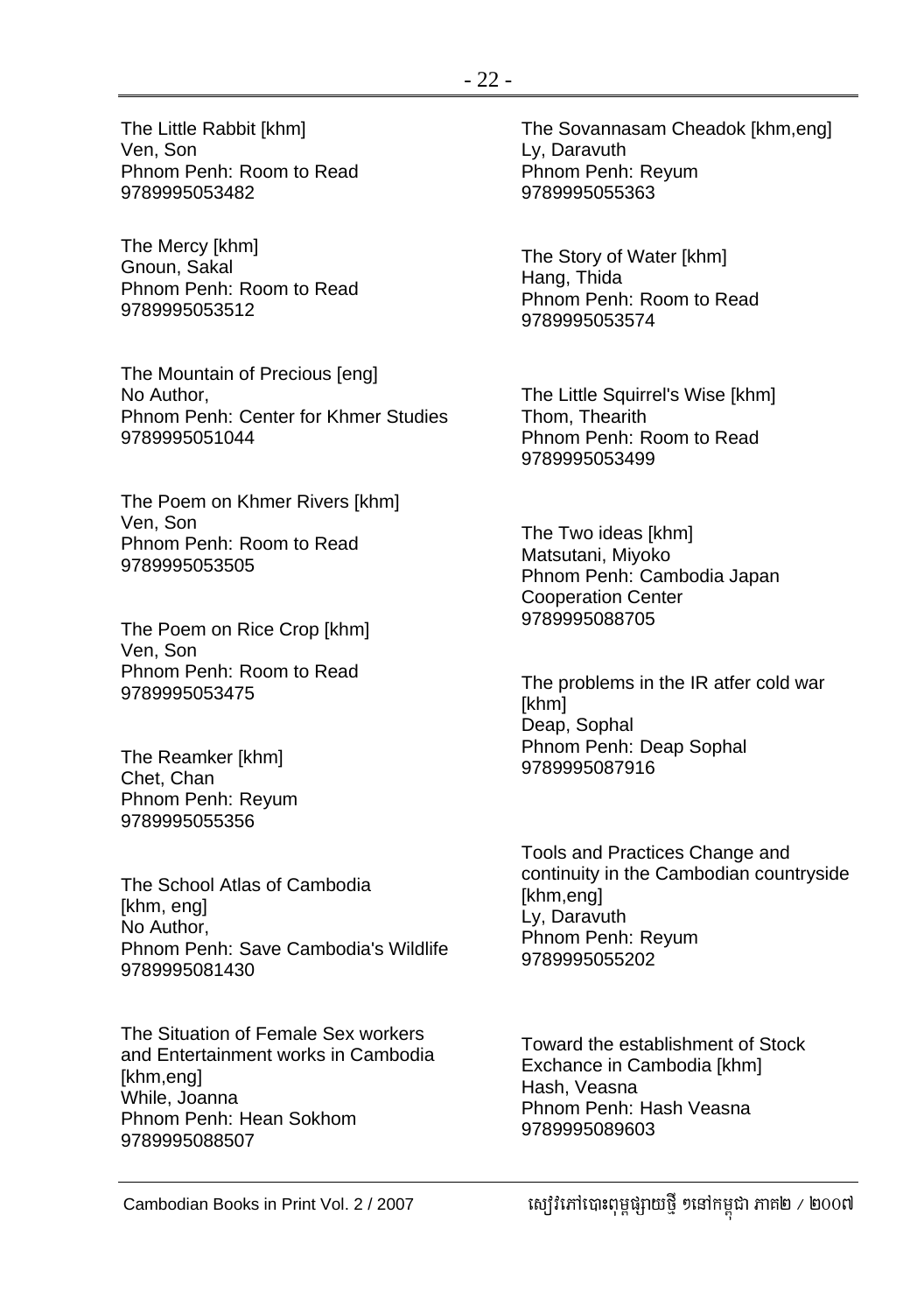Values in Development Practice 1. Development theories, assumptions, ethics and NGOs [khm] O'Leary, Moira Phnom Penh: VBNK 9789995085414

Values in Development Practice 4. Putting Values into Practice [khm,eng] O'Leary, Moira Phnom Penh: VBNK 9789995085445

Values in Development Practice: 2 Learning from Development Pratictioner's Experience in Cambodia [khm,eng] O'Leary, Moira Phnom Penh: VBNK 9789995085421

Values in Development Pratice 3 .The Socio-Culture Context and Dilemmas in Facilitating Change [khm; eng] O'Leary, Moira Phnom Penh: VBNK 9789995085438

Values of Inland fisheries in the Mekong River Basin [khm] E., Baron Phnom Penh: World fish Center 9789995071011

Victims and Perpetrator? Testimony of young Khmer Rouge Comrades [eng] Ea, Meng Try Phnom Penh: Cambodia Centre for **Documentation** 9789995060114

Visions of the future [khm] Ly, Daravuth Phnom Penh: Reyum 9789995055264

Window Server 2003 [khm] Teav, Chhun Nan Phnom Penh: Angkor Bookshop 9789995059491

Women's Misery for her husband as a Teacher [khm] No Author, Phnom Penh: Ieng Pisey 9789995086602

Working Paper 2006 [khm] No Author, Phnom Penh: Research Development Unit 9789995084738

School Atlas of Cambodia: Teacher's Guide [khm.eng] No Author, Phnom Penh: Angkor Bookshop 9789995084130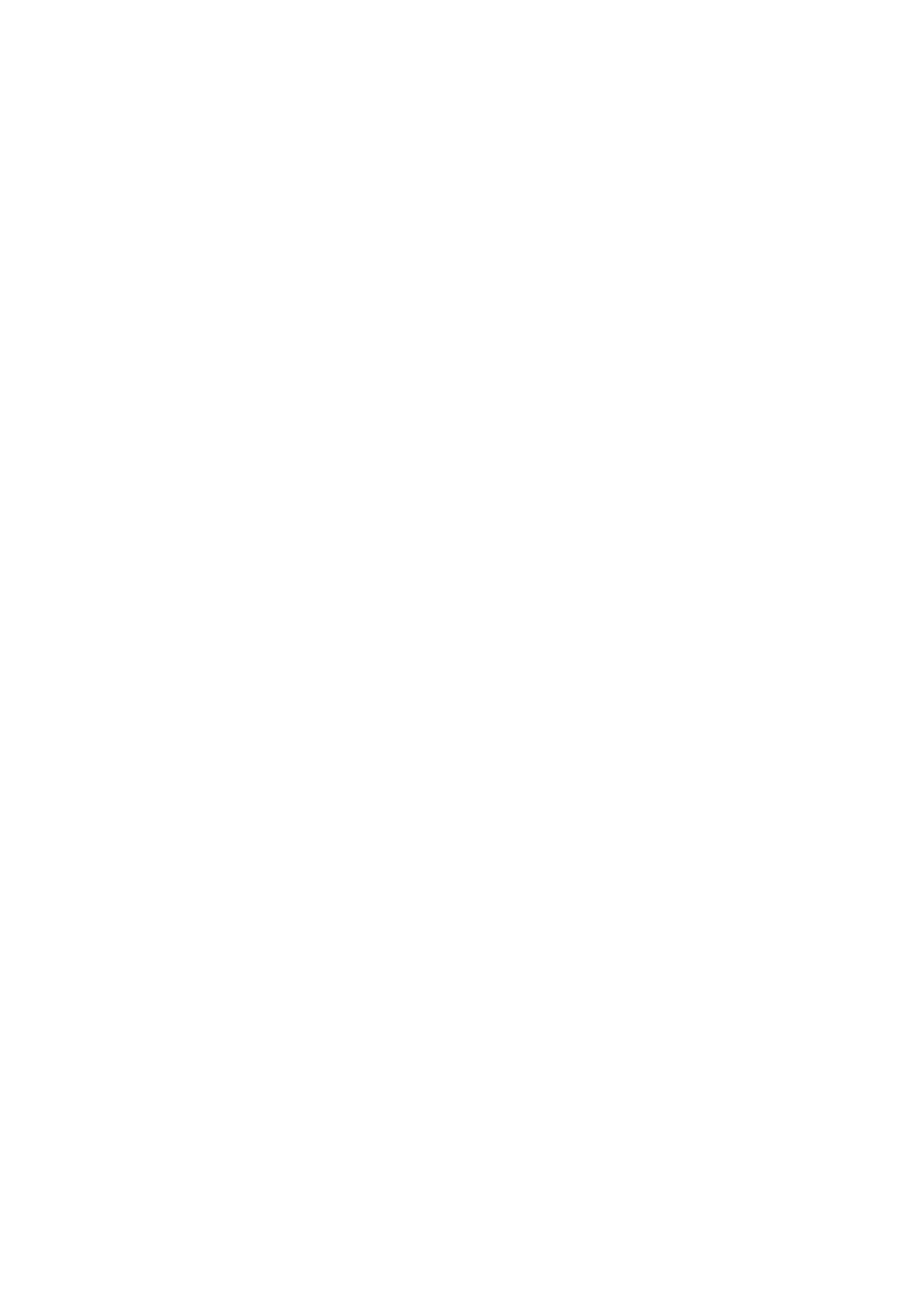# สาทอมูหลิต<u>อ</u>ู **Author List**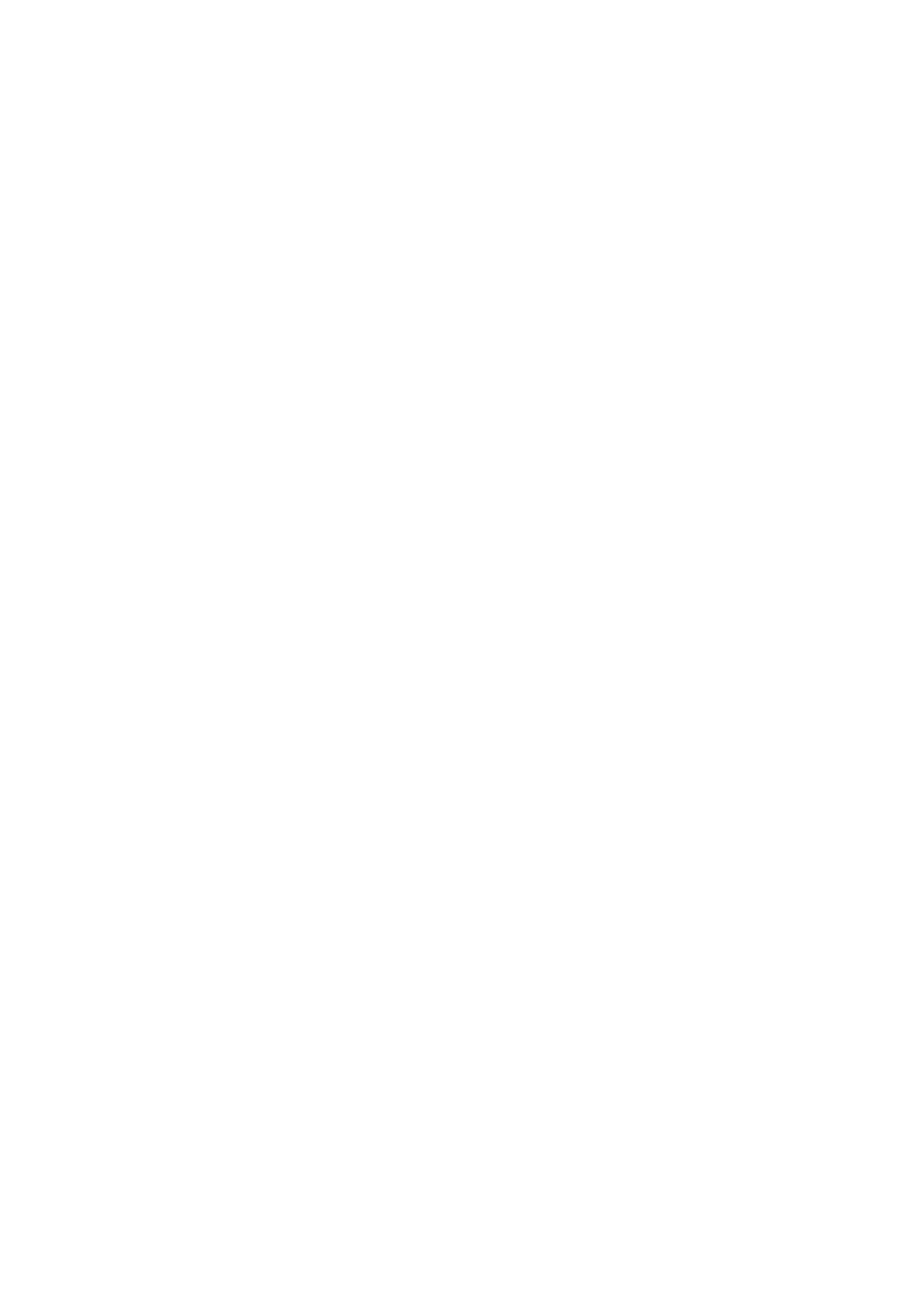## អ្នកសិពន្ធ

## **Author**

## **Adh'emard, Leclere**

• Recherches sur les Origines Brahmaniques de lois Cambodgianes

## An, Ary

• វិរ:បុរសដងចិត្ត

## Ang, Choulean

- Brah Ling
- People and Earth

## **Auguste, Pavie**

• Sanselchey (conte Cambodgien) illustre de 5 Planches

## **Aymonier, Etienne**

• Le Roi Yasovarman

## **Barbey, Beatrice**

- · Miaou Dit Pa Souris" en Khmer"
- · Miaou did pa Souris

## **Bernard, Cecile**

• ម៉ែ កូនឈឺ

## **Bou, Chhun**

• PHP & My SQL Web Development

## **Brigitte, Labbe**

- ឆាលី ឆាភីន
- $\bullet$   $\gamma$
- កុក្កី

### **Bruel, Henri**

• Da la Candition Juridique des terres au Cambodge

## **Bun, Sunth Rung**

- គោលការណ៏កើះនៃគណនេយា
- Ms Office 2003
- Ms Word and Excel
- Peachtree Accounting 2005

## **Buth, Reaksmey Kongkea**

• A Girl Named Sopheap

## **Calin, Isbell**

• អ៊ីស៊ីនបូស៊ី

## Catalla, Rebecca F.

- "Conducting A Small Research Study": Ten Steps to Analysis
- "Conducting A Small Research Study": Ten Steps to Analysis

## **Chan, Vithvarin**

• KBACH:A Study of Khmer Omamentisions of the future

## Chan, Many

• ជំនោរ ខសរដវ

## **Chan. Porn**

• គណិតវិទ្យា ថ្នាក់ទី ១២

## Chan, Sokheng

• ការធ្វើចរាចរ និង ការពងកូនរបស់មច្ឆាជាតិ

## **Charles, Carpeaux**

• Les Ruines d'Angkor de Duong-Duong et de my Son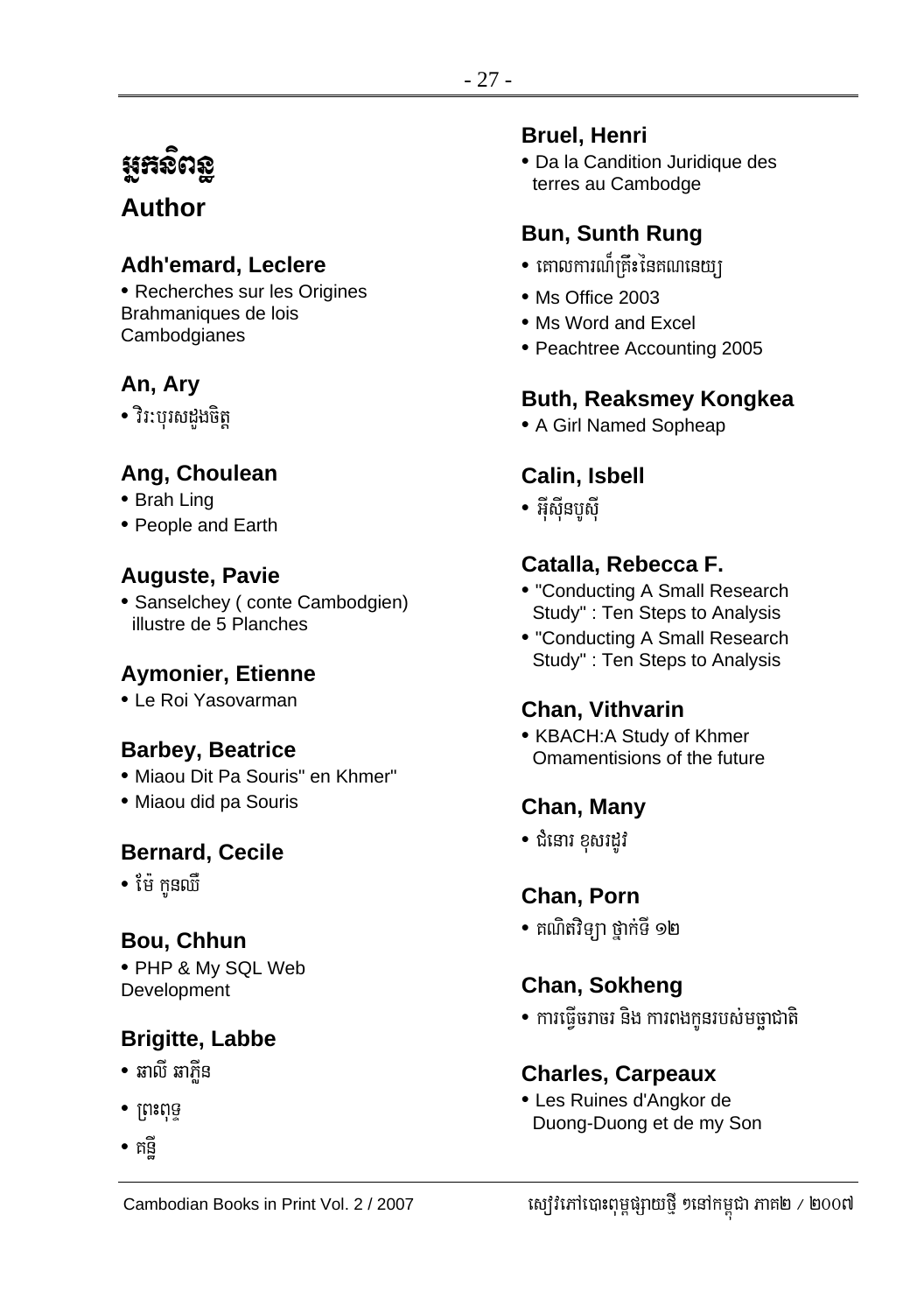## Chea, Kean

 $\bullet$  គុណកថា

## **Chea. Tharith**

• លំហូរកូនត្រីពូជនៅក្នុងប្រពន្ន័ទន្លេមេគង្គ ក្នុងប្រទេសកម្ពុជា

## Cheav. Lun

• Grade 1: Math

## Chet, Chan

• The Reamker

## Chhin, Siv Leng

- $\bullet$  Grade 4: Khmer
- Grade 5: Khmer
- Grade 6: Khmer

## Chhor, Keary

• វិចនានុក្រម អត្ថាធិប្បាយ សទិសសព្ ពហុន័យសព្

## Chin, Yahan

- Grade 10: Social Studies 2
- Grade 9: Social Studies 2
- The Helpful Child

## **Chou, Samphoas**

· Quick Books Premer 2004

## Chum, Sam Veasna

- $\bullet$  គោលការណ៍សកមទាំង ១០០ ប្រការ ដើម្បីជោគជយ័
- គ្រប់គ្រងភាពជោគជ័យ ភាគ១
- $\bullet$  គ្រប់គ្រងភាពជោគជ័យ ភាគ ២
- 100 Action Principles

## **Coedes, Georges**

• Inscriptions du Cambodge Volume I

## **Cougill, Wynne**

• Stilled Lives: Photographs from the Cambodian Genocide

## Dali, Elias

• Half Empty or Half Full

## Deap, Sophal

- បញ្ហាប្រឈមមុខនៅក្នុងទំនាក់ទំនងអន្តរជាតិ ក្រោយសង្គ្រាមត្រជាក់
- The problems in the IR after cold war

## Didier, Anne

• កំណប់ព្រះរាជកំពុងថ្

## Ducam, Maccargo

• Contemporary

## Duong, Saree

• Khmer Alphabet Book

## Dy, Chhum Doeurn

- Grade 10: Social Studies 1
- Grade 11: Social Studies 1
- Grade 12: Social Studies 1

## E. Baron

• Values of Inland fisheries in the **Mekong River Basin** 

## Ea, Meng Try

- The Chain of Terror
- Victims and Perpetrator? testimony of young Khmer Rouge Camrades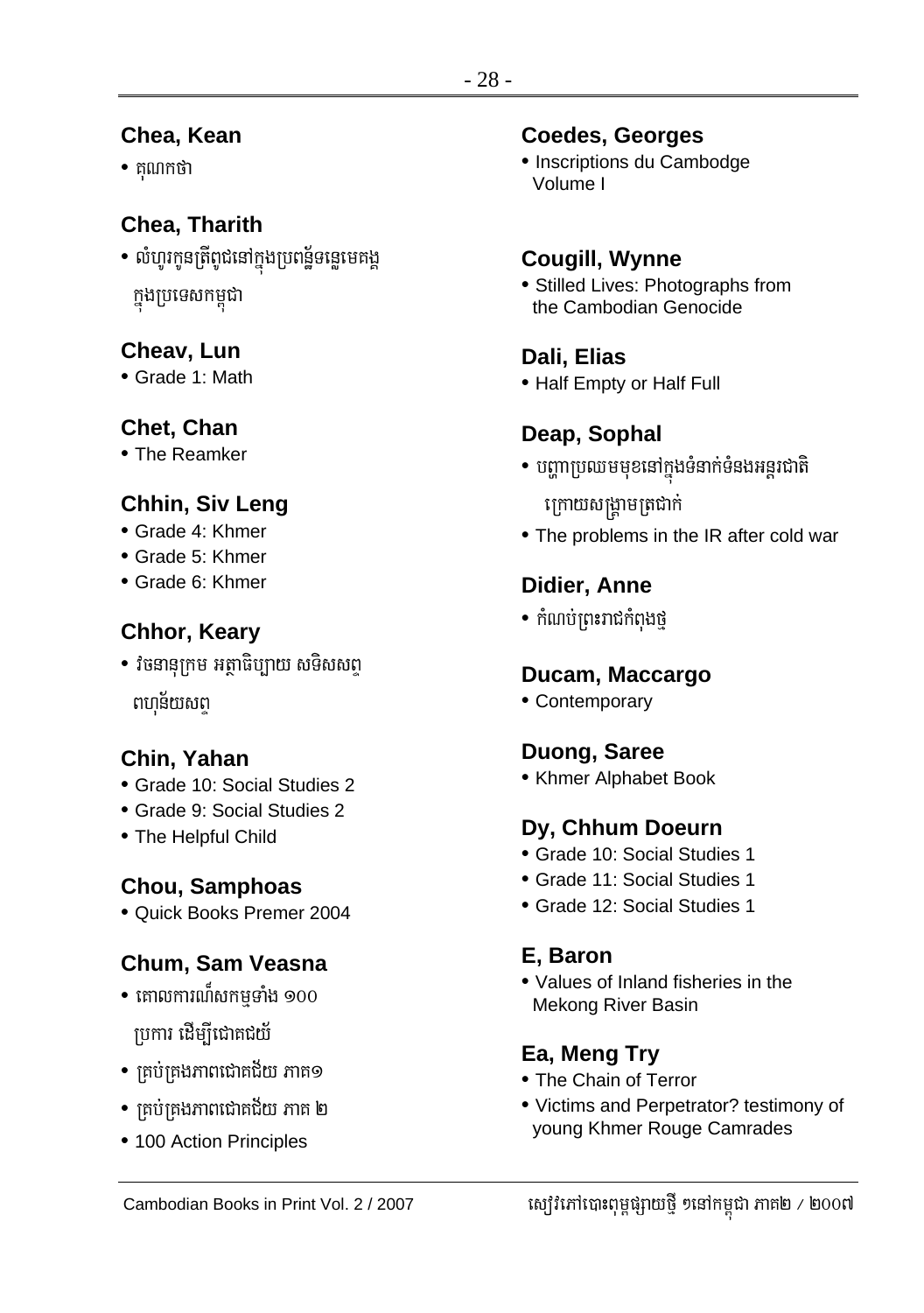# Faraut, F.G

• Astronomie Cambodgienne

# **François, Ponchaud**

- $\bullet$  យហាន មារី វីយាណែ
- នាងបង់ឌិន និង មរណសាក្សីនៅលីយ៉ុង
- $\bullet$  មាតាំង លូផែ គីង
- កម្ពុជា ឆ្នាំសូន្យ
- ប្រវត្តិសង្ខេបព្រះសហគមន៍សាកល
- ប្រវត្តព្រះសហគន៏នៅប្រទេសកម្ពុជា

# Gnoun, Sakal

• The Mercy

# Hang, Pheary

- ភាសាខ្មែរ ថ្នាក់ទី ១២
- $\bullet$  Grade 11: Khmer
- Grade 8: Khmer
- Grade 9: Khmer

# Hang, Thida

• The Story of Water

# Hansen, Kasper

• Natural Forest Benefits and **Economic Analysis of Natural** Forest Conversion in Cambodia

# Hap, Navy

- សារ:សំខាន់នៃការប្រកបរបរចិញ្ចឹមជីវិត និង
	- ជំរើសមុខរបរផ្សេងទ្បេីតរបស់សហគមន៏ពឹងផ្នែក
	- ណីធនធានជុលផលនៅតំបន

# 'Hash, Veasna

• Toward the establishment of Stock Exchance in Cambodia

# Hash, Vongdara

• ផលប៉ះពាល់នៃកំណើនប្រជាជនលើការអភិវឌ្យ

# Hay, Ngorn Touch

- **English for Cambodia: Book Five**
- English for Cambodia: Book Four
- **English for Cambodia: Book One**
- English for Cambodia: Book Six
- **English for Cambodia: Book Three**
- English for Cambodia: Book Two

# Heder, Stephen

• 7 Candidates for Prosecution

# **Hen, Vong Chhovy**

- $\bullet$  ភាសាខ្មែរ ថ្នាក់ទី ៣
- Grade 2 Khmer

# Heng, Sokphanna

• ស្រមោលបង

# Hi, Sokhay

• សនើរុមធាក់

# Him, Samnom

- Grade 11: Social Studies 2
- Grade 7: Social Studies

# Houy, Kung

• Grade 9: Social Studies 1

# Huy, Chanthou

- Grade 7:: Science Volume 2
- Grade 8: Science Volume 2
- Grade 9: Science Volume 2

# In. Kan

• Grade 2 Mathematics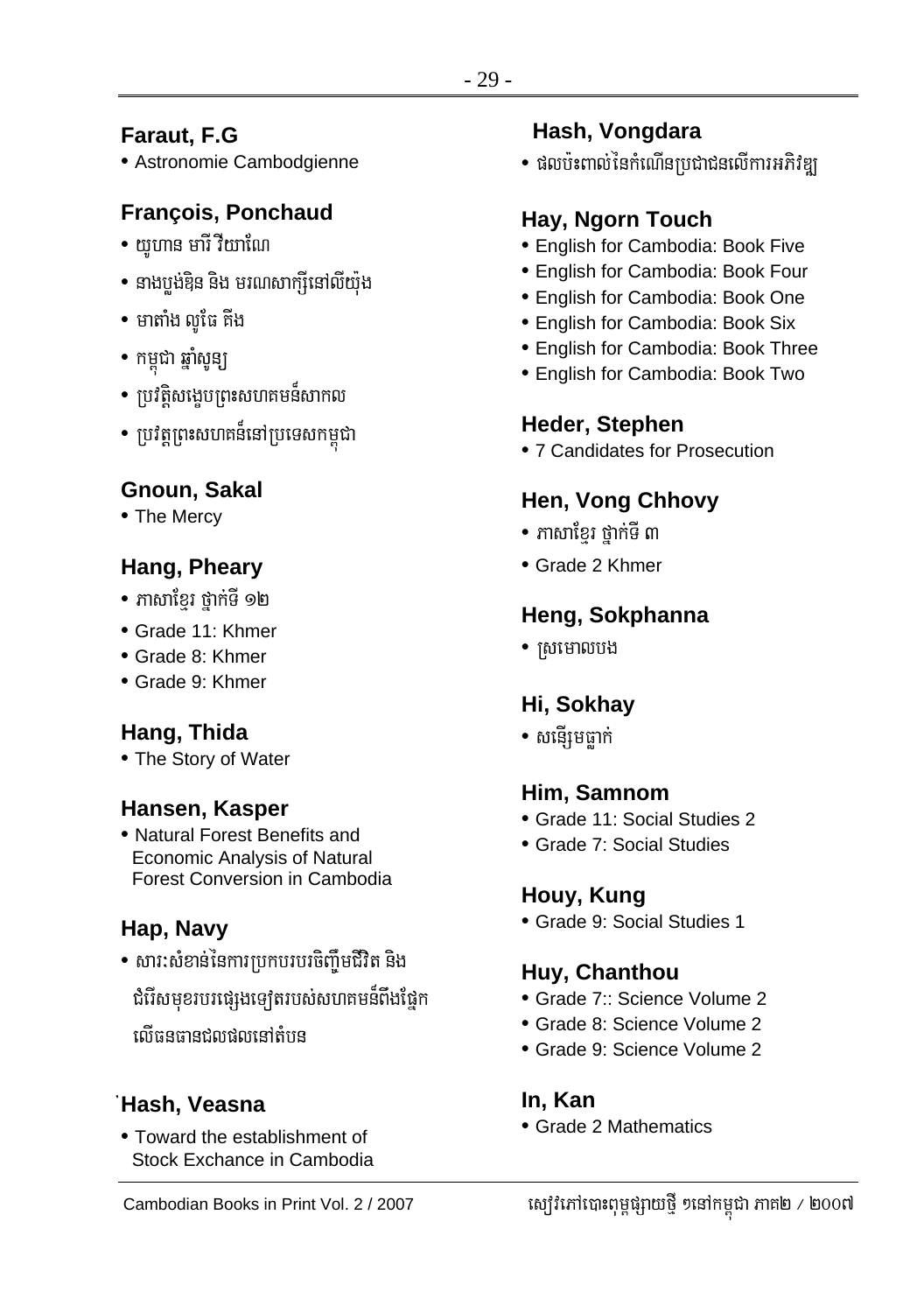#### In, Kim Srun

• Grade 7:: Mathematics

# Kao, Muy Thong

- វិមជ្ឈការ និង វិសហមជ្ឈការ
- រដបាលសាធារណ:ទំនើប

#### Keo, Sayoan

- Grade 7: Social Studies 1
- Grade 8: Social Studies 1

## Keo, Chanbo

- មួយខែក្បែរមចូរាជ
- ឧទ្យានកំណាព្យ ភាគ៤
- ឧទ្យានកំណាព្យ ភាគ ៥

#### Keo, Narom

- Cambodian Music
- Heritage of Cambodian, daily used tools and equipments

# Khaol, Phun

- សិកពសងម ថាក់ទី ៤
- Grade 1 Social Study
- Grade 2 Social Studies
- Grade 5: Social Studies
- Grade 6: Social Studies

## Kheang, Chandara

- កម្រងយុទ្ធវិធីគ្រប់គ្រងឆោះទៅរកជ័យជំនះ
- កម្រងប្រយោគមាស

## Khin, Sok

• វេយ្យាករណ៏ភាសាខ្មែរ

## Khing, Hoc Dy

 $\bullet$  បណាំតាមាស

#### Khun, Sovannrith

- · Preah Chan Kaorup: A Cambodian legend
- Preah Ko Preah Keo

# Kim, Sedara

• Series of CDRI Working Paper on **Where Decentralisation Meets** Democracy: Cilvil Society--

# Kim, Sok

 $\bullet$  មេខោច

## Kimsun, Sotheary

- ឪពុកក្មេក និង កូនប្រសារ
- $\bullet$  រេវ៉ុន ក ខ
- ដើមកំណើតសតផេរាត
- ទឹកចិត្តកូនប្រុស

## Kong, Bunchhoeun

• Chivith Neary Chhloang Kat Pyuh Kam

## Kong, Keo Nimol

 $\bullet$  នាងពៅសក់ក្រអូប

## Le, Faucheur P.

• Lettre sur le Cambodge

#### Lean, Long

• វចនានុក្រម ចិន ខែ្មរ

#### Linton, Suzannah

• Reconciliation in Cambodia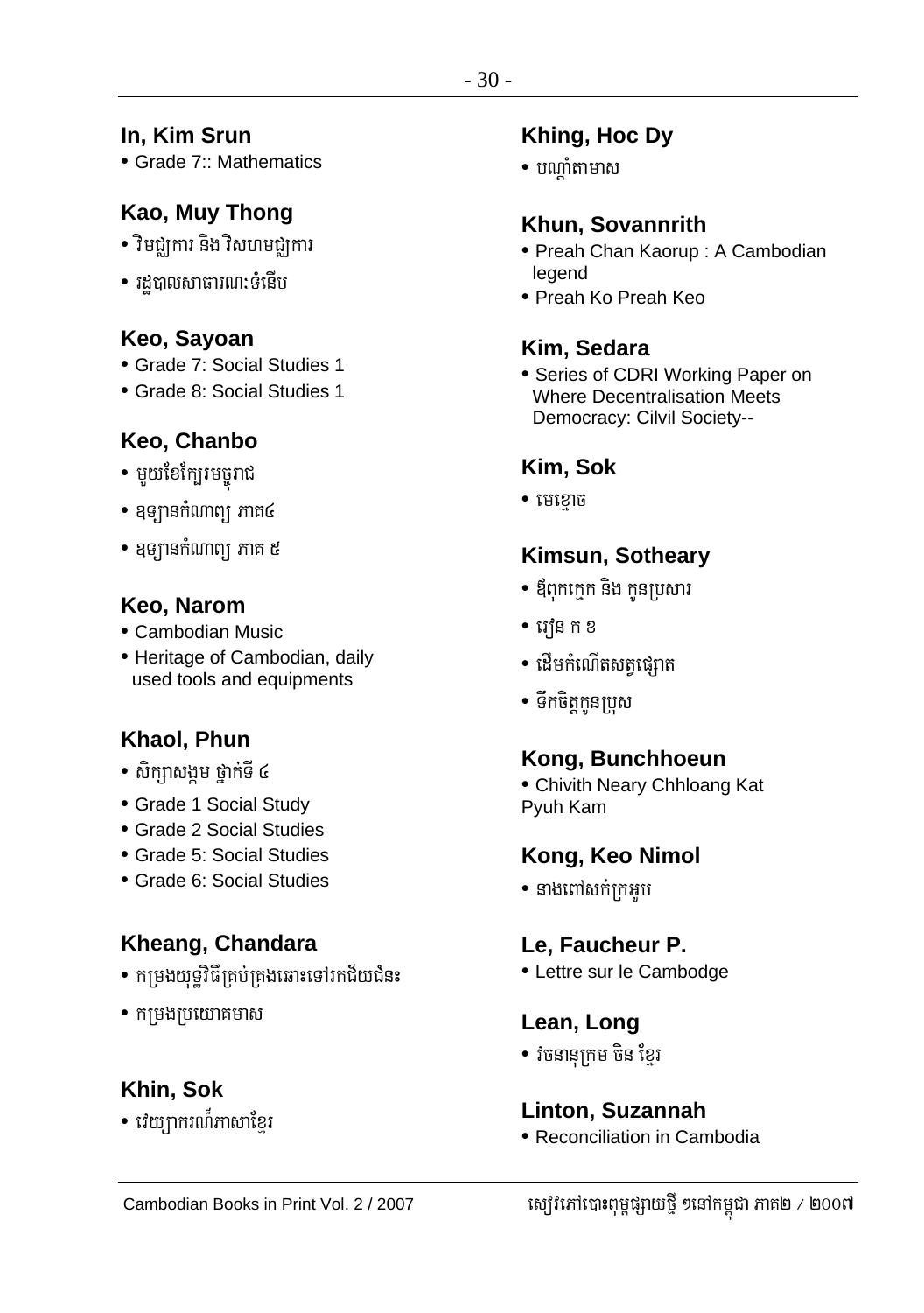### **Locard, Henery**

• Prisonnier de L'angkar

## Long, Ravy

• A Child Named Ratana

# Ly, Daravuth

- Ceramics from Lor Pok
- Painted Stories: The life of a Cambodian Family From 1941 to the present
- Painted Stories: The life of a Cambodian family from 1941 to the present
- Seams of Change
- The Sovannasam Cheadok
- Tools and Practices Change and Continuity in the Cambodian Countryside
- Visions of the future
- Culture of Independence

# Mao, Samnang

- រើវង តាកំលោះ
- រឿង តាដូង យាយជ័យ
- រើាំង តាច័នរំលៅក
- រើវ៉ាង ត្បាល់ថទិព
- រឿង ខ្មោចក្នុងដប
- រឿង ចៅក្រឡូញគ្រាប់មាក់
- រឿង ព្រះគោ ព្រះកែវ
- រឿង អារក្សព្រៃ
- រឿង ក្អែក ១ ជាក្អែក ១០
- $\bullet$  មេឃក្រៅមេឃ

#### **Matsutani, Miyoko**

. The Two ideas

## **Meas, Sok**

• Kbach Lbocto

# **Moeung, Sonn**

• Prisonner of the Khmers Rouges

#### Morizon, Rene'

- . I 'immatriculation Foncne're de la proprie'te' Individuele au Cambodge
- Monographic du Cambodge

# N, Filoz

• Cambodge et Siem Voyage et Sejour aux ruines des Monuments Khmers

# Nam, Keang

• Khmer Alphabet Book

#### Nareth, Polyvyn

- Grade 11: Earth and Environment Science
- Grade 12: Earth and Environment Sience

## Nem, Sovath

• ជនដែលត្រូវគេបាញ់

# Nhem, Chanthea

• ការដាំប៉េងប៉ោះស្បែក

# No Author,

- វិចនានុក្រម សេដ្ឋកិច្ច ច្បាប់ នយោបាយ និង រដាភិបាល
- វិចនានុក្រម អង់គេស-ខ្មែរ
- វិចនានុក្រម អង់គេស ខែ្មរ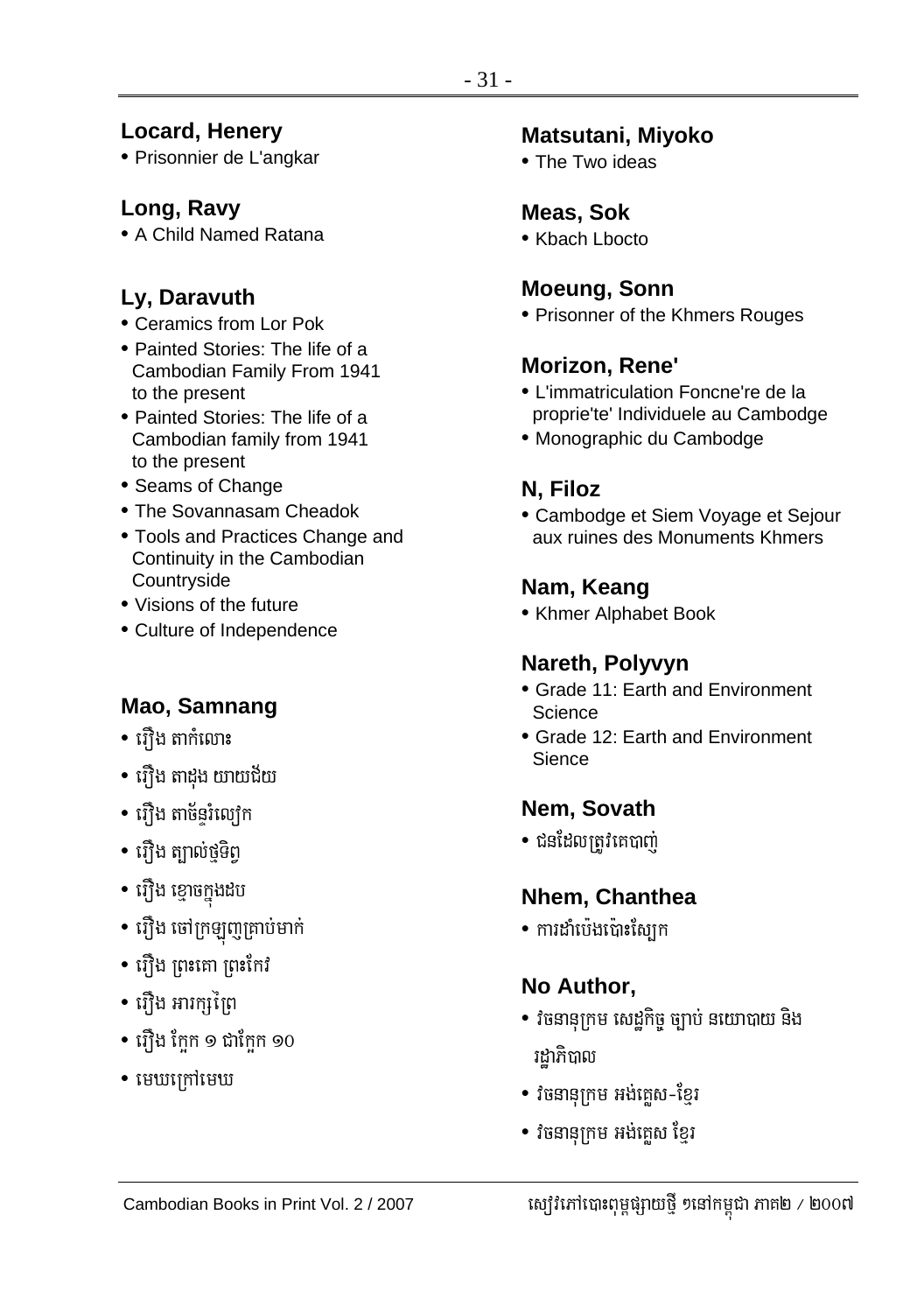- សត្វនៅកម្ពុជា និង នៅទីដទៃ
- សិករាសងម ថាក់ទី ៣
- សិក្សាភាសាអង់គ្លេសតាមអត្ថបទកាសែត
- $\bullet$  តួប្រាំពួកយើ
- រាជបុត្រីក្នុងព្រៃនិន្ទ្រា
- $\bullet$  ឆាពាក់មក
- ឆ្នាពាក់ស្បែកជើង
- មាស់ក្សត្រីយ៏សង់ទ្រីយុង
- កានព្រៃ
- ការិវិត្តនៃលទ្ធិប្រជាធិបតេយ្យ ក្រុមប្រឹក្សា ឃុំកម្ពុជាក្នុងអាណត្តិទីមួយ
- $\bullet$  ក្តនល
- កនទីទយតច
- កំណាព្យ: កូនប្រុសក្រោមពន្លឺព្រះច័ន្ទពេញ បូរមី
- តើត្រូវបង្កើតព្រៃឈើឡើងវិញដោយរបៀបណា ?
- សេចក្តីកំណត់ចំពោះមាត្រានិមយ១ នៃក្រុមនីតិ **វិ**ធី រដបាវេណី
- $\bullet$  សេះយន្ត
- រឿង ឪពុក និង កូននាំលាទៅលក់
- រឿង បុរសជីកក្តាម
- រឿង គ្រូពេទ្យជើង៤
- ដើមឈើជ្រូក
- បេះដួងស្មា
- ទេវតា ចង់សាកចិត្តមនុស្ស
- បុរសកាប់អុស
- $\bullet$  បុរសពុកមាត់ខ្យៅ
- បណ្ណាល័យ និង ស្យេវិភៅសម្រាប់កុមារ
- ក្រុមប្រឹក្សាអាជ្ញាកណ្តាល និង ដំណើរការ ដោះស្រាយវិវាទការងារនៅកម្ពុជា
- ព្រះនាងចំបើងមាស
- ព្រះនាងស្បែកលា
- អ្នកបំរើក្រេង
- 100 Action Principle
- 9th Socio-Cultural Research Congress on Cambodia
- Advertising and Promotion
- Arbitration Council and the Process for Labour DisputeResolution in Cambodia
- Cambodia books in Print Vol 2
- Chinese
- Compilation of Arbitral Awards and Orders Volume
- Compilation of Arbitral Awards and Orders Volume 6
- Compilation of Arbitral Awards and Orders Volume 7
- Critical Literature Review on Accountability and Neo-patrimonialism: Theoritical Discussions and the cases Of Cambodia
- Democratic development : Cambodian commune councilsfirst steps
- Livre blanc sur la rupture des relations deplomatiques entre le Cambodge et la Thailand 23/10/1961
- The Mountain of Precious
- The School Atlas of Cambodia
- . Women's Misery for her husband as a Teacher
- · Working Paper 2006
- the Shcool Atlas of Cambodia: **Teacher's Guide**

# **Nuon, Sonimonth**

- សង្គ្រាមអាមេរិកនៅកម្ពុជា លន់ នល់ និងខ្មែរក្រហម
- សមាគមអាស៊ាន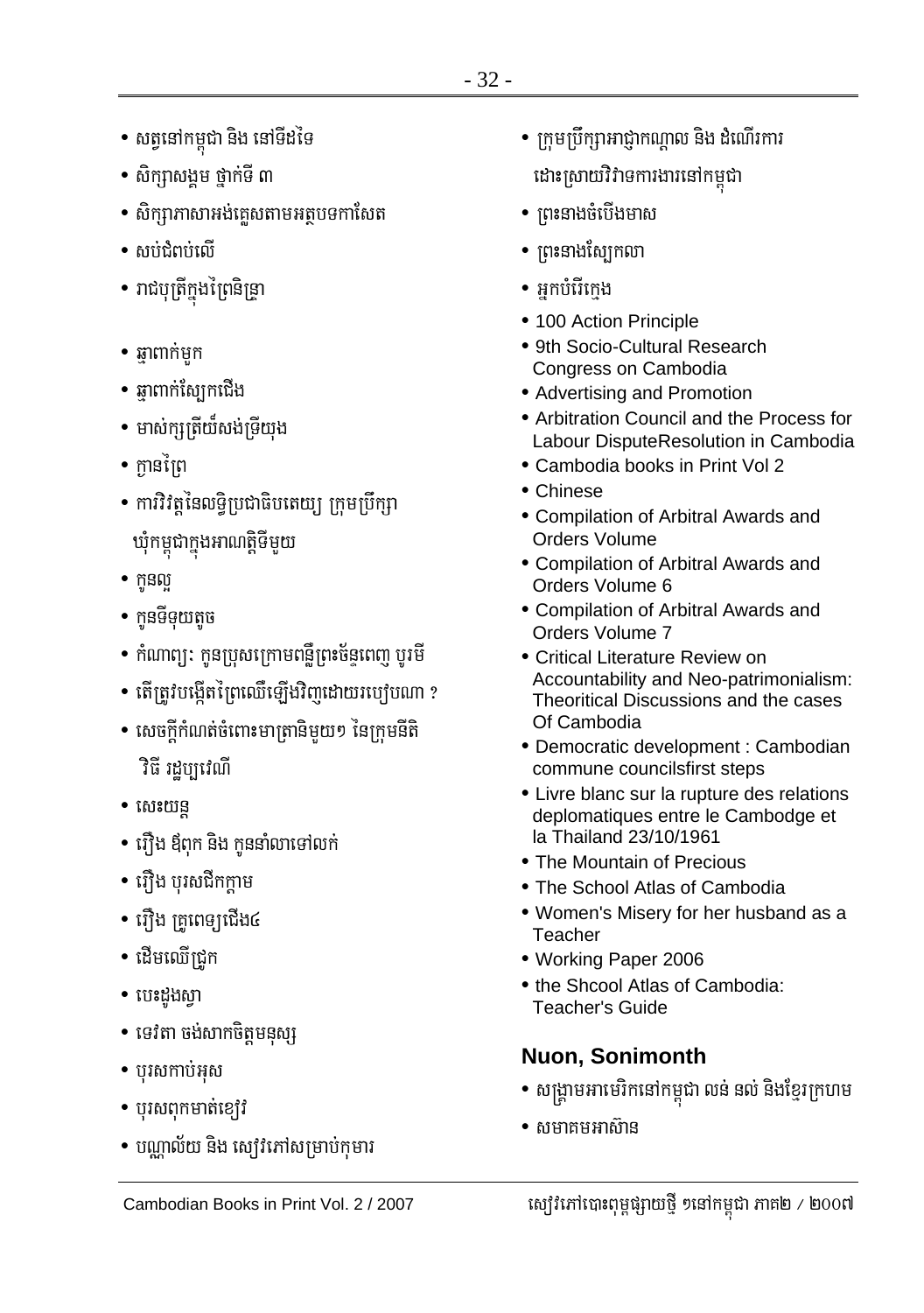- $\bullet$  ច្បាប់ការទូត
- អាថិកំបាំងសំរាប់ជោគជ័យក្នុងជីវិត
- ពិធីការទត

## O'Leary, Moira

- Values in Development Practice1. Development theories, assumptions, ethics and NGOs
- Values in Development Practice4. **Putting Values into Practice**
- Values in Development Practice:2 Learning from Development Pratictioner's Experience in Cambodia
- Values in Development Pratice 3. The Socio-Culture Context and Dilemmas in Facilitating Change

# Pan, Rithy

• ផឹក និង ដឹ

# Pao, Sok

• បងថ្មៃជីដូនមួយ

# Pen, Chan

 $\bullet$   $\mathring{\mathbf{g}}$ នប់នៃកលល្យិច

# Pen, Dara Chiva

• បេះដួងតែមួយ

# **Petillot, Lovs**

• La peche et les poissons

# Pich, Proeung

- សតុដឹងគុណ
- សត្វដឹងគុណ
- នាងឆ្នាស់
- $\bullet$  នាងឆាស់
- $\bullet$  មាន់ខាក់ភែក
- $\bullet$  ជីវិតនាយកំសត់

# Pou, Saveros

• Selected Papers on Khmerology

## Pov. Sok

• ព្រែកស៊ីដេះ

# Prom, Vibol

- គណិតវិទ្យា ថ្នាក់ទី ៤
- គណិតវិទ្យា ថ្នាក់ទី ៣
- Grade 5: Mathematics

# Prom, Vicheth

• Grade 6: Mathematics

# Puy, Kea

- ស្ថានភាពវិទ្យុនៅកម្ពុជា
- Radio Profile in Cambodia
- Radio Profile in Cambodia

# **Quaintenne, Rese**

· Quinze Jours au Pays des Rois **Khmers** 

# Rahula, Walpola

• អ្វីខ្លះព្រះពុទ្ធបានប្រៅួនប្រដៅ

## **Richer, Denis**

· Dictionnaire Français Khmer

## Roeung, Sophorn

• Math-Problems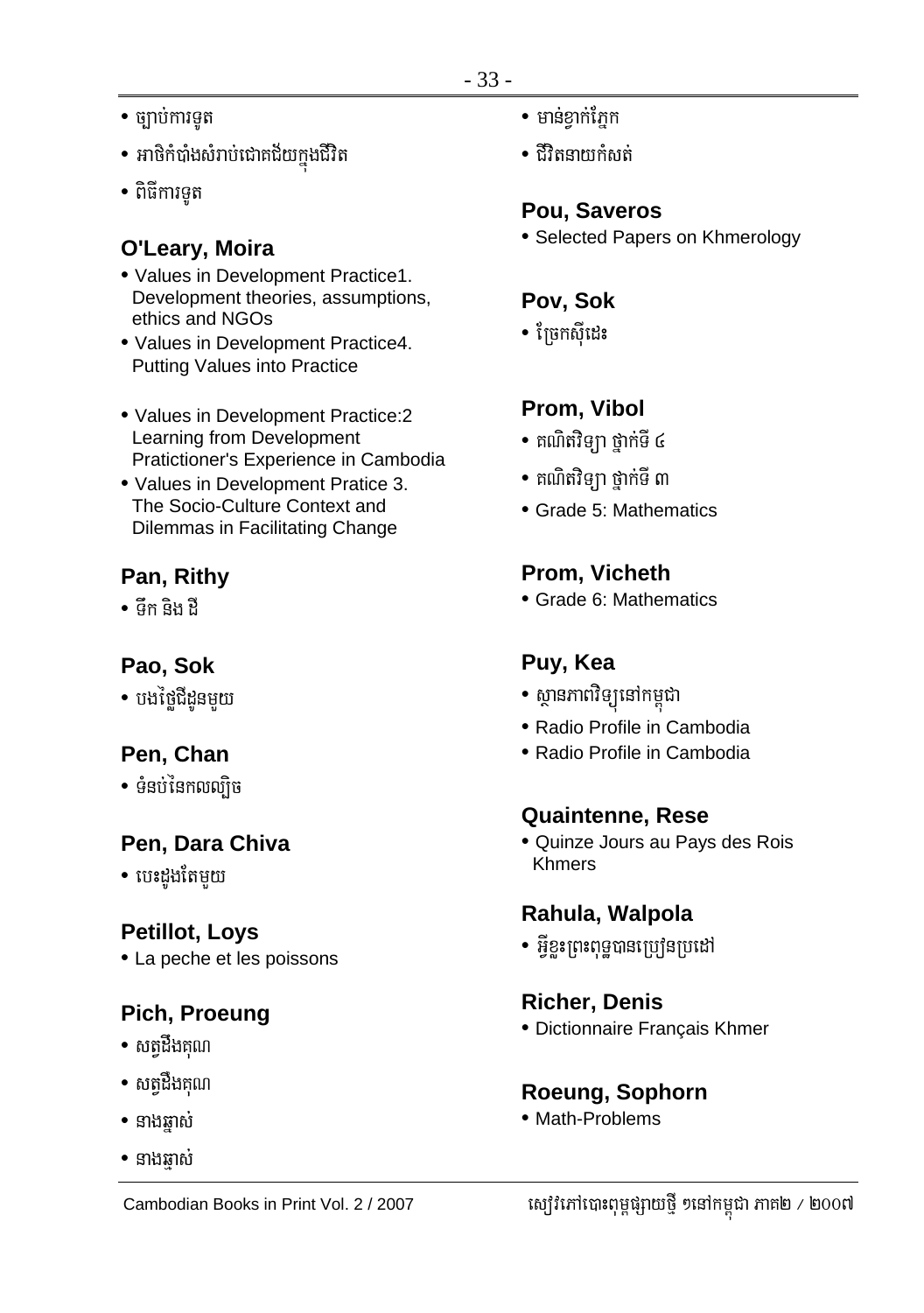#### **Roland, Meyer**

- Cours de Cambodgien: Notice sur l'e'tude de l'e'criture Khme're. Tome I
- · Cours de Cambodgien: Premier livie de lectures Cambodgiennes
- Cours de Cambodgien: Vocabulaire et Conversation. Tome III

## Rondineau, Rogatien

• វិចារណ៍អំពីអក្សរត្រង់ និង វេយ្យាករណ៍ខ្មែរ

# **Ros. Bunthon**

• ប្រវត្តិព្រះពុទ្ធ៥ព្រះអង្គក្នុងភទ្ទភប្ប

# Sakou, Samoth

- រឿង រាមកេរ្ម័
- Ramker Special

## Sam, An Say

• Grade 10: Earth

## Santina, Peter D.

• ធម័ត្រិះនៃព្រះពទសាសនា

# Say, Khun

- សង្សារអ្នកនិពន្ធ
- ទឹកភ្នែកតារាទូរទស្សន៍

# Say, Bory

• វិទ្យាសាស្ត្ររដ្ឋបាល

## **Schnellinger, Lisa**

• Free and Fair

# Seng, Dara

 $\bullet$  មាសស្រោបនរគ ភាគ ២

- មាសស្រោបនគរ ំ ឯកសារពិសេសប្រវតិ សិល្បករខ្មែរល្បី១អតីតកាល ភាគ ១
- កែងតង់អនង់កម

# Seng, Soth

- ទេវកថា កូរសមុទ្រទឹកដោះ
- ទេវកថា កូរសមុទ្រទឹកដោះ
- ទេវកថា កូរសមុទ្រទឹកដោះ

## Sera.

• L'Eau et la Terre

# Sin, Sisamuth

 $\bullet$  មាសស្រោបនគរ

# So, Naro

• ការប្រៀបធៀបកំលាំងនយោបាយនៅកម្ពុជា ពីសន្ធិសញ្ញាក្រុងប៉ារីស

## Societe' de Etudes, Indochinoises

· Monographie de la Provine de Kratie

# Sor, Sokny

- ឯកសារស្រាវជ្រាវពីរឿងព្រេងខ្មែរ
- ប្រវត្តិ និង គំនូរបុរាណ វត្តមហាលាភ

#### Sou, Kunthy

• Grade 12: Physics

#### **Srey, Bandole**

• In the land of the elephant

## **Su. Kunthy**

- Grade 10: Physic
- Grade 11: Physics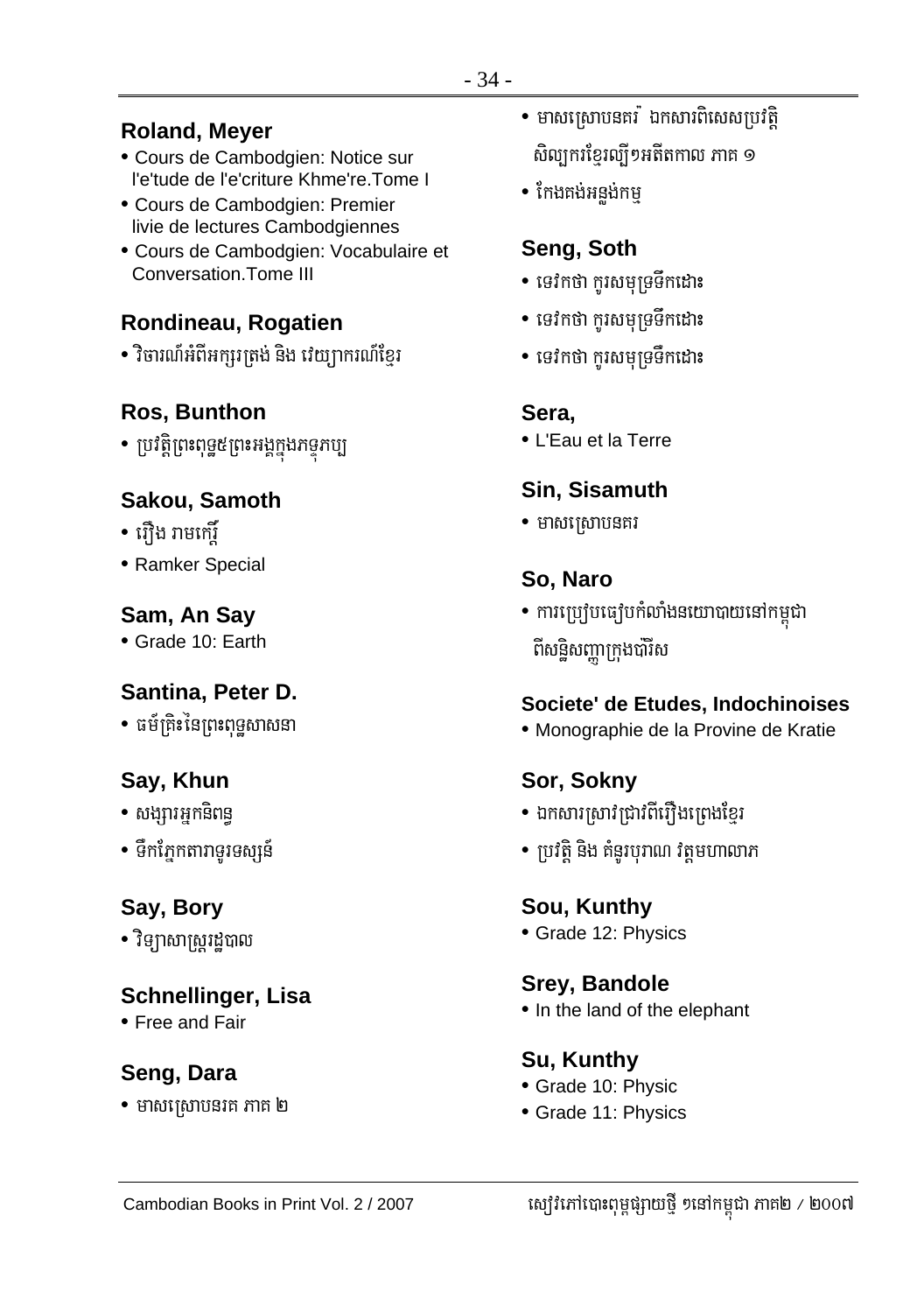# Sun, Sam Veasna

• កំពូលពាណិជ្ជករ

### **Suon, Socheat**

- Grade 10: Chemistry
- Grade 10: Physics
- Grade 11: Chemistry
- Grade 12: Chemistry

# Suong, Mac

 $\bullet$  មរណភាព នៅអារញ្ញ

#### Tal, Sophy

- Grade 7: Science Volume 1
- · Grade 8: Science Volume 1
- Grade 9: Science Volume 1

## Te, Samnang

· Microsoft SQL Savver 2000

## **Tean, Sophorn**

• Grade 10: Biology

# **Teav, Chhun Nan**

- រចនាគម្រោងបង់ជាមយ មីក្រូសូហ្ ២០០៣
- វេន្ទ្រីសជុលកំព្យូទ័រ ដោយខ្លួនឯង
- មេរោគ កំព្យុទរ័
- គ្រប់គ្រងទិន្ននយ័ប្រើប្រាស់ អ៊ីចសែល ២០០៣
- Auto CAD 2007
- Power Point 2003 24 hour
- Window Server 2003

# **Tem, Many**

- រឿង ប្រាសាទអាថឹកំបាំង ភាគ ១.២
- $\bullet$  ពស់សកស្រកា

## **Tep. Saban**

- រឿងក្រពើឈ្មោះអាធន់
- រឿង ខ្លា ស្វា ទន្សាយ
- រឿង សុភាទន្សាយ
- រឿង ខោចនិមន្តលោកសូត្រមន្ត
- រើវ៉ាង កេងកំពោ
- រឿង ចៅធុង ចៅសាពា
- រើាង ទន្សាយចង់សីចេក
- រឿង ក្រពើ និង ចៅក្រម ៥ នាក់
- រើ្បឹង អាសំគមបាពាលលក
- រឿង អាឡៅ

# **Thom, Thearith**

• The Tittle Squirrel's Wise

# Thun, Vathana

• Annual Development Review 2004-05

# Tia, Then

- ក្បួនសេពតប់មិត្ត ១០០ ឆ្នំា
- ចិត្តសាស្ត្រអនុវត្តន៍
- $\bullet$  បុប្ផាវតី

# **Tith, Sieng**

- Grade 12: Social Studies 2
- Grade 8: Social Studies 2

## **Toby, Mendel**

• Freedom of Information

## **Touch, Chantum**

• Grade 10: Chemistry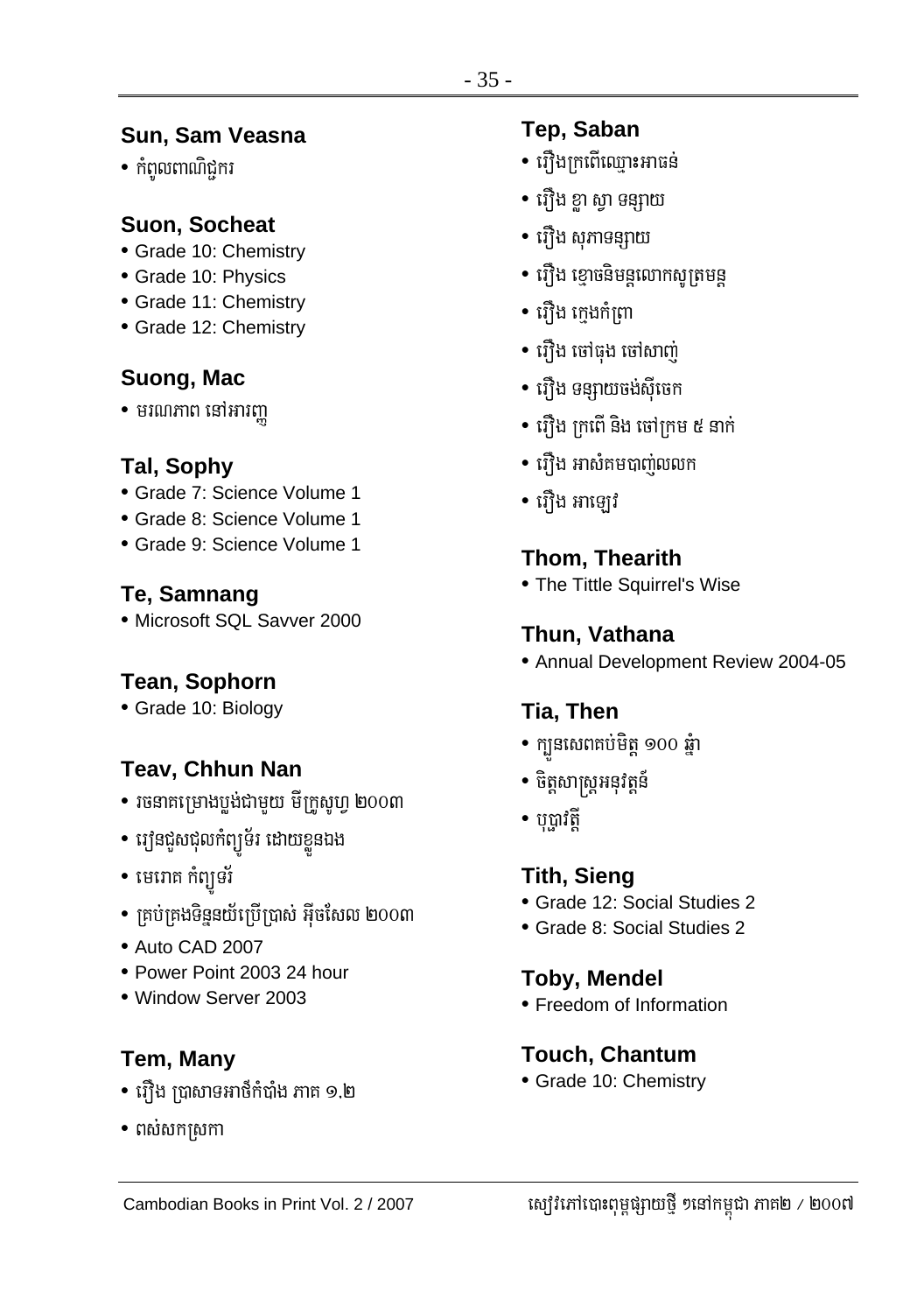# **Try, Samphos**

- កូនខ្យង
- $\bullet$  កូនស្រមោច
- អាសមាពា

# Tun, Sa Im

- Grade 1 Khmer
- Grade 1 Khmer new

# **Tuon, Dalis**

- $\bullet$  សិក្សាកម្មវិធី ២០០៣
- Adobe illustrator CS2

# Uk, Sumny

- គណិតវិទ្យាថ្នាក់ទី ១
- គណិតវិទ្យា ថ្នាក់ទី ៩
- Grade 10: Mathematicss
- Grade 11: Mathematics
- Grade 8: Mathematics

# **UI, Kol Piseth**

• បណ្ឌូលភ្លេងទូរស័ព្ទដោយខ្លួនឯង

# Um. Pom

• សន្តិវង្ស និង គំនិតដឹកនាំសម័យអង្គរ

# Un, Sok Heang

- ផ្លាលាក់លំអង
- កំនោះអីកោះ

# Ung, Kim San

- វិទ្យាសាស្ត្រអនុវត្ត ថ្នាក់ទី ៣
- Grade 1 Polydisceplinary New
- Grade 1 Science
- Grade 2 Science
- · Grade 4: Science
- · Grade 5: Science
- Grade 6: Science

# Va, Sovannarot

- $\bullet$  សាបត្យកម សកល
- អច្ឆិរយវត្ថុពិភពលោកថ្មីទាំង ៧

# Va, Vuthy

• Grade 11: Biology

# Vann, Molyvann

- Modern Khmer Cities
- Modern Khmer Cities

# Var, Sam Arth

- I'm worried about you!
- The Bamboo Shoot

# Ven. Son

- The Chicken and Gibbon
- The Little Rabit
- The Poem on Khmer Rivers
- The Poem on Rice Crop

# Von, Pundit

• An Introduction to the Boddhist Philosophy of the State

## While, Joanna

• The Situation of Female Sex workers and Entertainment works in Cambodia

# Y. Seang Ly

- Grade 10: Mathematics Volume 1
- Grade 10: Mathematics Volume 2
- Grade 10: Mathematicss 1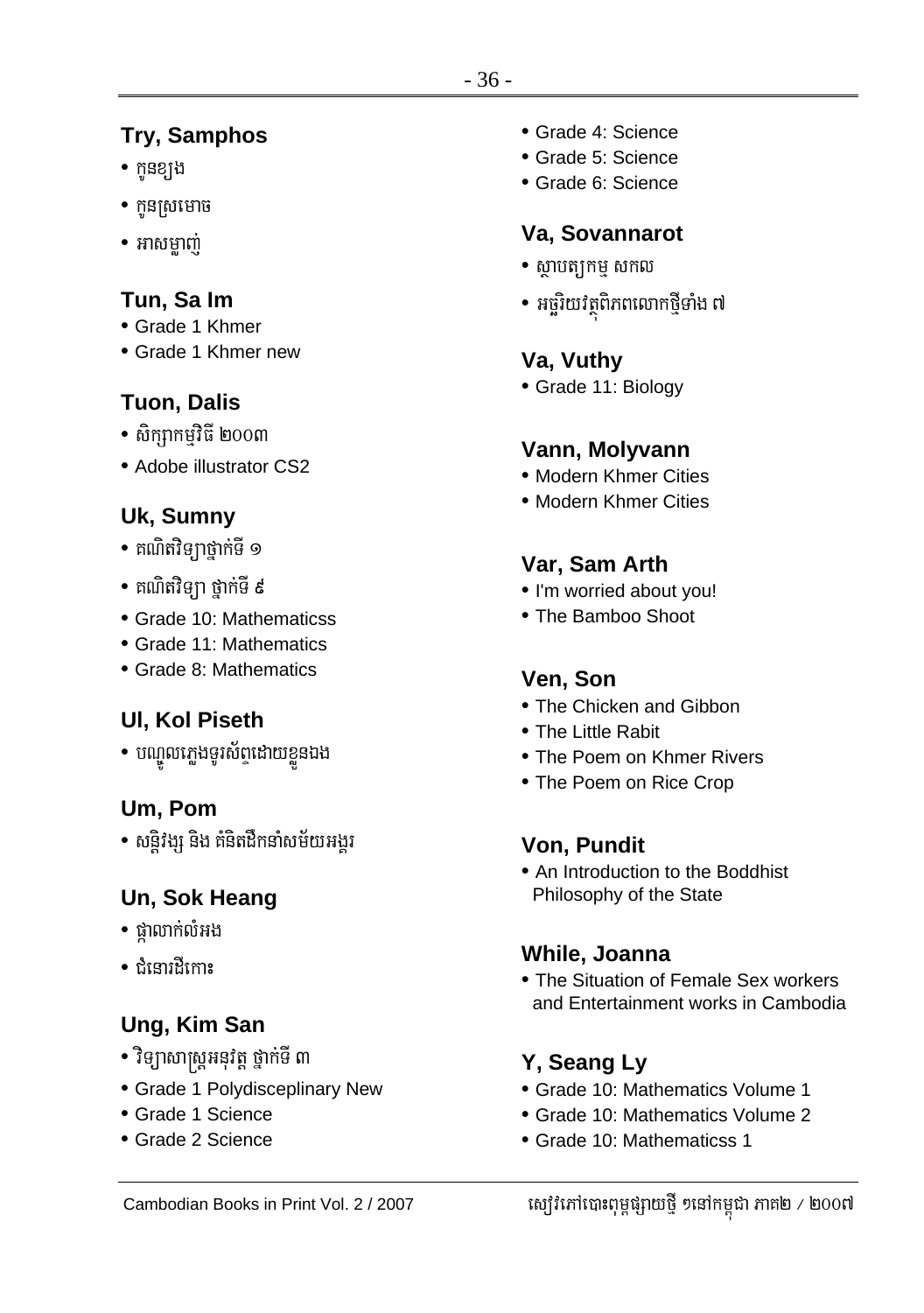## Yam, Sarot

• នៅសងខាងខ្សែស្របទី ៣៨

## Yim, Yihup

- វិទ្យាសាស្ត្រ ថ្នាក់ទី ១០ (ថ្មី)
- · Grade 10: Biology
- Grade 12: Biology

## Yim, Vantha

• Grade 7: Khmer

#### Yin, Luoth

• Deep Wistfulness

# Yin, Thy

• Grade 10: Khmer

# You, Bo

- នារីរដ្ឋ កំចាត់គ្រឿងញៀន
- $\overline{\phantom{a}}$ , Nan
- រឿង ដួងជីវិតបង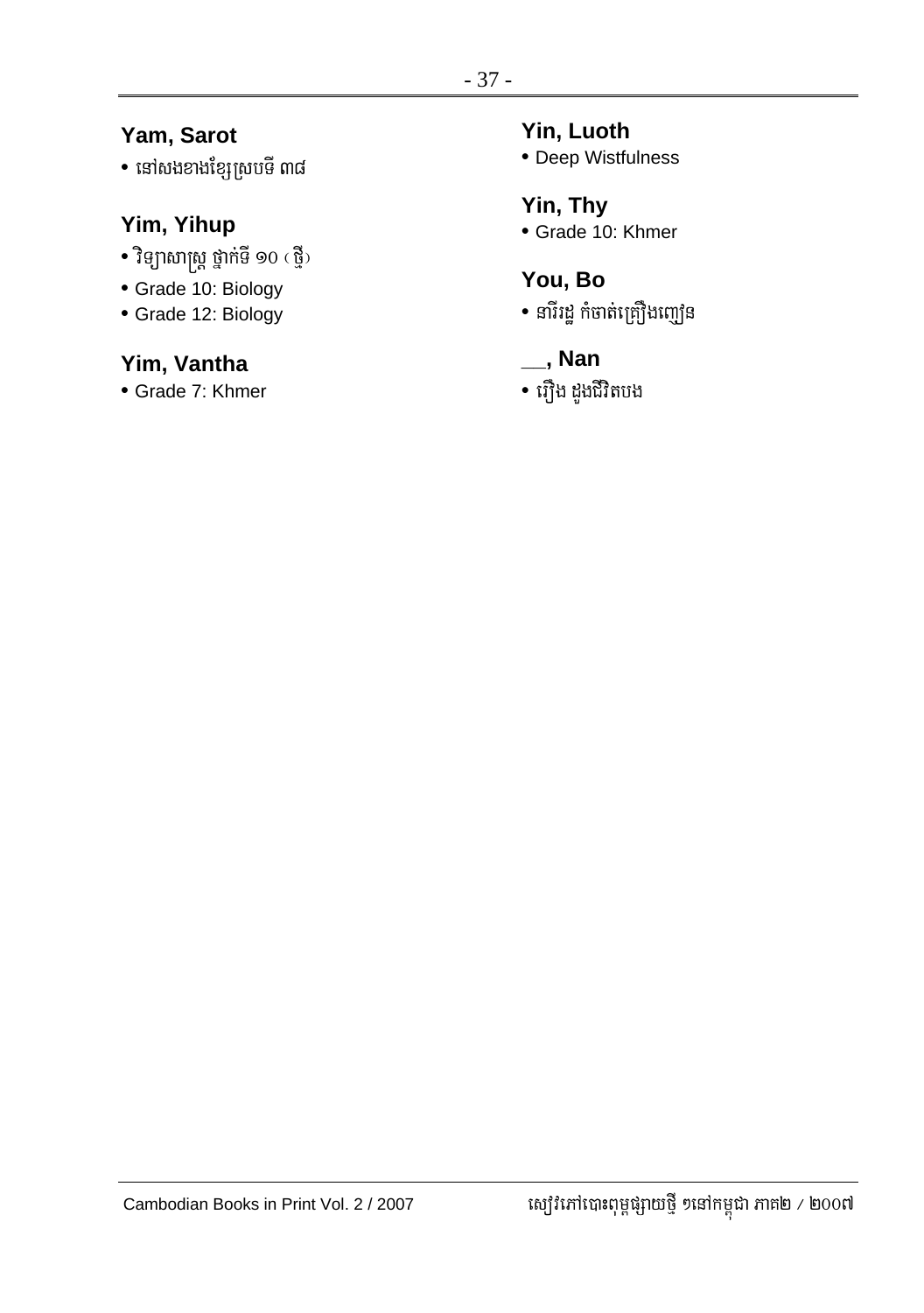# សេ្យិកនៅលោះពុម្ពផ្សាយថ្មីៗនៅកម្ពុះ<br>Cambodian BOOKS IN PRINT  $\mathfrak{G}$ នួនស្យៀទនៅសរុបត្ថុខតាគ ២/២ $\mathbf{O}\mathbf{O}$ ៧ **STATISTICS for VOL. 2/2007**

| ចំនួនស្ប៉េរិភៅសរុប          | ៣๕๖   |  |  |
|-----------------------------|-------|--|--|
| <b>Total Records</b>        | 356   |  |  |
| ស្បៅវិកៅភាសាខែរ             | ๑๖๗   |  |  |
| Khmer Records               | 167   |  |  |
| ស្បៅវិភៅភាសាអង់គ្លេស/បារាំង | 9ದೆಕೆ |  |  |
| English/French Records      | 189   |  |  |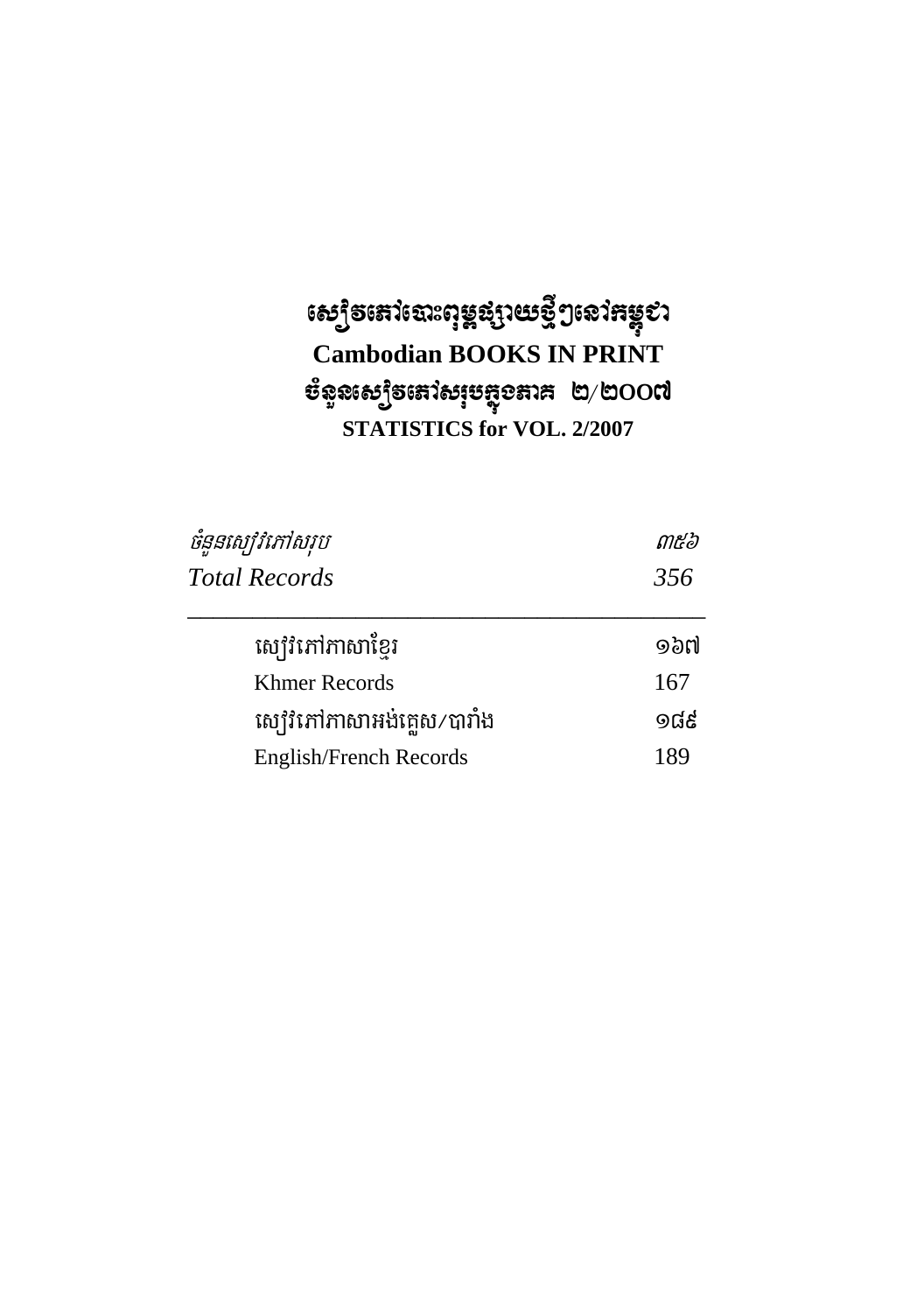# Publishers Directory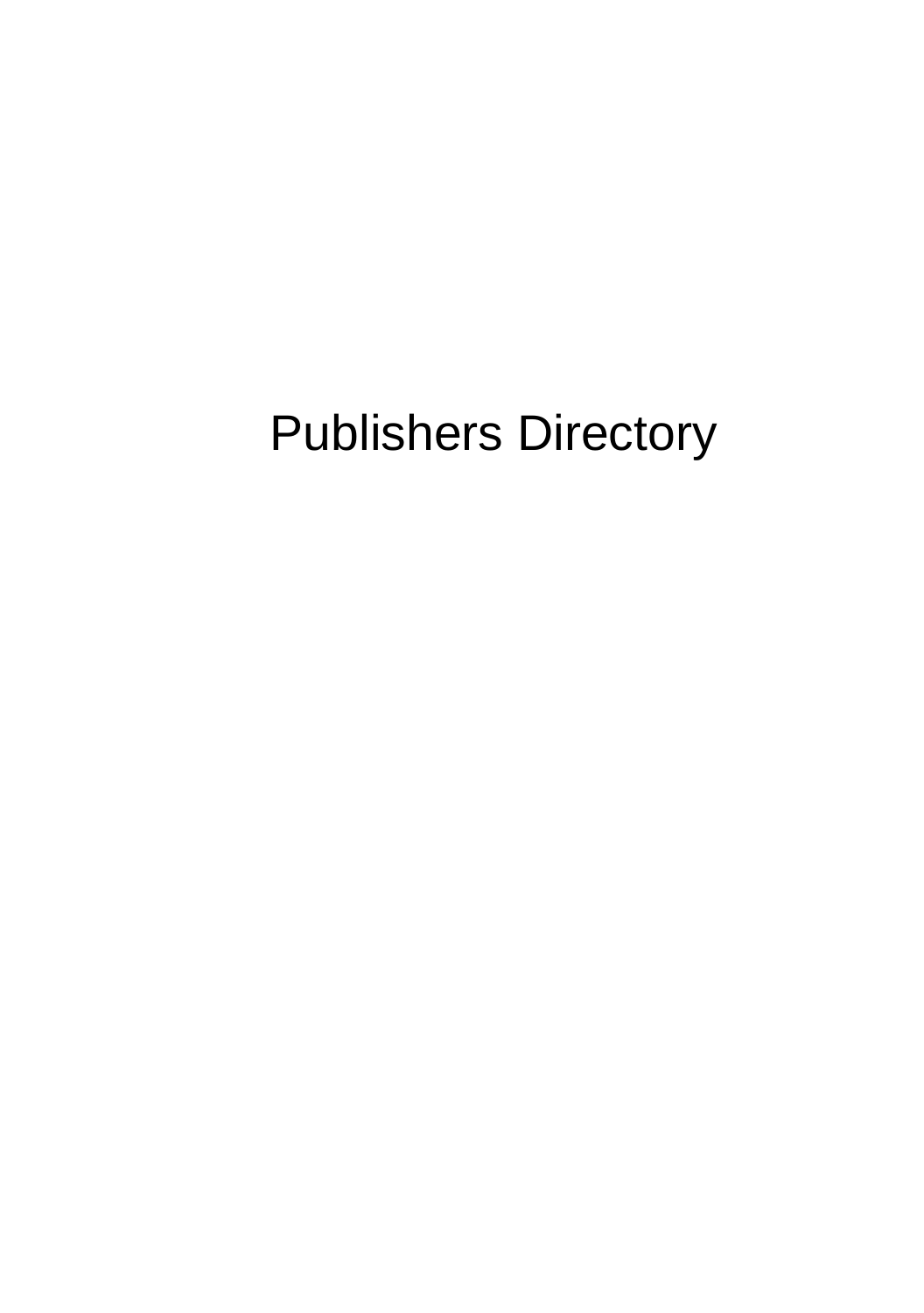## **Action for Conflict Transformation**

| <b>Contact Name</b>            | ٠                      |                           |
|--------------------------------|------------------------|---------------------------|
| <b>Address</b>                 |                        | Phnom Penh, Cambodia      |
| P. O. Box                      |                        | 2552, Phnom Penh III      |
| Telephone                      |                        | $(+855)$ 12 764 097       |
| Fax                            | ٠                      |                           |
| E-mail                         |                        | Action Asia@online.com.kh |
| Website                        | ٠                      |                           |
| <b>ISBN</b> (Publisher Prefix) | $\ddot{\phantom{1}}$ : | 99950 - 821 -             |
|                                |                        |                           |

#### **Acts of Compassion**

| <b>Contact Name</b>            | ٠                    |                                     |
|--------------------------------|----------------------|-------------------------------------|
| Address                        | $\ddot{\cdot}$       | N°75, Wat Tear Village, Battambang, |
|                                |                      | Cambodia                            |
| P.O. Box                       | $\ddot{\cdot}$       |                                     |
| Telephone                      |                      | $(+855)$ 12 718 857                 |
| Fax                            | $\ddot{\phantom{a}}$ |                                     |
| E-mail                         |                      | Feda@online.com.kh                  |
| Website                        | $\ddot{\phantom{a}}$ |                                     |
| <b>ISBN</b> (Publisher Prefix) | $\ddot{\cdot}$       | $99950 - 72$ -                      |
|                                |                      |                                     |

# **Alliance for Conflict Transformation**

| <b>Contact Name</b>            |                      |
|--------------------------------|----------------------|
| Address                        | Phnom Penh, Cambodia |
| P.O. Box                       | 2552, Phnom Penh     |
| Telephone                      | $(+855)$ 12 718 857  |
| Fax                            |                      |
| E-mail                         | act@online.com.kh    |
| Website                        |                      |
| <b>ISBN</b> (Publisher Prefix) | $99950 - 820 -$      |
|                                |                      |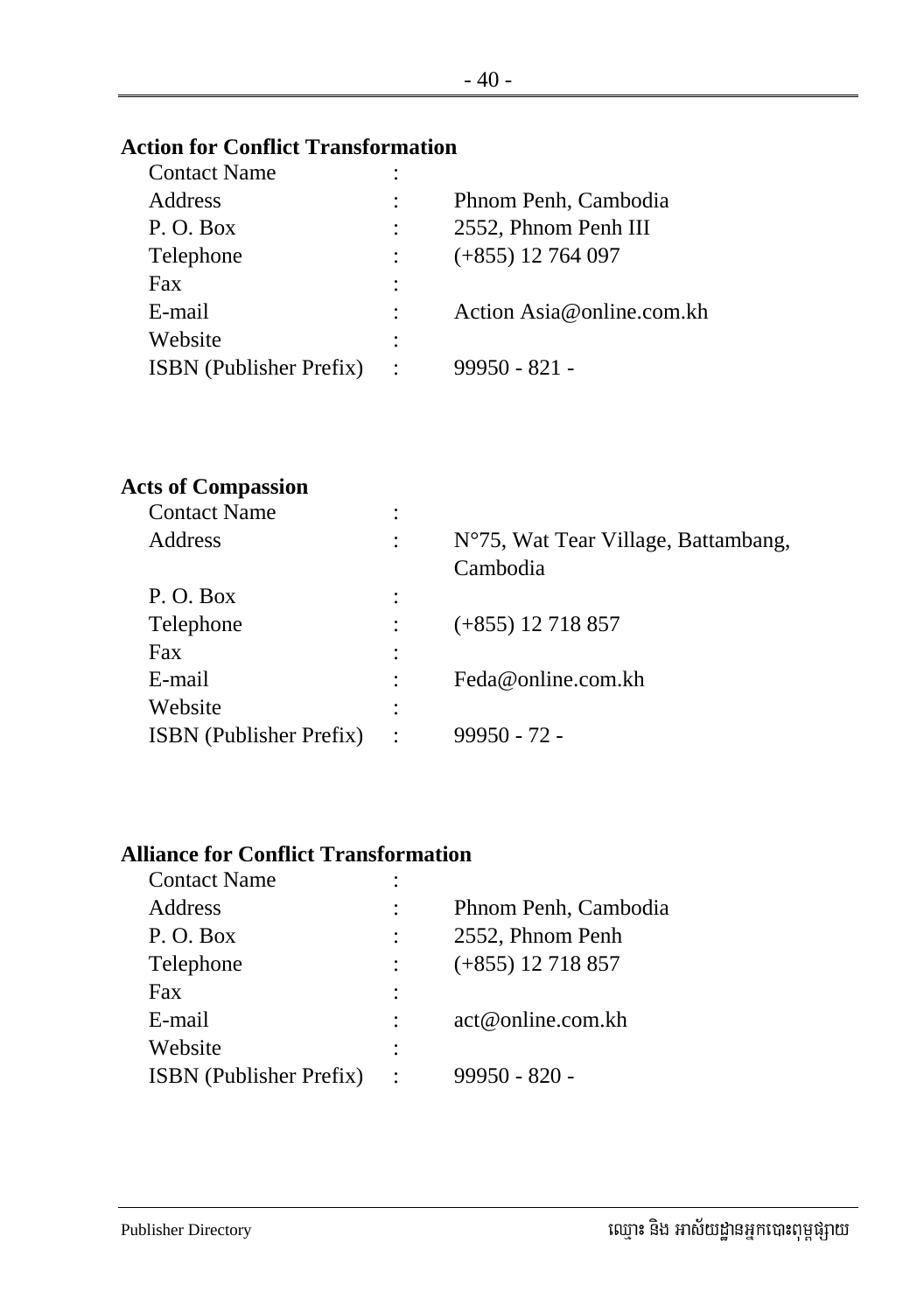## **Amrita Performing Arts**

| <b>Contact Name</b>            | ٠ |                                                                            |
|--------------------------------|---|----------------------------------------------------------------------------|
| <b>Address</b>                 |   | N°51, Street 113, Sangkat Boeung Prolit,<br>7 Makara, Phnom Penh, Cambodia |
| P.O. Box                       | ٠ |                                                                            |
| Telephone                      |   | $(+855)$ 23 220 424                                                        |
| Fax                            | ٠ |                                                                            |
| E-mail                         |   | admin@amritaperformingarts.org                                             |
| Website                        | ٠ |                                                                            |
| <b>ISBN</b> (Publisher Prefix) |   | $99950 - 850 -$                                                            |
|                                |   |                                                                            |

# **Analyzing Development Issues Project-Cooperation Committee for Cambodia**

| <b>Contact Name</b>            | ٠              |                                                                              |
|--------------------------------|----------------|------------------------------------------------------------------------------|
| Address                        | ٠              | N°9-11, St. 476, Sangkat Tuol Tumpoung,<br>Chamkar Mon, Phnom Penh, Cambodia |
| P.O. Box                       | $\ddot{\cdot}$ |                                                                              |
| Telephone                      |                | $(855)$ 023 994 153                                                          |
| Fax                            | $\ddot{\cdot}$ |                                                                              |
| E-mail                         | $\ddot{\cdot}$ | $adi@ccc$ -cambodia.org                                                      |
| Website                        | $\ddot{\cdot}$ | www.ccc-cambodia.org                                                         |
| <b>ISBN</b> (Publisher Prefix) | $\ddot{\cdot}$ | 99950-874                                                                    |
|                                |                |                                                                              |

| Ang Choubo [Author Publisher] |                                         |
|-------------------------------|-----------------------------------------|
|                               | Ang Choubo                              |
|                               | No 33b, Street Samdech Pan, Phnom Penh, |
|                               | Cambodia                                |
| $\ddot{\phantom{a}}$          |                                         |
|                               | $(+855)$ 12 981 922                     |
| $\ddot{\cdot}$                |                                         |
|                               | angchoubo@yahoo.com                     |
| ٠<br>$\bullet$                |                                         |
| $\ddot{\phantom{a}}$          | $99950 - 829 -$                         |
|                               |                                         |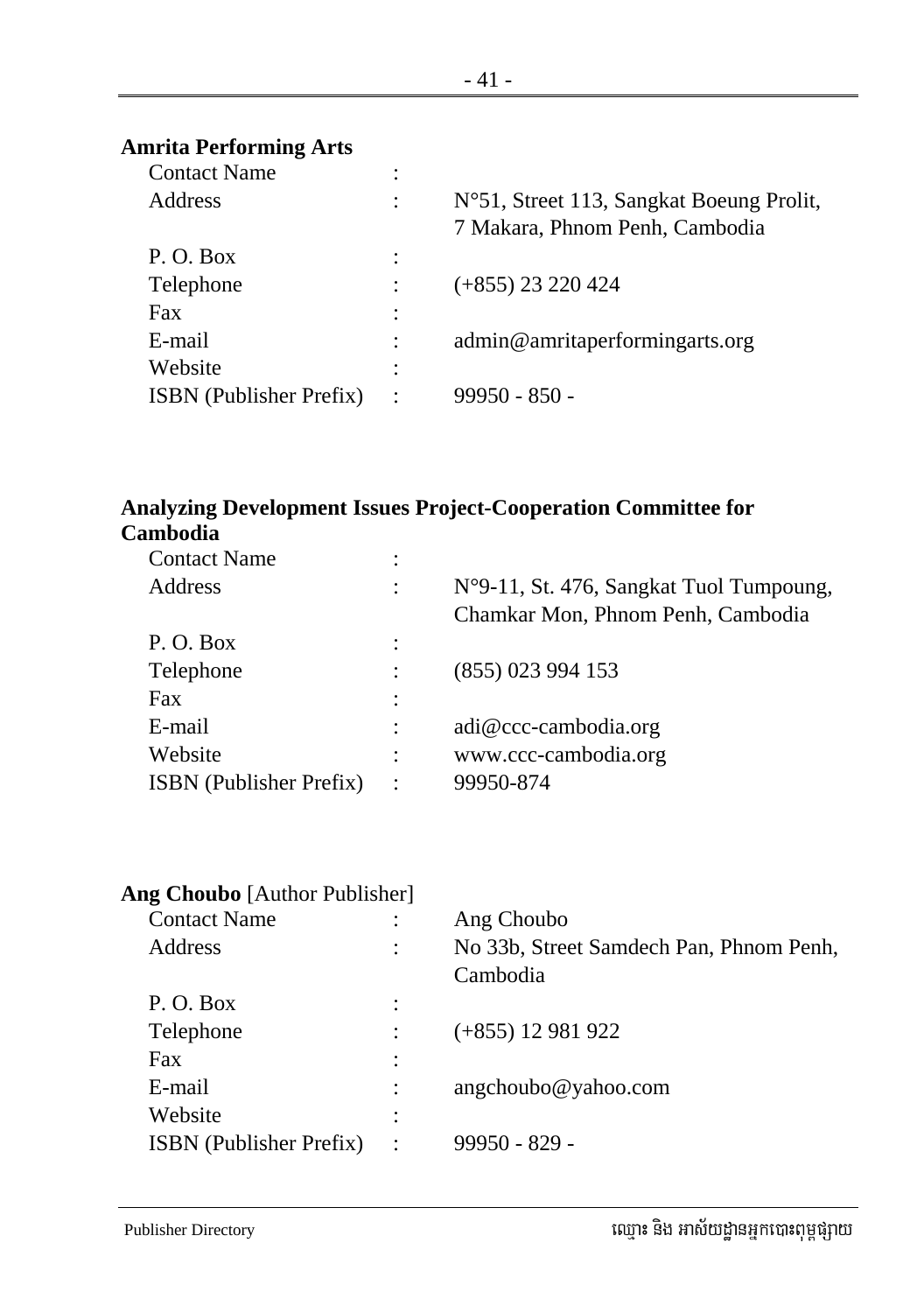#### **Angkor Bookshop** [Bookseller Publisher]

| <b>Contact Name</b>            | ٠              |                                   |
|--------------------------------|----------------|-----------------------------------|
| <b>Address</b>                 |                | No 143Eo, Street 130, Phsar Chas, |
|                                |                | Phnom Penh, Cambodia              |
| P.O. Box                       |                |                                   |
| Telephone                      |                | $(+855)$ 16 842 887               |
| Fax                            |                | $(+855)$ 23 212 159               |
| E-mail                         |                |                                   |
| Website                        | ٠              |                                   |
| <b>ISBN</b> (Publisher Prefix) | $\ddot{\cdot}$ | $99950 - 59 -$                    |
|                                |                |                                   |

#### **Angkor Hospital for Children, (AHC)**

| <b>Contact Name</b>            | ٠              |                         |
|--------------------------------|----------------|-------------------------|
| Address                        | $\ddot{\cdot}$ | Siem Reap, Cambodia     |
| P.O. Box                       | $\ddot{\cdot}$ | 50                      |
| Telephone                      |                | $(+855)$ 63 963 409     |
| Fax                            | $\ddot{\cdot}$ |                         |
| E-mail                         |                | kazu@angkorhospital.org |
| Website                        | $\ddot{\cdot}$ |                         |
| <b>ISBN</b> (Publisher Prefix) |                | 99950 - 845 -           |

#### **Angkor Thom Bookshop** [Bookseller Publisher]

| <b>Contact Name</b>            |                      | Sao Virakpheap                      |
|--------------------------------|----------------------|-------------------------------------|
| Address                        |                      | N° 261, Street 128, Kampuchea Krom, |
|                                |                      | Phnom Penh, Cambodia                |
| P.O. Box                       |                      |                                     |
| Telephone                      |                      | $(+855)$ 12 345 111                 |
| Fax                            |                      |                                     |
| E-mail                         |                      | angkorthombookshop@yahoo.com        |
| Website                        |                      |                                     |
| <b>ISBN</b> (Publisher Prefix) | $\ddot{\phantom{a}}$ | $99950 - 831 -$                     |
|                                |                      |                                     |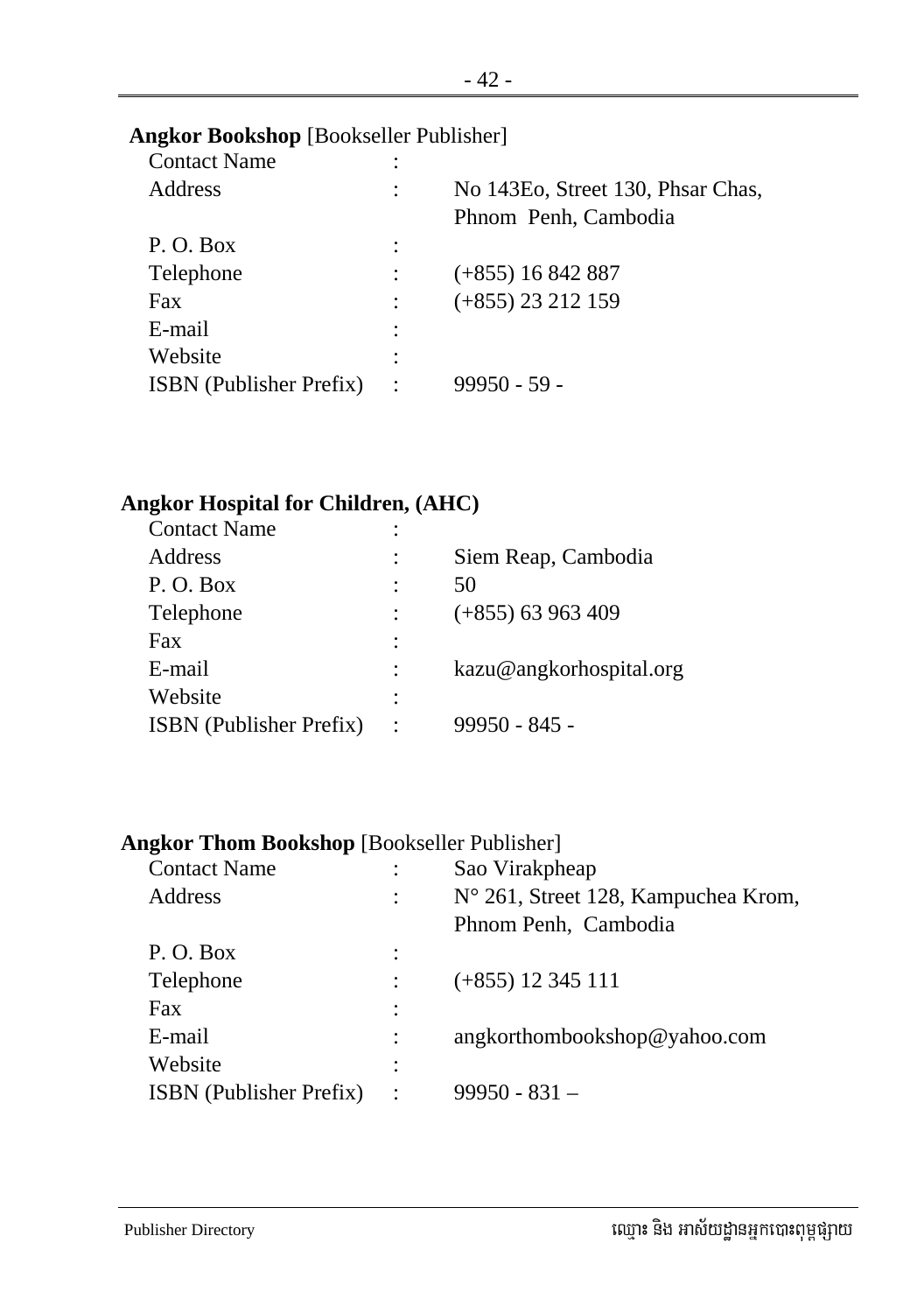#### **Arbitration Council Foundation**

| <b>Contact Name</b>            | ٠              |                                        |
|--------------------------------|----------------|----------------------------------------|
| Address                        | ٠              | Room 331, Phnom Penh Center, Sothearos |
|                                |                | Blvd, Phnom Penh, Cambodia             |
| P.O. Box                       | $\ddot{\cdot}$ |                                        |
| Telephone                      |                | $(+855)$ 23 223 506                    |
| Fax                            | $\ddot{\cdot}$ |                                        |
| E-mail                         |                | acf@arbitrationcouncil.org             |
| Website                        | ٠<br>$\bullet$ |                                        |
| <b>ISBN</b> (Publisher Prefix) | $\ddot{\cdot}$ | $99950 - 74$ -                         |
|                                |                |                                        |

#### **Aubes du Sud**

| <b>Contact Name</b>            | ٠                    |                                       |
|--------------------------------|----------------------|---------------------------------------|
| Address                        |                      | N°14 B, St. 147, Phnom Penh, Cambodia |
| P.O. Box                       | ٠                    |                                       |
| Telephone                      |                      | (855) 092 971 138                     |
| Fax                            |                      |                                       |
| E-mail                         | $\ddot{\phantom{a}}$ | htianar@hotmail.com                   |
| Website                        | ٠                    |                                       |
| <b>ISBN</b> (Publisher Prefix) | $\ddot{\cdot}$       | 99950-903                             |

# **Authority for the Protection and Management of Angkor and the Region of**

#### **Siem Reap, (APSARA)**

| <b>Contact Name</b>            |                |                               |
|--------------------------------|----------------|-------------------------------|
| Address                        |                | Angkor Conservation Compound, |
|                                |                | Siem Reap, Cambodia           |
| P.O. Box                       |                |                               |
| Telephone                      |                | $(+855)$ 63 964 361           |
| Fax                            |                | $(+855)$ 63 380 070           |
| E-mail                         |                |                               |
| Website                        |                |                               |
| <b>ISBN</b> (Publisher Prefix) | $\ddot{\cdot}$ | $99950 - 808 -$               |
|                                |                |                               |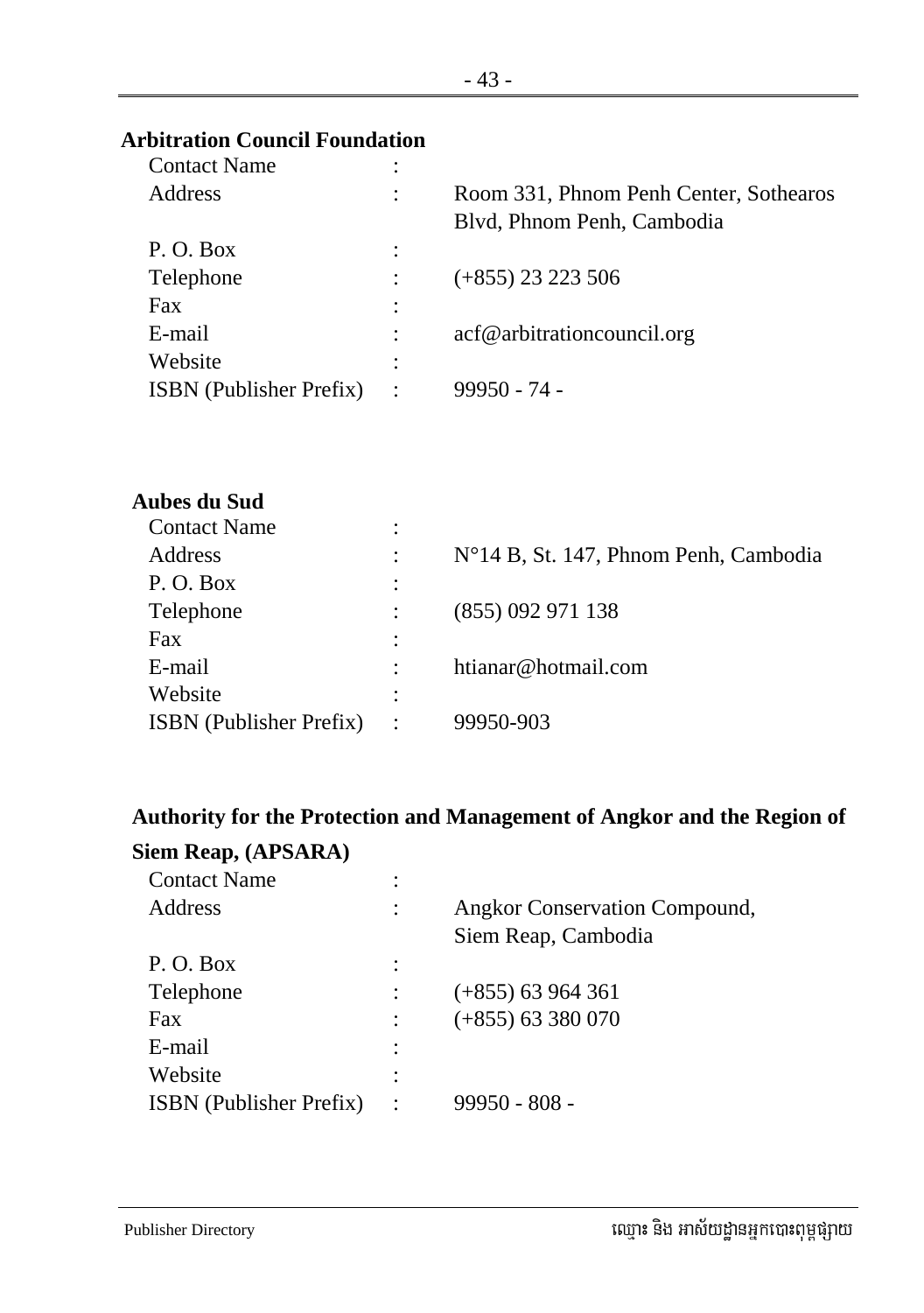#### **Banteay Srey Bookshop** [Bookseller Publisher]

| <b>Contact Name</b>            | ٠              |                                                           |
|--------------------------------|----------------|-----------------------------------------------------------|
| Address                        |                | N° 75Eo, Sreet 51, Sangkat Phsar Thmey II,<br>Phnom Penh, |
| P.O. Box                       | ٠              |                                                           |
| Telephone                      |                | $(+855)$ 11 860 960                                       |
| Fax                            |                |                                                           |
| E-mail                         |                |                                                           |
| Website                        |                |                                                           |
| <b>ISBN</b> (Publisher Prefix) | $\ddot{\cdot}$ | $99950 - 70$                                              |
|                                |                |                                                           |

#### **Buddhanannadity**

| <b>Contact Name</b>            | ٠                    |                                                       |
|--------------------------------|----------------------|-------------------------------------------------------|
| Address                        | ٠<br>$\cdot$         | Sangkat Tonle Basac, Khan Chamkar Mon,<br>Phnom Penh, |
| P.O. Box                       | $\ddot{\phantom{a}}$ |                                                       |
| Telephone                      |                      | $(+855)$ 23 212 046                                   |
| Fax                            | $\ddot{\phantom{a}}$ |                                                       |
| E-mail                         |                      | info@budinst.gov.kh                                   |
| Website                        | ٠<br>$\bullet$       |                                                       |
| <b>ISBN</b> (Publisher Prefix) | $\ddot{\cdot}$       | $99950 - 858 -$                                       |
|                                |                      |                                                       |

#### **Buddhist Institute, (BI)**

| <b>Contact Name</b>            |                |                                   |
|--------------------------------|----------------|-----------------------------------|
| Address                        | ٠              | Samdech Hun Sen Park, Phnom Penh, |
|                                |                | Cambodia                          |
| P.O. Box                       |                | 1047                              |
| Telephone                      |                | $(+855)$ 23 212 046               |
| Fax                            |                | $(+855)$ 23 426 779               |
| E-mail                         |                | info@budinst.gov.kh               |
| Website                        | ٠              |                                   |
| <b>ISBN</b> (Publisher Prefix) | $\ddot{\cdot}$ | $99950 - 50 -$                    |
|                                |                |                                   |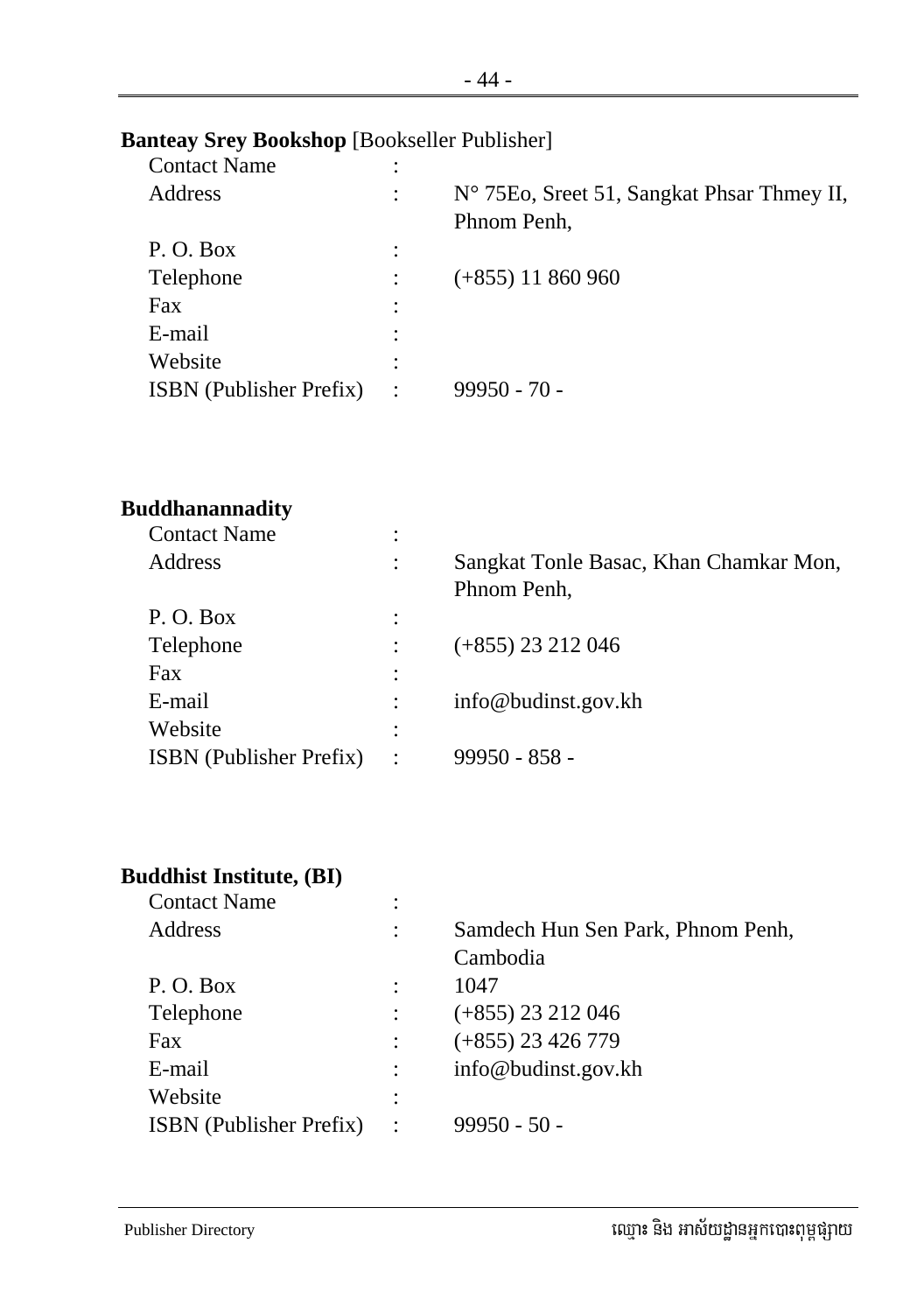#### **Build Bright University, (BBU)**

| <b>Contact Name</b>            | ٠              |                                     |
|--------------------------------|----------------|-------------------------------------|
| Address                        |                | Grey Building, Phnom Penh, Cambodia |
| P.O. Box                       | $\bullet$      |                                     |
| Telephone                      |                | $(+855)$ 12 863 513                 |
| Fax                            | ٠              |                                     |
| E-mail                         |                | davuth@hkl.com.kh                   |
| Website                        | ٠              |                                     |
| <b>ISBN</b> (Publisher Prefix) | $\ddot{\cdot}$ | $99950 - 846 -$                     |
|                                |                |                                     |

#### **Cambodia Development Resources Institute, (CDRI)**

| <b>Contact Name</b>            |                | Mr. Oum Chantha                          |
|--------------------------------|----------------|------------------------------------------|
| Address                        |                | N° 56, Street 315, Tuol Kok, Phnom Penh, |
|                                |                | Cambodia                                 |
| P.O. Box                       | $\ddot{\cdot}$ |                                          |
| Telephone                      |                | $(+855)$ 23 881 384                      |
| <b>Fax</b>                     |                | $(+855)$ 23 880 734                      |
| E-mail                         |                | chantha@cdri.forum.org.kh                |
| Website                        | ٠              |                                          |
| <b>ISBN</b> (Publisher Prefix) | $\cdot$        | $99950 - 52$                             |
|                                |                |                                          |

#### **Cambodia Japan Cooperation Center, (CJCC)**

| <b>Contact Name</b>            | ٠       |                                          |
|--------------------------------|---------|------------------------------------------|
| Address                        | ٠       | Blvd, Confederation of Russia, Khan Tuol |
|                                |         | Kok. Phnom Penh, Cambodia                |
| P.O. Box                       | ٠       |                                          |
| Telephone                      |         | $(855)$ 23 884 534                       |
| Fax                            |         |                                          |
| E-mail                         |         | $c$ jcc@online.com.kh                    |
| Website                        |         | www.cjcc.jp                              |
| <b>ISBN</b> (Publisher Prefix) | $\cdot$ | 99950-887                                |
|                                |         |                                          |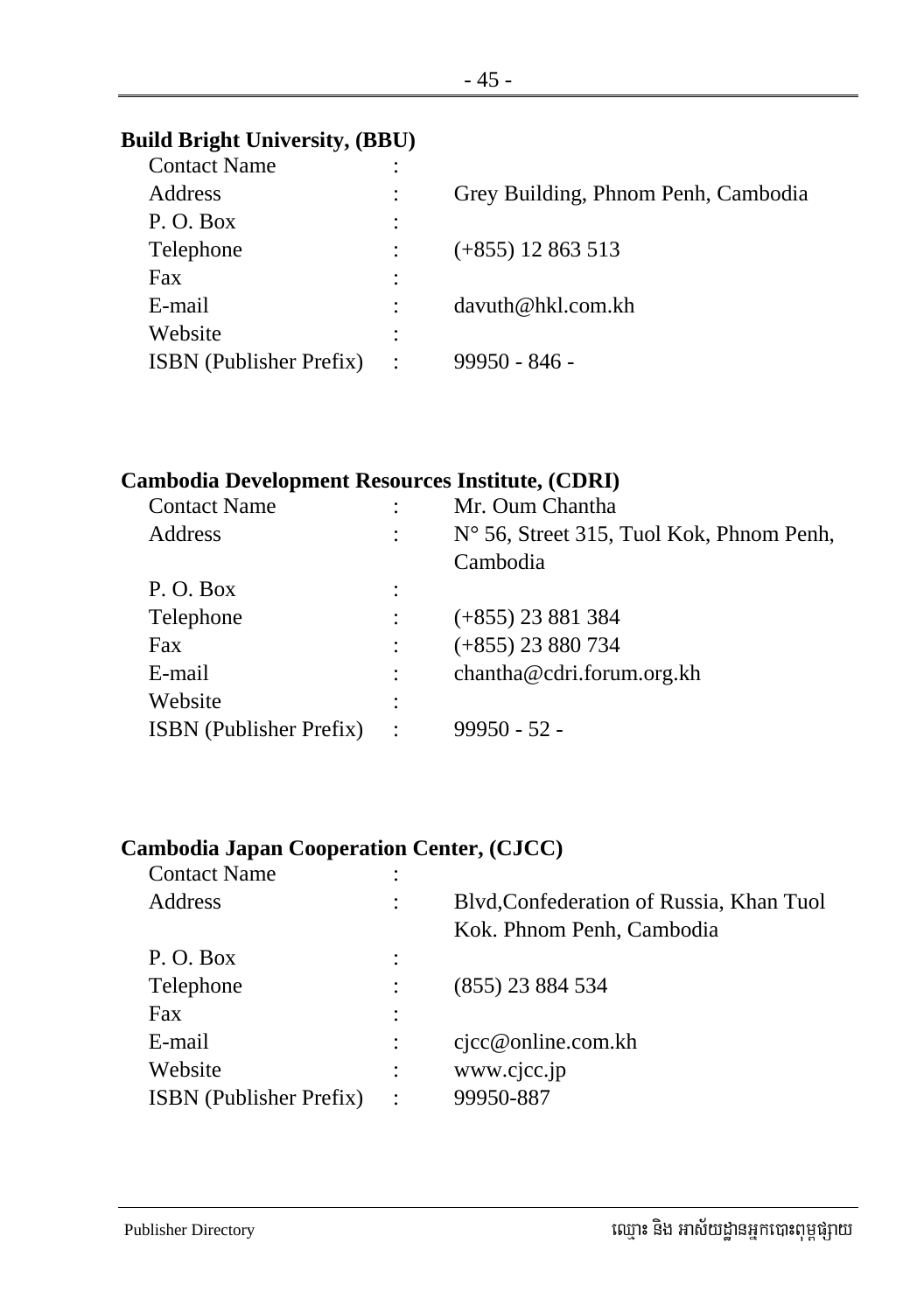#### **Cambodian Institute for Cooperation and Peace, (CICP)**

| <b>Contact Name</b>            |           | Ms. Neth Chantha                   |
|--------------------------------|-----------|------------------------------------|
| Address                        |           | Phum Paong Peay, Russey Keo, Phnom |
|                                |           | Penh Thmey, Phnom Penh, Cambodia   |
| P.O. Box                       |           | 1007, Phnom Penh                   |
| Telephone                      |           | $(+855)$ 12 819 953, 012 835 509   |
| Fax                            |           | $(+855)$ 23 982 559                |
| E-mail                         |           | cicp@everyday.com.kh               |
| Website                        |           | www.cicp.org.kh                    |
| <b>ISBN</b> (Publisher Prefix) | $\cdot$ : | $99950 - 813 -$                    |
|                                |           |                                    |

#### **Candlelight Books**

| <b>Contact Name</b>            | ٠ |                               |
|--------------------------------|---|-------------------------------|
| <b>Address</b>                 |   | Suite 64 N°313 Sisowath Quay, |
|                                |   | Phnom Penh, Cambodia          |
| P.O. Box                       |   |                               |
| Telephone                      |   | $(+855)$ 12 988 169           |
| <b>Fax</b>                     |   |                               |
| E-mail                         |   | oavcago@everyday.com.kh       |
| Website                        |   |                               |
| <b>ISBN</b> (Publisher Prefix) |   | $99950 - 825 -$               |
|                                |   |                               |

#### **Center for Advanced Study, (CAS)**

| <b>Contact Name</b>            | ٠       |                                         |
|--------------------------------|---------|-----------------------------------------|
| Address                        |         | No 85, Street 141, 7 Makara, Veal Vong, |
|                                |         | Phnom Penh,                             |
| P.O. Box                       |         | 2030                                    |
| Telephone                      |         | $(+855)$ 23 214 494                     |
| Fax                            |         | $(+855)$ 23 214 494                     |
| E-mail                         |         |                                         |
| Website                        |         | www.cascambodia.org                     |
| <b>ISBN</b> (Publisher Prefix) | $\cdot$ | $99950 - 803 -$                         |
|                                |         |                                         |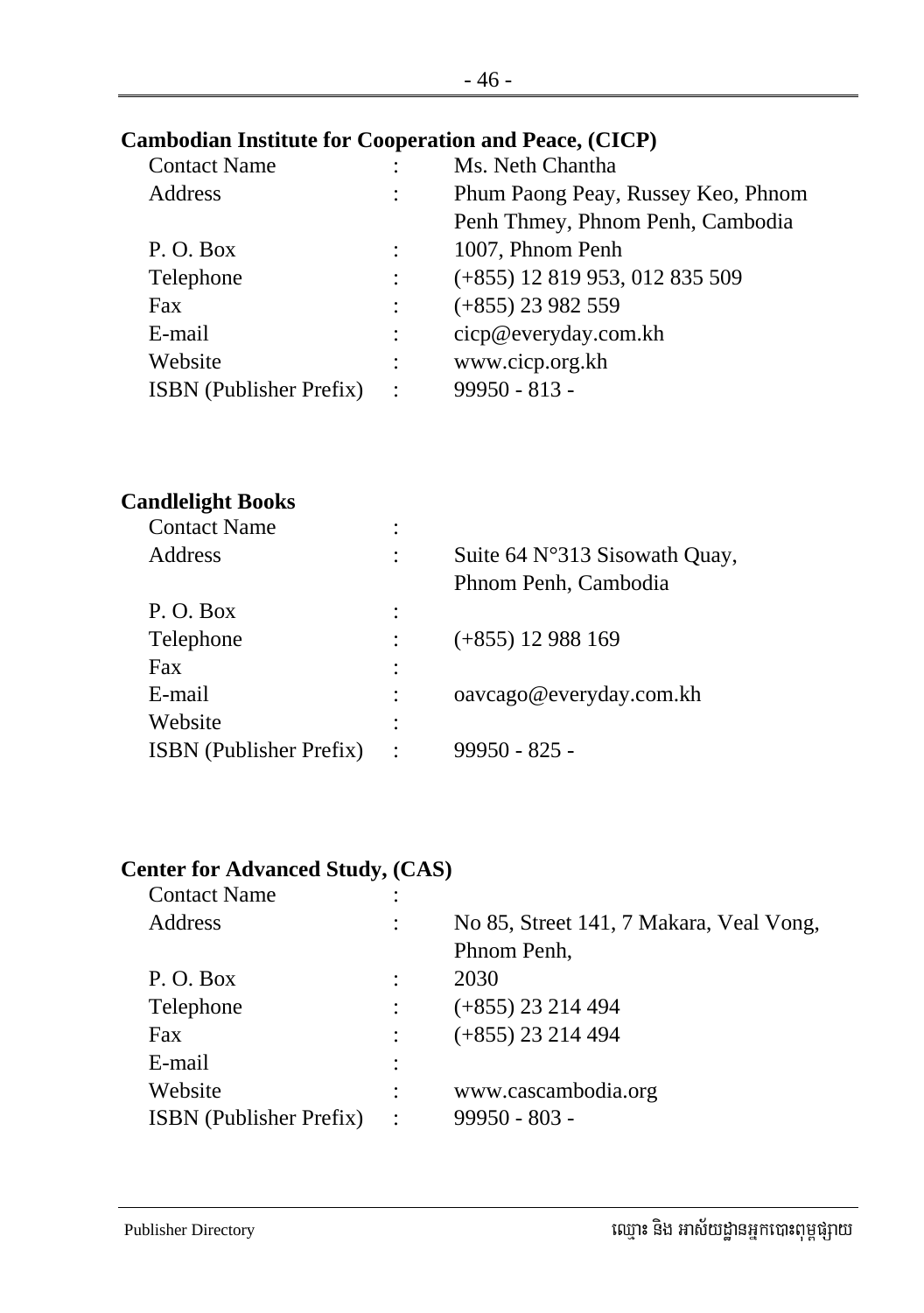#### **Centre Culurel Catholique Cambodia, (CCCC)**

| <b>Contact Name</b>            |                | Ponchaud François                   |
|--------------------------------|----------------|-------------------------------------|
| Address                        |                | N°101, St. 57, Phnom Penh, Cambodia |
| P.O. Box                       | $\vdots$       |                                     |
| Telephone                      |                | $(+855)$ 23 211 253                 |
| Fax                            | $\ddot{\cdot}$ |                                     |
| E-mail                         |                | cccc@catholiccambodia.org           |
| Website                        | $\ddot{\cdot}$ |                                     |
| <b>ISBN</b> (Publisher Prefix) | $\ddot{\cdot}$ | 99950 - 832 -                       |
|                                |                |                                     |

#### **Centre de Documentation et de Recherche sur la Civilisation Khmere, (CEDORECK)**

| <b>Contact Name</b>            |                |                                   |
|--------------------------------|----------------|-----------------------------------|
| Address                        |                | No 201, Street 63 (Trasak Phaem), |
|                                |                | Phnom Penh, Cambodia              |
| P.O. Box                       |                | 419                               |
| Telephone                      |                | $(+855)$ 23 721 860               |
| Fax                            |                | $(+855)$ 23 721 860               |
| E-mail                         |                |                                   |
| Website                        |                |                                   |
| <b>ISBN</b> (Publisher Prefix) | $\ddot{\cdot}$ | $99950 - 812 -$                   |
|                                |                |                                   |

#### **Centre for Khmer Studies, (CKS)**

| <b>Contact Name</b>            |                |                                        |
|--------------------------------|----------------|----------------------------------------|
| Address                        |                | N° 8, Street 600, Phnom Penh, Cambodia |
| P.O. Box                       | ٠              |                                        |
| Telephone                      |                | $(+855)$ 23 991 937                    |
| Fax                            |                | $(+855)$                               |
| E-mail                         |                | publishing@khmerstudies.org            |
| Website                        | ٠              |                                        |
| <b>ISBN</b> (Publisher Prefix) | $\ddot{\cdot}$ | $99950 - 51 -$                         |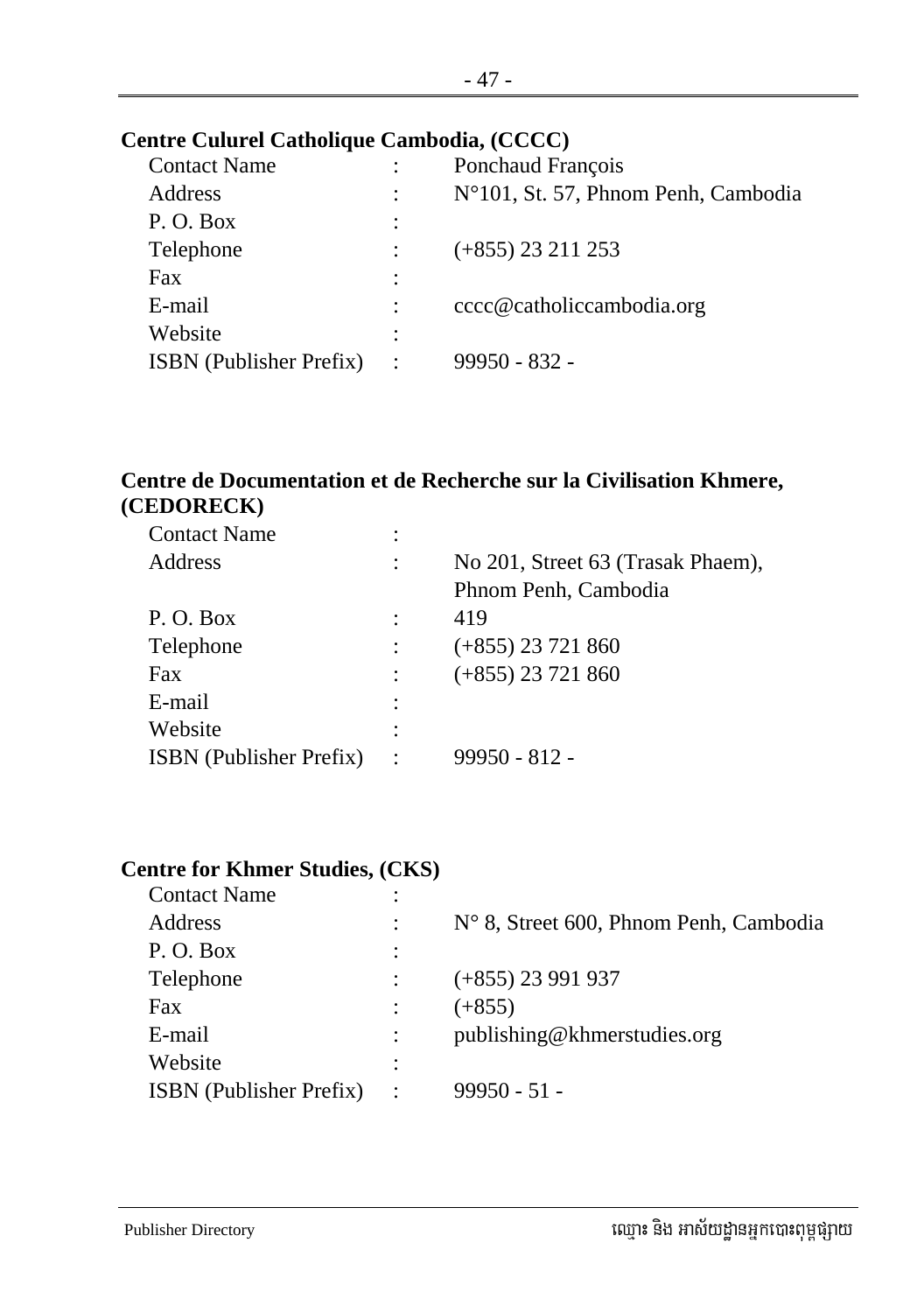| <b>Contact Name</b>            |                      | Mr. Chan Rithy                       |
|--------------------------------|----------------------|--------------------------------------|
| Address                        |                      | N° 201, Phnom Penh Thmey/Russey Keo, |
|                                |                      | Phnom Penh, Cambodia                 |
| P.O. Box                       |                      |                                      |
| Telephone                      |                      | $(+855)$ 11 748 648                  |
| Fax                            |                      |                                      |
| E-mail                         |                      |                                      |
| Website                        |                      |                                      |
| <b>ISBN</b> (Publisher Prefix) | $\ddot{\phantom{1}}$ | $99950 - 819 -$                      |
|                                |                      |                                      |

| <b>Chanbo Keo</b> [Author Publisher] |           |                                      |
|--------------------------------------|-----------|--------------------------------------|
| <b>Contact Name</b>                  |           | Chanbo Keo                           |
| Address                              |           | Saint Paul, Minnesota, 55106, U.S.A. |
| P.O. Box                             |           | 600279                               |
| Telephone                            |           | 651 442 8941                         |
| Fax                                  |           |                                      |
| E-mail                               |           | chanbokeo@yahoo.com                  |
| Website                              |           |                                      |
| <b>ISBN</b> (Publisher Prefix)       | $\cdot$ : | $99950 - 79$                         |
|                                      |           |                                      |

| <b>Chen Meas</b> [Author Publisher] |                |                                                      |
|-------------------------------------|----------------|------------------------------------------------------|
| <b>Contact Name</b>                 |                | <b>Chen Meas</b>                                     |
| Address                             | ٠              | Wat Leam Meakol, Srok Mukampoul,<br>Kandal, Cambodia |
| P.O. Box                            | ٠<br>$\cdot$   |                                                      |
| Telephone                           | ٠<br>$\bullet$ |                                                      |
| Fax                                 |                |                                                      |
| E-mail                              |                |                                                      |
| Website                             | ٠              |                                                      |
| <b>ISBN</b> (Publisher Prefix)      | ٠              | 99950 - 843 -                                        |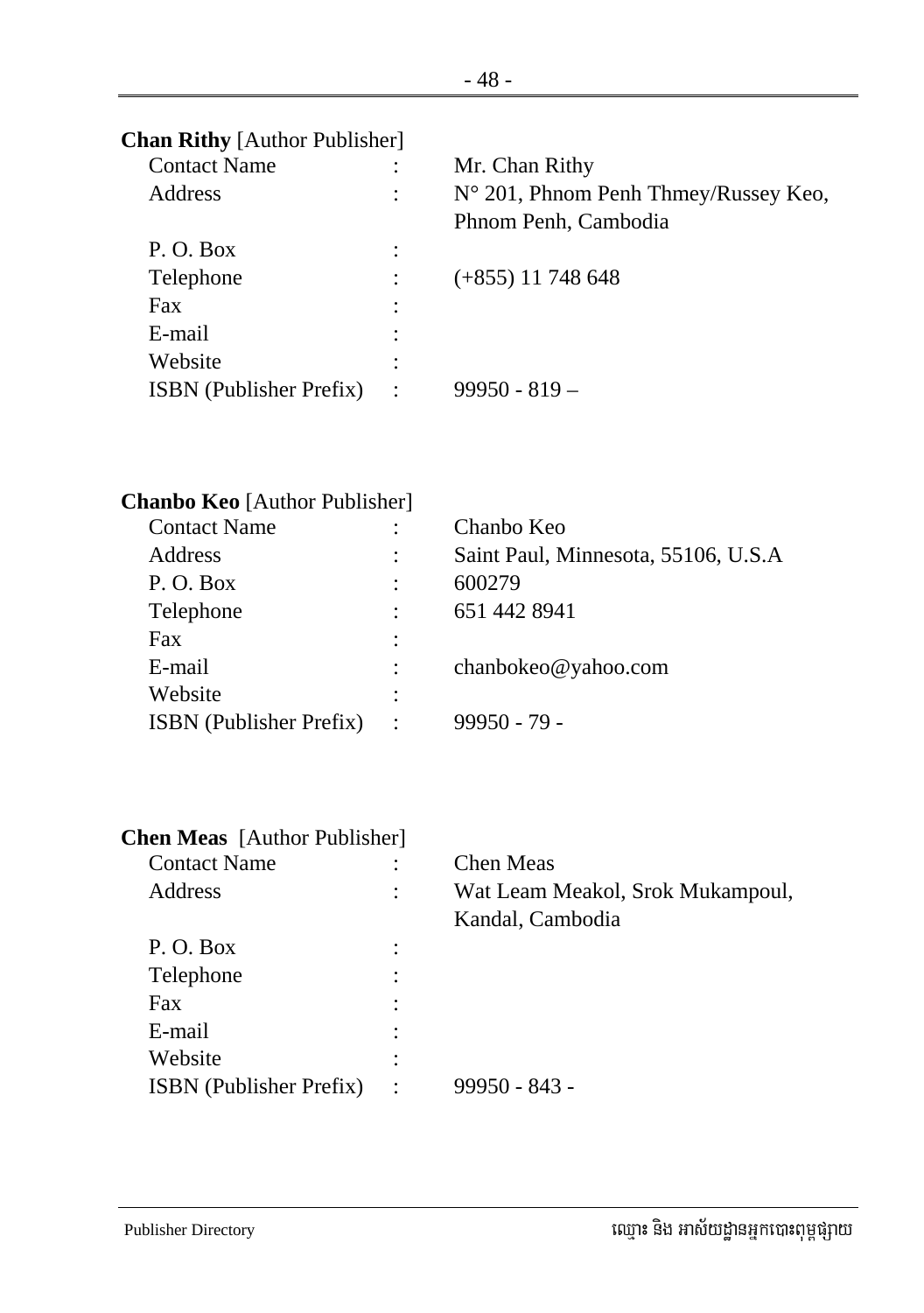| <b>Contact Name</b>                  |         | Chhim Phanna                         |
|--------------------------------------|---------|--------------------------------------|
| Address                              |         | N°903, Sangkat Kakab, Khan Dangkoa,  |
|                                      |         | Phnom Penh, Cambodia                 |
| P.O. Box                             |         |                                      |
| Telephone                            |         | $(+855)$ 12 899 716, 023 890 716     |
| Fax                                  |         |                                      |
| E-mail                               |         | Phanna_chhim@yahoo.com               |
| Website                              |         |                                      |
| <b>ISBN</b> (Publisher Prefix)       | $\cdot$ | $99950 - 861 -$                      |
|                                      |         |                                      |
| <b>Chhorn Iem</b> [Author Publisher] |         |                                      |
| <b>Contact Name</b>                  |         | Chhorn Iem                           |
| Address                              |         | N° 35 Eo, Street 136, Phar Kandal I, |

## **Chhim Phanna** [Author Publisher]

| <b>Contact Name</b>            |                | Chhorn Iem                           |
|--------------------------------|----------------|--------------------------------------|
| Address                        | $\ddot{\cdot}$ | N° 35 Eo, Street 136, Phar Kandal I, |
|                                |                | Khan Daun Penh, Phnom Penh, Cambodia |
| P.O. Box                       | $\ddot{\cdot}$ |                                      |
| Telephone                      |                | $(855)$ 012 979 471                  |
| Fax                            | $\ddot{\cdot}$ |                                      |
| E-mail                         |                | chhornkhema@gmail.com                |
| Website                        | $\ddot{\cdot}$ |                                      |
| <b>ISBN</b> (Publisher Prefix) | ÷              | 99950-893                            |
|                                |                |                                      |

#### **Chou Samphoas & Ly Cheav Chhay** [Author Publisher]

| <b>Contact Name</b>            | Chou Samphoas & Ly Cheav Chhay          |
|--------------------------------|-----------------------------------------|
| Address                        | N°35, Street 204, Sangkat Tek Laak III, |
|                                | Khan Tuol Kok, Phnom Penh, Cambodia     |
| P.O. Box                       |                                         |
| Telephone                      | (855) 012 968 555, 012 559 811          |
| Fax                            |                                         |
| E-mail                         | kh-chhay@yahoo.com,                     |
|                                | samphoas@attwoodcombodia.com            |
| Website                        |                                         |
| <b>ISBN</b> (Publisher Prefix) | 99950-892                               |
|                                |                                         |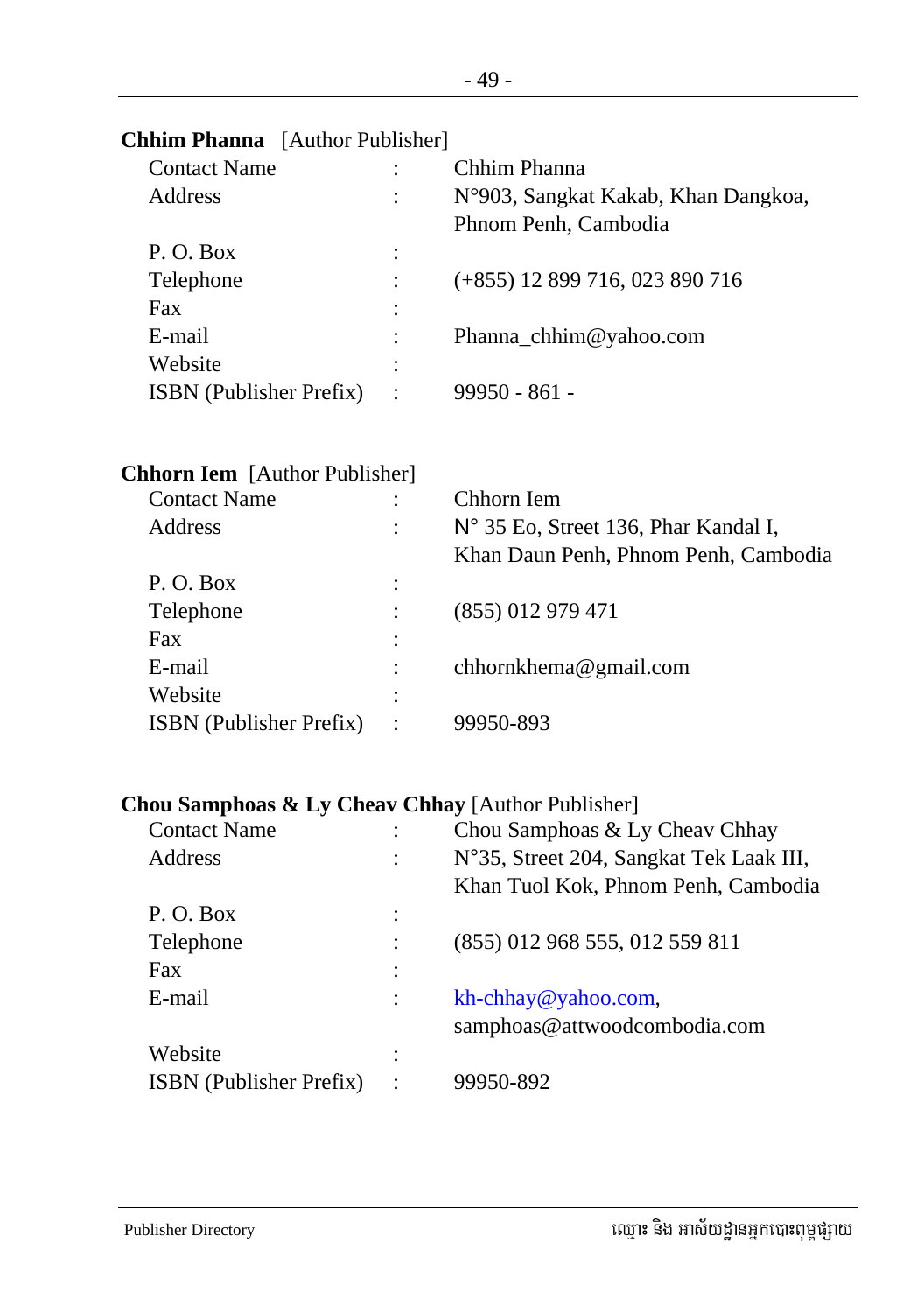#### **Cooperation Committee for Cambodia, (CCC)**

| <b>Contact Name</b>            | ٠                    |                                             |
|--------------------------------|----------------------|---------------------------------------------|
| Address                        | $\ddot{\phantom{a}}$ | $N^{\circ}$ 9-11, Street 476, Toul Tumpung, |
|                                |                      | Cham Kar Mon, Phnom Penh, Cambodia          |
| P.O. Box                       |                      | 885                                         |
| Telephone                      |                      | $(+855)$ 23 216 009 / 214 152               |
| Fax                            |                      | $(+855)$ 23 216 009                         |
| E-mail                         | $\ddot{\cdot}$       | info@ccc-cambodia.org                       |
| Website                        | $\ddot{\phantom{a}}$ | www.ccc-cambodia.org                        |
| <b>ISBN</b> (Publisher Prefix) | $\ddot{\cdot}$       | $99950 - 804 -$                             |
|                                |                      |                                             |

#### **Department of Education** [Ministry of education, youth and Sports]

| <b>Contact Name</b>            |           |                                       |
|--------------------------------|-----------|---------------------------------------|
| Address                        |           | N° 9, Street 21, Phnom Penh, Cambodia |
| P.O. Box                       |           |                                       |
| Telephone                      |           | $(+855)$ 23 987 908                   |
| Fax                            |           |                                       |
| E-mail                         |           | siparpp@online.com.kh                 |
| Website                        |           | www.sipar.org                         |
| <b>ISBN</b> (Publisher Prefix) | $\bullet$ | $99950 - 872 -$                       |
|                                |           |                                       |

#### **Documentation Center of Cambodia, (DC-Cam)**

| <b>Contact Name</b>            |                      | Ms. Neth Chantha                        |
|--------------------------------|----------------------|-----------------------------------------|
| Address                        |                      | N° 70, St. 274 (Preah Sihanouk Blvd),   |
|                                |                      | Tonle Bassac, Cham Kar Mon, Phnom Penh, |
|                                |                      | Cambodia                                |
| P. O. Box                      |                      | 1110                                    |
| Telephone                      |                      | $(+855)$ 23 211 875                     |
| Fax                            |                      | $(+855)$                                |
| E-mail                         |                      | dccam@online.com.kh                     |
| Website                        |                      |                                         |
| <b>ISBN</b> (Publisher Prefix) | $\ddot{\phantom{1}}$ | $99950 - 60 -$                          |
|                                |                      |                                         |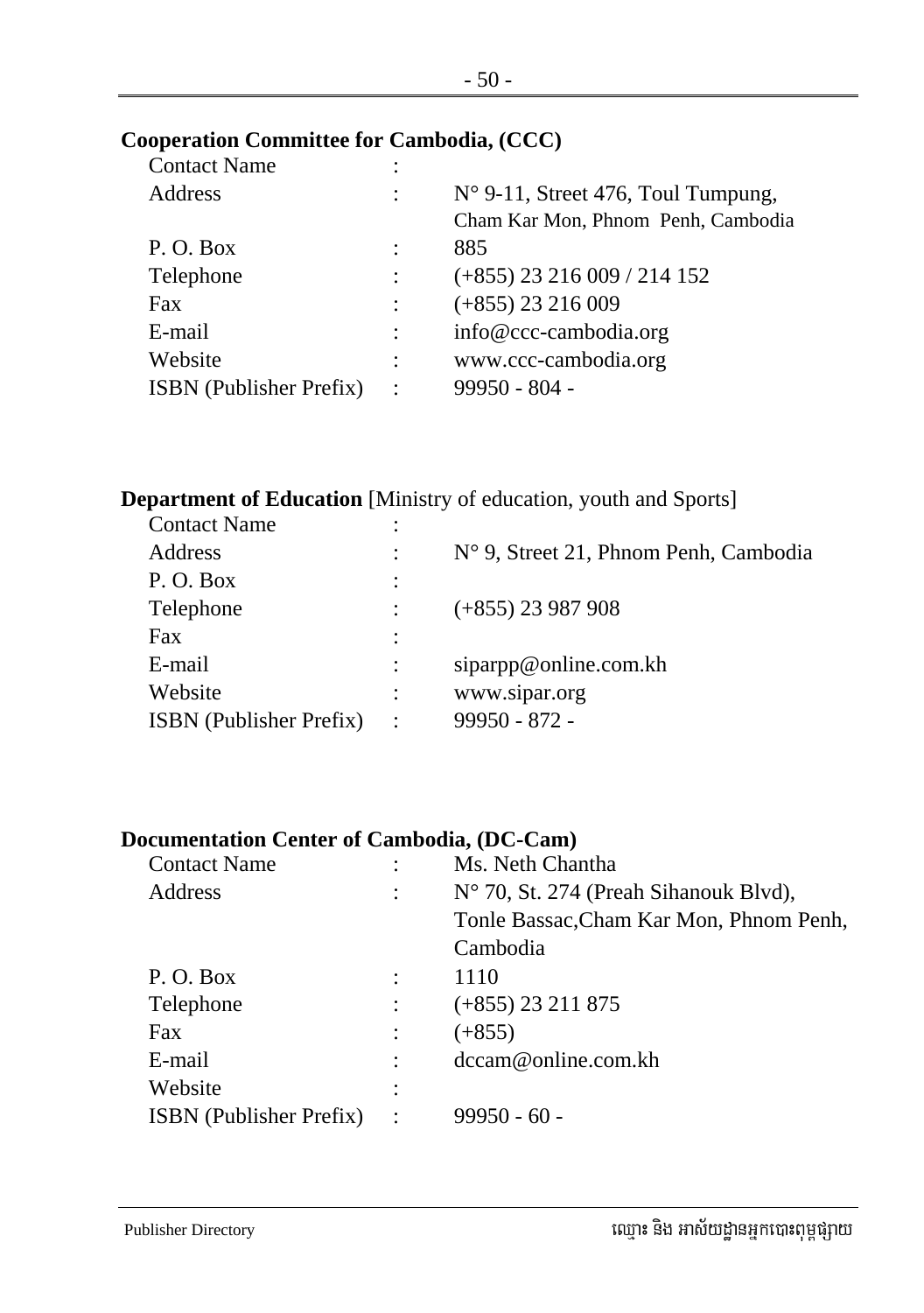| <b>Domrei Sor</b>              |                |                                 |
|--------------------------------|----------------|---------------------------------|
| <b>Contact Name</b>            |                | Mrs. Pich Proeung               |
| Address                        | $\ddot{\cdot}$ | N°157Eo, Street 136, Daun Penh, |
|                                |                | Phnom Penh, Cambodia            |
| P.O. Box                       | $\ddot{\cdot}$ |                                 |
| Telephone                      |                | $(+855)$ 12 932 652             |
| Fax                            |                | $(+855)$                        |
| E-mail                         |                |                                 |
| Website                        | ٠              |                                 |
| <b>ISBN</b> (Publisher Prefix) | ٠              | 99950 - 802 -                   |

#### **Don Bosco Foundation of Cambodia, (DBFC)**

| <b>Contact Name</b>            |                |                              |
|--------------------------------|----------------|------------------------------|
| Address                        |                | Phnom Penh Thmey/Russey Keo, |
|                                |                | Phnom Penh, Cambodia         |
| P.O. Box                       |                | 47                           |
| Telephone                      |                | $(+855)$ 23 219 680          |
| Fax                            |                | $(+855)$ 23 219 986          |
| E-mail                         |                | donbosco1@online.com.kh      |
| Website                        |                |                              |
| <b>ISBN</b> (Publisher Prefix) | $\ddot{\cdot}$ | $99950 - 810 -$              |
|                                |                |                              |

## **Edition du Mekong**

| <b>Contact Name</b>            | $\bullet$      |                                       |
|--------------------------------|----------------|---------------------------------------|
| Address                        |                | N°26CD, Rue 302, Phnom Penh, Cambodia |
| P.O. Box                       | $\ddot{\cdot}$ |                                       |
| Telephone                      |                | $(+855)$ 12 230 475                   |
| Fax                            | $\ddot{\cdot}$ |                                       |
| E-mail                         |                | csoir@online.com.kh                   |
| Website                        |                |                                       |
| <b>ISBN</b> (Publisher Prefix) | $\cdot$ :      | $99950 - 75 -$                        |
|                                |                |                                       |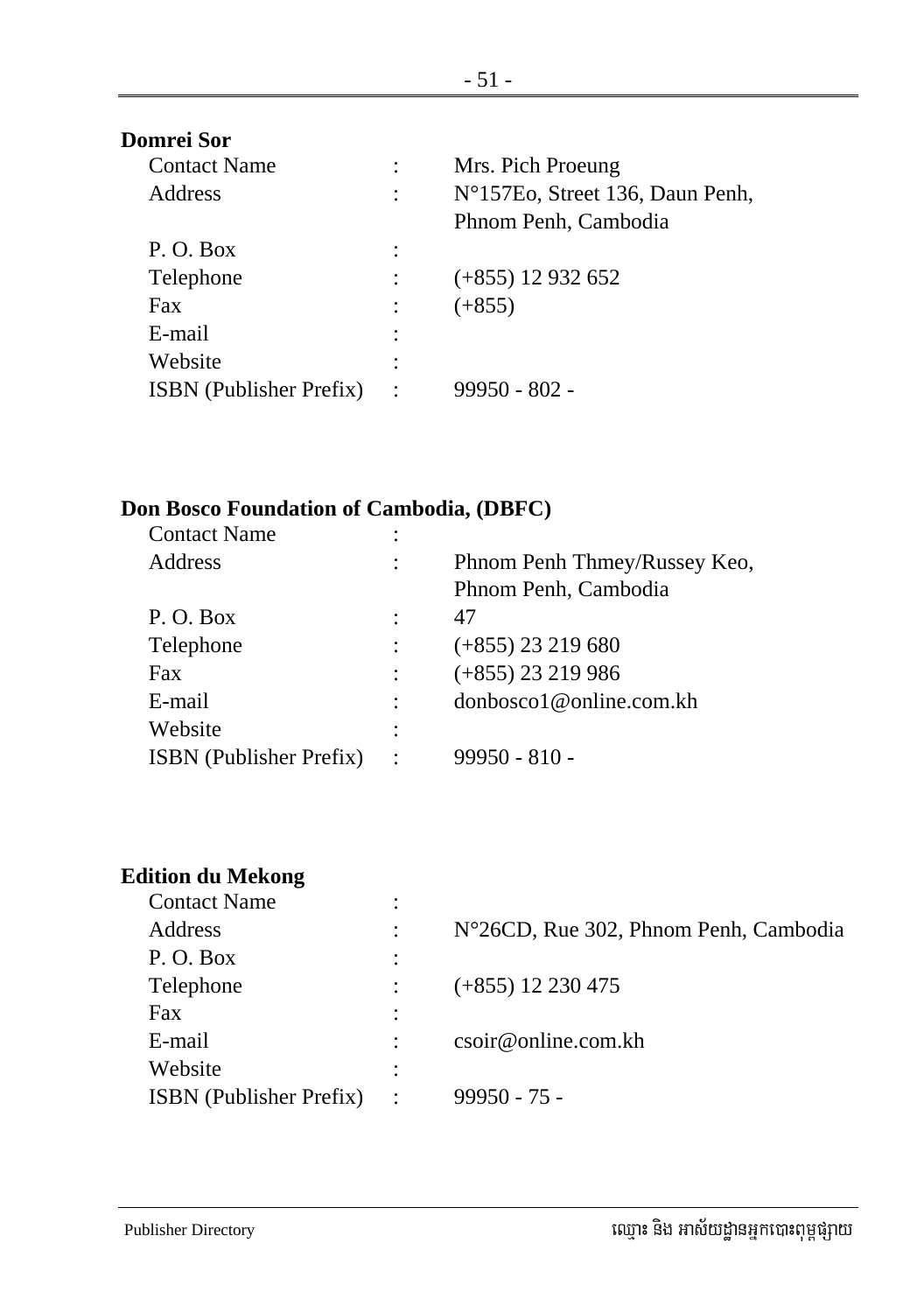#### **Ek Chhang Hout** [Author Publisher]

| <b>Contact Name</b>            |                      | Ek Chhang Hout         |
|--------------------------------|----------------------|------------------------|
| Address                        |                      | Kampong Cham, Cambodia |
| P.O. Box                       | $\ddot{\cdot}$       |                        |
| Telephone                      |                      | $(+855)$ 12 589 651    |
| Fax                            | ٠                    |                        |
| E-mail                         |                      |                        |
| Website                        |                      |                        |
| <b>ISBN</b> (Publisher Prefix) | $\ddot{\phantom{a}}$ | $99950 - 77 -$         |
|                                |                      |                        |

| Elias Dali (Mahfoud Zaibet)    |                |                                     |
|--------------------------------|----------------|-------------------------------------|
| <b>Contact Name</b>            |                | Elias Dali                          |
| Address                        |                | F2 Cham Kar Mon (Opposite215        |
|                                |                | Norodom Blvd.) Phnom Penh, Cambodia |
| P. O. Box                      |                |                                     |
| Telephone                      |                | $(+855)$ 012 942 763                |
| Fax                            |                |                                     |
| E-mail                         |                | elias.dali@yahoo.com                |
| Website                        |                |                                     |
| <b>ISBN</b> (Publisher Prefix) | $\ddot{\cdot}$ | 99950 - 883 -                       |
|                                |                |                                     |

#### **Entry Meas Printing House** [Printer Publisher]

| <b>Contact Name</b>            |                |                                  |
|--------------------------------|----------------|----------------------------------|
| Address                        |                | N° 666, Street Kampuchear Krom,  |
|                                |                | Sangkat Phsar Depo II, Toulkok,  |
|                                |                | Phnom Penh, Cambodia             |
| P.O. Box                       |                |                                  |
| Telephone                      |                | $(+855)$ 12 912 881, 012 955 250 |
| Fax                            |                |                                  |
| E-mail                         |                | phallanim@yahoo.com              |
| Website                        |                |                                  |
| <b>ISBN</b> (Publisher Prefix) | $\ddot{\cdot}$ | $99950 - 851 -$                  |
|                                |                |                                  |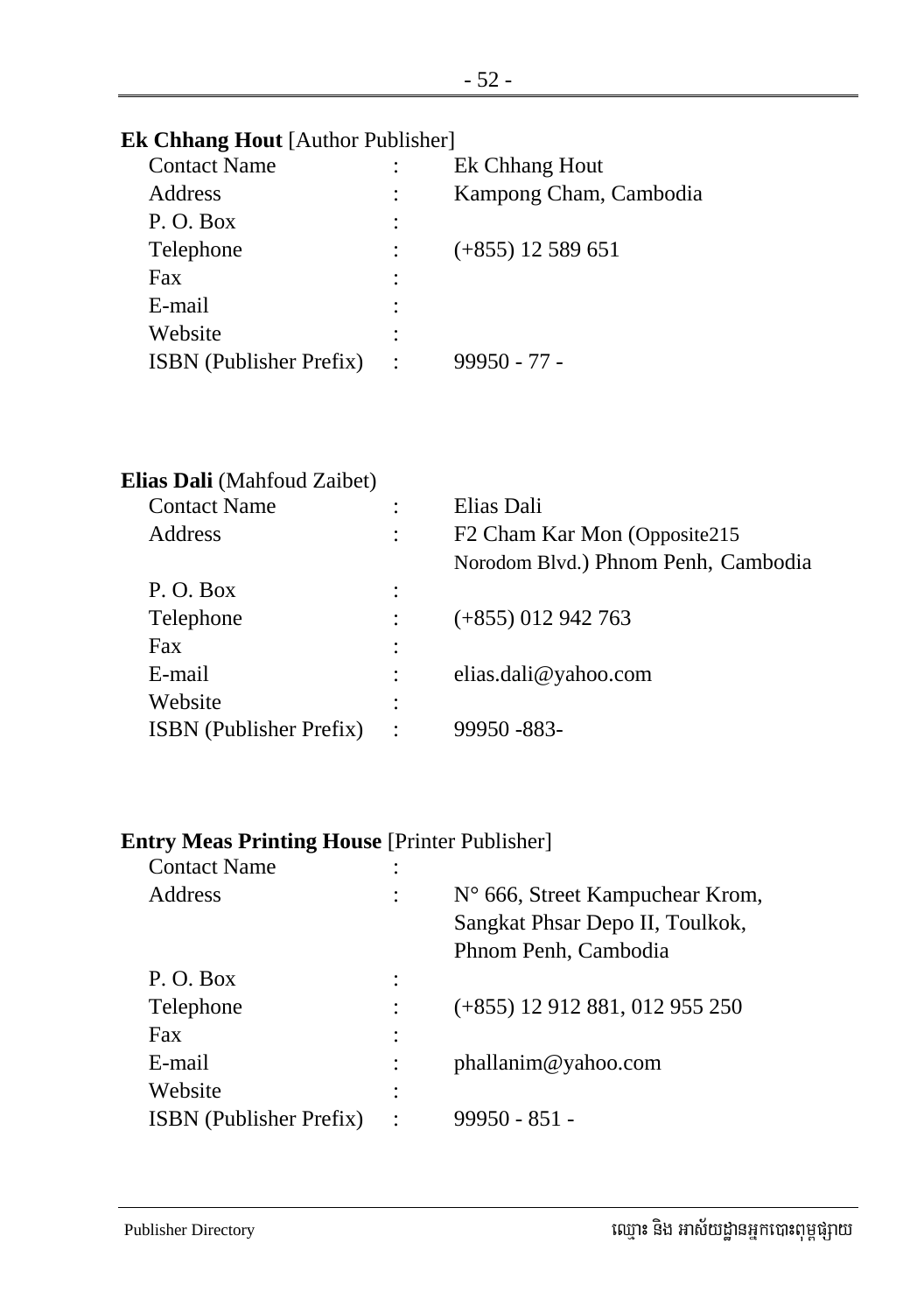#### **Friends Economic Development Association, (FEDA)**

| <b>Contact Name</b>            | ٠ |                      |
|--------------------------------|---|----------------------|
| Address                        |   | Phnom Penh, Cambodia |
| P.O. Box                       |   | 2552, Phnom Penh 3   |
| Telephone                      |   | $(+855)$ 12 718 857  |
| Fax                            | ٠ |                      |
| E-mail                         |   | feda@online.com.kh   |
| Website                        | ٠ |                      |
| <b>ISBN</b> (Publisher Prefix) |   | $99950 - 818 -$      |
|                                |   |                      |

#### **Funan Editions**

| <b>Contact Name</b>            |                |                                                                                     |
|--------------------------------|----------------|-------------------------------------------------------------------------------------|
| Address                        | $\ddot{\cdot}$ | N°2z, St. 392, Sangkat Boeung Keng Kang,<br>Khan Cham Kar Mon, Phnom Penh, Cambodia |
| P.O. Box                       |                |                                                                                     |
| Telephone                      |                | $(+855)$ 12 835 396                                                                 |
| Fax                            |                | $(+855)$                                                                            |
| E-mail                         |                | funan7@yahoo.fr                                                                     |
| Website                        | ٠              |                                                                                     |
| <b>ISBN</b> (Publisher Prefix) | $\ddot{\cdot}$ | $99950 - 57 -$                                                                      |

#### **Graphic Root**

| <b>Contact Name</b>            |         |                                       |
|--------------------------------|---------|---------------------------------------|
| Address                        |         | N°216 B, St. 63, Phnom Penh, Cambodia |
| P.O. Box                       |         |                                       |
| Telephone                      |         | (855) 23 210 712                      |
| Fax                            |         |                                       |
| E-mail                         |         | graphicroots@online.com.kh            |
| Website                        |         | www.graphicroots.com.kh               |
| <b>ISBN</b> (Publisher Prefix) | $\cdot$ | 99950-890                             |
|                                |         |                                       |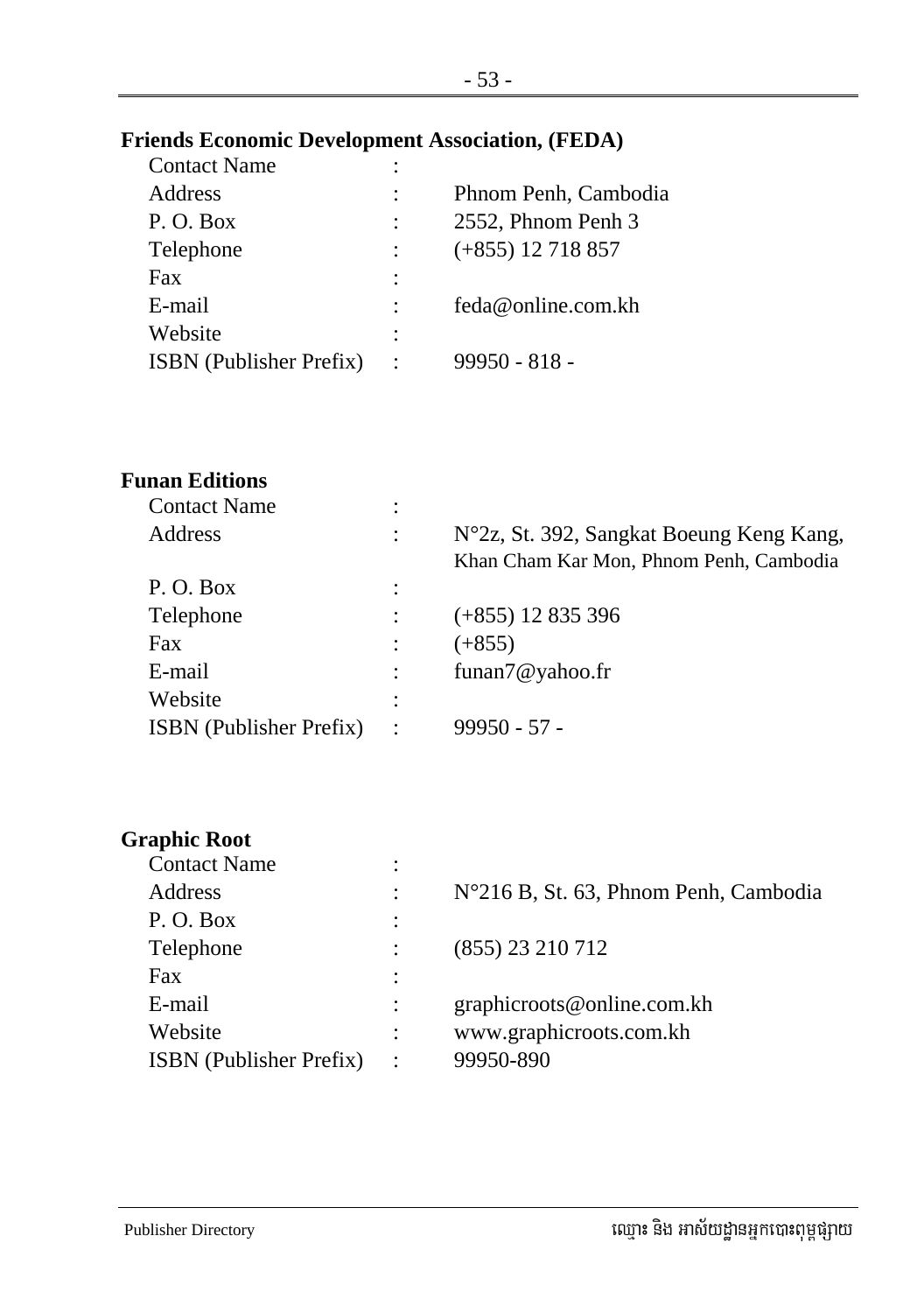| <b>Hanumantourism</b>                 |                                                                                |
|---------------------------------------|--------------------------------------------------------------------------------|
| <b>Contact Name</b>                   |                                                                                |
| Address                               | #12 Street 310 Sangkat Beongkok,<br>Khan Cham Kar Mon, Phnom Penh,<br>Cambodia |
| P.O. Box                              |                                                                                |
| Telephone                             | (855) 023 218 356                                                              |
| Fax                                   |                                                                                |
| E-mail                                | hanuman@online.com.kh                                                          |
| Website                               | www.hanumantourism.com                                                         |
| ISBN (Publisher Prefix)               | 99950-895                                                                      |
| <b>Hash Veasna</b> [Author Publisher] |                                                                                |
| <b>Contact Name</b>                   | Hash Veasna                                                                    |
| <b>Address</b>                        | N°2AE <sub>0</sub> , St. 294, Sangkat Tonle Basac,                             |
|                                       | Khan Cham Kar Mom, Phnom Penh,<br>Cambodia                                     |
| P.O. Box                              |                                                                                |
| Telephone                             | (855) 012 880 095                                                              |
| Fax                                   |                                                                                |
| E-mail                                | veasna.hash@gmail.com                                                          |
| Website                               | www.mybestconsutt.com                                                          |
| <b>ISBN</b> (Publisher Prefix)        | 99950-896                                                                      |
| Hash Vongdara [Author Publisher]      |                                                                                |
| <b>Contact Name</b>                   | Hash Vongdara                                                                  |
| Address                               | # 24 Eo, Street 214, Sangkat Toule Basak,                                      |
|                                       | Khan Cham Kar Mon, Phnom Penh,                                                 |
|                                       | Cambodia                                                                       |
| P.O. Box                              |                                                                                |
| Telephone                             | (855) 012 942 526                                                              |
| Fax                                   |                                                                                |
| E-mail                                | hvongdara@yahoo.com                                                            |
| Website                               |                                                                                |
| ISBN (Publisher Prefix)               | 99950-899                                                                      |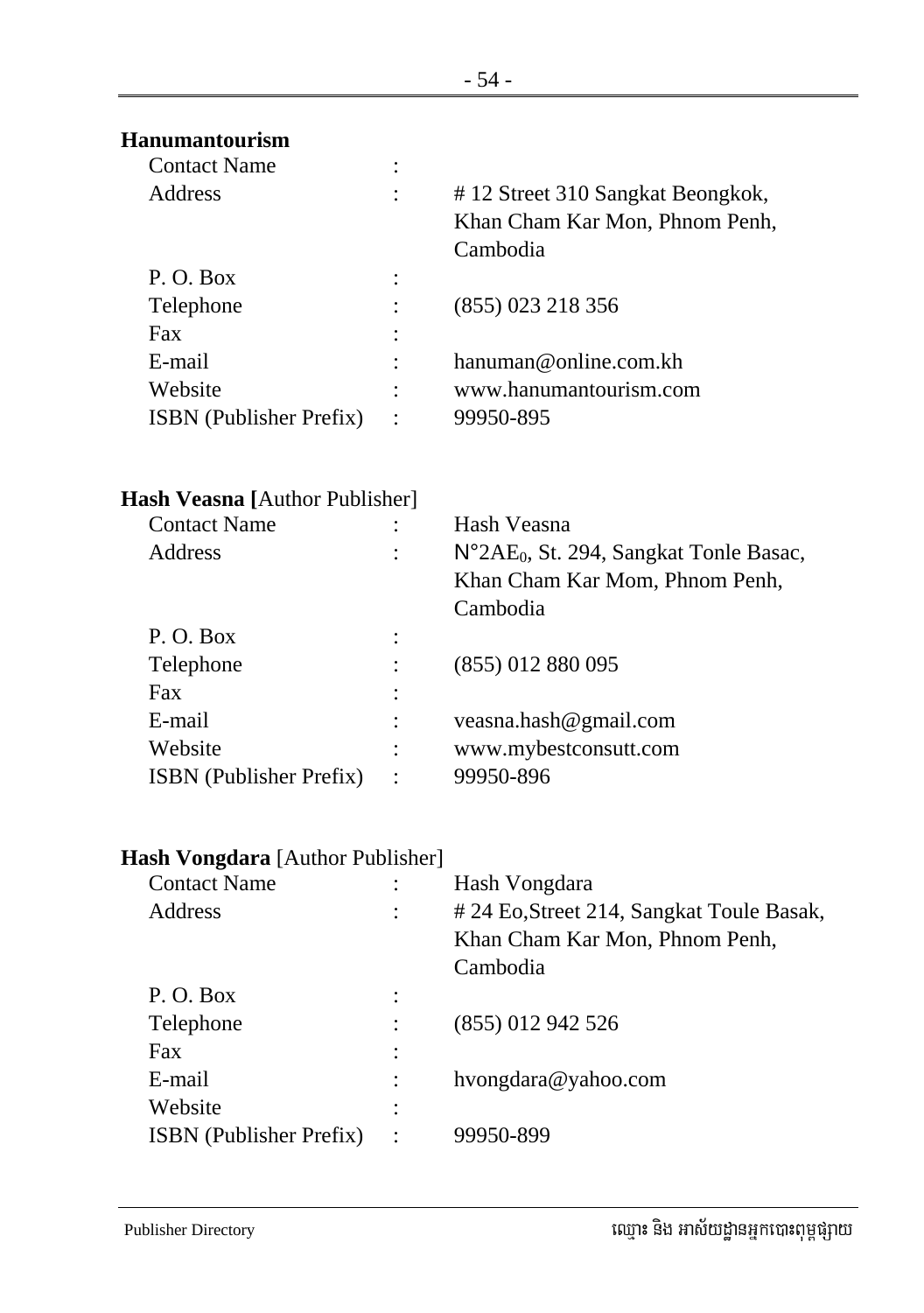# **Hean Sokhom** [Author Publisher]

| <b>Contact Name</b>            |           | <b>Hean Sokhom</b>                      |
|--------------------------------|-----------|-----------------------------------------|
| Address                        |           | #22, Street 592, Boeng Kak 2, Toul Kok, |
|                                |           | Phnom Penh, Cambodia                    |
| P.O. Box                       |           |                                         |
| Telephone                      |           | $(855)$ 016 813 511                     |
| Fax                            |           |                                         |
| E-mail                         |           | sokhom9@online.com.kh                   |
| Website                        |           |                                         |
| <b>ISBN</b> (Publisher Prefix) | $\cdot$ : | 99950-885                               |
|                                |           |                                         |

#### **Heritage Watch**

| <b>Contact Name</b>            |           | Dr. Dougald O'Reilly                        |
|--------------------------------|-----------|---------------------------------------------|
| Address                        |           | $N^{\circ}$ 33, Sothearos Blvd, Phnom Penh, |
|                                |           | Cambodia                                    |
| P.O. Box                       |           | 1395                                        |
| Telephone                      |           | $(+855)$ 12 832 160                         |
| Fax                            |           | $(+855)$                                    |
| E-mail                         |           | director@heritagewatch.org                  |
| Website                        |           | www.heritagewatch.org                       |
| <b>ISBN</b> (Publisher Prefix) | $\cdot$ : | $99950 - 823 -$                             |
|                                |           |                                             |

| <b>Ieng Pisey</b> [Author Publisher] |                      |
|--------------------------------------|----------------------|
| <b>Contact Name</b>                  | <b>I</b> eng Pisey   |
| Address                              | Phnom Penh, Cambodia |
| P.O. Box                             |                      |
| Telephone                            | $(+855)$ 12 542 406  |
| Fax                                  |                      |
| E-mail                               |                      |
| Website                              |                      |
| <b>ISBN</b> (Publisher Prefix)       | 99950 - 866 -        |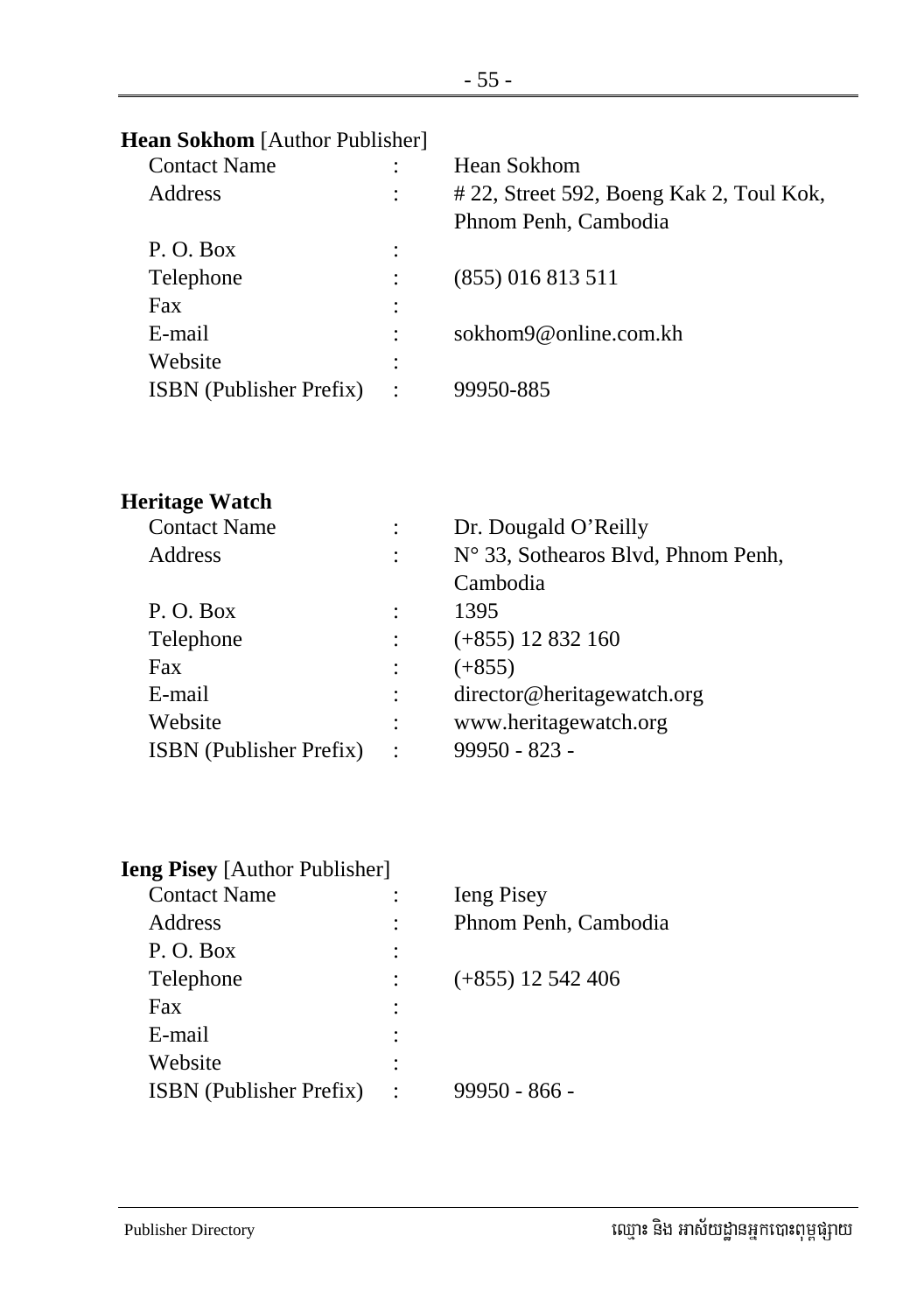| <b>In Kim Srun</b> [Author Publisher] |         |                                                |
|---------------------------------------|---------|------------------------------------------------|
| <b>Contact Name</b>                   |         | In Kim Srun                                    |
| <b>Address</b>                        |         | 148 Norodom Boulevard, Phnom Penh,<br>Cambodia |
| P.O. Box                              |         |                                                |
| Telephone                             |         | $(+855)$ 23 219 575                            |
| Fax                                   |         |                                                |
| E-mail                                |         | sok.rithy@everyday.com.kh                      |
| Website                               | ٠       |                                                |
| <b>ISBN</b> (Publisher Prefix)        | $\cdot$ | $99950 - 0 -$                                  |
|                                       |         |                                                |

#### **Institute to Serve Facilitators of Development, (VBNK)**

| <b>Contact Name</b>            | ٠       |                                     |
|--------------------------------|---------|-------------------------------------|
| Address                        |         | N°28, Street 80, Sangkat Srah Chok, |
|                                |         | Daum Penh, Phnom Penh, Cambodia     |
| P.O. Box                       |         |                                     |
| Telephone                      |         | $(+855)$ 23 722 115                 |
| Fax                            |         |                                     |
| E-mail                         |         | office@vbnk.org.dara@vbnk.org       |
| Website                        |         |                                     |
| <b>ISBN</b> (Publisher Prefix) | $\cdot$ | $99950 - 67 -$                      |
|                                |         |                                     |

#### **International Institute of Cambodia, (IIC)**

| <b>Contact Name</b>            |           | Mr. Chhuon Chan Than                    |
|--------------------------------|-----------|-----------------------------------------|
| Address                        |           | N° 441, Monivong Boulevard, Phnom Penh, |
|                                |           | Cambodia                                |
| P.O. Box                       |           |                                         |
| Telephone                      |           | $(+855)$ 23 216 331                     |
| Fax                            |           | $(+855)$ 23 216 332                     |
| E-mail                         |           | info@iic.edu.kh                         |
| Website                        |           |                                         |
| <b>ISBN</b> (Publisher Prefix) | $\cdot$ : | $99950 - 1 -$                           |
|                                |           |                                         |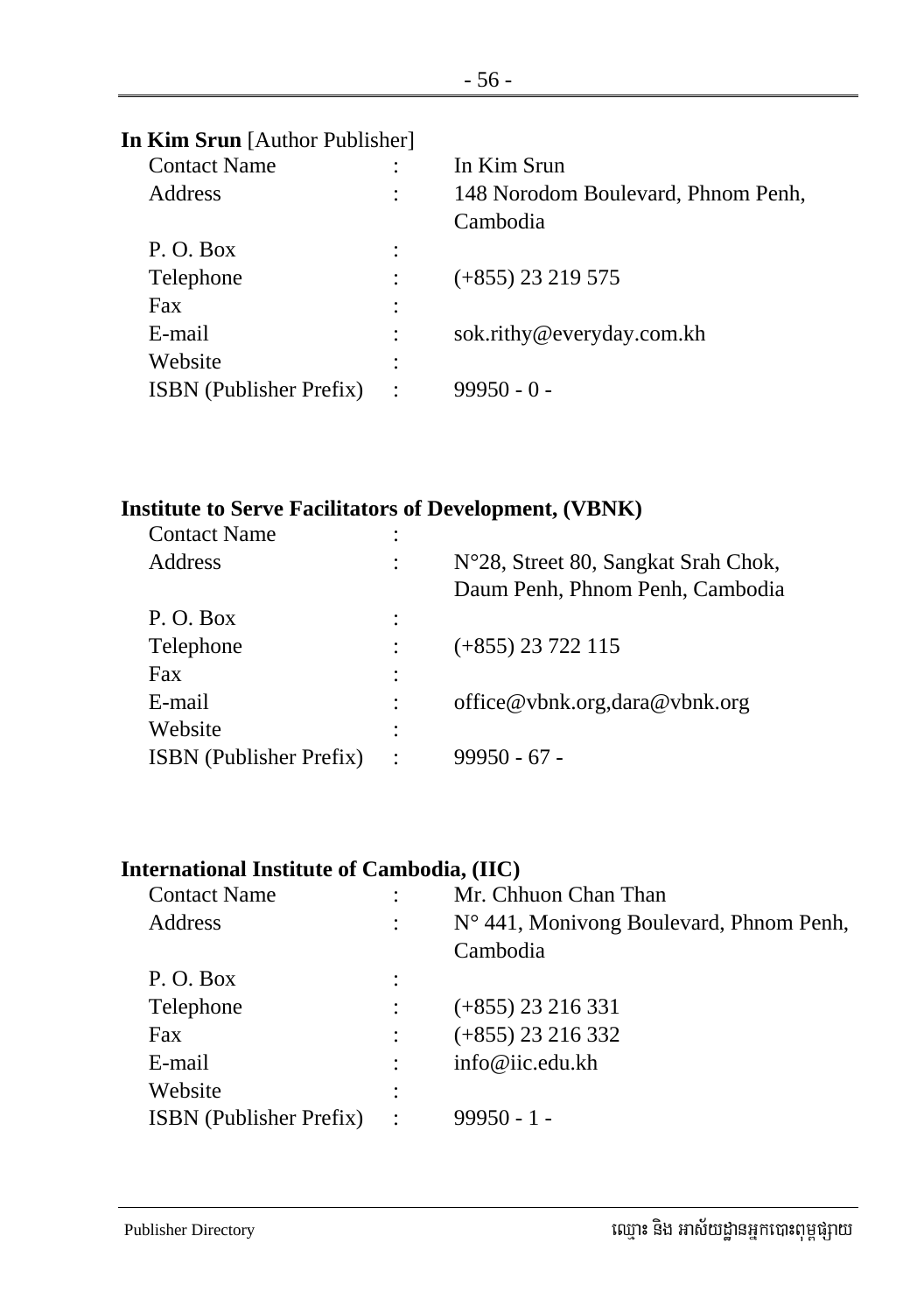# **Joyful Reading**

| <b>Contact Name</b>            | ٠                         |                                                                                                        |
|--------------------------------|---------------------------|--------------------------------------------------------------------------------------------------------|
| Address                        | ٠                         | No 484Eo, Street 274 (Preah Sihanouk Blvd),<br>Tuol Svayprey II, Cham Kar Mon,<br>Phnom Penh, Cambodia |
| P.O. Box                       | ٠<br>$\ddot{\phantom{a}}$ |                                                                                                        |
| Telephone                      |                           | $(+855)$ 12 345 482                                                                                    |
| <b>Fax</b>                     |                           | $(+855)$                                                                                               |
| E-mail                         | ٠                         |                                                                                                        |
| Website                        | ٠                         |                                                                                                        |
| <b>ISBN</b> (Publisher Prefix) | $\ddot{\phantom{a}}$      | $99950 - 815 -$                                                                                        |
|                                |                           |                                                                                                        |

| <b>Kea Chettra</b> [Author Publisher] |                      |                                         |
|---------------------------------------|----------------------|-----------------------------------------|
| <b>Contact Name</b>                   |                      | Kea Chettra                             |
| Address                               | $\ddot{\phantom{a}}$ | N° 23, Street 554, Boengkork, Tuol Kok, |
|                                       |                      | Phnom Penh, Cambodia                    |
| P.O. Box                              | ٠                    |                                         |
| Telephone                             |                      | $(+855)$ 11 887 769 / 016 887 769       |
| Fax                                   |                      |                                         |
| E-mail                                |                      | qaofficer@Mchads.org                    |
| Website                               |                      |                                         |
| <b>ISBN</b> (Publisher Prefix)        | $\ddot{\cdot}$       | $99950 - 844 -$                         |
|                                       |                      |                                         |

| Keo Sovann [Author Publisher]  |                      |                                          |
|--------------------------------|----------------------|------------------------------------------|
| <b>Contact Name</b>            |                      | Keo Sovann                               |
| Address                        | ٠                    | N° 27, Street 178, Sangkat Chey Chumnas, |
|                                |                      | Khan Daun Penh, Phnom Penh, Cambodia     |
| P.O. Box                       | ٠<br>$\bullet$       |                                          |
| Telephone                      |                      | $(+855)$ 23 992 099, 012 477 709         |
| Fax.                           | $\ddot{\cdot}$       |                                          |
| E-mail                         | ٠                    | Psp_printing@online.com.kh               |
| Website                        | ٠<br>٠               |                                          |
| <b>ISBN</b> (Publisher Prefix) | $\ddot{\phantom{0}}$ | $99950 - 859 -$                          |
|                                |                      |                                          |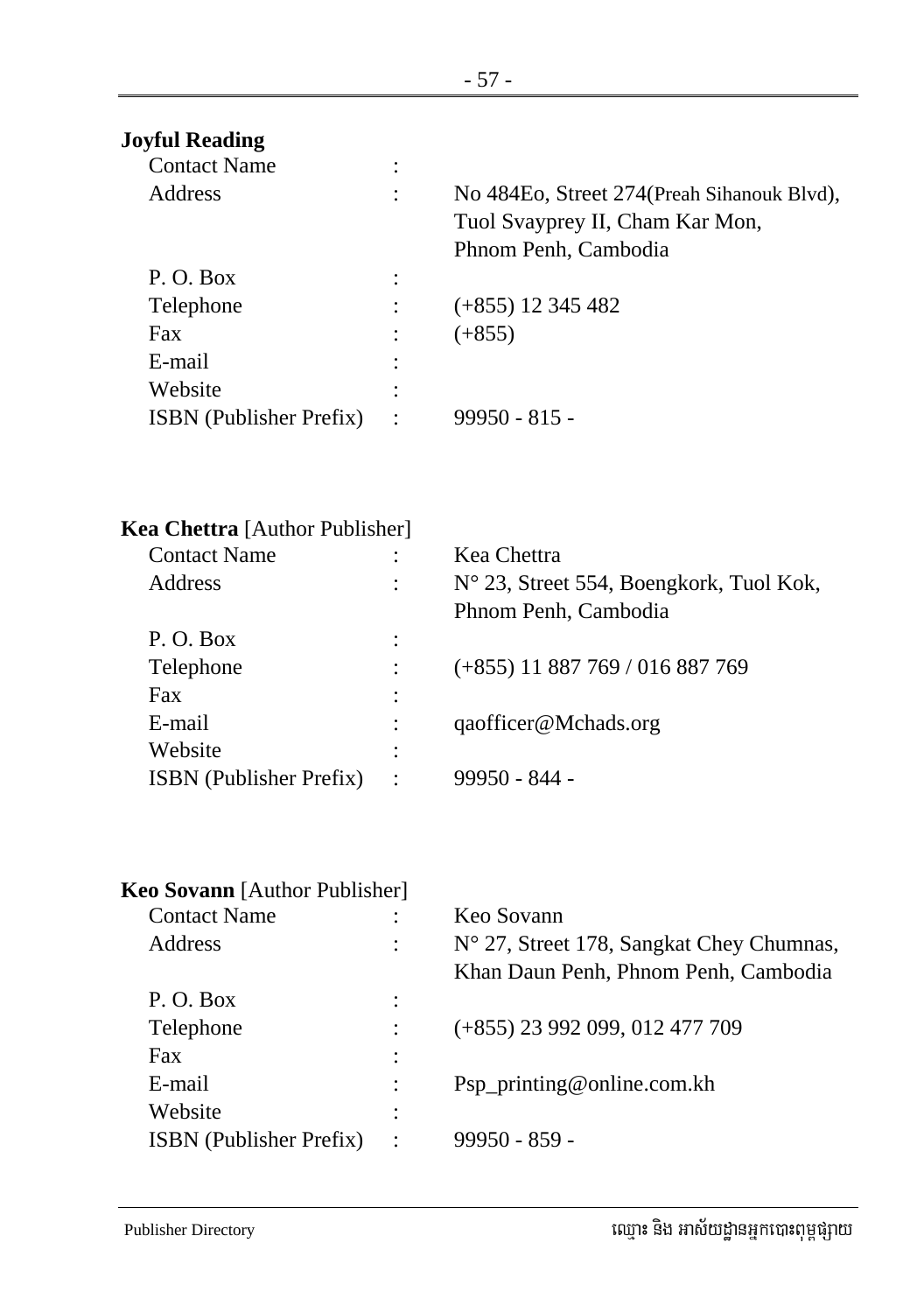#### **Khmer Civilization Association, (KCA)**

| <b>Contact Name</b>            |                | Mr. Ven Son                                                                     |
|--------------------------------|----------------|---------------------------------------------------------------------------------|
| Address                        |                | $N^{\circ}$ 107, Kbal Tamnob, Boeung Tumpun,<br>Mean Chey, Phnom Penh, Cambodia |
| P.O. Box                       | ٠              |                                                                                 |
| Telephone                      |                | $(+855)$ 11 877 478; 012 853 426                                                |
| Fax                            |                | $(+855)$                                                                        |
| E-mail                         |                | kca son@hotmail.com                                                             |
| Website                        | ٠              |                                                                                 |
| <b>ISBN</b> (Publisher Prefix) | $\ddot{\cdot}$ | $99950 - 801 -$                                                                 |
|                                |                |                                                                                 |

| Kol Vannaline [Author Publisher]      |
|---------------------------------------|
| Kol Vannaline                         |
| #35, Street 294, Sangkat Tonle Basac, |
| Cham Kar Mon, Phnom Penh, Cambodia    |
|                                       |
| $(+855)$ 012 456 785                  |
|                                       |
| vannalinekol@yahoo.com                |
|                                       |
| 99950-878-                            |
|                                       |

# **Literature Association**

| <b>Contact Name</b>            | ٠ |                                |
|--------------------------------|---|--------------------------------|
| <b>Address</b>                 |   | N° 8E2, Street 258, Daun Penh, |
|                                |   | Phnom Penh, Cambodia           |
| P.O. Box                       |   |                                |
| Telephone                      |   | $(+855)$ 11 909 266            |
| Fax                            |   |                                |
| E-mail                         |   | litcamswed@yahoo.com           |
| Website                        |   |                                |
| <b>ISBN</b> (Publisher Prefix) |   | 99950 - 862 -                  |
|                                |   |                                |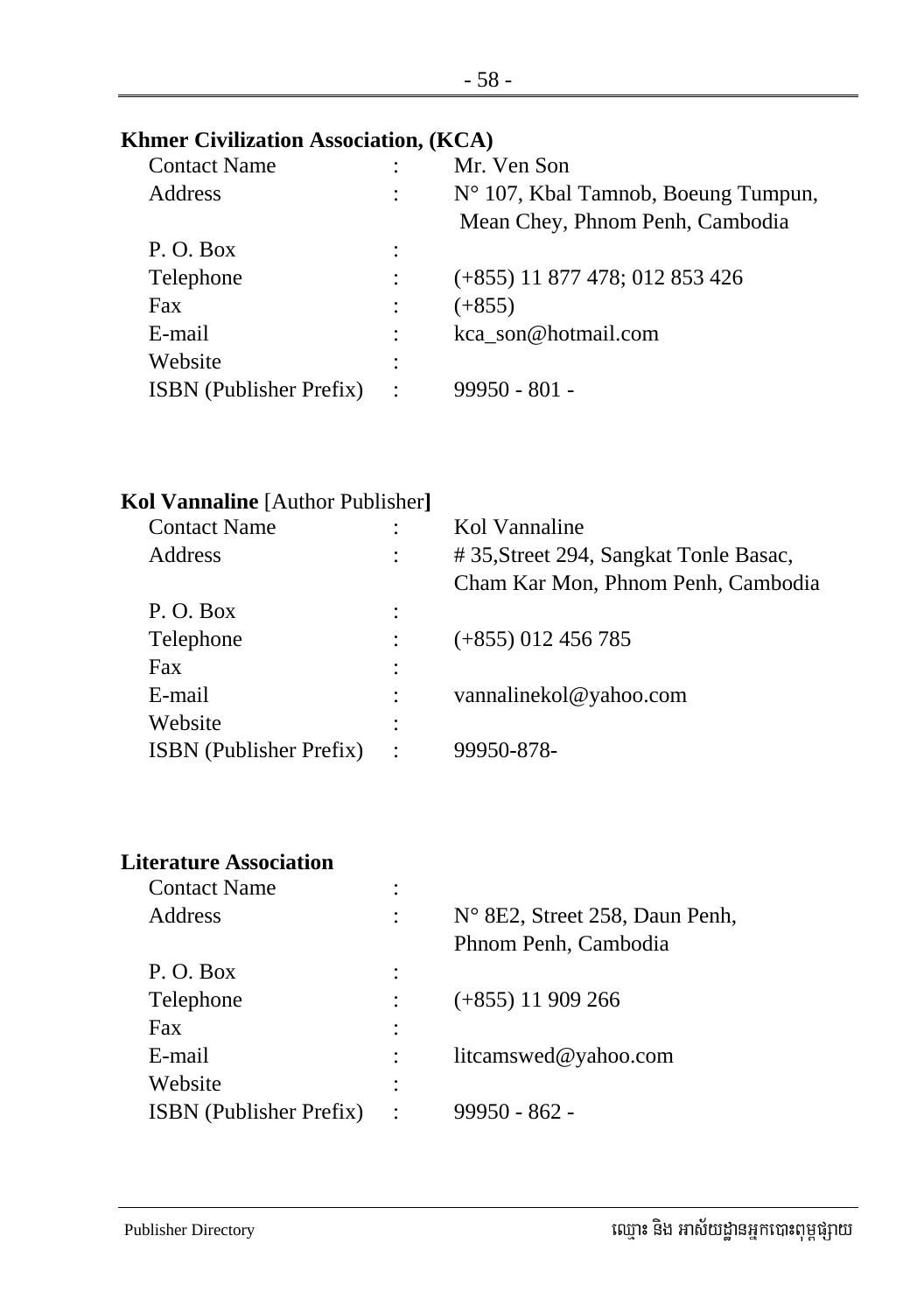# **Ly Cheng Huy** [Author Publisher]

| <b>Contact Name</b>            |                      | Ly Cheng Huy                                     |
|--------------------------------|----------------------|--------------------------------------------------|
| <b>Address</b>                 | ٠                    | $N^{\circ}$ 62, Street Pasteur (51), Phnom Penh, |
|                                |                      | Cambodia                                         |
| P. O. Box                      | ٠<br>$\bullet$       |                                                  |
| Telephone                      | $\ddot{\phantom{a}}$ | (+855) 12 977 933, 023 222 664                   |
| Fax                            | ٠                    |                                                  |
| E-mail                         | $\ddot{\cdot}$       | healthmagazineinfo@yahoo.com                     |
| Website                        | ٠                    |                                                  |
| <b>ISBN</b> (Publisher Prefix) | $\ddot{\cdot}$       | $99950 - 860 -$                                  |
|                                |                      |                                                  |

## **MBN International Co.Ltd**

| <b>Contact Name</b>            | Touch La, BIT                          |
|--------------------------------|----------------------------------------|
| Address                        | N° 29A, Street 105-214, Sangkat Boeung |
|                                | Prolit, Phnom Penh, Cambodia           |
| P. O. Box                      |                                        |
| Telephone                      | $(+855)$ 23 220 373 / 223 477,         |
|                                | $(+855)$ 12 882 891 / 551 882          |
| Fax                            | $(+855)$ 23 223 447                    |
| E-mail                         | publication@mbn-international.com      |
| Website                        |                                        |
| <b>ISBN</b> (Publisher Prefix) | $99950 - 66 -$                         |
|                                |                                        |

# **Meada Khmer Development Organization**

| <b>Contact Name</b>            | ٠              |                                                  |
|--------------------------------|----------------|--------------------------------------------------|
| Address                        |                | $N^{\circ}$ 15, Street 272, Phnom Penh, Cambodia |
| P.O. Box                       |                |                                                  |
| Telephone                      |                | $(+855)$ 12 827 788                              |
| Fax                            | ٠              |                                                  |
| E-mail                         |                | margby@online.com.kh                             |
| Website                        | ٠              |                                                  |
| <b>ISBN</b> (Publisher Prefix) | $\ddot{\cdot}$ | $99950 - 824 -$                                  |
|                                |                |                                                  |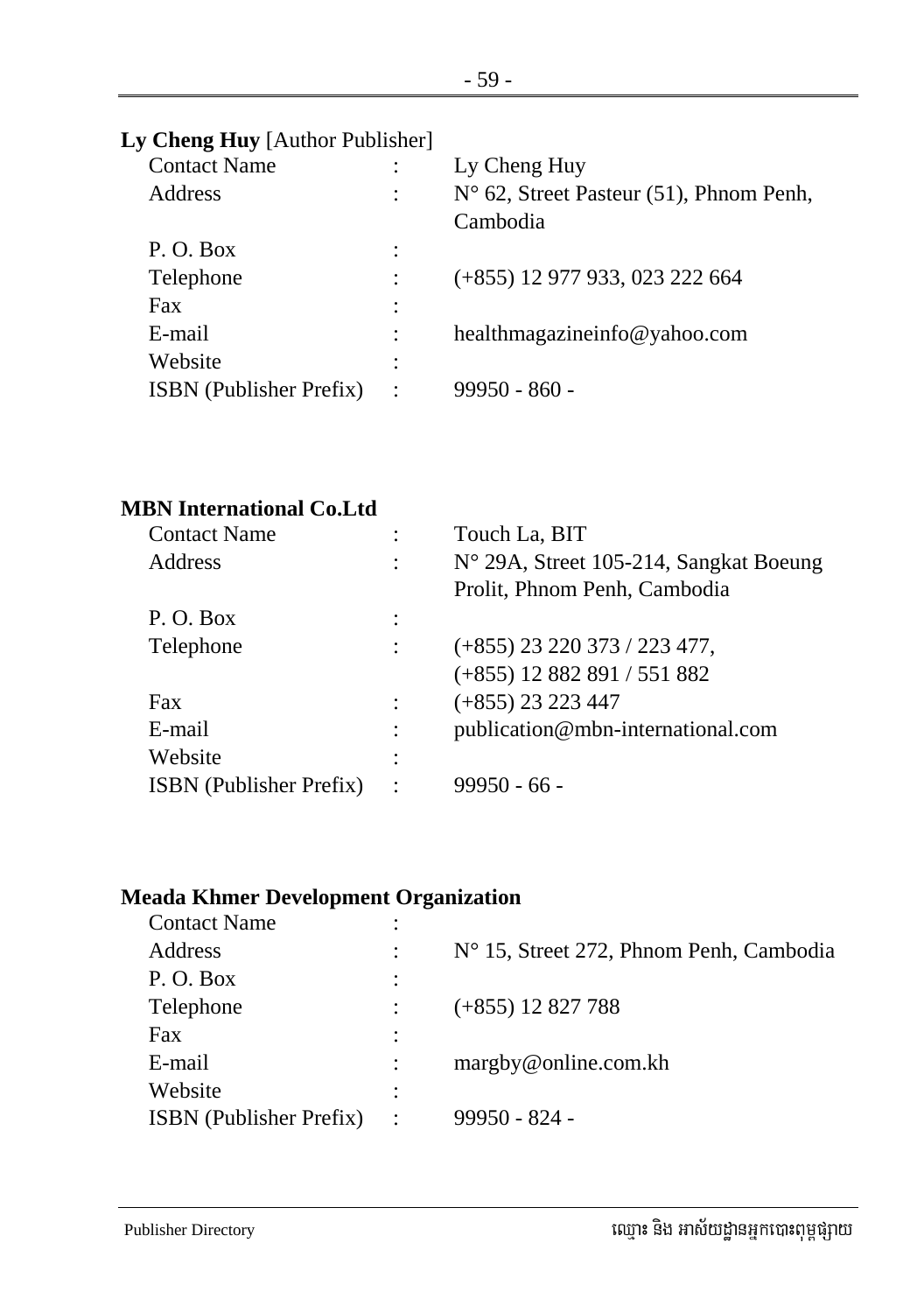#### **Mekong Libris Editions, (MLD)**

| <b>Contact Name</b>            | ٠<br>$\bullet$ |                                           |
|--------------------------------|----------------|-------------------------------------------|
| Address                        | $\ddot{\cdot}$ | 12 rue $13$ – Place de la Post-BP 519,    |
|                                |                | Phnom Penh, Cambodia                      |
| P.O. Box                       | ٠<br>$\bullet$ |                                           |
| Telephone                      |                | (+855) 23 722 751 / Portable: 012 804 751 |
| <b>Fax</b>                     | $\ddot{\cdot}$ |                                           |
| E-mail                         | $\ddot{\cdot}$ | mekonglibris@online.com.kh                |
| Website                        | ٠<br>$\bullet$ |                                           |
| <b>ISBN</b> (Publisher Prefix) | $\ddot{\cdot}$ | $99950 - 3 -$                             |
|                                |                |                                           |

#### **Ministry of Justice**

| <b>Contact Name</b>            | ٠ |                                  |
|--------------------------------|---|----------------------------------|
| <b>Address</b>                 |   | Sothearos Bouleverd, Phnom Penh, |
|                                |   | Cambodia                         |
| P.O. Box                       | ٠ |                                  |
| Telephone                      |   | $(+855)$ 12 826 868              |
| Fax                            | ٠ |                                  |
| E-mail                         |   | max@online.com.kh                |
| Website                        | ٠ |                                  |
| <b>ISBN</b> (Publisher Prefix) |   | $99950 - 833 -$                  |
|                                |   |                                  |

# **Municipality of Phnom Penh**

| <b>Contact Name</b>            |                      | Ty Dory                            |
|--------------------------------|----------------------|------------------------------------|
| Address                        | $\ddot{\phantom{a}}$ | N° 69, Monivong Blvrd, Phnom Penh, |
|                                |                      | Cambodia                           |
| P.O. Box                       | $\cdot$              |                                    |
| Telephone                      |                      | $(+855)$ 23 723 049                |
| Fax                            |                      | $(+855)$ 23 426 472                |
| E-mail                         |                      | brimpp@forum.org.kh                |
| Website                        |                      |                                    |
| <b>ISBN</b> (Publisher Prefix) | $\ddot{\cdot}$       | $99950 - 58 -$                     |
|                                |                      |                                    |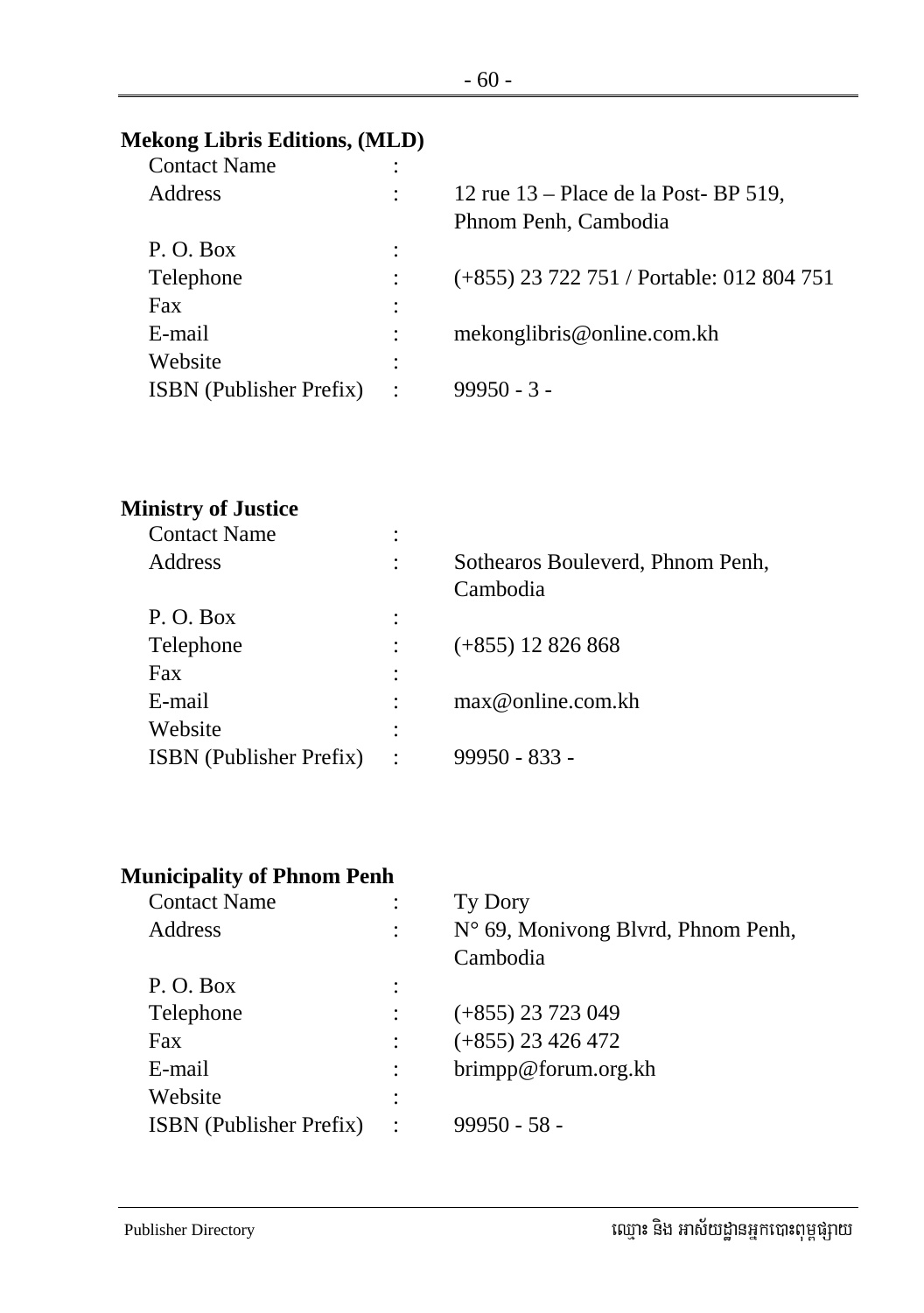#### **National Aids Authority**

| <b>Contact Name</b>            | ٠                   |                                        |
|--------------------------------|---------------------|----------------------------------------|
| Address                        |                     | No 226-236, Kanpuchea Krom, Blvd Meth, |
|                                |                     | Phnom Penh, Cambodia                   |
| P.O. Box                       | ٠<br>$\cdot$        |                                        |
| Telephone                      |                     | $(+855)$ 23 885 129, 012 456 956       |
| Fax                            | $\ddot{\cdot}$      |                                        |
| E-mail                         |                     | kunthy@naa.org.kh                      |
| Website                        | ٠<br>$\blacksquare$ |                                        |
| <b>ISBN</b> (Publisher Prefix) | $\ddot{\cdot}$      | $99950 - 830 -$                        |
|                                |                     |                                        |

#### **National Library of Cambodia, (NLC)**

| <b>Contact Name</b>            |                      | Mony                                     |
|--------------------------------|----------------------|------------------------------------------|
| Address                        |                      | N°92, Christopher Howes, Khan Daun Penh, |
|                                |                      | Phnom Penh, Cambodia                     |
| P.O. Box                       | ٠                    |                                          |
| Telephone                      |                      | $(+855)$ 23 430 609                      |
| Fax                            |                      |                                          |
| E-mail                         |                      | Klot.vibolla@bnc-nlc.info                |
| Website                        | ٠                    |                                          |
| <b>ISBN</b> (Publisher Prefix) | $\ddot{\phantom{a}}$ | $99950 - 835 -$                          |
|                                |                      |                                          |

#### **Norkor Thom Bookshop** [Bookseller Publisher]

| <b>Contact Name</b>            | ٠         |                                        |
|--------------------------------|-----------|----------------------------------------|
| Address                        |           | #142, Street 19, Sangkat Chey Chumnah, |
|                                |           | Pnom Penh, Cambodia                    |
| P.O. Box                       |           |                                        |
| Telephone                      |           | $(855)$ 012 237 666                    |
| Fax                            |           |                                        |
| E-mail                         |           |                                        |
| Website                        |           |                                        |
| <b>ISBN</b> (Publisher Prefix) | $\bullet$ | 99950-877                              |
|                                |           |                                        |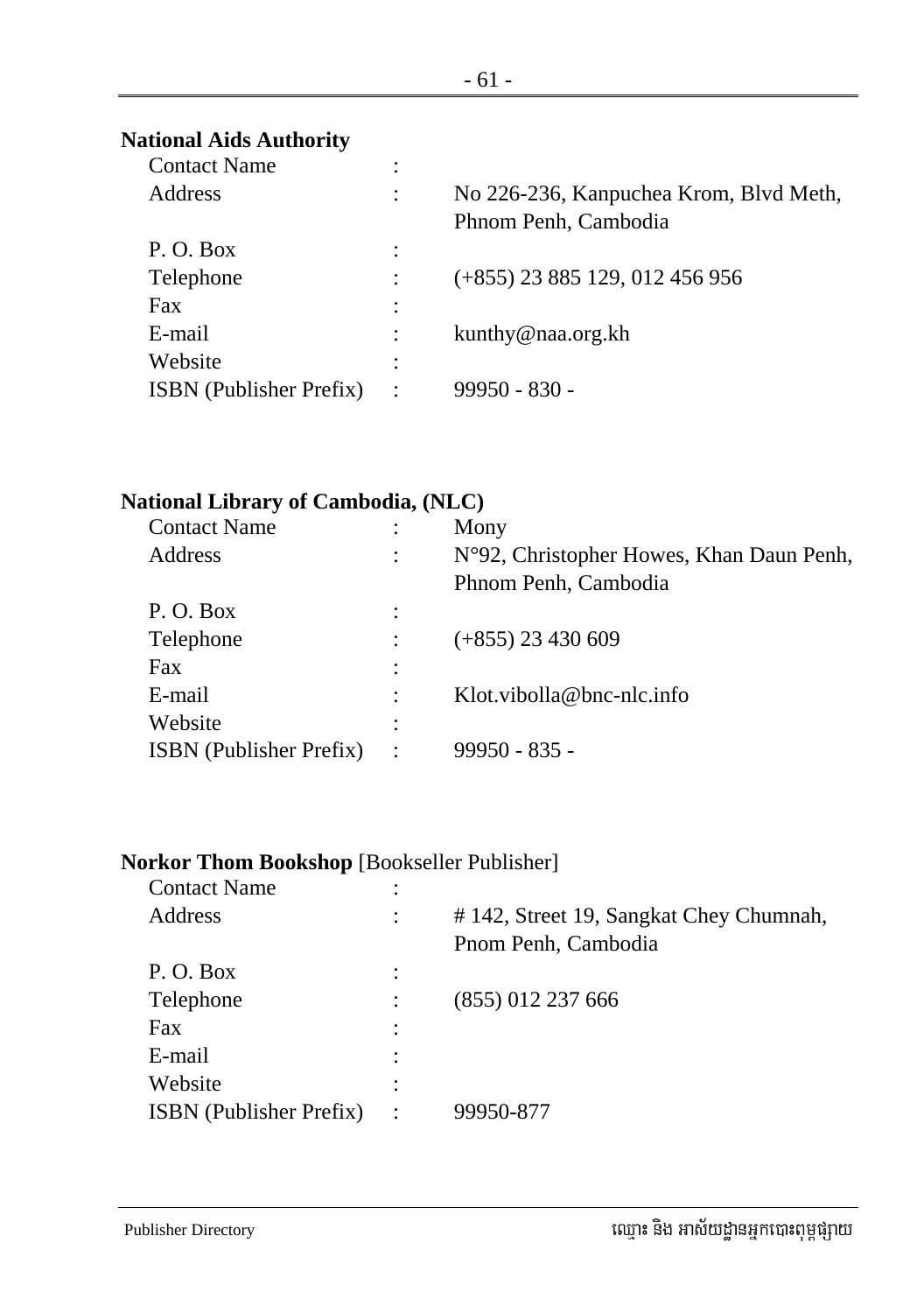## **Open Book**

| <b>Contact Name</b>            | ٠                   |                                            |
|--------------------------------|---------------------|--------------------------------------------|
| <b>Address</b>                 |                     | $N^{\circ}$ 41 Eo, Street 240, Phnom Penh, |
|                                |                     | Cambodia                                   |
| P.O. Box                       | ٠<br>$\overline{a}$ |                                            |
| Telephone                      |                     | $(+855)$ 12 876 623                        |
| Fax                            | ٠                   |                                            |
| E-mail                         |                     | openbook@yahoo.com                         |
| Website                        | ٠                   |                                            |
| <b>ISBN</b> (Publisher Prefix) | $\ddot{\cdot}$      | 99950 - 837 -                              |
|                                |                     |                                            |

#### **Open Forum of Cambodia**

| <b>Contact Name</b>            | ٠ |                                                                                                |
|--------------------------------|---|------------------------------------------------------------------------------------------------|
| Address                        |   | $N^{\circ}$ 245, Street 51, Sangkat Beoung Keng<br>Kong, Cham Kar Mon, Phnom Penh,<br>Cambodia |
| P.O. Box                       | ٠ |                                                                                                |
| Telephone                      |   | $(+855)$ 23 721 020                                                                            |
| Fax                            |   |                                                                                                |
| E-mail                         |   | bechantra@khmeros.info                                                                         |
| Website                        | ٠ |                                                                                                |
| <b>ISBN</b> (Publisher Prefix) |   | 99950 - 834 -                                                                                  |
|                                |   |                                                                                                |

#### **Oum Suphany** [Author Publisher]

| <b>Contact Name</b>            |   | <b>Oum Sophany</b>                    |
|--------------------------------|---|---------------------------------------|
| Address                        |   | N° 19, Street 352, Beung Keng Kong I, |
|                                |   | Cham Kar Mon, Phnom Penh, Cambodia    |
| P.O. Box                       | ٠ |                                       |
| Telephone                      |   | $(+855)$ 12 829 832                   |
| Fax                            | ٠ |                                       |
| E-mail                         |   | suphanyoum@yahoo.com                  |
| Website                        | ٠ |                                       |
| <b>ISBN</b> (Publisher Prefix) |   | $99950 - 864 -$                       |
|                                |   |                                       |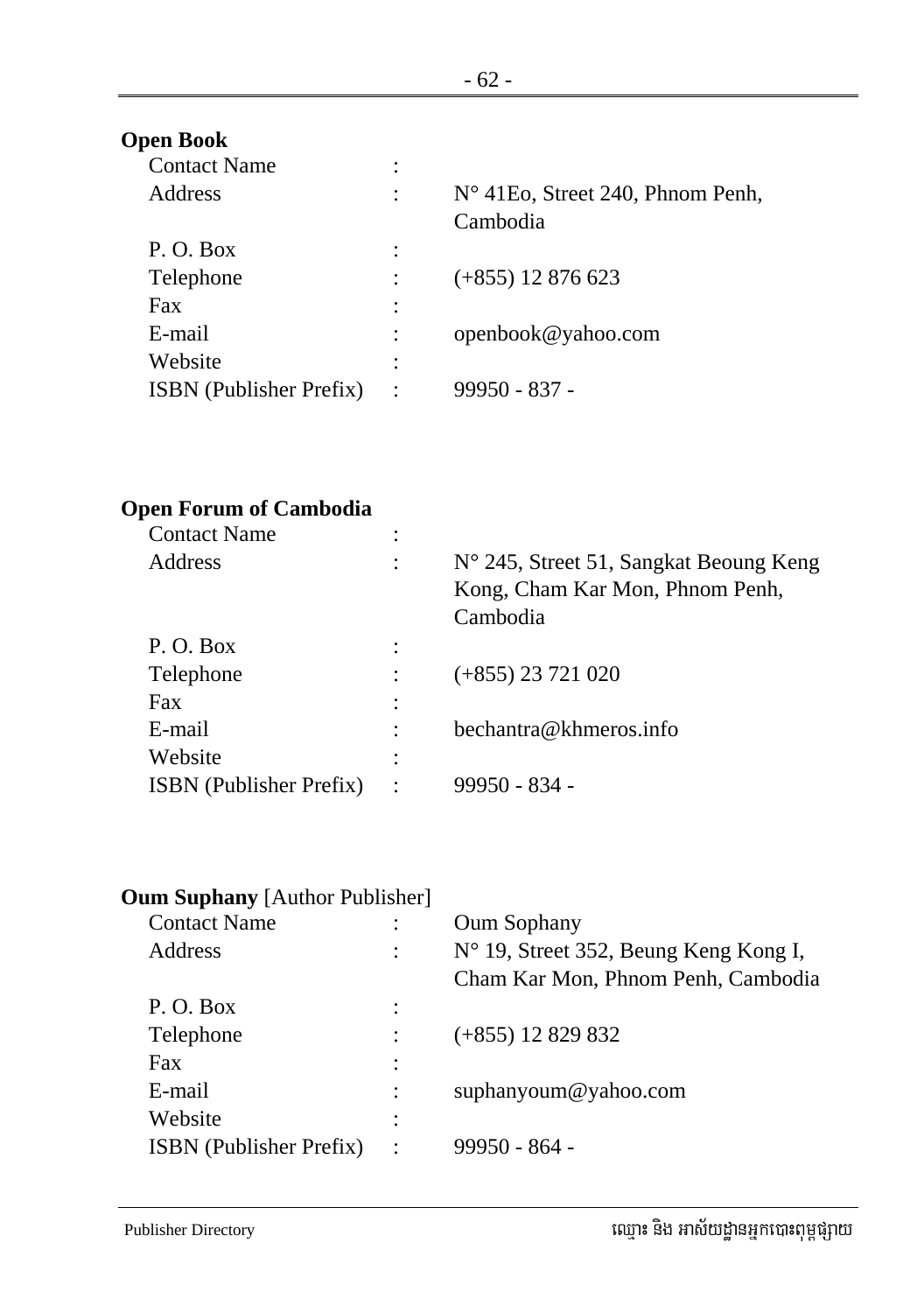#### **Our Books**

| <b>Contact Name</b>            | ٠                             |                                                            |
|--------------------------------|-------------------------------|------------------------------------------------------------|
| <b>Address</b>                 |                               | $N^{\circ}$ 32 $E_2$ , Street 189, Phnom Penh,<br>Cambodia |
| P.O. Box                       | ٠                             |                                                            |
| Telephone                      |                               | (+855) 12 526 840, 023 223 242                             |
| Fax                            | ٠                             |                                                            |
| E-mail                         |                               | info@siewpheweung.org.kh                                   |
| Website                        | ٠<br>$\overline{\phantom{a}}$ |                                                            |
| <b>ISBN</b> (Publisher Prefix) | $\ddot{\cdot}$                | $99950 - 853 -$                                            |
|                                |                               |                                                            |

#### **Outcome Partners**

| <b>Contact Name</b>            |                | Dain Bolwell                                    |
|--------------------------------|----------------|-------------------------------------------------|
| Address                        |                | $N^{\circ}$ 81D, Street 3, Phnom Penh, Cambodia |
| P.O. Box                       | $\ddot{\cdot}$ |                                                 |
| Telephone                      |                | $(+855)$ 12 333 609                             |
| Fax                            |                |                                                 |
| E-mail                         | $\ddot{\cdot}$ | dain.bolwell@outcomepartners.net                |
| Website                        | ٠              |                                                 |
| <b>ISBN</b> (Publisher Prefix) | $\ddot{\cdot}$ | $99950 - 822 -$                                 |

# **Pagoda Student**

| <b>Contact Name</b>            | ٠              |                       |
|--------------------------------|----------------|-----------------------|
| Address                        |                | Phnom Penh, Cambodia  |
| P.O. Box                       | $\ddot{\cdot}$ |                       |
| Telephone                      |                | $(+855)$ 12 735 347   |
| Fax                            | $\ddot{\cdot}$ |                       |
| E-mail                         |                | khmersowers@yahoo.com |
| Website                        | $\ddot{\cdot}$ |                       |
| <b>ISBN</b> (Publisher Prefix) |                | $99950 - 828 -$       |
|                                |                |                       |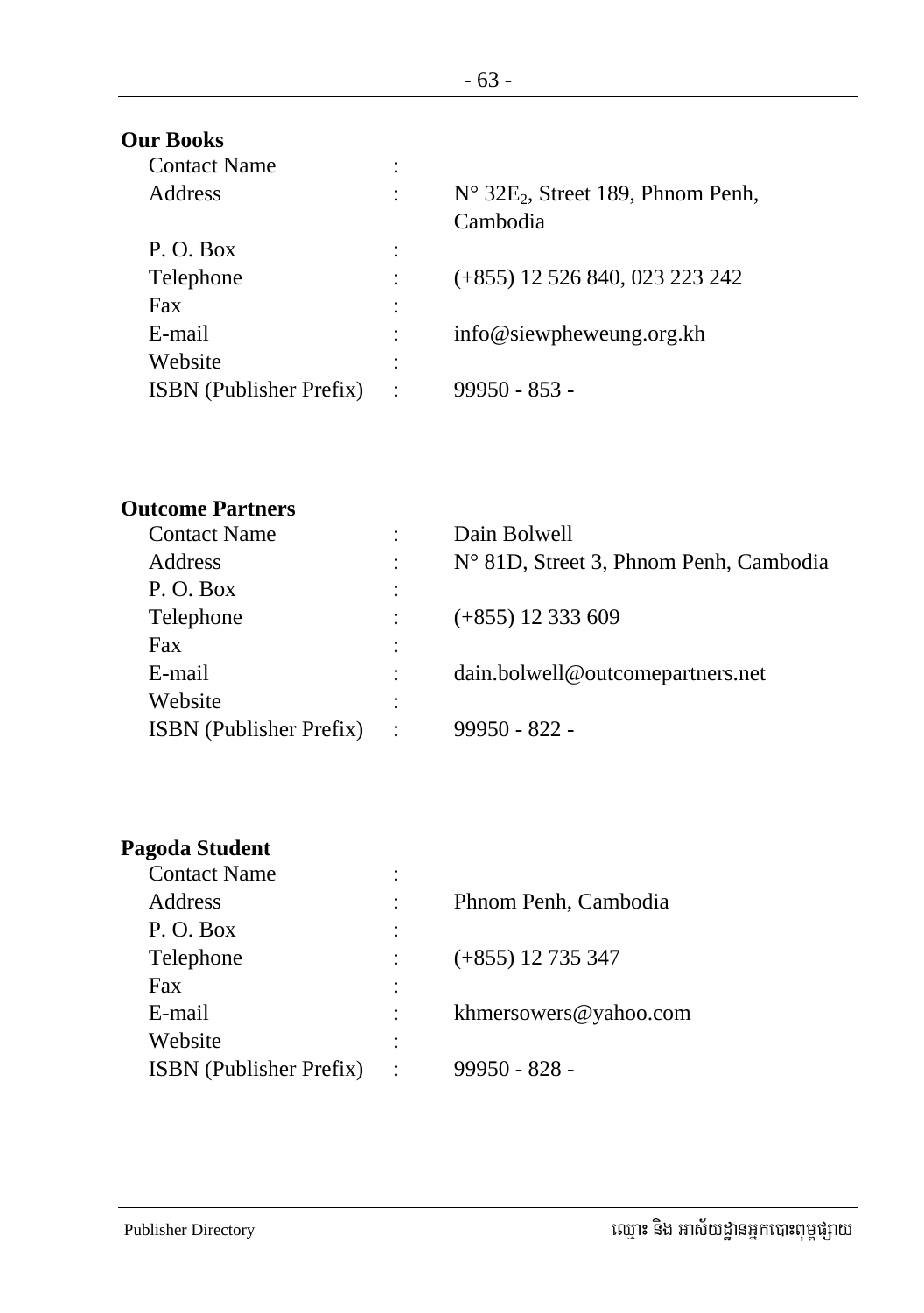## **Pal Vannarirak** [Author Publisher]

| <b>Contact Name</b>            |         | Mrs. Pal Vannarirak                                        |
|--------------------------------|---------|------------------------------------------------------------|
| Address                        |         | $N^{\circ}$ 16E <sub>0</sub> , Street 410, Boeung Trabaek, |
|                                |         | Phnom Penh, Cambodia                                       |
| P.O. Box                       |         |                                                            |
| Telephone                      |         | $(+855)$ 12 883 010                                        |
| Fax                            |         | $(+855)$                                                   |
| E-mail                         |         |                                                            |
| Website                        | ٠       |                                                            |
| <b>ISBN</b> (Publisher Prefix) | $\cdot$ | $99950 - 826 -$                                            |
|                                |         |                                                            |

#### **Pen Chan Songkream** [Author Publisher]

| <b>Contact Name</b>            |                        | Pen Chan Songkream                    |
|--------------------------------|------------------------|---------------------------------------|
| Address                        |                        | N° 149, Sangkat Neru, Khan Mean Chey, |
|                                |                        | Phnom Penh, Cambodia                  |
| P.O. Box                       |                        |                                       |
| Telephone                      |                        | (855) 886 618                         |
| Fax                            |                        |                                       |
| E-mail                         |                        | penchanurg001@hotmail.com             |
| Website                        |                        |                                       |
| <b>ISBN</b> (Publisher Prefix) | $\ddot{\phantom{1}}$ : | $99950 - 873 -$                       |
|                                |                        |                                       |

#### **Phset Meas Collection**

| <b>Contact Name</b>            | ٠              |                                          |
|--------------------------------|----------------|------------------------------------------|
| Address                        |                | N° 54E, Street Keo Chea, Khan Daun Penh, |
|                                |                | Phnom Penh, Cambodia                     |
| P. O. Box                      | ٠              |                                          |
| Telephone                      |                | $(+855)$ 12 807 327 / 012 439 999        |
| Fax                            | ٠              |                                          |
| E-mail                         |                |                                          |
| Website                        | ٠              |                                          |
| <b>ISBN</b> (Publisher Prefix) | $\ddot{\cdot}$ | $99950 - 840 -$                          |
|                                |                |                                          |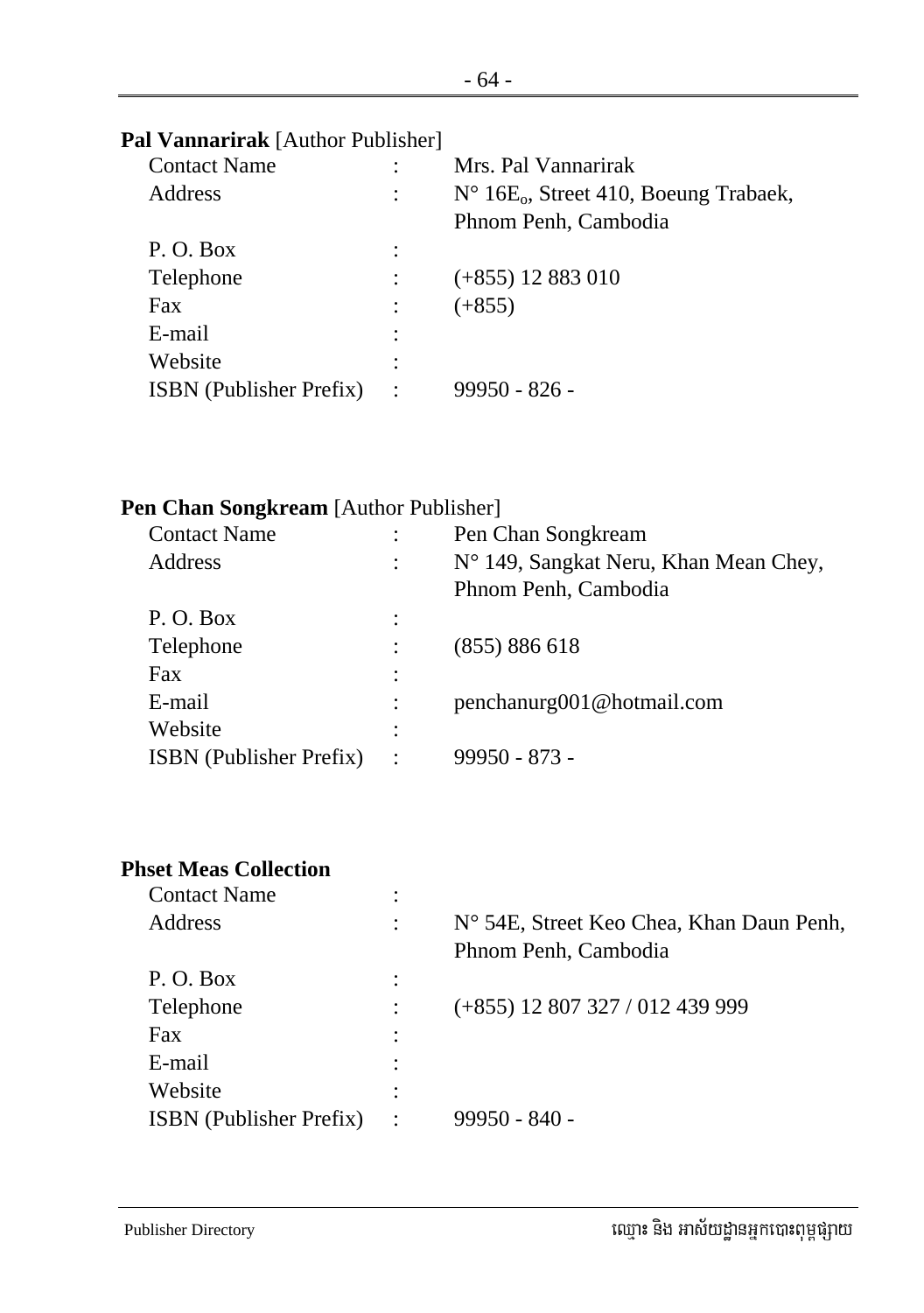### **Ponleu Khmer Printing and Publishing House [ Printer Publisher]**

| <b>Contact Name</b>            | $\bullet$            |                                                                                 |
|--------------------------------|----------------------|---------------------------------------------------------------------------------|
| Address                        |                      | N° 49-51, Street 109, Sangkat Veal Vong,<br>Khan 7 Makara, Phnom Penh, Cambodia |
| P.O. Box                       |                      |                                                                                 |
| Telephone                      |                      | $(+855)$ 23 885 411, 012 901 585                                                |
| Fax                            |                      |                                                                                 |
| E-mail                         |                      | oavcago@everyday.com.kh                                                         |
| Website                        | ٠                    |                                                                                 |
| <b>ISBN</b> (Publisher Prefix) | $\ddot{\phantom{1}}$ | $99950 - 62 -$                                                                  |
|                                |                      |                                                                                 |

|  | <b>Ponleu Sovan</b> [Printer Publisher] |  |
|--|-----------------------------------------|--|
|  |                                         |  |

| <b>Contact Name</b>            | ٠<br>$\bullet$ |                                        |
|--------------------------------|----------------|----------------------------------------|
| Address                        | $\ddot{\cdot}$ | #27, Street 178, Sangkat Chey Chumnah, |
|                                |                | Khan Daun Penh, Phnom Penh, Cambodia   |
| P.O. Box                       | $\ddot{\cdot}$ |                                        |
| Telephone                      |                | $(+855)$ 023 992 099                   |
| Fax                            | $\ddot{\cdot}$ |                                        |
| E-mail                         |                | psp_priting@online.com.kh              |
| Website                        | ٠<br>٠         |                                        |
| <b>ISBN</b> (Publisher Prefix) | $\cdot$        | 99950-882-                             |
|                                |                |                                        |

| <b>Pov Sok</b> [Author Publisher] |   |                                  |
|-----------------------------------|---|----------------------------------|
| <b>Contact Name</b>               |   | Pov Sok                          |
| Address                           |   | Sangkat Prekpra, Khan Mean Chey, |
|                                   |   | Phnom Penh, Cambodia             |
| P.O. Box                          | ٠ |                                  |
| Telephone                         |   | $(+855)$ 12 988 176              |
| Fax                               |   |                                  |
| E-mail                            |   |                                  |
| Website                           |   |                                  |
| <b>ISBN</b> (Publisher Prefix)    |   | 99950 - 856 -                    |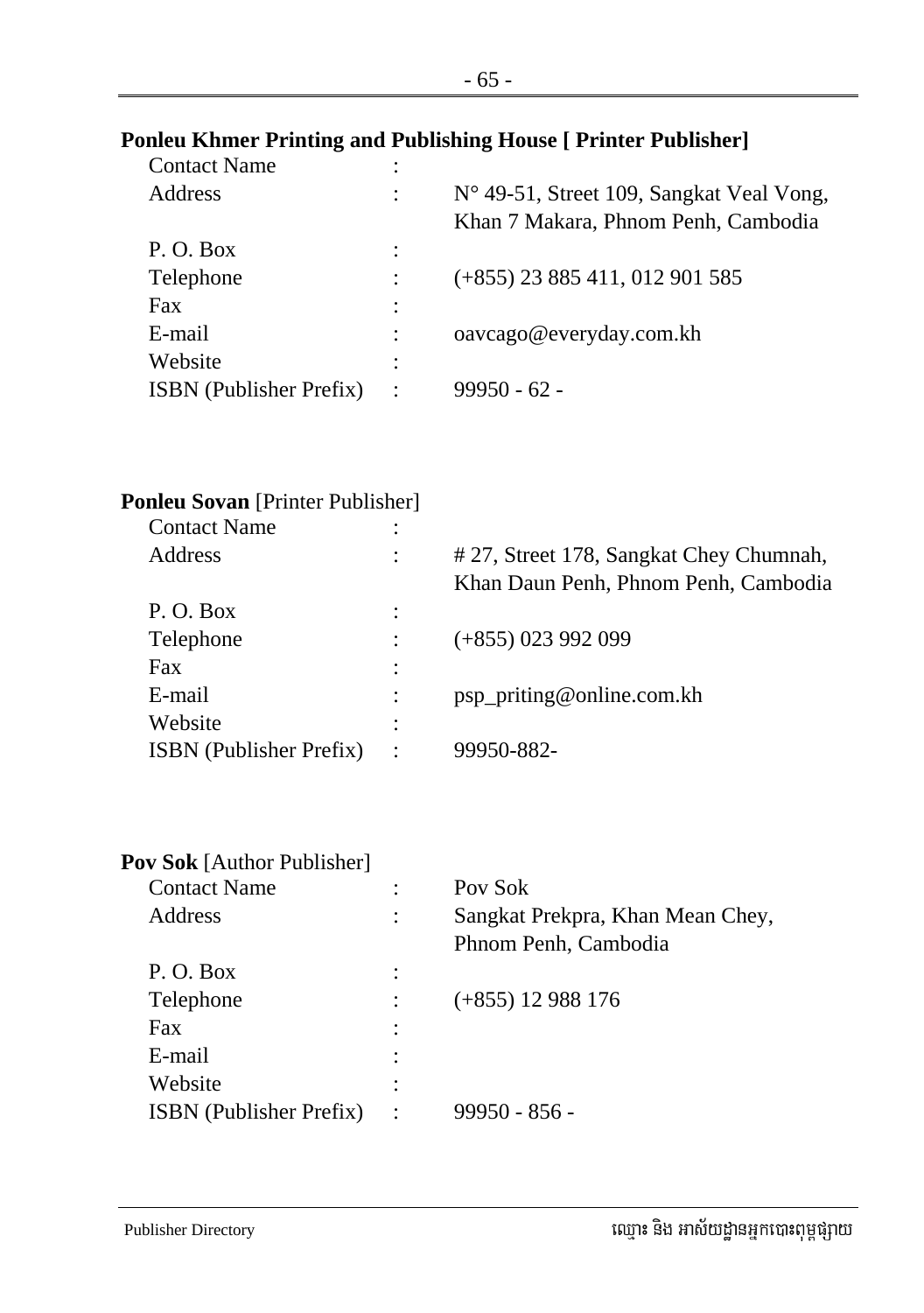# **Puy Kea** [Author Publisher]

| <b>Contact Name</b>            |                                   | Puy Kea                                                                                     |
|--------------------------------|-----------------------------------|---------------------------------------------------------------------------------------------|
| Address                        | $\ddot{\cdot}$                    | N° 7B, Street 364, Sangkat Tuol Svay Prey II,<br>Khan Cham Kar Mon, Phnom Penh,<br>Cambodia |
| P.O. Box                       | $\bullet$<br>$\ddot{\phantom{0}}$ |                                                                                             |
| Telephone                      |                                   | $(+855)$ 23 215 450, 012 908 840                                                            |
| Fax                            | $\ddot{\cdot}$                    |                                                                                             |
| E-mail                         |                                   | puykea@online.com.kh                                                                        |
| Website                        | ٠                                 |                                                                                             |
| <b>ISBN</b> (Publisher Prefix) | $\cdot$                           | $99950 - 61 -$                                                                              |
|                                |                                   |                                                                                             |

| <b>Reading Book</b>            |   |                                        |
|--------------------------------|---|----------------------------------------|
| <b>Contact Name</b>            | ٠ |                                        |
| Address                        |   | N° 114, Street 70, Sangkat Srah Chork, |
|                                |   | Khan Daun Penh, Phnom Penh, Cambodia   |
| P.O. Box                       |   | 1234                                   |
| Telephone                      |   | $(+855)$ 11 895 798                    |
| Fax                            |   |                                        |
| E-mail                         | ٠ |                                        |
| Website                        |   |                                        |
| <b>ISBN</b> (Publisher Prefix) |   | $99950 - 848 -$                        |

#### **Reahoo Translation**

| <b>Contact Name</b>            | ٠              |                                               |
|--------------------------------|----------------|-----------------------------------------------|
| Address                        |                | N° 7B, Street 364, Sangkat Toul Svay Prey II, |
|                                |                | Phnom Penh, Cambodia                          |
| P.O. Box                       | $\ddot{\cdot}$ |                                               |
| Telephone                      |                | $(+855)$ 23 215 450                           |
| Fax                            | $\ddot{\cdot}$ |                                               |
| E-mail                         |                | Reahoo@citylink.com.kh                        |
| Website                        | ٠<br>$\bullet$ |                                               |
| <b>ISBN</b> (Publisher Prefix) | $\ddot{\cdot}$ | 99950 - 64 -                                  |
|                                |                |                                               |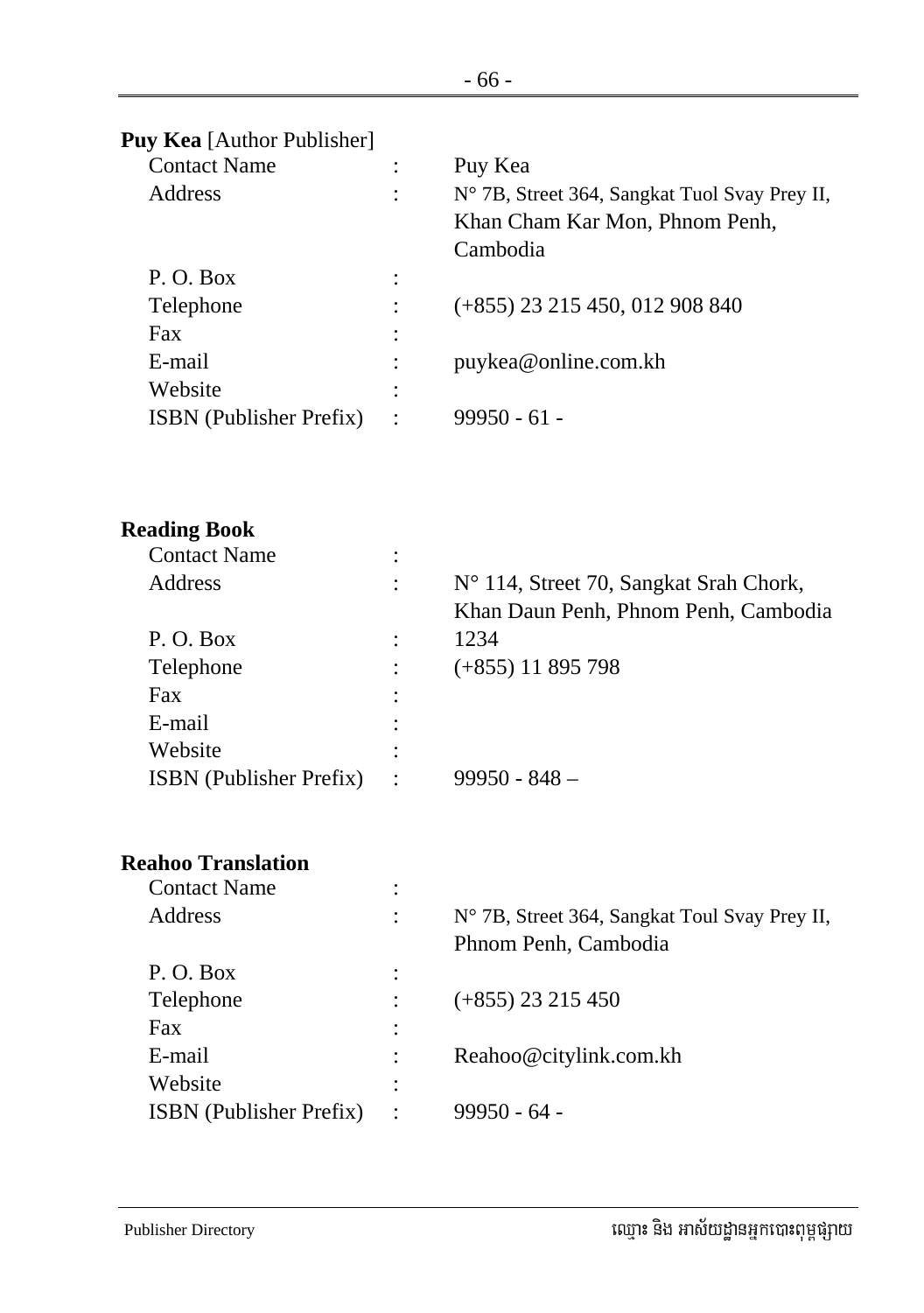# **Research and Development Unit of the Royal University of Phnom Penh**

| <b>Contact Name</b>            |         |                                             |
|--------------------------------|---------|---------------------------------------------|
| Address                        |         | University Centre, Street 109, RUPP Russia, |
|                                |         | Phnom Penh, Cambodia                        |
| P.O. Box                       |         |                                             |
| Telephone                      |         | $(+855)$ 23 884 523                         |
| Fax                            |         |                                             |
| E-mail                         |         | nethbaron@connet.com.kh                     |
| Website                        |         |                                             |
| <b>ISBN</b> (Publisher Prefix) | $\cdot$ | $99950 - 847 -$                             |
|                                |         |                                             |

### **Reyum Institute of Arts and Culture, (REYUM)**

| <b>Contact Name</b>            |                      | Ly Daravuth                                      |
|--------------------------------|----------------------|--------------------------------------------------|
| Address                        | $\ddot{\cdot}$       | $N^{\circ}$ 47, Street 178, Phnom Penh, Cambodia |
| P.O. Box                       | $\ddot{\cdot}$       | 2438                                             |
| Telephone                      |                      | $(+855)$ 23 217 149                              |
| Fax                            |                      | $(+855)$ 23 217 149                              |
| E-mail                         |                      | reyum@camnet.com.kh                              |
| Website                        |                      | www.reyum.org                                    |
| <b>ISBN</b> (Publisher Prefix) | $\ddot{\phantom{a}}$ | $99950 - 55 -$                                   |
|                                |                      |                                                  |

### **Roeung Sophorn** [Author Publisher]

| <b>Contact Name</b>            |                | Roeung Sophorn                         |
|--------------------------------|----------------|----------------------------------------|
| Address                        | $\ddot{\cdot}$ | N° 36A, Street 93, Sangkat Srah Chork, |
|                                |                | Khan Daun Penh, Phnom Penh, Cambodia   |
| P.O. Box                       | $\ddot{\cdot}$ |                                        |
| Telephone                      |                | $(+855)$ 12 473 617                    |
| Fax                            | $\ddot{\cdot}$ |                                        |
| E-mail                         | $\ddot{\cdot}$ | sophorn_roeung@yahoo.com               |
| Website                        | ٠<br>$\cdot$   |                                        |
| <b>ISBN</b> (Publisher Prefix) | $\cdot$        | 99950 - 849 -                          |
|                                |                |                                        |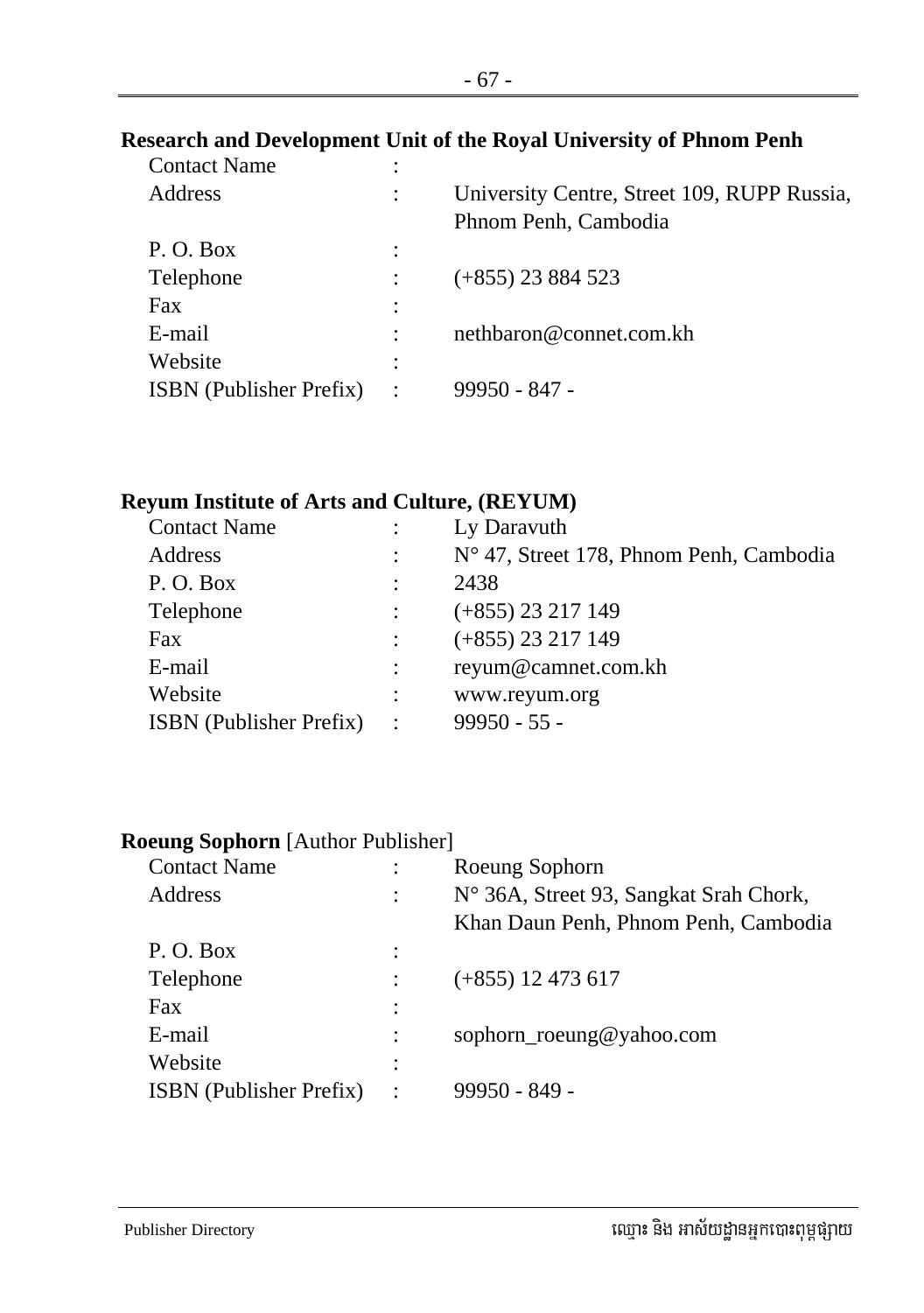## **Rogatien Rondineau**

| <b>Contact Name</b>            |                        | Rogatien Rondineau                      |
|--------------------------------|------------------------|-----------------------------------------|
| Address                        | $\ddot{\cdot}$         | N°11, Street 566, Tuol Kok, Phnom Penh, |
| P.O. Box                       | $\ddot{\cdot}$         |                                         |
| Telephone                      |                        | (855) 023 882 904                       |
| Fax                            | $\ddot{\cdot}$         |                                         |
| E-mail                         |                        | rogatien_rondineau@yahoo.com            |
| Website                        | ٠                      |                                         |
| <b>ISBN</b> (Publisher Prefix) | $\ddot{\phantom{1}}$ : | 99950-881                               |
|                                |                        |                                         |

# **Room to Read Cambodia**

| <b>Contact Name</b>            | Mr. Dim Boramy (Director) /          |
|--------------------------------|--------------------------------------|
|                                | Mr. Duk Pheng An                     |
| <b>Address</b>                 | N°16, Street 370, Beung Keng Kong I, |
|                                | Cham Kar Mon, Phnom Penh, Cambodia   |
| P.O. Box                       |                                      |
| Telephone                      | $(+855)$ 23 224 455,                 |
|                                | 012 939 545(Boramy), 012 415 746(An) |
| Fax                            |                                      |
| E-mail                         | cambodia@roomtoread.org              |
| Website                        | www.roomtoread.org                   |
| <b>ISBN</b> (Publisher Prefix) | $99950 - 53 -$                       |
|                                |                                      |

| <b>Ros Bounthon</b> [Author Publisher] |                                        |
|----------------------------------------|----------------------------------------|
|                                        | Ros Bounthon                           |
|                                        | Sangkat Meanchey, Phnom Penh, Cambodia |
| ٠                                      |                                        |
|                                        | $(+855)$ 12 483 421                    |
|                                        |                                        |
|                                        | lengtchenglieng@yahoo.com              |
| ٠                                      |                                        |
| $\ddot{\phantom{a}}$                   | $99950 - 870 -$                        |
|                                        |                                        |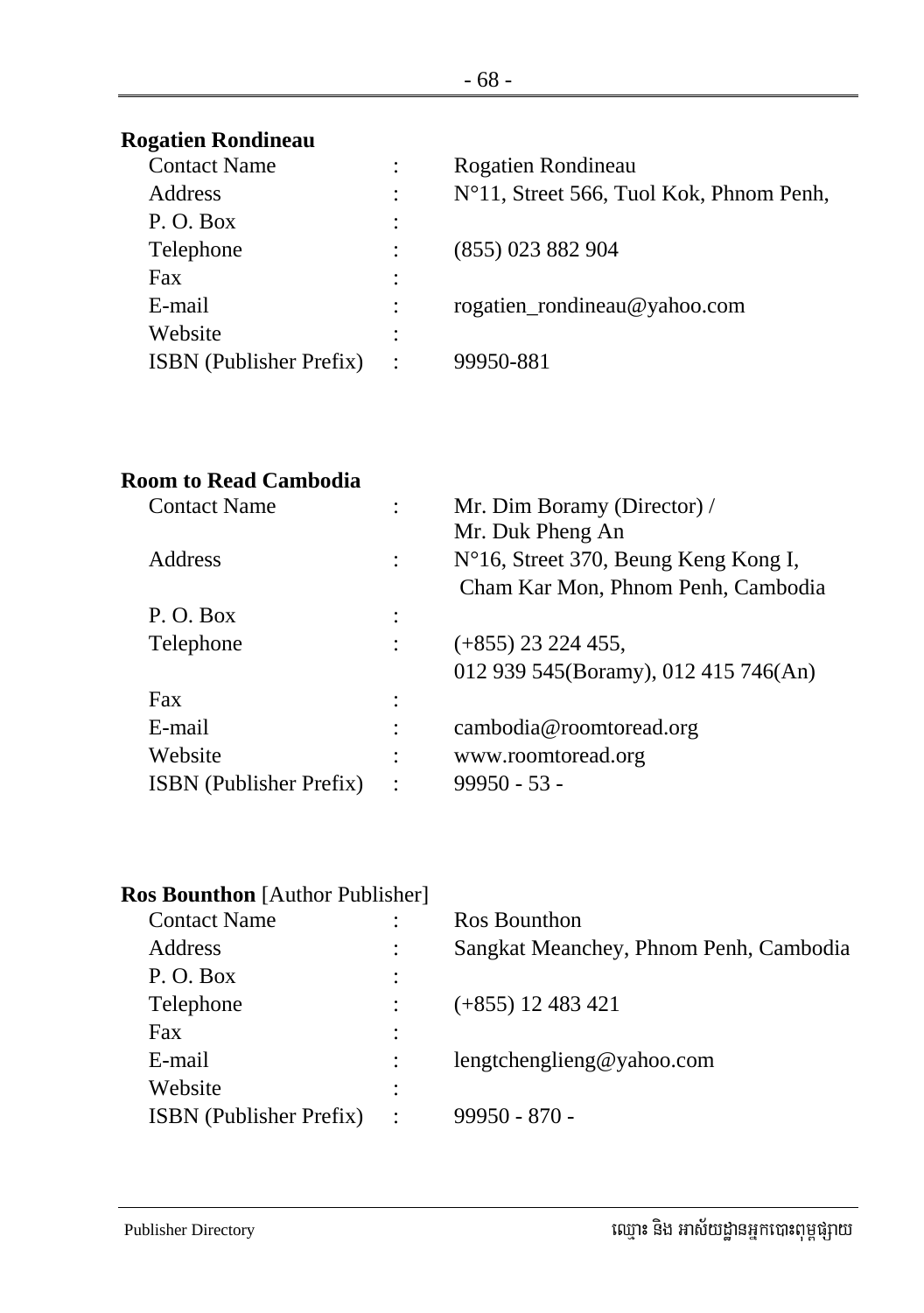|  |  |  | Sauy Laoth [Author Publisher] |
|--|--|--|-------------------------------|
|--|--|--|-------------------------------|

| <b>Contact Name</b>            |                      | Sauy Laoth                                       |
|--------------------------------|----------------------|--------------------------------------------------|
| Address                        | $\ddot{\phantom{a}}$ | Meanchey, Srey Santor, Kampong Cham,<br>Cambodia |
| P.O. Box                       |                      |                                                  |
| Telephone                      |                      | $(+855)$ 12 324 844                              |
| Fax                            | ٠                    |                                                  |
| E-mail                         |                      |                                                  |
| Website                        | ٠                    |                                                  |
| <b>ISBN</b> (Publisher Prefix) | $\cdot$ :            | $99950 - 857 -$                                  |
|                                |                      |                                                  |

### **Save Cambodia's Wildlife, (SCW)**

| <b>Contact Name</b>            | ٠                             |                                             |
|--------------------------------|-------------------------------|---------------------------------------------|
| Address                        |                               | $N^{\circ}$ 272, Street 107, Boeung Prolit, |
|                                |                               | Khan 7 Makara, Phnom Penh, Cambodia         |
| P.O. Box                       | ٠<br>$\overline{\phantom{a}}$ |                                             |
| Telephone                      |                               | $(+855)$ 23 211 263                         |
| <b>Fax</b>                     |                               | $(+855)$                                    |
| E-mail                         |                               | publication@cambodiaswildlife.org           |
| Website                        | ٠                             |                                             |
| <b>ISBN</b> (Publisher Prefix) | $\ddot{\phantom{a}}$          | $99950 - 814$                               |
|                                |                               |                                             |

#### **Secretariat of the Task Force for the Khmer Rouge Trials**

| <b>Contact Name</b>            | ٠                    |                                                                                      |
|--------------------------------|----------------------|--------------------------------------------------------------------------------------|
| Address                        | ٠                    | $No41$ , Russian Blvard, Office of the Council<br>of Ministers, Phnom Penh, Cambodia |
| P.O. Box                       | ٠                    |                                                                                      |
| Telephone                      |                      | $(+855)$ 12 812 658                                                                  |
| Fax                            |                      |                                                                                      |
| E-mail                         |                      | stf@nida.gov.au, helenjarvis@nida.gov.au                                             |
| Website                        | ٠                    |                                                                                      |
| <b>ISBN</b> (Publisher Prefix) | $\ddot{\phantom{0}}$ | $99950 - 73 -$                                                                       |
|                                |                      |                                                                                      |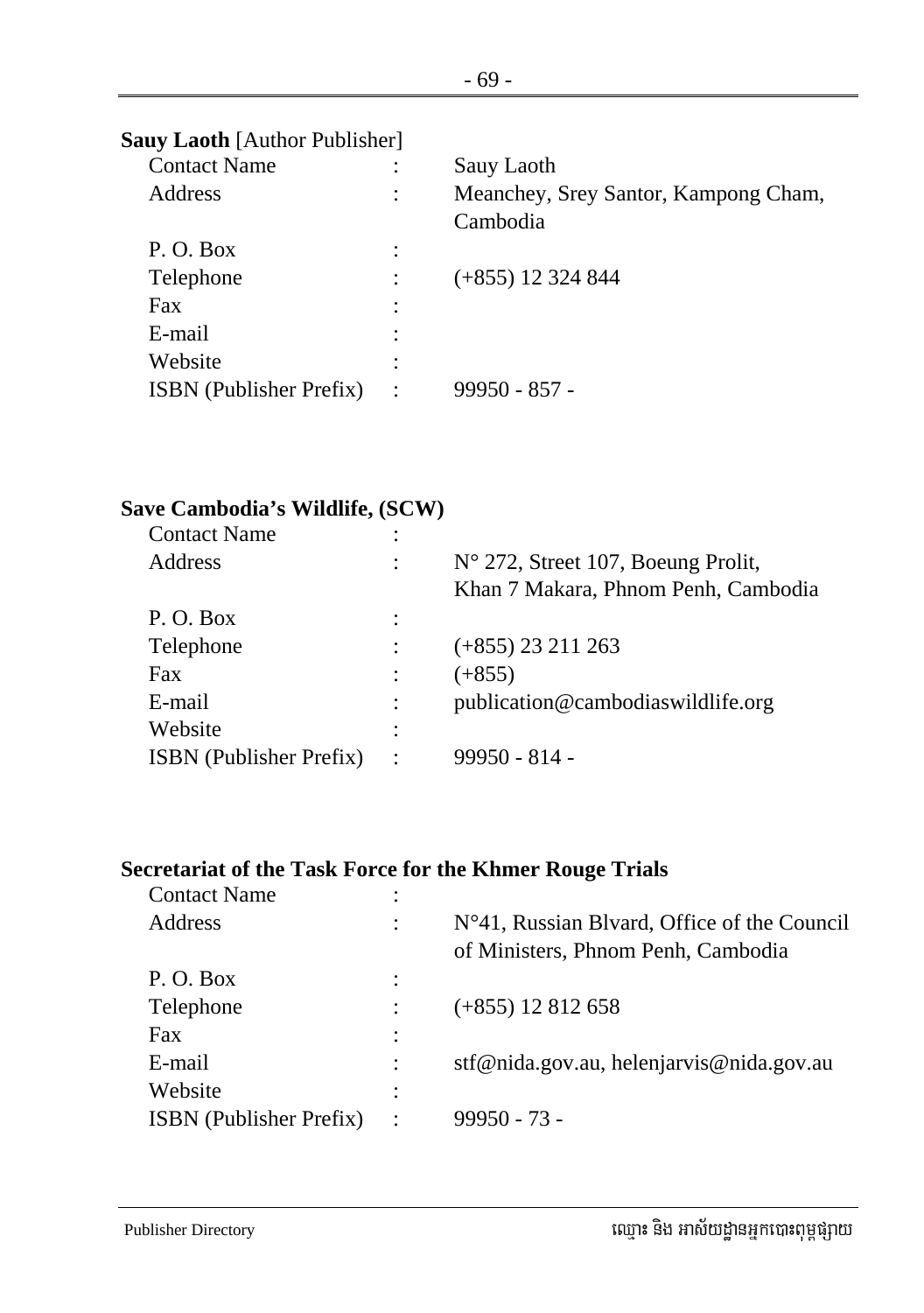| <b>Shanti Volunteer Association, (SVA)</b> |          |                                          |
|--------------------------------------------|----------|------------------------------------------|
| <b>Contact Name</b>                        |          | Mr. Yi Thon / Mr. Chhay Phally           |
| Address                                    |          | N°28, Street 288 Olympic, Cham Kar Mon,  |
|                                            |          | Phnom Penh, Cambodia                     |
| P.O. Box                                   |          |                                          |
| Telephone                                  |          | $(+855)$ 23 219 080 / 220 864,           |
|                                            |          | $(+855)$ 011 812 347(Yi Thon)            |
| Fax                                        | $\vdots$ | $(+855)$                                 |
| E-mail                                     |          | sva.pnh@online.com.kh;                   |
|                                            |          | thony@online.com.kh(Yi Thon)             |
| Website                                    |          |                                          |
| <b>ISBN</b> (Publisher Prefix)             |          | $99950 - 56 -$                           |
|                                            |          |                                          |
| <b>Soma no</b> [Author Publisher]          |          |                                          |
| <b>Contact Name</b>                        |          | Soma no                                  |
| Address                                    |          | N°406, Street 313 Sangkat Boeung Kok II, |
|                                            |          | Phnom Penh,                              |
| P.O. Box                                   |          |                                          |
| Telephone                                  |          | $(+855)$ 16 454 545                      |
| Fax                                        |          |                                          |
| E-mail                                     |          | Somano-khmer@yahoo.com                   |
| Website                                    |          |                                          |
| <b>ISBN</b> (Publisher Prefix)             |          | 99950 - 841 -                            |
|                                            |          |                                          |

# **Sopheap Chheng** [Author Publisher]

| <b>Contact Name</b>            |                      | Sopheap Chheng                    |
|--------------------------------|----------------------|-----------------------------------|
| <b>Address</b>                 |                      | N° 416, Street 310, Cham Kar Mon, |
|                                |                      | Phnom Penh, Cambodia              |
| P.O. Box                       |                      |                                   |
| Telephone                      |                      | $(+855)$ 12 827 788               |
| Fax                            |                      |                                   |
| E-mail                         |                      | Sophoop.Distasion@hotmail.com     |
| Website                        |                      |                                   |
| <b>ISBN</b> (Publisher Prefix) | $\ddot{\phantom{a}}$ | $99950 - 839 -$                   |
|                                |                      |                                   |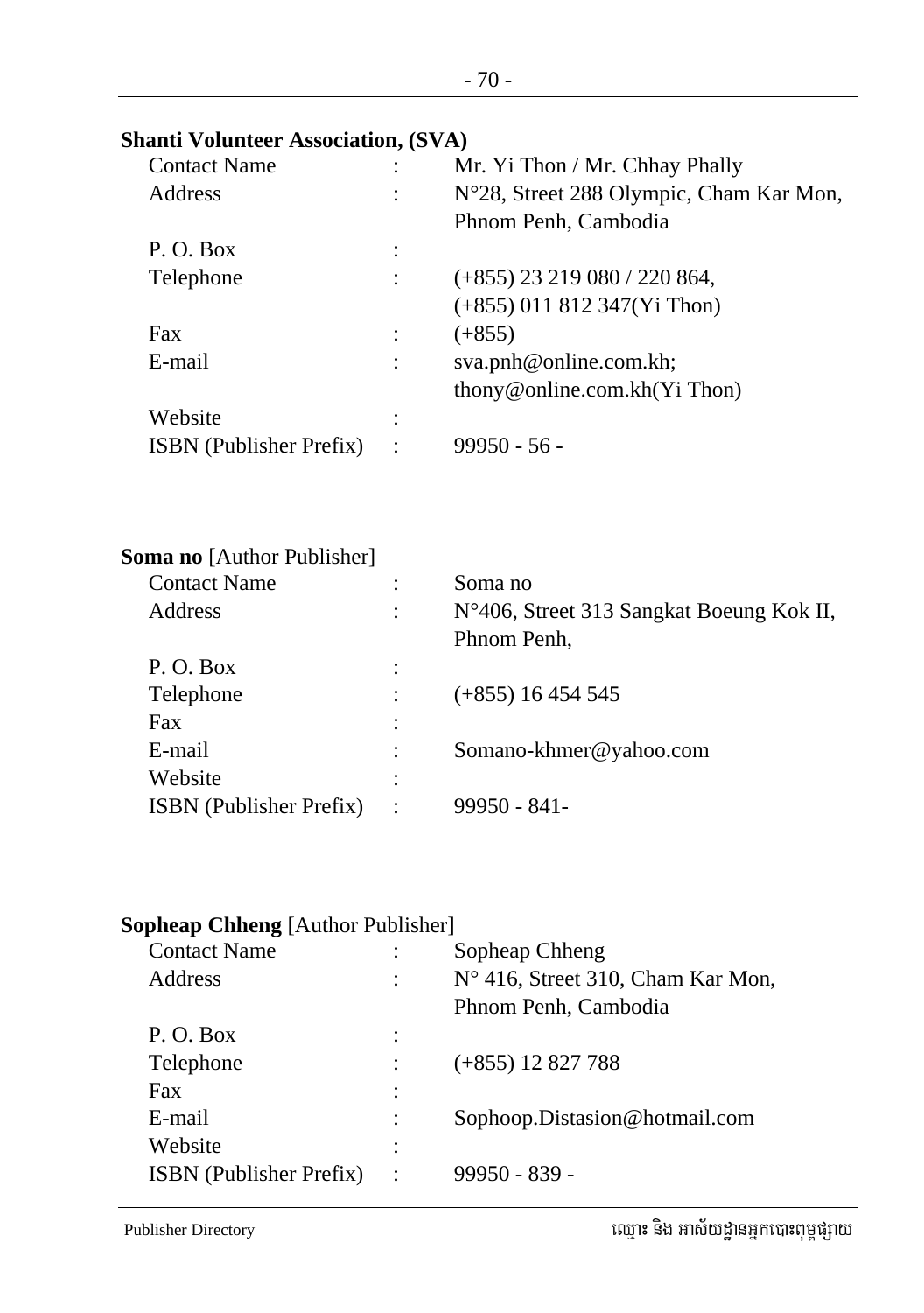| <b>Contact Name</b>            |                | Sor Sokny                            |
|--------------------------------|----------------|--------------------------------------|
| Address                        |                | Buddhism of Institution, Phnom Penh, |
|                                |                | Cambodia                             |
| P.O. Box                       |                |                                      |
| Telephone                      |                | $(+855)$ 23 212 046                  |
| Fax                            |                |                                      |
| E-mail                         |                | sorsokny@yahoo.com                   |
| Website                        |                | www.budinst.gov.kh                   |
| <b>ISBN</b> (Publisher Prefix) | $\ddot{\cdot}$ | $99950 - 867 -$                      |
|                                |                |                                      |

### **Soutien à l'Initiative Privée pour l'Aide à la Reconstruction, (SIPAR)**

| <b>Contact Name</b>            |                | Mr. Heng Satya / Mr. Touch Piseth Sathya |
|--------------------------------|----------------|------------------------------------------|
| Address                        | $\ddot{\cdot}$ | N°9, Street 21, Phnom Penh, Cambodia     |
| P.O. Box                       |                | 31                                       |
| Telephone                      |                | $(+855)$ 23 216 001;                     |
|                                |                | 012 938 993 (Satya);                     |
|                                |                | 012 489 599 (Pisethsathya)               |
| Fax                            |                | $(+855)$ 23 987 908                      |
| E-mail                         | $\ddot{\cdot}$ | siparedition@online.com.kh;              |
|                                |                | siparpromotion@online.com.kh             |
| Website                        |                | www.sipar.org                            |
| <b>ISBN</b> (Publisher Prefix) | $\cdot$        | $99950 - 54 -$                           |
|                                |                |                                          |

#### **Sunway Publishing Shop**

| <b>Contact Name</b>            | ٠         |                                                                       |
|--------------------------------|-----------|-----------------------------------------------------------------------|
| <b>Address</b>                 |           | N°31, Street 302, Sangkat Boeung Keng<br>Kong I, Phnom Penh, Cambodia |
| P.O. Box                       | $\bullet$ |                                                                       |
| Telephone                      |           | $(+855)$ 23 996 725, 012 834 432                                      |
| Fax                            |           |                                                                       |
| E-mail                         |           | Sopheapsun_76@yahoo.com                                               |
| Website                        | $\bullet$ |                                                                       |
| <b>ISBN</b> (Publisher Prefix) |           | $99950 - 852 -$                                                       |
|                                |           |                                                                       |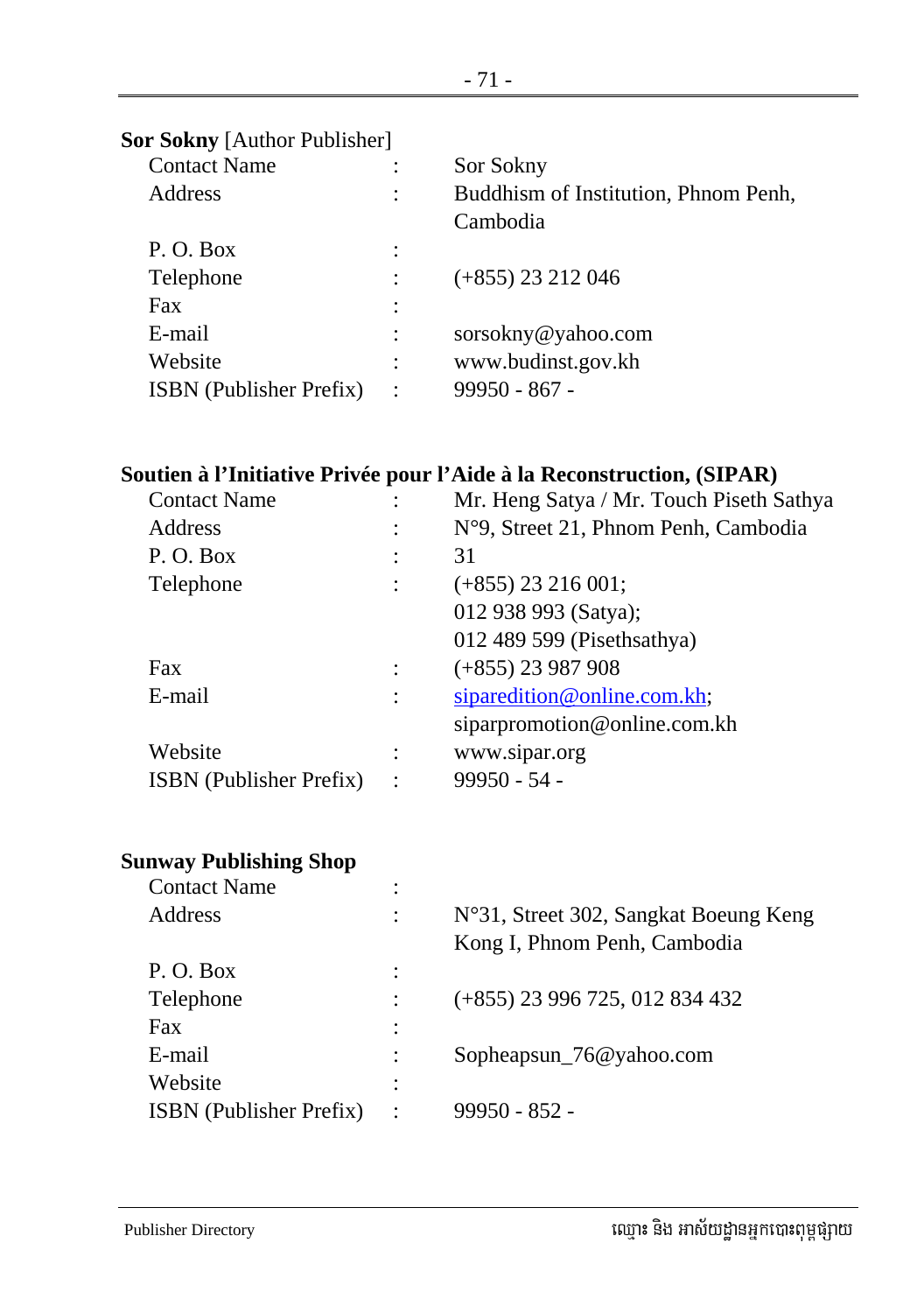## **Tam Tam**

| <b>Contact Name</b>            |                                                                |
|--------------------------------|----------------------------------------------------------------|
| Address                        | N°216B, Street 63, Boeung Keng Kong I,<br>Phnom Penh, Cambodia |
| P.O. Box                       |                                                                |
| Telephone                      | $(+855)$ 16 908 099                                            |
| Fax                            | Tam tam@online.com.kh                                          |
| E-mail                         |                                                                |
| Website                        |                                                                |
| <b>ISBN</b> (Publisher Prefix) | 99950 - 807 -                                                  |
|                                |                                                                |

## **The Asia Foundation, (TAF)**

| <b>Contact Name</b>            |                |                                    |
|--------------------------------|----------------|------------------------------------|
| Address                        |                | $No59$ , Street 242 (Oknha Pich),  |
|                                |                | Chak Tomuk, Daun Penh, Phnom Penh, |
|                                |                | Cambodia                           |
| P.O. Box                       |                | 536                                |
| Telephone                      |                | $(+855)$ 23 210 431 / 216 895      |
| Fax                            |                | $(+855)$ 23 217 553                |
| E-mail                         |                | $t$ afcb@online.com.kh             |
| Website                        |                |                                    |
| <b>ISBN</b> (Publisher Prefix) | $\ddot{\cdot}$ | $99950 - 805 -$                    |
|                                |                |                                    |

#### **The Sowers' Association**

| <b>Contact Name</b>            |                | Mr. Nol Dara         |
|--------------------------------|----------------|----------------------|
| Address                        |                | Phnom Penh, Cambodia |
| P.O. Box                       |                | 1080                 |
| Telephone                      |                | $(+855)$ 12 735 347  |
| Fax                            | $\ddot{\cdot}$ |                      |
| E-mail                         |                | noldara@yahoo.com    |
| Website                        |                |                      |
| <b>ISBN</b> (Publisher Prefix) | $\cdot$        | $99950 - 800 -$      |
|                                |                |                      |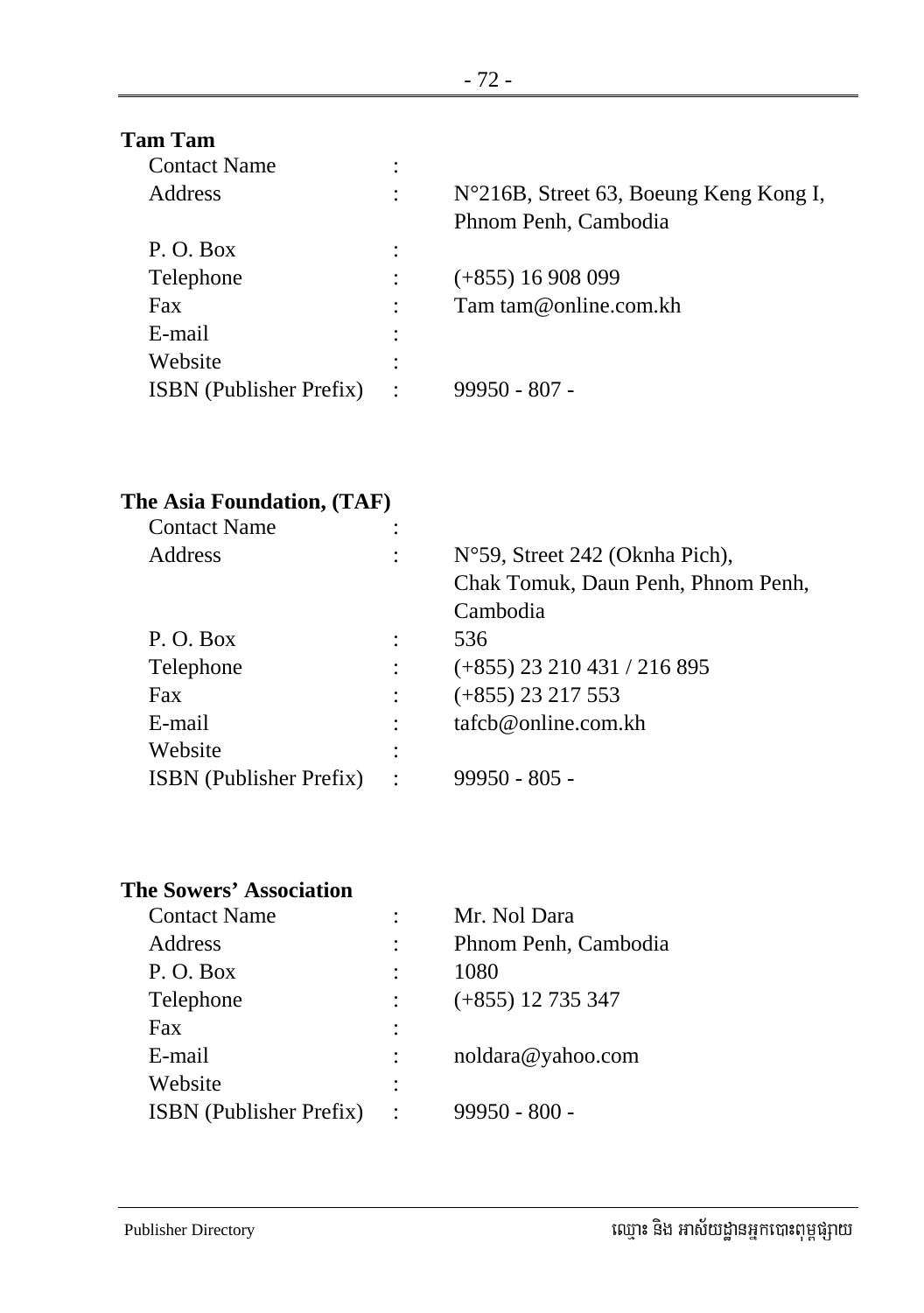## **The World of Reading**

| <b>Contact Name</b>            | ٠              |                                               |
|--------------------------------|----------------|-----------------------------------------------|
| <b>Address</b>                 |                | $N^{\circ}174E_3$ , Street 217, O'Russey III, |
|                                |                | 7 Makara, Phnom Penh, Cambodia                |
| P.O. Box                       | ٠              |                                               |
| Telephone                      |                | $(+855)$ 12 839 676, 012 487 983              |
| Fax                            |                | $(+855)$                                      |
| E-mail                         |                | siparenf@online.com.kh                        |
| Website                        | ٠              |                                               |
| <b>ISBN</b> (Publisher Prefix) | $\ddot{\cdot}$ | $99950 - 816$                                 |
|                                |                |                                               |

| <b>Tie Then</b> [Author Publisher] |                      |                                   |
|------------------------------------|----------------------|-----------------------------------|
| <b>Contact Name</b>                |                      | Tie Then                          |
| Address                            |                      | Mao Se Tung, Phnom Penh, Cambodia |
| P.O. Box                           |                      |                                   |
| Telephone                          |                      | (+855) 23 215 808, 012 755 998    |
| Fax                                |                      |                                   |
| E-mail                             |                      | indradevi@camnet.com.kh           |
| Website                            |                      |                                   |
| <b>ISBN</b> (Publisher Prefix)     | $\ddot{\phantom{0}}$ | $99950 - 78 -$                    |
|                                    |                      |                                   |

| <b>Un Leang</b> [Author Publisher] |  |
|------------------------------------|--|
| <b>Contact Name</b>                |  |

| <b>Contact Name</b>            | Un Leang             |
|--------------------------------|----------------------|
| Address                        | Phnom Penh, Cambodia |
| P.O. Box                       |                      |
| Telephone                      | $(+855)$ 12 997 578  |
| Fax                            |                      |
| E-mail                         | leangrupp@yahoo.com  |
| Website                        |                      |
| <b>ISBN</b> (Publisher Prefix) | $99950 - 817 -$      |
|                                |                      |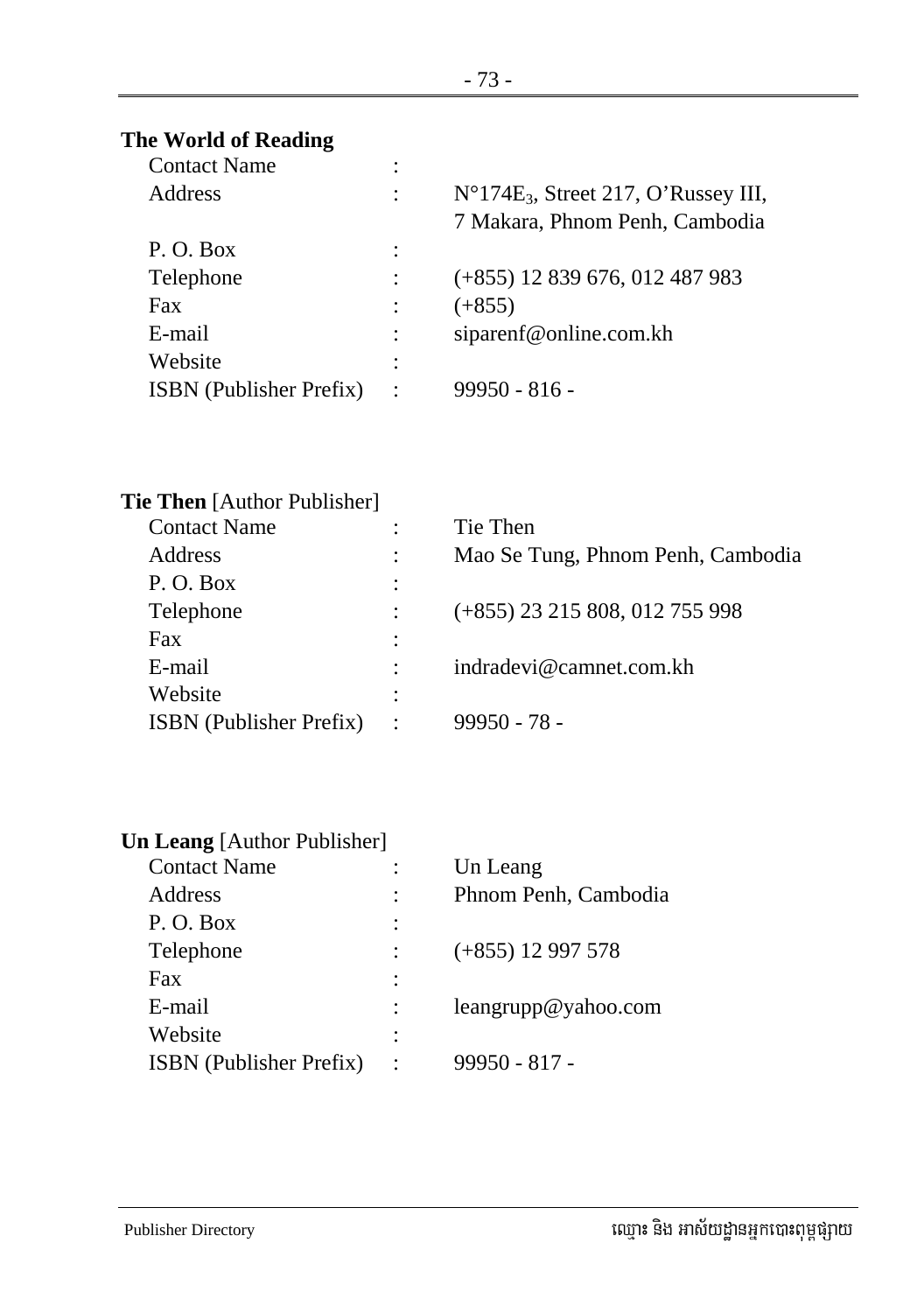### **UNDP**

| <b>Contact Name</b>            | ٠                    |                                           |
|--------------------------------|----------------------|-------------------------------------------|
| Address                        | ٠                    | N°53, Street 51 (Pasteur), Sangkat Boeung |
|                                |                      | Keng Kong, Phnom Penh, Cambodia           |
| P.O. Box                       | $\ddot{\cdot}$       |                                           |
| Telephone                      |                      | $(+855)$ 23 216 167                       |
| Fax                            | $\ddot{\cdot}$       |                                           |
| E-mail                         |                      | registry.kh@undp.org                      |
| Website                        | :                    |                                           |
| <b>ISBN</b> (Publisher Prefix) | $\ddot{\phantom{a}}$ | $99950 - 63 -$                            |
|                                |                      |                                           |

# **UNESCO Cambodia**

| <b>Contact Name</b>            | ٠              |                                          |
|--------------------------------|----------------|------------------------------------------|
| Address                        | ٠              | N°38, Street 3 (Samdech Sothearos Blvd), |
|                                |                | Phnom Penh, Cambodia                     |
| P.O. Box                       |                | 29                                       |
| Telephone                      |                | $(+855)$ 23 217 244                      |
| Fax                            |                | $(+855)$ 23 426 163                      |
| E-mail                         |                | phnompenh@unesco.org                     |
| Website                        | ٠<br>$\bullet$ |                                          |
| <b>ISBN</b> (Publisher Prefix) | $\ddot{\cdot}$ | $99950 - 806 -$                          |
|                                |                |                                          |

# **VBNK**

| <b>Contact Name</b>            | ٠<br>$\bullet$ |                                         |
|--------------------------------|----------------|-----------------------------------------|
| Address                        | $\ddot{\cdot}$ | N°28, Street 80, Daun Penh, Phnom Penh, |
|                                |                | Cambodia                                |
| P.O. Box                       | $\ddot{\cdot}$ |                                         |
| Telephone                      |                | $(+855)$ 23 722 115                     |
| Fax                            | $\ddot{\cdot}$ |                                         |
| E-mail                         |                | $\text{directory@vbnk.org}$             |
| Website                        | ٠<br>$\bullet$ |                                         |
| <b>ISBN</b> (Publisher Prefix) | $\ddot{\cdot}$ | 99950 - 854 -                           |
|                                |                |                                         |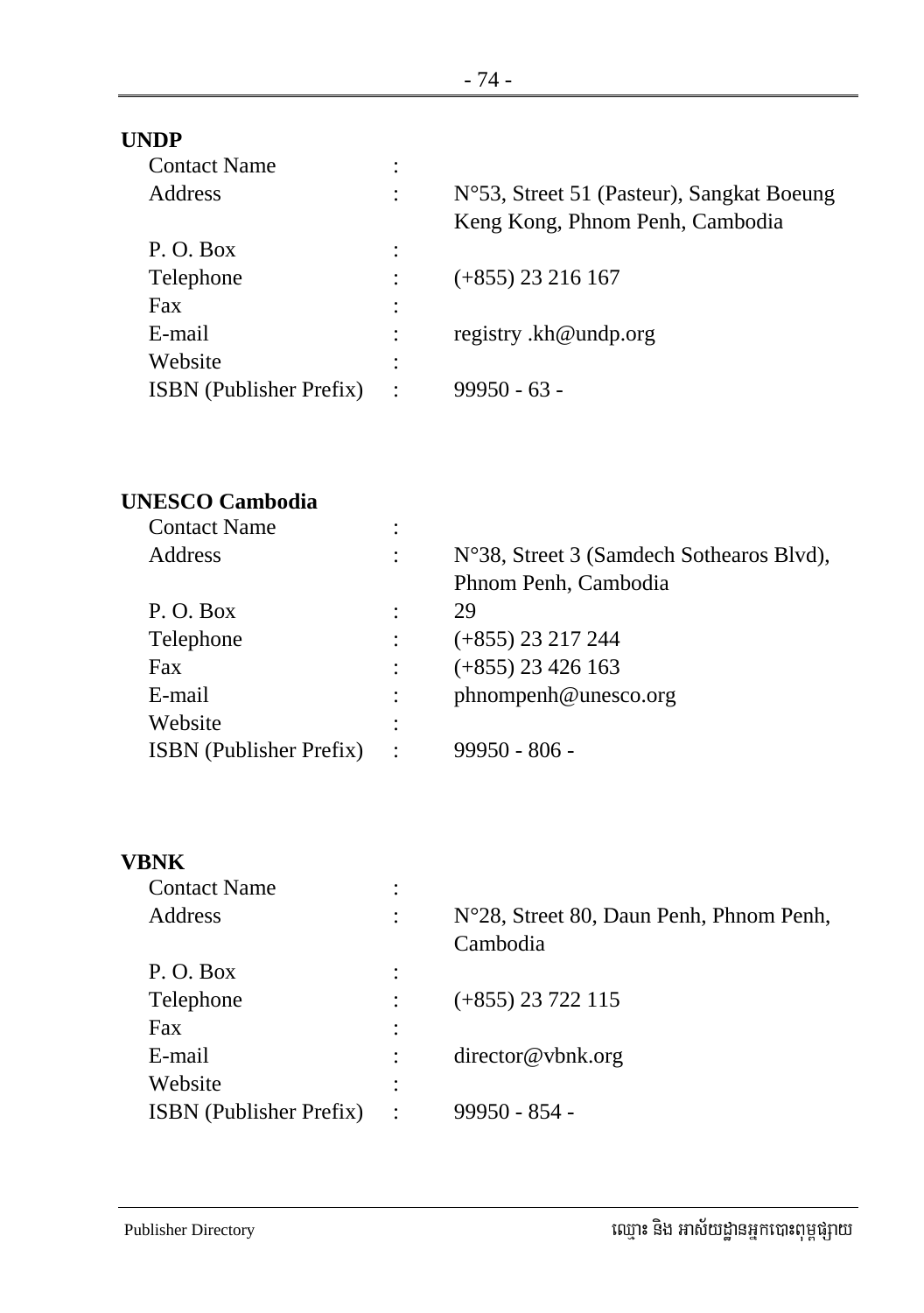## **Vipassanadhura Committee**

| <b>Contact Name</b>            | ٠                    |                                      |
|--------------------------------|----------------------|--------------------------------------|
| Address                        | $\ddot{\phantom{a}}$ | Phnom Atthakras, Ponhealeu District, |
|                                |                      | Kandal Province, Cambodia            |
| P.O. Box                       | $\ddot{\cdot}$       |                                      |
| Telephone                      |                      | $(+855)$ 16 869 542                  |
| Fax                            | $\ddot{\cdot}$       |                                      |
| E-mail                         | $\ddot{\cdot}$       | lengtchenglieng@yahoo.com            |
| Website                        | $\ddot{\phantom{a}}$ | www.Cambodiavipasana.com             |
| <b>ISBN</b> (Publisher Prefix) | $\ddot{\cdot}$       | $99950 - 68 -$                       |
|                                |                      |                                      |

## **World Books**

| <b>Contact Name</b>            | ٠                    |                                                                        |
|--------------------------------|----------------------|------------------------------------------------------------------------|
| <b>Address</b>                 |                      | $N^{\circ}66E_0$ , Street 202, Tek La Ok III,<br>Tuol Kok, Phnom Penh, |
| P.O. Box                       | ٠                    |                                                                        |
| Telephone                      |                      | $(+855)$ 12 777 566                                                    |
| Fax                            | ٠                    |                                                                        |
| E-mail                         |                      |                                                                        |
| Website                        |                      |                                                                        |
| <b>ISBN</b> (Publisher Prefix) | $\ddot{\phantom{a}}$ | $99950 - 855 -$                                                        |
|                                |                      |                                                                        |

## **World Fish Center**

| <b>Contact Name</b>            |                      | Eric, Chris                        |
|--------------------------------|----------------------|------------------------------------|
| Address                        | $\ddot{\phantom{a}}$ | N°186, Norodom Blvd, Tonle Basac,  |
|                                |                      | Cham Kar Mon, Phnom Penh, Cambodia |
| P. O. Box                      |                      |                                    |
| Telephone                      |                      | $(+855)$ 12 449 703, 012 338 556   |
| Fax                            | ٠                    |                                    |
| E-mail                         |                      | Chris_mo920@yahoo.com              |
| Website                        | ٠                    |                                    |
| <b>ISBN</b> (Publisher Prefix) | $\ddot{\cdot}$       | $99950 - 71 -$                     |
|                                |                      |                                    |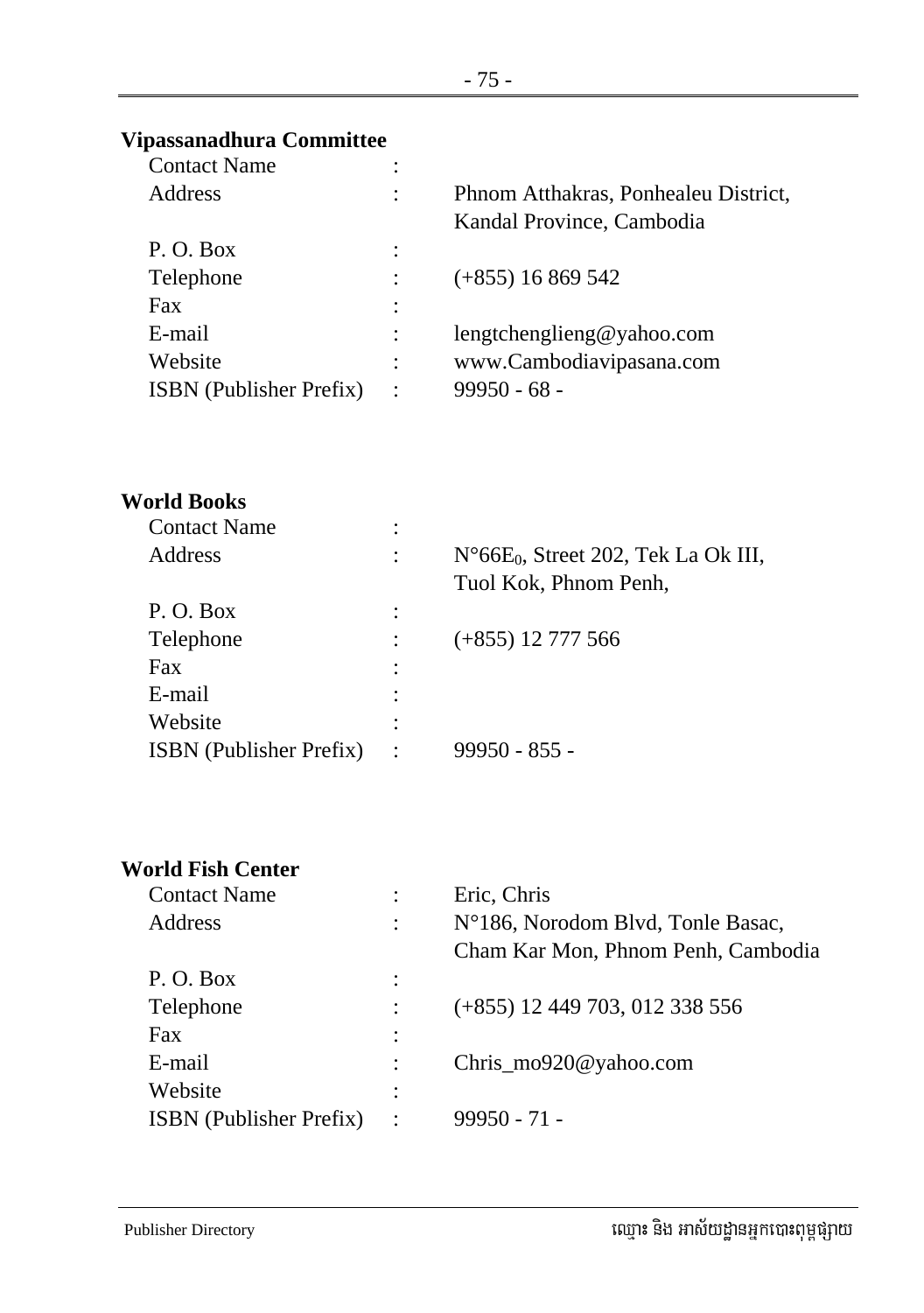| <b>Yoeung Ann</b> [Author Publisher] |                |                                                               |
|--------------------------------------|----------------|---------------------------------------------------------------|
| <b>Contact Name</b>                  |                | Yoeung Ann                                                    |
| Address                              |                | $N^{\circ}$ 53CE <sub>0</sub> , Rue 242, Phnom Penh, Cambodia |
| P.O. Box                             | $\ddot{\cdot}$ |                                                               |
| Telephone                            |                | $(+855)$ 12 662 341                                           |
| <b>Fax</b>                           | ٠<br>$\cdot$   |                                                               |
| E-mail                               |                | santepheaplim@yahoo.com                                       |
| Website                              | ٠<br>$\bullet$ |                                                               |
| <b>ISBN</b> (Publisher Prefix)       | $\ddot{\cdot}$ | $99950 - 69$                                                  |
|                                      |                |                                                               |